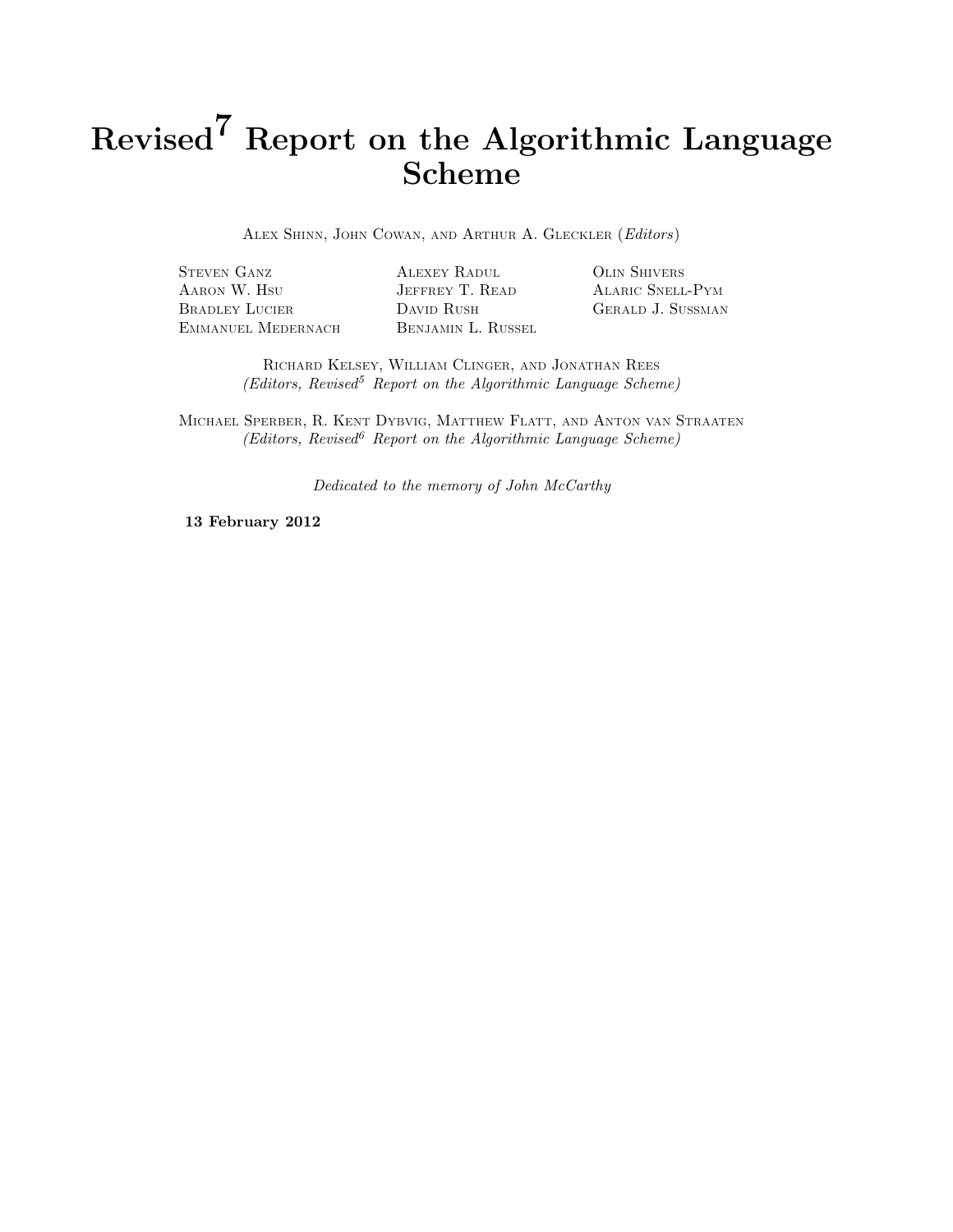# **SUMMARY**

The report gives a defining description of the programming language Scheme. Scheme is a statically scoped and properly tail recursive dialect of the Lisp programming language invented by Guy Lewis Steele Jr. and Gerald Jay Sussman. It was designed to have an exceptionally clear and simple semantics and few different ways to form expressions. A wide variety of programming paradigms, including imperative, functional, and object-oriented styles, find convenient expression in Scheme.

The introduction offers a brief history of the language and of the report.

The first three chapters present the fundamental ideas of the language and describe the notational conventions used for describing the language and for writing programs in the language.

Chapters [4](#page-11-0) and [5](#page-22-0) describe the syntax and semantics of expressions, definitions, programs, and libraries.

Chapter [6](#page-27-0) describes Scheme's built-in procedures, which include all of the language's data manipulation and input/output primitives.

Chapter [7](#page-56-0) provides a formal syntax for Scheme written in extended BNF, along with a formal denotational semantics. An example of the use of the language follows the formal syntax and semantics.

Appendix [A](#page-67-0) provides a list of the standard libraries and the identifiers that they export.

Appendix [B](#page-69-0) provides a list of optional but standardized implementation feature names.

The report concludes with a list of references and an alphabetic index.

> \*\*\* DRAFT\*\*\* February 14, 2012

# **CONTENTS**

<span id="page-1-0"></span>

|    | Introduction                                 | 3                                                                                                                                                                                                                                                                                                |  |  |  |
|----|----------------------------------------------|--------------------------------------------------------------------------------------------------------------------------------------------------------------------------------------------------------------------------------------------------------------------------------------------------|--|--|--|
| 1  |                                              | 5                                                                                                                                                                                                                                                                                                |  |  |  |
|    | 1.1                                          | 5<br>Semantics $\ldots \ldots \ldots \ldots \ldots \ldots \ldots \ldots \ldots$                                                                                                                                                                                                                  |  |  |  |
|    | 1.2                                          | 5<br>Syntax $\ldots$                                                                                                                                                                                                                                                                             |  |  |  |
|    | 1.3                                          | 5<br>Notation and terminology $\dots \dots$                                                                                                                                                                                                                                                      |  |  |  |
| 2  |                                              | 7<br>Lexical conventions<br>$\sim$                                                                                                                                                                                                                                                               |  |  |  |
|    | 2.1                                          | Identifiers<br>7<br>de la caractería de la caractería de la caractería                                                                                                                                                                                                                           |  |  |  |
|    | 2.2                                          | 8<br>White space and comments $\dots \dots \dots \dots \dots$                                                                                                                                                                                                                                    |  |  |  |
|    | 2.3                                          | 8                                                                                                                                                                                                                                                                                                |  |  |  |
|    | 2.4                                          | 9<br>Datum labels                                                                                                                                                                                                                                                                                |  |  |  |
| 3  |                                              | 9                                                                                                                                                                                                                                                                                                |  |  |  |
|    | 3.1                                          | 9<br>Variables, syntactic keywords, and regions.<br>$\sim$ $\sim$ $\sim$                                                                                                                                                                                                                         |  |  |  |
|    | 3.2                                          | 9<br>Disjointness of types $\ldots \ldots \ldots \ldots$                                                                                                                                                                                                                                         |  |  |  |
|    | 3.3                                          | External representations $\ldots \ldots \ldots \ldots$<br>10                                                                                                                                                                                                                                     |  |  |  |
|    | 3.4                                          | 10<br><b>Contractor</b>                                                                                                                                                                                                                                                                          |  |  |  |
|    | 3.5                                          | Proper tail recursion<br>10<br>$\ddot{\phantom{a}}$                                                                                                                                                                                                                                              |  |  |  |
| 4  |                                              | 12<br>Expressions<br>$\sim$                                                                                                                                                                                                                                                                      |  |  |  |
|    | 4.1                                          | 12<br>Primitive expression types                                                                                                                                                                                                                                                                 |  |  |  |
|    | 4.2                                          | 13<br>Derived expression types $\ldots \ldots \ldots \ldots$                                                                                                                                                                                                                                     |  |  |  |
|    | 4.3                                          | 20                                                                                                                                                                                                                                                                                               |  |  |  |
| 5  |                                              | 23<br>Program structure $\ldots \ldots \ldots \ldots \ldots$                                                                                                                                                                                                                                     |  |  |  |
|    | 5.1                                          | 23<br>Programs<br>the second contract of the second contract of the second second contract of the second second second second second second second second second second second second second second second second second second second second se<br>$\ddot{\phantom{a}}$<br>$\ddot{\phantom{a}}$ |  |  |  |
|    | 5.2                                          | 23<br>Definitions.<br>$\overline{\phantom{a}}$<br>$\ddot{\phantom{a}}$<br>$\overline{a}$                                                                                                                                                                                                         |  |  |  |
|    | 5.3                                          | 25<br>Syntax definitions<br>and a straightful contract of the                                                                                                                                                                                                                                    |  |  |  |
|    | 5.4                                          | 25<br>Record type definitions $\ldots$                                                                                                                                                                                                                                                           |  |  |  |
|    | 5.5                                          | 26                                                                                                                                                                                                                                                                                               |  |  |  |
| 6  |                                              | 28<br>Standard procedures<br>.                                                                                                                                                                                                                                                                   |  |  |  |
|    | 6.1                                          | Equivalence predicates<br>28                                                                                                                                                                                                                                                                     |  |  |  |
|    | 6.2                                          | Numbers<br>30<br>$\ddot{\phantom{a}}$<br>$\ddot{\phantom{a}}$ .<br>and a state<br>$\sim$                                                                                                                                                                                                         |  |  |  |
|    | 6.3                                          | 37                                                                                                                                                                                                                                                                                               |  |  |  |
|    | 6.4                                          | 38                                                                                                                                                                                                                                                                                               |  |  |  |
|    | 6.5                                          | 40<br>Symbols $\ldots \ldots \ldots \ldots \ldots \ldots \ldots \ldots \ldots$                                                                                                                                                                                                                   |  |  |  |
|    | 6.6                                          | 41<br>$Characters \ldots \ldots$<br>$\mathcal{L}$ , and $\mathcal{L}$ , and $\mathcal{L}$<br>$\sim$ $\sim$ $\sim$<br>$\sim$                                                                                                                                                                      |  |  |  |
|    | 6.7                                          | 42<br>$Strings \dots$                                                                                                                                                                                                                                                                            |  |  |  |
|    | 6.8                                          | 45<br>Vectors<br>designed and contract and con-<br>$\ddot{\phantom{a}}$<br>$\mathcal{L}_{\bullet}$<br>$\cdot$<br>$\overline{\phantom{a}}$                                                                                                                                                        |  |  |  |
|    | 6.9                                          | 46<br><b>Bytevectors</b><br>de la caractería de la caractería de la caractería                                                                                                                                                                                                                   |  |  |  |
|    |                                              | 47                                                                                                                                                                                                                                                                                               |  |  |  |
|    |                                              | 50<br>6.11 Exceptions<br>.<br>$\ddot{\phantom{a}}$                                                                                                                                                                                                                                               |  |  |  |
|    |                                              | 51<br>$6.12$ Eval<br>and a series of the control of<br>$\sim 100$ $\mu$<br>$\ddot{\phantom{a}}$<br>$\cdot$<br>$\ddot{\phantom{a}}$                                                                                                                                                               |  |  |  |
|    |                                              | 6.13 Input and output $\ldots \ldots \ldots \ldots$<br>51                                                                                                                                                                                                                                        |  |  |  |
| 7  |                                              | 57<br>Formal syntax and semantics                                                                                                                                                                                                                                                                |  |  |  |
|    | 7.1                                          | 57                                                                                                                                                                                                                                                                                               |  |  |  |
|    | 7.2                                          | 60                                                                                                                                                                                                                                                                                               |  |  |  |
|    | 7.3                                          | Derived expression types<br>63                                                                                                                                                                                                                                                                   |  |  |  |
|    |                                              | A Standard Libraries<br>68                                                                                                                                                                                                                                                                       |  |  |  |
|    |                                              | 70                                                                                                                                                                                                                                                                                               |  |  |  |
|    | Notes                                        | 71                                                                                                                                                                                                                                                                                               |  |  |  |
| 73 |                                              |                                                                                                                                                                                                                                                                                                  |  |  |  |
|    | 74                                           |                                                                                                                                                                                                                                                                                                  |  |  |  |
| 75 |                                              |                                                                                                                                                                                                                                                                                                  |  |  |  |
|    | Alphabetic index of definitions of concepts, |                                                                                                                                                                                                                                                                                                  |  |  |  |
|    |                                              | keywords, and procedures<br>77                                                                                                                                                                                                                                                                   |  |  |  |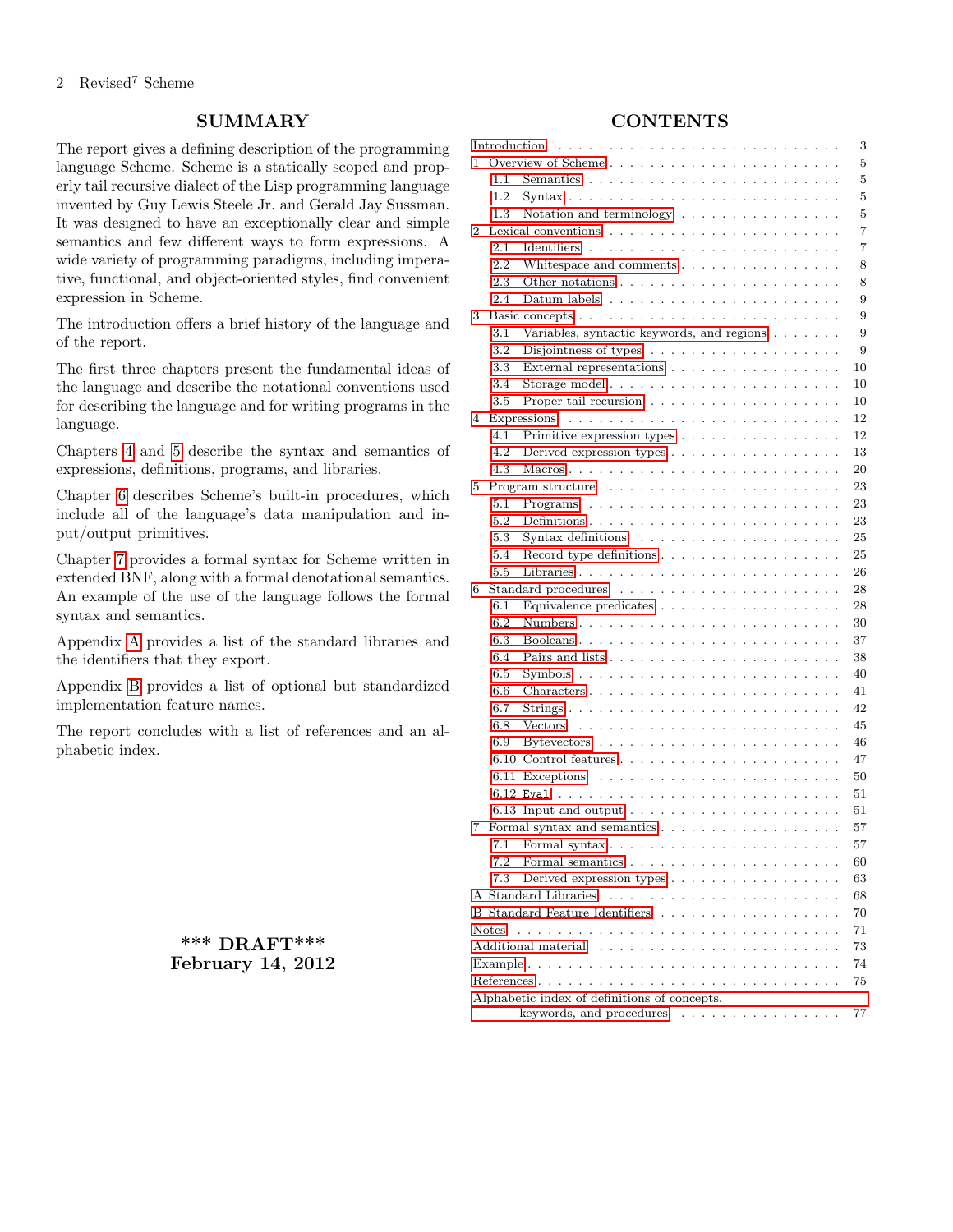## INTRODUCTION

Programming languages should be designed not by piling feature on top of feature, but by removing the weaknesses and restrictions that make additional features appear necessary. Scheme demonstrates that a very small number of rules for forming expressions, with no restrictions on how they are composed, suffice to form a practical and efficient programming language that is flexible enough to support most of the major programming paradigms in use today.

Scheme was one of the first programming languages to incorporate first class procedures as in the lambda calculus, thereby proving the usefulness of static scope rules and block structure in a dynamically typed language. Scheme was the first major dialect of Lisp to distinguish procedures from lambda expressions and symbols, to use a single lexical environment for all variables, and to evaluate the operator position of a procedure call in the same way as an operand position. By relying entirely on procedure calls to express iteration, Scheme emphasized the fact that tailrecursive procedure calls are essentially GOTO's that pass arguments, thus allowing a programming style that is both coherent and efficient. Scheme was the first widely used programming language to embrace first class escape procedures, from which all previously known sequential control structures can be synthesized. A subsequent version of Scheme introduced the concept of exact and inexact numbers, an extension of Common Lisp's generic arithmetic. More recently, Scheme became the first programming language to support hygienic macros, which permit the syntax of a block-structured language to be extended in a consistent and reliable manner.

#### Background

The first description of Scheme was written in 1975 [\[36\]](#page-75-0). A revised report [\[33\]](#page-75-1) appeared in 1978, which described the evolution of the language as its MIT implementation was upgraded to support an innovative compiler [\[34\]](#page-75-2). Three distinct projects began in 1981 and 1982 to use variants of Scheme for courses at MIT, Yale, and Indiana University [\[29,](#page-75-3) [25,](#page-75-4) [16\]](#page-75-5). An introductory computer science textbook using Scheme was published in 1984 [\[3\]](#page-74-1).

As Scheme became more widespread, local dialects began to diverge until students and researchers occasionally found it difficult to understand code written at other sites. Fifteen representatives of the major implementations of Scheme therefore met in October 1984 to work toward a better and more widely accepted standard for Scheme. Their report, the RRRS [\[8\]](#page-74-2), was published at MIT and Indiana University in the summer of 1985. Further revision took place in the spring of 1986, resulting in the  $R^{3}RS$  [\[31\]](#page-75-6). Work in the spring of 1988 resulted in  $R<sup>4</sup>RS$  [\[10\]](#page-74-3), which became the basis for the IEEE Standard for the Scheme Programming Language in 1991 [\[20\]](#page-75-7). In 1998, several additions to the IEEE standard, including high-level hygienic macros, multiple return values and eval, were finalized as the  $R^5RS$  [\[2\]](#page-74-4).

In the fall of 2006, work began on a more ambitious standard, including many new improvements and stricter requirements made in the interest of improved portability. The resulting standard, the  $R^6RS$ , was completed in August 2007 [\[1\]](#page-74-5), and was organized as a core language and set of mandatory standard libraries. The size and goals of the  $R^6RS$ , however, were controversial, and adoption of the new standard was not as widespread as had been hoped.

In consequence, the Scheme Steering Committee decided in August 2009 to divide the standard into two separate but compatible languages — a "small" language, suitable for educators, researchers and embedded languages, focused on  $R<sup>5</sup>RS$  compatibility, and a "large" language focused on the practical needs of mainstream software development which would evolve to become a replacement for  $R^6RS$ . The present report describes the "small" language of that effort.

We intend this report to belong to the entire Scheme community, and so we grant permission to copy it in whole or in part without fee. In particular, we encourage implementors of Scheme to use this report as a starting point for manuals and other documentation, modifying it as necessary.

#### Acknowledgements

We would like to thank the members of the Steering Committee, William Clinger, Marc Feeley, Chris Hanson, Jonathan Rees, and Olin Shivers, for their support and guidance. We'd like to thank the following people for their help: Per Bothner, Taylor Campbell, Ray Dillinger, Brian Harvey, Shiro Kawai, Jonathan Kraut, Thomas Lord, Vincent Manis, Jeronimo Pellegrini, Jussi Piitulainen, Alex Queiroz, Jim Rees, Jay Reynolds Freeman, Malcolm Tredinnick, Denis Washington, Andy Wingo, and Andre van Tonder.

In addition we would like to thank all the past editors, and the people who helped them in turn: Hal Abelson, Norman Adams, David Bartley, Alan Bawden, Michael Blair, Gary Brooks, George Carrette, Andy Cromarty, Pavel Curtis, Jeff Dalton, Olivier Danvy, Ken Dickey, Bruce Duba, Robert Findler, Andy Freeman, Richard Gabriel, Yekta Gürsel, Ken Haase, Robert Halstead, Robert Hieb, Paul Hudak, Morry Katz, Eugene Kohlbecker, Chris Lindblad, Jacob Matthews, Mark Meyer, Jim Miller, Don Oxley, Jim Philbin, Kent Pitman, John Ramsdell, Guillermo Rozas, Mike Shaff, Jonathan Shapiro, Guy Steele, Julie Sussman, Perry Wagle, Mitchel Wand, Daniel Weise, Henry Wu, and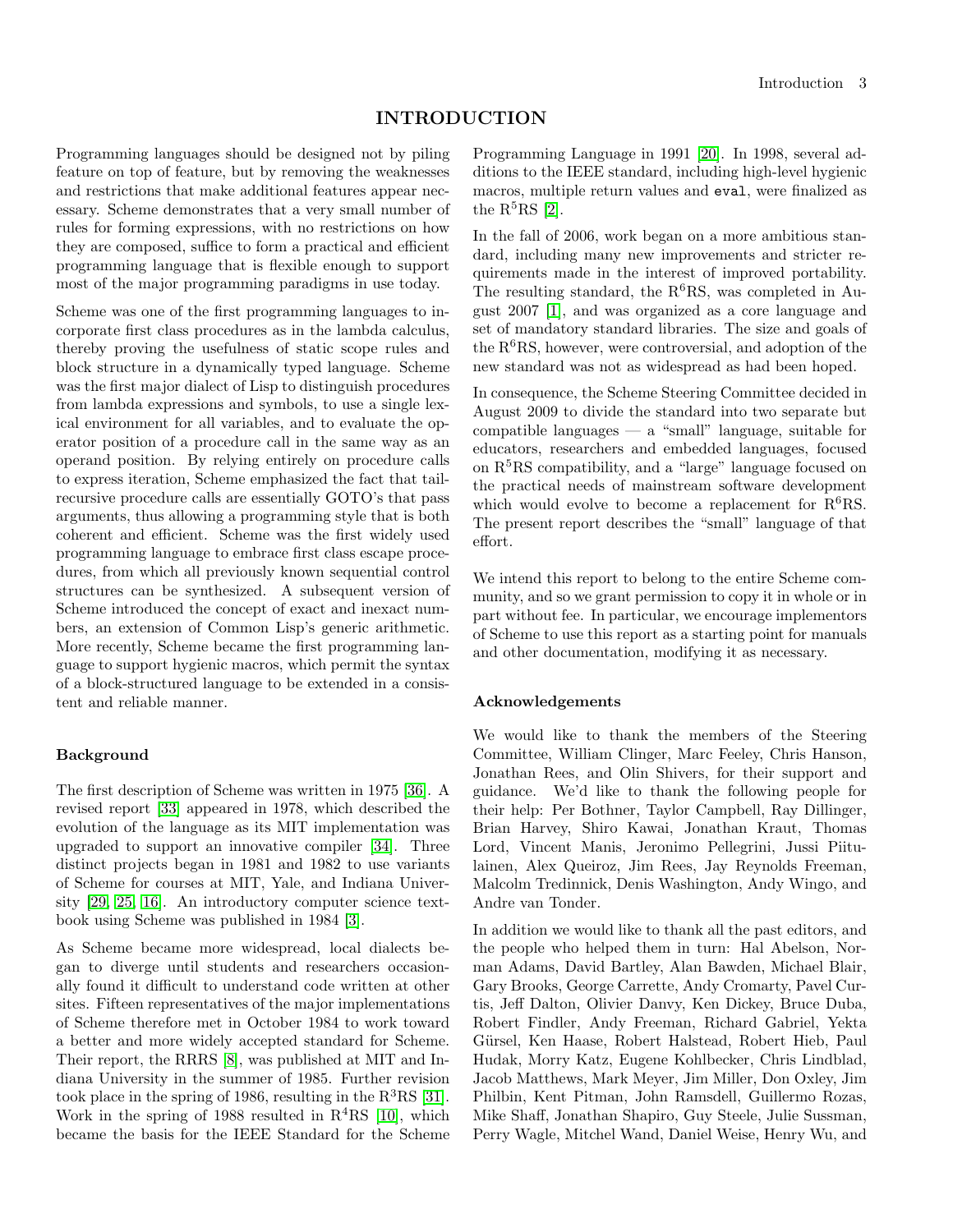## 4 Revised<sup>7</sup> Scheme

Ozan Yigit. We thank Carol Fessenden, Daniel Friedman, and Christopher Haynes for permission to use text from the Scheme 311 version 4 reference manual. We thank Texas Instruments, Inc. for permission to use text from the TI Scheme Language Reference Manual [\[38\]](#page-75-8). We gladly acknowledge the influence of manuals for MIT Scheme [\[25\]](#page-75-4), T [\[30\]](#page-75-9), Scheme 84 [\[17\]](#page-75-10), Common Lisp [\[35\]](#page-75-11), and Algol 60 [\[26\]](#page-75-12).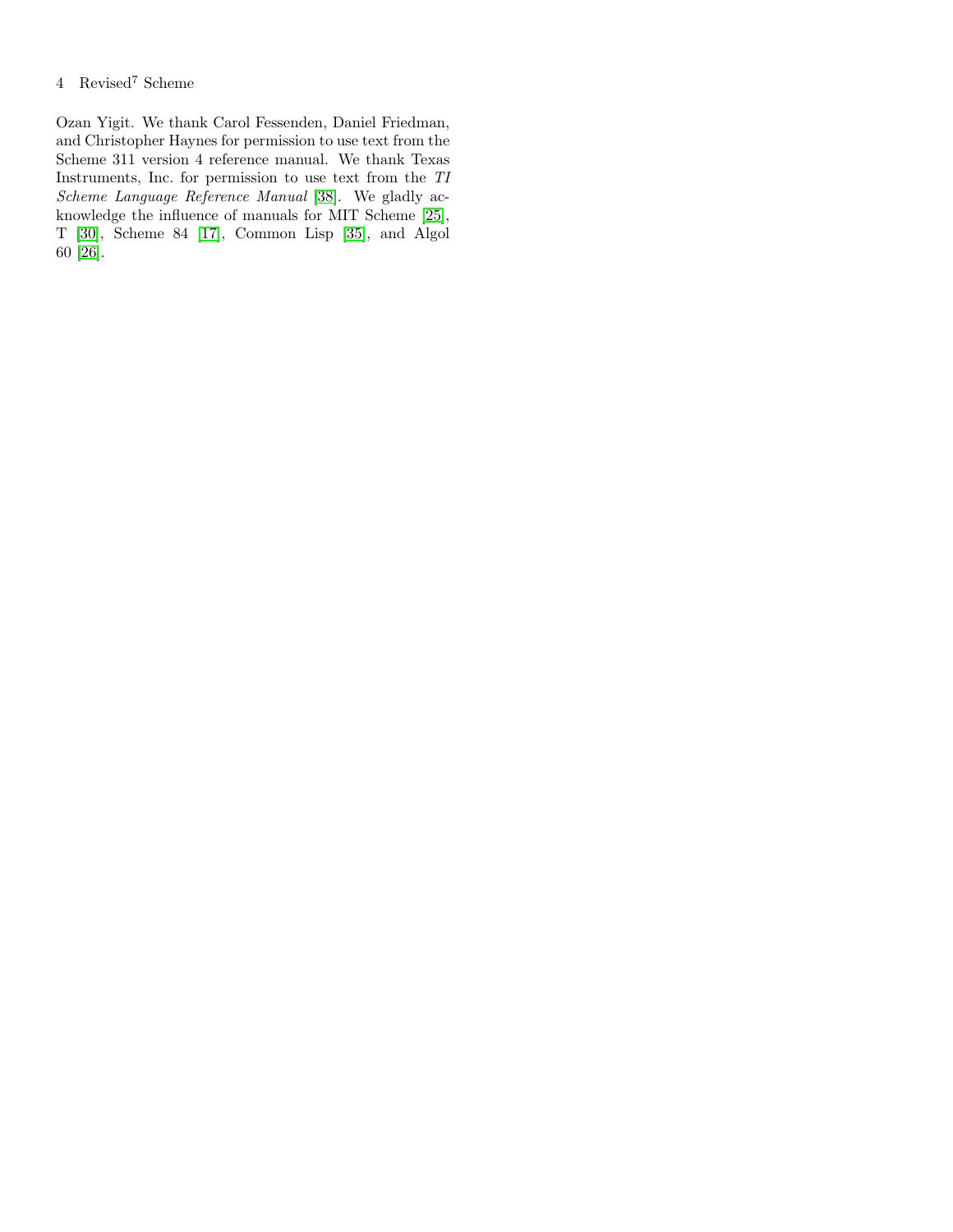# DESCRIPTION OF THE LANGUAGE

# <span id="page-4-1"></span><span id="page-4-0"></span>1. Overview of Scheme

# 1.1. Semantics

This section gives an overview of Scheme's semantics. A detailed informal semantics is the subject of chapters [3](#page-8-1) through [6.](#page-27-0) For reference purposes, section [7.2](#page-59-0) provides a formal semantics of Scheme.

Scheme is a statically scoped programming language. Each use of a variable is associated with a lexically apparent binding of that variable.

Scheme is a dynamically typed language. Types are associated with values (also called objects) rather than with variables. Statically typed languages, by contrast, associate types with variables and expressions as well as with values.

All objects created in the course of a Scheme computation, including procedures and continuations, have unlimited extent. No Scheme object is ever destroyed. The reason that implementations of Scheme do not (usually!) run out of storage is that they are permitted to reclaim the storage occupied by an object if they can prove that the object cannot possibly matter to any future computation.

Implementations of Scheme are required to be properly tail-recursive. This allows the execution of an iterative computation in constant space, even if the iterative computation is described by a syntactically recursive procedure. Thus with a properly tail-recursive implementation, iteration can be expressed using the ordinary procedure-call mechanics, so that special iteration constructs are useful only as syntactic sugar. See section [3.5.](#page-9-2)

Scheme procedures are objects in their own right. Procedures can be created dynamically, stored in data structures, returned as results of procedures, and so on.

One distinguishing feature of Scheme is that continuations, which in most other languages only operate behind the scenes, also have "first-class" status. Continuations are useful for implementing a wide variety of advanced control constructs, including non-local exits, backtracking, and coroutines. See section [6.10.](#page-46-0)

Arguments to Scheme procedures are always passed by value, which means that the actual argument expressions are evaluated before the procedure gains control, regardless of whether the procedure needs the result of the evaluation.

Scheme's model of arithmetic is designed to remain as independent as possible of the particular ways in which numbers are represented within a computer. In Scheme, every integer is a rational number, every rational is a real, and every real is a complex number. Thus the distinction between integer and real arithmetic, so important to many programming languages, does not appear in Scheme. In its place is a distinction between exact arithmetic, which corresponds to the mathematical ideal, and inexact arithmetic on approximations. Exact arithmetic is not limited to integers.

# <span id="page-4-2"></span>1.2. Syntax

Scheme, like most dialects of Lisp, employs a fully parenthesized prefix notation for programs and other data; the grammar of Scheme generates a sublanguage of the language used for data. An important consequence of this simple, uniform representation is that Scheme programs and data can easily be treated uniformly by other Scheme programs. For example, the eval procedure evaluates a Scheme program expressed as data.

The read procedure performs syntactic as well as lexical decomposition of the data it reads. The read procedure parses its input as data (section [7.1.2\)](#page-57-0), not as program.

The formal syntax of Scheme is described in section [7.1.](#page-56-1)

# <span id="page-4-3"></span>1.3. Notation and terminology

## 1.3.1. Base and optional features

Every identifier defined in this report appears in one of several libraries. Identifiers defined in the base library are not marked specially in the body of the report. A summary of all the standard libraries and the features they provide is given in Appendix [A.](#page-67-0)

Implementations must provide the base library and all the identifiers exported from it. Implementations are free to provide or omit the other libraries given in this report, but each library must either be provided in its entirety, exporting no additional identifiers, or else omitted altogether.

Implementations may provide other libraries not described in this report. Implementations may also extend the function of any identifier in this report, provided the extensions are not in conflict with the language reported here. In particular, implementations must support portable code by providing a mode of operation in which the lexical syntax does not conflict with the lexical syntax described in this report.

#### 1.3.2. Error situations and unspecified behavior

When speaking of an error situation, this report uses the phrase "an error is signalled" to indicate that implementations must detect and report the error. An error is signalled by raising a non-continuable exception, as if by the procedure raise as described in section [6.11.](#page-49-0) The object raised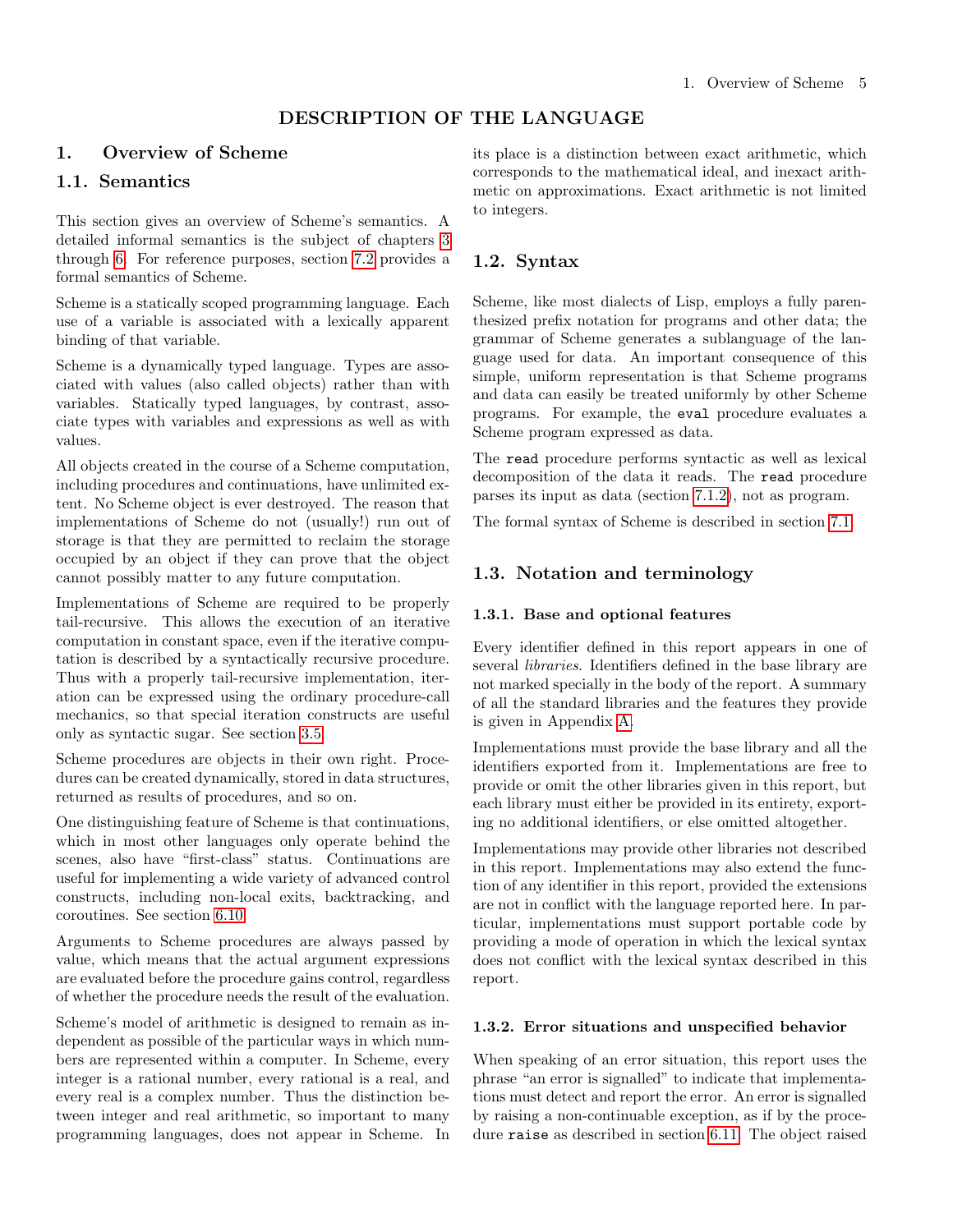## 6 Revised<sup>7</sup> Scheme

is implementation-dependent and need not be a newly allocated object every time. In addition to errors signalled by situations described in this report, programmers may signal their own errors and handle signalled errors.

If such wording does not appear in the discussion of an error, then implementations are not required to detect or report the error, though they are encouraged to do so. Such a situation is sometimes, but not always, referred to with the phrase "an error." For example, it is an error for a procedure to be passed an argument of a type that the procedure is not explicitly specified to handle, even though such domain errors are seldom mentioned in this report. Implementations may extend a procedure's domain of definition to include such arguments.

This report uses the phrase "may report a violation of an implementation restriction" to indicate circumstances under which an implementation is permitted to report that it is unable to continue execution of a correct program because of some restriction imposed by the implementation. Implementation restrictions are discouraged, but implementations are encouraged to report violations of implementation restrictions.

For example, an implementation may report a violation of an implementation restriction if it does not have enough storage to run a program, or if an arithmetic operation would produce an exact number that is too large for the implementation to represent.

If the value of an expression is said to be "unspecified," then the expression must evaluate to some object without signalling an error, but the value depends on the implementation; this report explicitly does not say what value is returned.

Finally, the words and phrases "must," "must not," "shall," "shall not," "should," "should not," "may," "required," "recommended," and "optional," although not capitalized in this report, are to be interpreted as described in RFC 2119 [\[6\]](#page-74-6). In particular, "must" and "must not" are used only when absolute restrictions are placed on implementations.

## <span id="page-5-0"></span>1.3.3. Entry format

Chapters [4](#page-11-0) and [6](#page-27-0) are organized into entries. Each entry describes one language feature or a group of related features, where a feature is either a syntactic construct or a procedure. An entry begins with one or more header lines of the form

template category

for identifiers in the base library, or

template library category

where *library* is the short name of a library as defined in Appendix [A.](#page-67-0)

If category is "syntax," the entry describes an expression type, and the template gives the syntax of the expression type. Components of expressions are designated by syntactic variables, which are written using angle brackets, for example,  $\langle$  expression $\rangle$ ,  $\langle$  variable $\rangle$ . Syntactic variables are intended to denote segments of program text; for example,  $\langle$  expression $\rangle$  stands for any string of characters which is a syntactically valid expression. The notation

 $\langle \text{thing}_1 \rangle \dots$ 

indicates zero or more occurrences of a  $\{\text{thing}\},$  and

 $\langle \text{thing}_1 \rangle$   $\langle \text{thing}_2 \rangle$  ...

indicates one or more occurrences of a  $\{\text{thing}\}.$ 

If category is "auxiliary syntax," then the entry describes a syntax binding that occurs only as part of specific surrounding expressions. Any use as an independent syntactic construct or identifier is an error.

If category is "procedure," then the entry describes a procedure, and the header line gives a template for a call to the procedure. Argument names in the template are italicized. Thus the header line

 $(\text{vector-ref } vector k)$  procedure

indicates that the procedure bound to the vector-ref variable takes two arguments, a vector vector and an exact non-negative integer  $k$  (see below). The header lines

| $(make-vector k)$      | procedure |
|------------------------|-----------|
| (make-vector $k$ fill) | procedure |

indicate that the make-vector procedure must be defined to take either one or two arguments.

It is an error for an operation to be presented with an argument that it is not specified to handle. For succinctness, we follow the convention that if an argument name is also the name of a type listed in section [3.2,](#page-8-3) then it is an error if that argument is not of the named type. For example, the header line for vector-ref given above dictates that the first argument to vector-ref is a vector. The following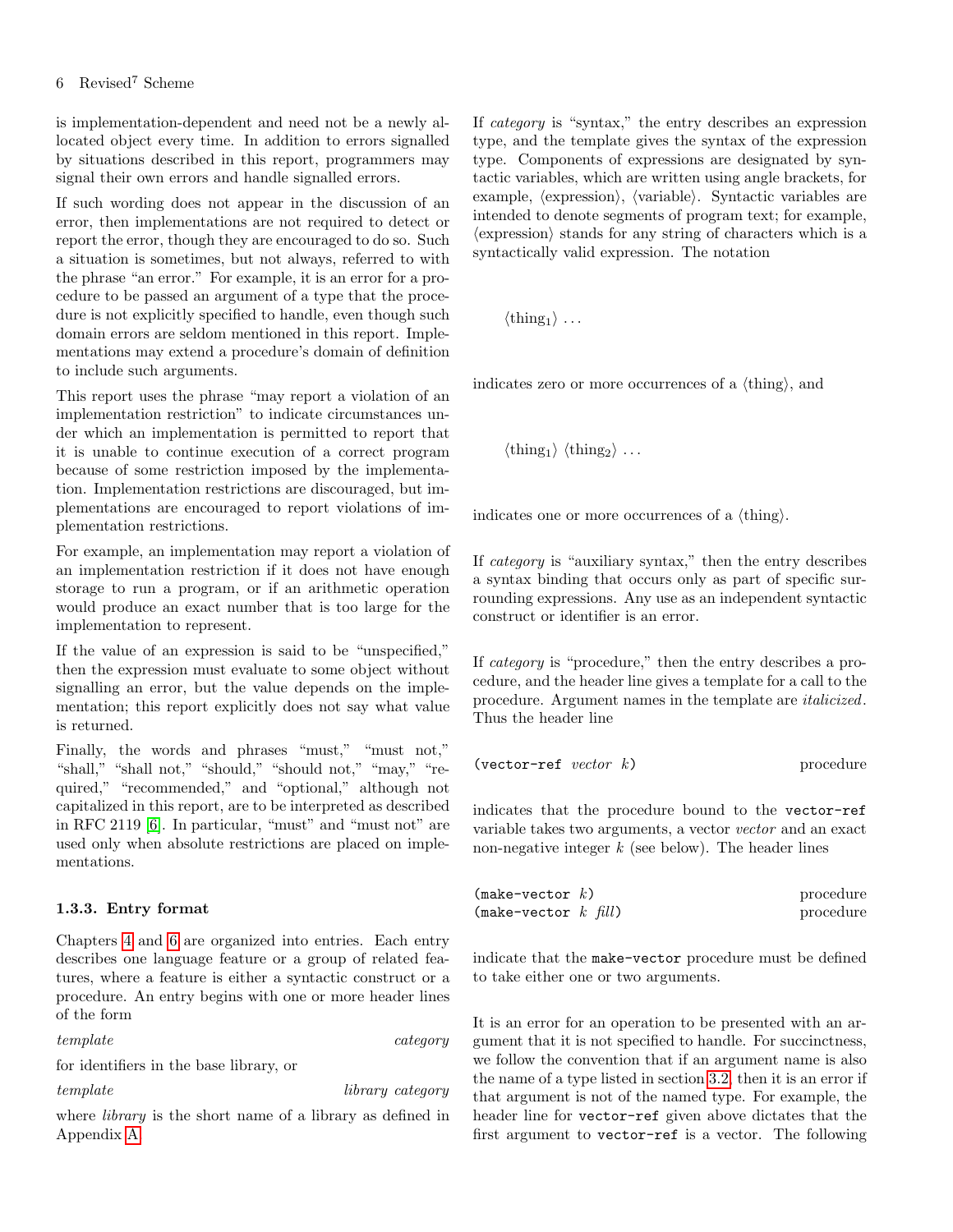naming conventions also imply type restrictions:

| $\partial_{\theta}$                   | any object                         |
|---------------------------------------|------------------------------------|
| $list, list_1, \ldots list_j, \ldots$ | list (see section $6.4$ )          |
| $z, z_1, \ldots z_j, \ldots$          | complex number                     |
| $x, x_1, \ldots x_j, \ldots$          | real number                        |
| $y, y_1, \ldots y_i, \ldots$          | real number                        |
| $q, q_1, \ldots q_i, \ldots$          | rational number                    |
| $n, n_1, \ldots n_j, \ldots$          | integer                            |
| $k, k_1, \ldots k_j, \ldots$          | exact non-negative integer         |
| string                                | string                             |
| pair                                  | pair                               |
| list                                  | list                               |
| alist                                 | association list (list of pairs)   |
| symbol                                | symbol                             |
| char                                  | character                          |
| letter                                | alphabetic character               |
| byte                                  | exact non-negative integer $< 256$ |
| bytevector                            | bytevector                         |
| proc                                  | procedure                          |
| thunk                                 | zero-argument procedure            |
| port                                  | port                               |
|                                       |                                    |

#### 1.3.4. Evaluation examples

The symbol " $\implies$ " used in program examples is read "evaluates to." For example,

$$
(* 5 8) \qquad \qquad \Longrightarrow \qquad 40
$$

means that the expression (\* 5 8) evaluates to the object 40. Or, more precisely: the expression given by the sequence of characters " $(* 5 8)$ " evaluates, in the initial environment, to an object that can be represented externally by the sequence of characters "40." See section [3.3](#page-9-0) for a discussion of external representations of objects.

#### 1.3.5. Naming conventions

By convention, ? is the final character of the names of procedures that always return a boolean value. Such procedures are called predicates.

Similarly, ! is the final character of the names of procedures that store values into previously allocated locations (see section [3.4\)](#page-9-1). Such procedures are called mutation procedures. The value returned by a mutation procedure is unspecified.

<span id="page-6-0"></span>By convention, "->" appears within the names of procedures that take an object of one type and return an analogous object of another type. For example, list->vector takes a list and returns a vector whose elements are the same as those of the list.

## 2. Lexical conventions

This section gives an informal account of some of the lexical conventions used in writing Scheme programs. For a formal syntax of Scheme, see section [7.1.](#page-56-1)

# <span id="page-6-1"></span>2.1. Identifiers

An identifier is any sequence of letters, digits, and "extended identifier characters" provided that it does not have a prefix which is a valid number. However, the . token (a single period) used in the list syntax is not an identifier.

All implementations of Scheme must support the following extended identifier characters:

 $!$  \$ % & \* + - . / : < = > ? @ ^  $-$ 

In addition, any character supported by an implementation can be used within an identifier when specified using an  $\{in\}$  hex escape). For example, the identifier  $H\x05;110$ is the same as the identifier Hello, and in an implementation that supports the appropriate Unicode character the identifier  $\x$ 3BB; is the same as the identifier  $\lambda$ .

As a convenience, identifiers may also be written as a sequence of zero or more characters enclosed within vertical bars (|), analogous to string literals. Any character, including whitespace characters, but excluding the backslash and vertical bar characters, may appear verbatim in such an identifier. It is also possible to include the backslash and vertical bar characters, as well as any other character, in the identifier with an  $\langle$  inline hex escape $\rangle$ . Thus the identifier  $|$  foo bar  $|$  is the same as the identifier foo $x20$ ; bar. Note that  $|| \cdot ||$  is a valid identifier that is not equal to any other identifier.

Here are some examples of identifiers:

| lambda                               |                  |
|--------------------------------------|------------------|
| list->vector                         | +soup+           |
| $\div$                               | V17a             |
| $\leq$ =?                            | a34kTMNs         |
| $\rightarrow$ string                 |                  |
| two words                            | $two\x20; words$ |
| the-word-recursion-has-many-meanings |                  |

See section [7.1.1](#page-56-2) for the formal syntax of identifiers.

Identifiers have two uses within Scheme programs:

- Any identifier may be used as a variable or as a syntactic keyword (see sections [3.1](#page-8-2) and [4.3\)](#page-19-0).
- When an identifier appears as a literal or within a literal (see section [4.1.2\)](#page-11-2), it is being used to denote a symbol (see section [6.5\)](#page-39-0).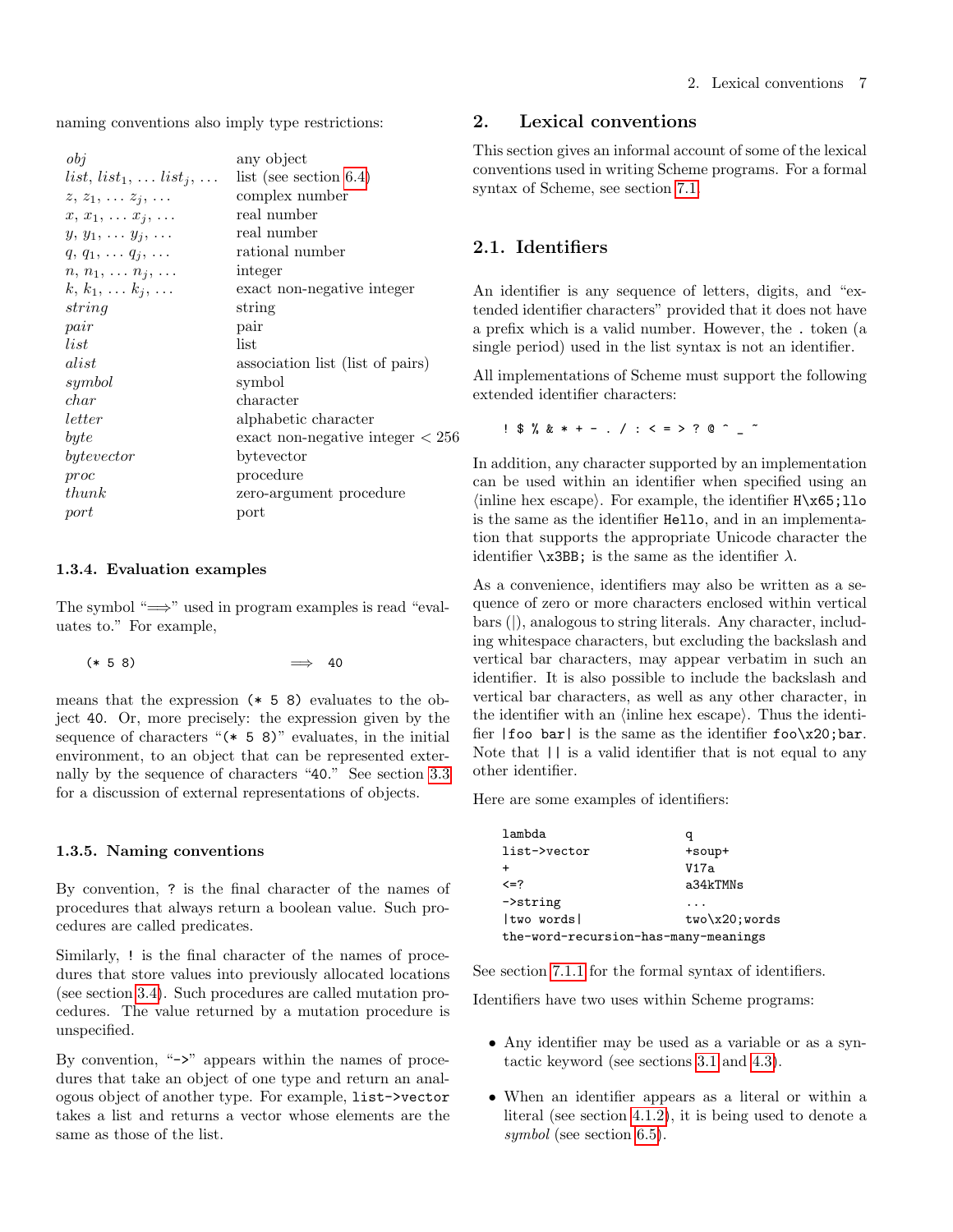## 8 Revised<sup>7</sup> Scheme

In contrast with earlier revisions of the report [\[2\]](#page-74-4), the syntax distinguishes between upper and lower case in identifiers and in characters specified using their names. However, it does not distinguish between upper and lower case in numbers, nor in  $\langle$  indine hex escapes $\rangle$  used in the syntax of identifiers, characters, or strings. None of the identifiers defined in this report contain upper-case characters, even when they may appear to do so as a result of the Englishlanguage convention of capitalizing the word at the beginning of a sentence.

The following directives give explicit control over case folding.

## #!fold-case #!no-fold-case

These directives may appear anywhere comments are permitted (see section [2.2\)](#page-7-0) and are treated as comments, except that they affect the reading of subsequent data. The #!fold-case directive causes the read procedure to case-fold (as if by string-foldcase; see section [6.7\)](#page-41-0) each identifier and character name subsequently read from the same port. (It has no effect on character literals.) The #!no-fold-case directive causes the read procedure to return to the default, non-folding behavior.

# <span id="page-7-0"></span>2.2. Whitespace and comments

Whitespace characters include the space and newline characters. (Implementations may provide additional whitespace characters such as tab or page break.) Whitespace is used for improved readability and as necessary to separate tokens from each other, a token being an indivisible lexical unit such as an identifier or number, but is otherwise insignificant. Whitespace can occur between any two tokens, but not within a token. Whitespace occurring inside a string or inside a symbol delimited by vertical bars is significant.

The lexical syntax includes several comment forms. Comments are treated exactly like whitespace.

A semicolon (;) indicates the start of a line comment. The comment continues to the end of the line on which the semicolon appears. Comments are invisible to Scheme, but the end of the line is visible as whitespace. This prevents a comment from appearing in the middle of an identifier or number.

Another way to indicate a comment is to prefix a  $\langle \text{datum} \rangle$ (cf. section [7.1.2\)](#page-57-0) with  $\#$ ; and optional  $\langle$  whitespace $\rangle$ . The comment consists of the comment prefix #;, the space, and the  $\langle \text{datum} \rangle$  together. This notation is useful for "commenting out" sections of code.

Block comments are indicated with properly nested #| and |# pairs.

```
#|
   The FACT procedure computes the factorial
  of a non-negative integer.
|#
(define fact
  (lambda (n)
    (if (= n 0)
       \#; (= n 1)
       1 ;Base case: return 1
        (* n (fact (- n 1))))))
```
# <span id="page-7-1"></span>2.3. Other notations

For a description of the notations used for numbers, see section [6.2.](#page-29-0)

- . + These are used in numbers, and may also occur anywhere in an identifier. A delimited plus or minus sign by itself is also an identifier. A delimited period (not occurring within a number or identifier) is used in the notation for pairs (section [6.4\)](#page-37-0), and to indicate a restparameter in a formal parameter list (section [4.1.4\)](#page-11-3). Note that a sequence of two or more periods is an identifier.
- ( ) Parentheses are used for grouping and to notate lists (section [6.4\)](#page-37-0).
- ' The single quote character is used to indicate literal data (section [4.1.2\)](#page-11-2).
- ` The backquote character is used to indicate partly constant data (section [4.2.8\)](#page-18-0).
- , ,@ The character comma and the sequence comma atsign are used in conjunction with backquote (section [4.2.8\)](#page-18-0).
- " The double quote character is used to delimit strings (section [6.7\)](#page-41-0).
- \ Backslash is used in the syntax for character constants (section [6.6\)](#page-40-0) and as an escape character within string constants (section [6.7\)](#page-41-0) and identifiers (section [7.1.1\)](#page-56-2).
- [ ] { } Left and right square brackets and curly braces are reserved for possible future extensions to the language.
- # Sharp sign is used for a variety of purposes depending on the character that immediately follows it:
- #t #f These are the boolean constants (section [6.3\)](#page-36-0), along with the alternatives #true and #false.
- #\ This introduces a character constant (section [6.6\)](#page-40-0).
- #( This introduces a vector constant (section [6.8\)](#page-44-0). Vector constants are terminated by ) .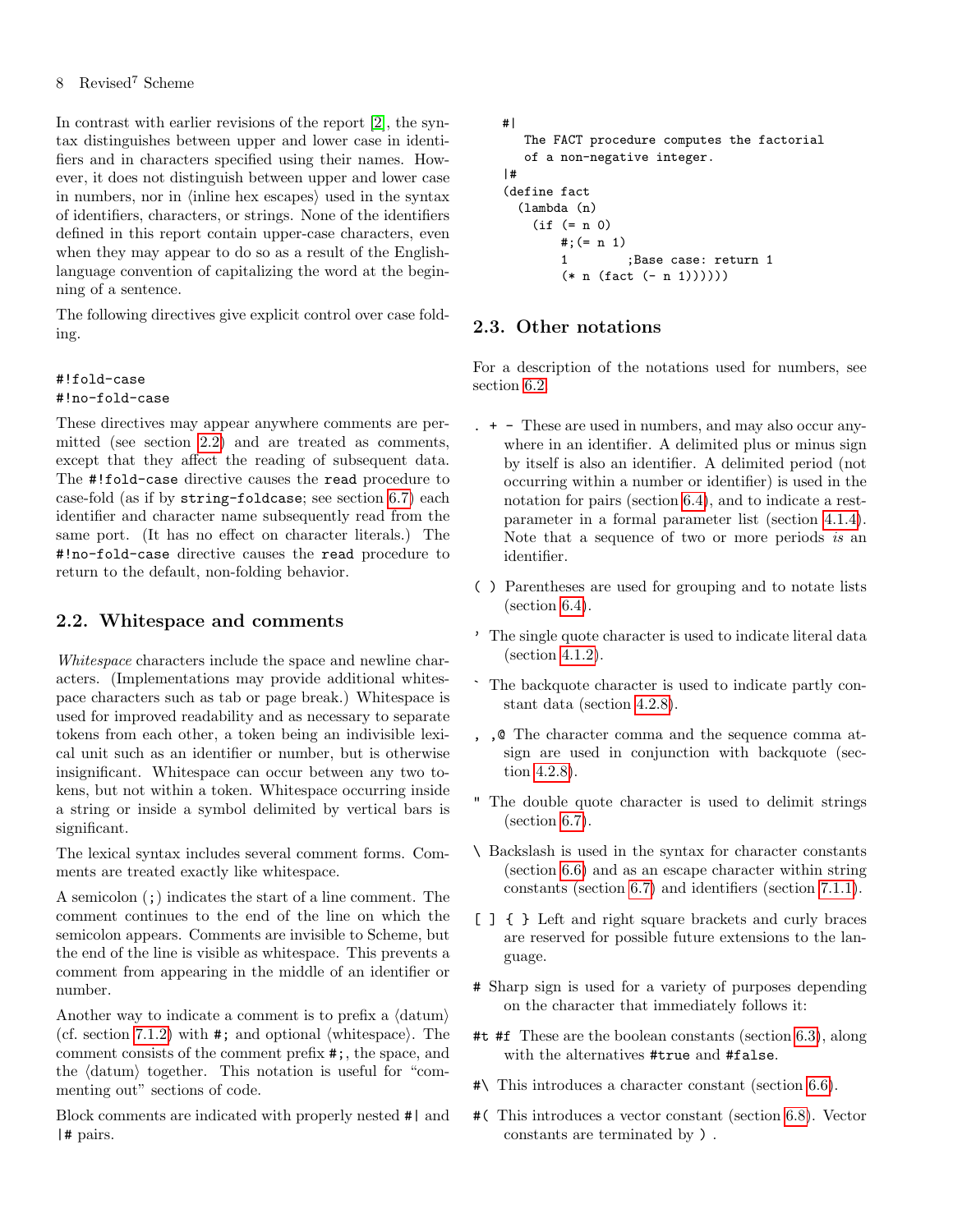- #u8( This introduces a bytevector constant (section [6.9\)](#page-45-0). Bytevector constants are terminated by ) .
- #e #i #b #o #d #x These are used in the notation for numbers (section [6.2.5\)](#page-31-0).
- $\#(n)$  =  $\#(n)\#$  These are used for labeling and referencing other literal data (section [2.4\)](#page-8-0).

# <span id="page-8-0"></span>2.4. Datum labels

| $\#\langle n\rangle = \langle \text{datum}\rangle$ | lexical syntax |
|----------------------------------------------------|----------------|
| # $\langle n \rangle$ #                            | lexical syntax |

The lexical syntax  $\#\langle n\rangle = \langle \text{datum} \rangle$  reads the same as  $\langle \text{datum} \rangle$ , but also results in  $\langle \text{datum} \rangle$  being labelled by  $\langle n \rangle$ . It is an error if  $\langle n \rangle$  is not a sequence of digits.

The lexical syntax  $\#(n)\#$  serves as a reference to some object labelled by  $\#(n)$ =; the result is the same object as the  $\sharp\langle n \rangle$  = as compared with eqv? (see section [6.1\)](#page-27-1).

Together, these syntaxes permit the notation of structures with shared or circular substructure.

(let ((x (list 'a 'b 'c))) (set-cdr! (cddr x) x) x) =⇒ #0=(a b c . #0#)

The scope of a datum label is the portion of the outermost datum in which it appears that is to the right of the label. Consequently, a reference  $\# \langle n \rangle \#$  may occur only after a label  $\sharp\langle n\rangle$ =; it is an error to attempt a forward reference. In addition, it is an error if the reference appears as the labelled object itself (as in  $\# \langle n \rangle = \# \langle n \rangle$ ), because the object labelled by  $\# \langle n \rangle = i$  is not well defined in this case.

It is an error for a  $\langle$ program $\rangle$  or  $\langle$ library $\rangle$  to include circular references except in literals. In particular, it is an error for quasiquote (section [4.2.8\)](#page-18-0) to contain them.

 $#1=(begin (display  $#\x$ ) . #1#)$  $\implies$  error

## <span id="page-8-1"></span>3. Basic concepts

# <span id="page-8-2"></span>3.1. Variables, syntactic keywords, and regions

An identifier names either a type of syntax or a location where a value can be stored. An identifier that names a type of syntax is called a syntactic keyword and is said to be bound to that syntax. An identifier that names a location is called a variable and is said to be bound to that location. The set of all visible bindings in effect at some point in a program is known as the environment in effect at that point. The value stored in the location to which a variable is bound is called the variable's value. By abuse of terminology, the variable is sometimes said to name the value or to be bound to the value. This is not quite accurate, but confusion rarely results from this practice.

Certain expression types are used to create new kinds of syntax and to bind syntactic keywords to those new syntaxes, while other expression types create new locations and bind variables to those locations. These expression types are called binding constructs. Those that bind syntactic keywords are listed in section [4.3.](#page-19-0) The most fundamental of the variable binding constructs is the lambda expression, because all other variable binding constructs can be explained in terms of lambda expressions. The other variable binding constructs are let, let\*, letrec, letrec\*, let-values, let\*-values, and do expressions (see sections [4.1.4,](#page-11-3) [4.2.2,](#page-14-0) and [4.2.4\)](#page-16-0).

Scheme is a language with block structure. To each place where an identifier is bound in a program there corresponds a region of the program text within which the binding is visible. The region is determined by the particular binding construct that establishes the binding; if the binding is established by a lambda expression, for example, then its region is the entire lambda expression. Every mention of an identifier refers to the binding of the identifier that established the innermost of the regions containing the use. If there is no binding of the identifier whose region contains the use, then the use refers to the binding for the variable in the top level environment, if any (chapters [4](#page-11-0) and [6\)](#page-27-0); if there is no binding for the identifier, it is said to be unbound.

## <span id="page-8-3"></span>3.2. Disjointness of types

No object satisfies more than one of the following predicates:

| boolean? | pair?       |
|----------|-------------|
| symbol?  | number?     |
| char?    | string?     |
| vector?  | bytevector? |
| port?    | procedure?  |
| n111?    |             |

These predicates define the types boolean, pair, symbol, number, char (or character), string, vector, bytevector, port, procedure, and the empty list object.

Although there is a separate boolean type, any Scheme value can be used as a boolean value for the purpose of a conditional test. As explained in section [6.3,](#page-36-0) all values count as true in such a test except for #f. This report uses the word "true" to refer to any Scheme value except #f, and the word "false" to refer to #f.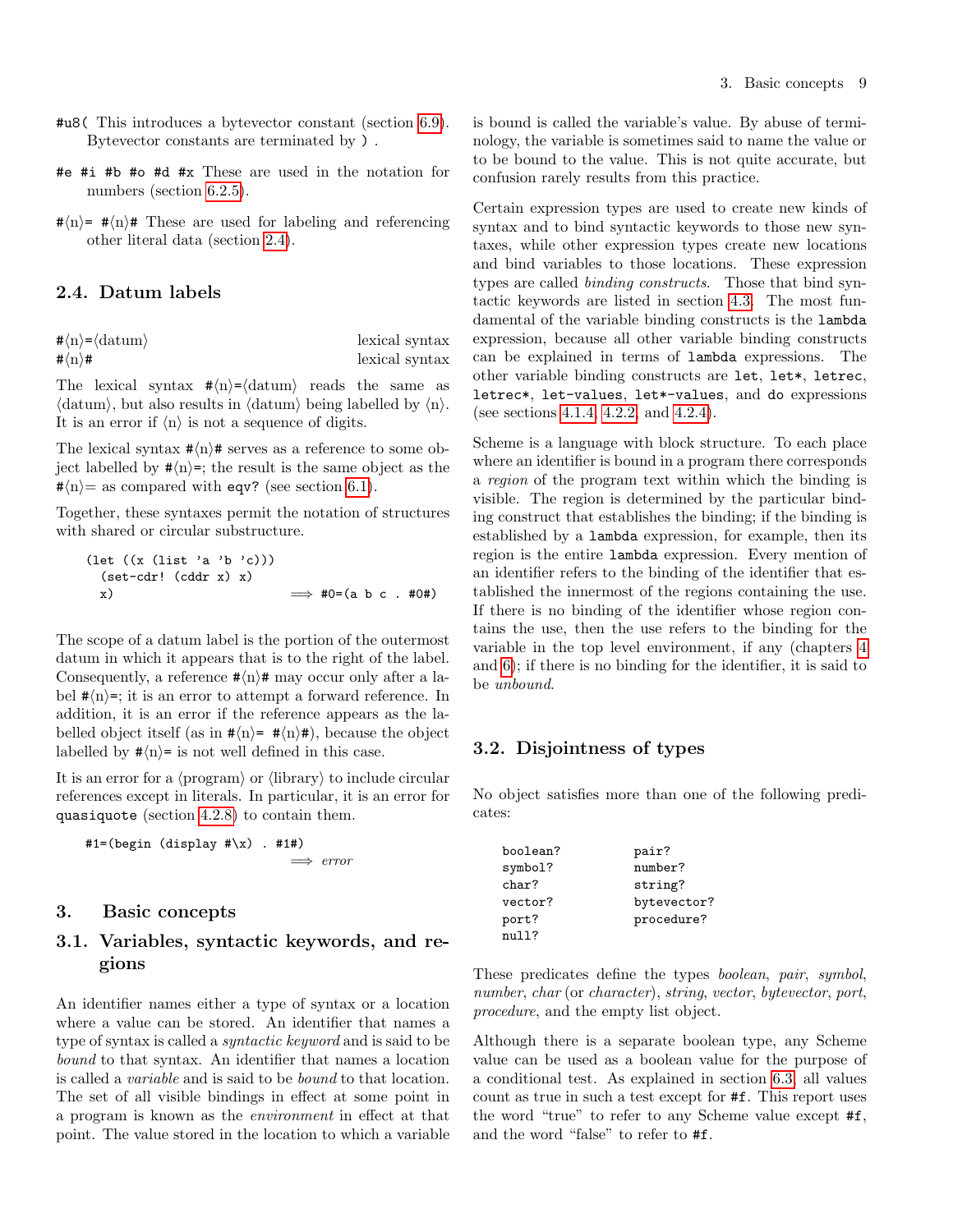# <span id="page-9-0"></span>3.3. External representations

An important concept in Scheme (and Lisp) is that of the external representation of an object as a sequence of characters. For example, an external representation of the integer 28 is the sequence of characters "28," and an external representation of a list consisting of the integers 8 and 13 is the sequence of characters "(8 13)."

The external representation of an object is not necessarily unique. The integer 28 also has representations "#e28.000" and "#x1c," and the list in the previous paragraph also has the representations "( 08 13 )" and "(8 .  $(13 \cdot ())\$  (see section [6.4\)](#page-37-0).

Many objects have standard external representations, but some, such as procedures, do not have standard representations (although particular implementations may define representations for them).

An external representation can be written in a program to obtain the corresponding object (see quote, section [4.1.2\)](#page-11-2).

External representations can also be used for input and output. The procedure read (section [6.13.2\)](#page-52-0) parses external representations, and the procedure write (section [6.13.3\)](#page-53-0) generates them. Together, they provide an elegant and powerful input/output facility.

Note that the sequence of characters " $(+ 2 6)$ " is not an external representation of the integer 8, even though it is an expression evaluating to the integer 8; rather, it is an external representation of a three-element list, the elements of which are the symbol + and the integers 2 and 6. Scheme's syntax has the property that any sequence of characters that is an expression is also the external representation of some object. This can lead to confusion, since it is not always obvious out of context whether a given sequence of characters is intended to denote data or program, but it is also a source of power, since it facilitates writing programs such as interpreters and compilers that treat programs as data (or vice versa).

The syntax of external representations of various kinds of objects accompanies the description of the primitives for manipulating the objects in the appropriate sections of chapter [6.](#page-27-0)

# <span id="page-9-1"></span>3.4. Storage model

Variables and objects such as pairs, vectors, and strings implicitly denote locations or sequences of locations. A string, for example, denotes as many locations as there are characters in the string. A new value can be stored into one of these locations using the string-set! procedure, but the string continues to denote the same locations as before.

An object fetched from a location, by a variable reference or by a procedure such as car, vector-ref, or string-ref, is equivalent in the sense of eqv? (section [6.1\)](#page-27-1) to the object last stored in the location before the fetch.

Every location is marked to show whether it is in use. No variable or object ever refers to a location that is not in use. Whenever this report speaks of storage being allocated for a variable or object, what is meant is that an appropriate number of locations are chosen from the set of locations that are not in use, and the chosen locations are marked to indicate that they are now in use before the variable or object is made to denote them.

Every object that denotes locations is either mutable or immutable. Literal constants, the strings returned by symbol->string, and possibly the environment returned by scheme-report-environment are immutable objects. All objects created by the other procedures listed in this report are mutable. It is an error to attempt to store a new value into a location that is denoted by an immutable object.

These locations should be understood as conceptual, not physical. Hence, they do not necessarily correspond to memory addresses, and even if they do, the memory address may not be constant.

Rationale: In many systems it is desirable for constants (i.e. the values of literal expressions) to reside in read-only memory. Making it an error to alter constants permits this implementation strategy, while not requiring other systems to distinguish between mutable and immutable objects.

# <span id="page-9-2"></span>3.5. Proper tail recursion

Implementations of Scheme are required to be properly tailrecursive. Procedure calls that occur in certain syntactic contexts defined below are tail calls. A Scheme implementation is properly tail-recursive if it supports an unbounded number of active tail calls. A call is active if the called procedure might still return. Note that this includes calls that might be returned from either by the current continuation or by continuations captured earlier by call-with-current-continuation that are later invoked. In the absence of captured continuations, calls could return at most once and the active calls would be those that had not yet returned. A formal definition of proper tail recursion can be found in [\[12\]](#page-74-7).

# Rationale:

Intuitively, no space is needed for an active tail call because the continuation that is used in the tail call has the same semantics as the continuation passed to the procedure containing the call. Although an improper implementation might use a new continuation in the call, a return to this new continuation would be followed immediately by a return to the continuation passed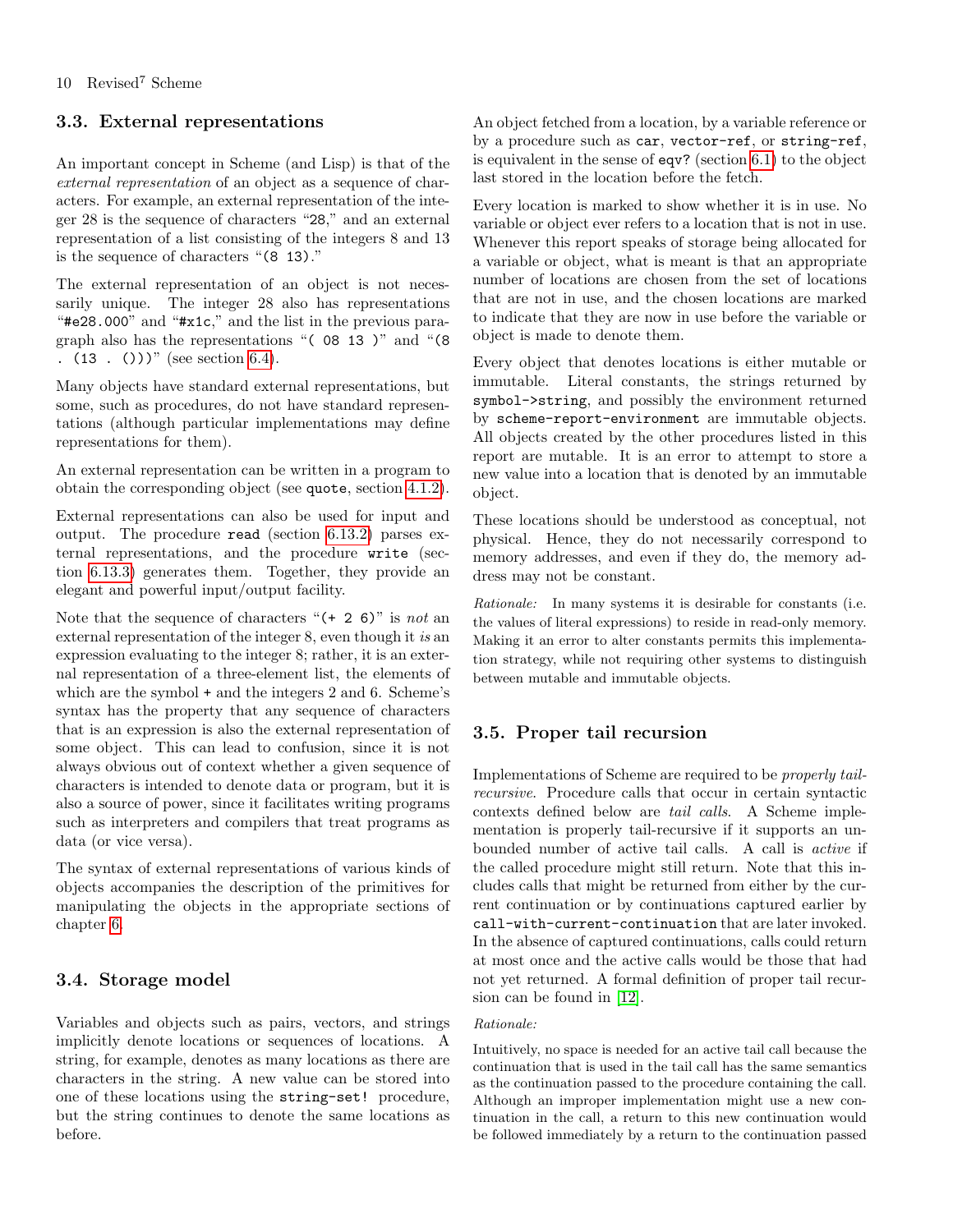to the procedure. A properly tail-recursive implementation returns to that continuation directly.

Proper tail recursion was one of the central ideas in Steele and Sussman's original version of Scheme. Their first Scheme interpreter implemented both functions and actors. Control flow was expressed using actors, which differed from functions in that they passed their results on to another actor instead of returning to a caller. In the terminology of this section, each actor finished with a tail call to another actor.

Steele and Sussman later observed that in their interpreter the code for dealing with actors was identical to that for functions and thus there was no need to include both in the language.

A tail call is a procedure call that occurs in a tail context. Tail contexts are defined inductively. Note that a tail context is always determined with respect to a particular lambda expression.

• The last expression within the body of a lambda expression, shown as  $\langle \text{tail expression} \rangle$  below, occurs in a tail context. The same is true of all the bodies of case-lambda expressions.

```
\langlelambda \langleformals\rangle\langle definition \rangle^* \langle expression \rangle^* \langle tail \, expression \rangle
```
• If one of the following expressions is in a tail context, then the subexpressions shown as  $\langle \text{tail expression} \rangle$  are in a tail context. These were derived from rules in the grammar given in chapter [7](#page-56-0) by replacing some occurrences of  $\langle \text{body} \rangle$  with  $\langle \text{tail body} \rangle$ , some occurrences of  $\langle$  expression $\rangle$  with  $\langle$  tail expression $\rangle$ , and some occurrences of  $\langle$  sequence $\rangle$  with  $\langle$  tail sequence $\rangle$ . Only those rules that contain tail contexts are shown here.

(if  $\langle$  expression $\rangle$   $\langle$  tail expression $\rangle$ ) (if  $\langle$  expression $\rangle$   $\langle$  tail expression $\rangle$ )

```
(\text{cond } \langle \text{cond } \text{clause} \rangle^+)(cond \; \langle cond \; clause \rangle^* \; (else \; \langle tail \; sequence \rangle))
```

```
(case \langle expression\rangle\langle \text{case clause} \rangle^+)
(case \langle expression)
    \langle \text{case clause} \rangle^*(else \langle \text{tail sequence} \rangle))
```

```
(and \langle expression\rangle^* \langle tail expression\rangle)
(or \langle expression)<sup>*</sup> \langle tail expression))
```

```
(when \langle \text{test} \rangle \langle \text{tail sequence} \rangle)
(unless \langle test \rangle \langle tail \ranglesequence\rangle)
```

```
(let (\langle \text{binding spec} \rangle^*) \langle \text{tail body} \rangle)
(let \langle \text{variable} \rangle (\langle \text{binding spec} \rangle^*) \langle \text{tail body} \rangle)
```
(let\* ( $\langle$ binding spec $\rangle^*$ )  $\langle$ tail body $\rangle$ ) (letrec ( $\langle$ binding spec $\rangle^*$ )  $\langle$ tail body $\rangle$ ) (letrec\* ( $\langle \text{binding spec} \rangle^*$ )  $\langle \text{tail body} \rangle$ ) (let-values  $(\{formals\}^*) \{tail\}$ ) (let\*-values ( $\langle$ formals $\rangle^*$ )  $\langle$ tail body $\rangle$ )

(let-syntax ( $\langle$ syntax spec $\rangle^*$ )  $\langle$ tail body $\rangle$ ) (letrec-syntax  $(\langle \text{syntax spec} \rangle^*) \langle \text{tail body} \rangle$ )

```
(begin \langle \text{tail sequence} \rangle)
```
(do ( $\langle$ iteration spec $\rangle^*$ )  $(\langle test \rangle \langle tail \rangle)$  $\langle$  expression $\rangle^*$ )

where

 $\langle \text{cond clause} \rangle \longrightarrow (\langle \text{test} \rangle \langle \text{tail sequence} \rangle)$  $\langle \text{case clause} \rangle \longrightarrow (\langle \text{datum} \rangle^*) \langle \text{tail sequence} \rangle$ 

 $\langle \text{tail body} \rangle \longrightarrow \langle \text{definition} \rangle^*$   $\langle \text{tail sequence} \rangle$  $\langle \text{tail sequence} \rangle \longrightarrow \langle \text{expression} \rangle^*$   $\langle \text{tail expression} \rangle$ 

- If a cond or case expression is in a tail context, and has a clause of the form  $(\langle$ expression<sub>1</sub> $\rangle$  =>  $\langle$  expression<sub>2</sub> $\rangle$ ) then the (implied) call to the procedure that results from the evaluation of  $\langle$  expression<sub>2</sub> $\rangle$ is in a tail context.  $\langle$  expression<sub>2</sub> $\rangle$  itself is not in a tail context.
- Note that  $\langle$ cond clause $\rangle$ s appear in guard expressions as well as cond expressions.

Certain procedures defined in this report are also required to perform tail calls. The first argument passed to apply and to call-with-current-continuation, and the second argument passed to call-with-values, must be called via a tail call. Similarly, eval must evaluate its first argument as if it were in tail position within the eval procedure.

In the following example the only tail call is the call to f. None of the calls to g or h are tail calls. The reference to x is in a tail context, but it is not a call and thus is not a tail call.

```
(lambda ()
  (if (g)
      (let ((x (h)))
        x)
      (and (g) (f))))
```
Note: Implementations are allowed, but not required, to recognize that some non-tail calls, such as the call to h above, can be evaluated as though they were tail calls. In the example above, the let expression could be compiled as a tail call to h. (The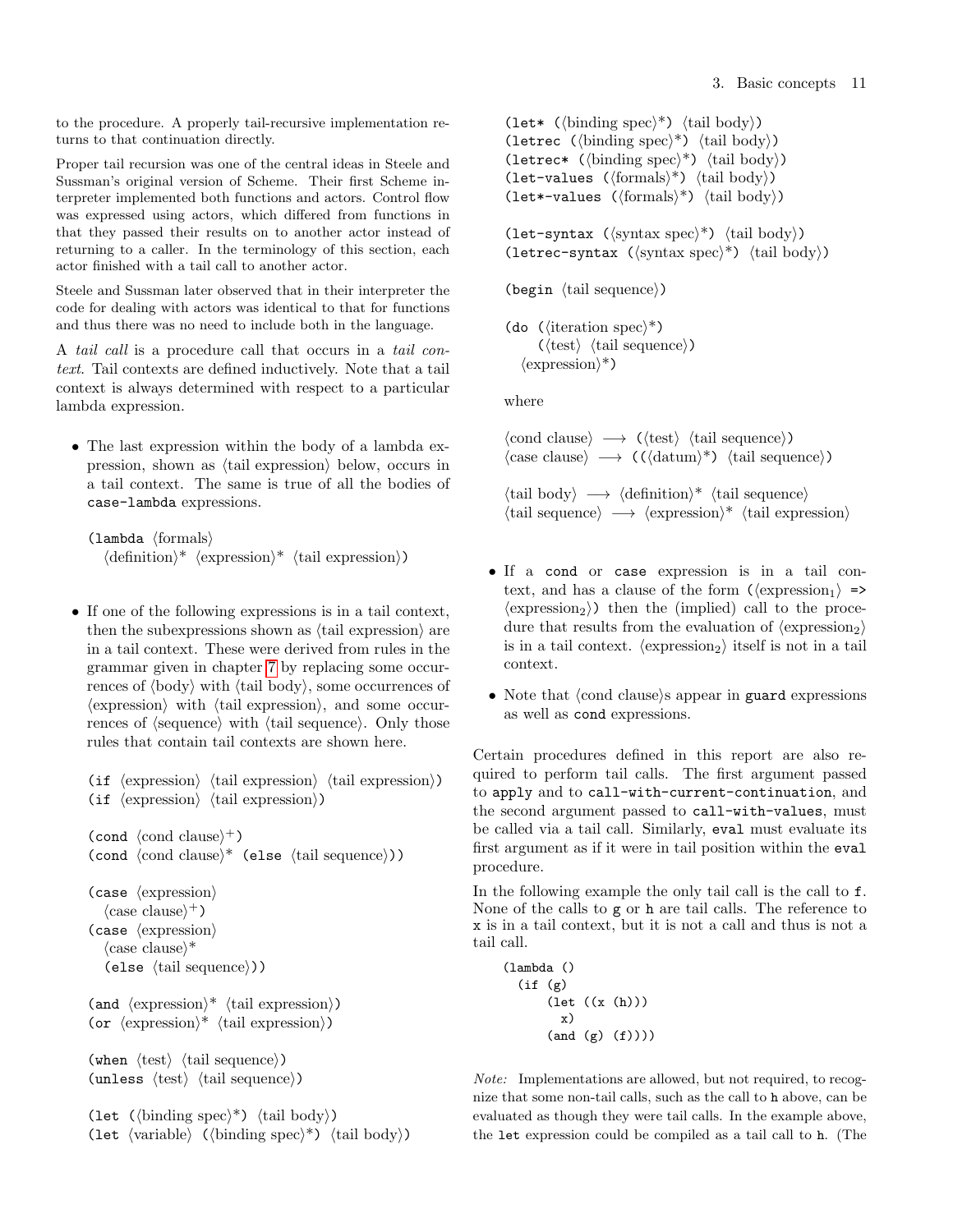possibility of h returning an unexpected number of values can be ignored, because in that case the effect of the let is explicitly unspecified and implementation-dependent.)

## <span id="page-11-0"></span>4. Expressions

Expression types are categorized as primitive or derived. Primitive expression types include variables and procedure calls. Derived expression types are not semantically primitive, but can instead be defined as macros. Suitable definitions of some of the derived expressions are given in section [7.3.](#page-62-0)

The procedures force, eager, and make-parameter are also described in this chapter because they are intimately associated with the delay, lazy, and parameterize expression types.

## <span id="page-11-1"></span>4.1. Primitive expression types

## 4.1.1. Variable references

 $\langle \text{variable} \rangle$  syntax

An expression consisting of a variable (section [3.1\)](#page-8-2) is a variable reference. The value of the variable reference is the value stored in the location to which the variable is bound. It is an error to reference an unbound variable.

(define x 28) x  $\implies$  28

#### <span id="page-11-2"></span>4.1.2. Literal expressions

| $\langle \text{quote} \rangle$ | syntax |
|--------------------------------|--------|
| $\langle \text{datum} \rangle$ | syntax |
| $\langle constant \rangle$     | syntax |

(quote  $\langle \text{datum} \rangle$ ) evaluates to  $\langle \text{datum} \rangle$ .  $\langle \text{Datum} \rangle$  may be any external representation of a Scheme object (see section [3.3\)](#page-9-0). This notation is used to include literal constants in Scheme code.

| (quote a) |                         | $\implies$ a |                     |
|-----------|-------------------------|--------------|---------------------|
|           | $(quote \#(a \ b \ c))$ |              | $\implies$ #(a b c) |
|           | $(quote (+ 1 2))$       |              | $\implies$ (+ 1 2)  |

(quote  $\langle \text{datum} \rangle$ ) may be abbreviated as ' $\langle \text{datum} \rangle$ . The two notations are equivalent in all respects.

| $^{\prime}$ a   | $\implies$ a  |                      |
|-----------------|---------------|----------------------|
| $'$ # $(a b c)$ |               | $\implies$ #(a b c)  |
| $\prime$ ()     | $\implies$ () |                      |
| $'(+ 1 2)$      |               | $\implies$ (+ 1 2)   |
| '(quote a)      |               | $\implies$ (quote a) |
| $, \, \cdot$ a  |               | $\implies$ (quote a) |

Numerical constants, string constants, character constants, bytevector constants, and boolean constants evaluate to themselves; they need not be quoted.

| '"abc" | $\implies$ | "abc"             |
|--------|------------|-------------------|
| "abc"  | $\implies$ | "abc"             |
| 145932 | $\implies$ | 145932            |
| 145932 |            | $\implies$ 145932 |
| , #t   | $\implies$ | #t                |
| #t     | $\implies$ | #t.               |

As noted in section [3.4,](#page-9-1) it is an error to alter a constant (i.e. the value of a literal expression) using a mutation procedure like set-car! or string-set!.

## 4.1.3. Procedure calls

$$
(\langle operator \rangle \langle operator, \rangle \ldots) \qquad \qquad \text{syntax}
$$

A procedure call is written by simply enclosing in parentheses expressions for the procedure to be called and the arguments to be passed to it. The operator and operand expressions are evaluated (in an unspecified order) and the resulting procedure is passed the resulting arguments.

$$
\begin{array}{rcl}\n (+ 3 4) & \Rightarrow & 7 \\
 \text{(if } #f + *) & 3 4) & \Rightarrow & 12\n \end{array}
$$

A number of procedures are available as the values of variables in the initial environment; for example, the addition and multiplication procedures in the above examples are the values of the variables + and \*. New procedures are created by evaluating lambda expressions (see section [4.1.4\)](#page-11-3).

Procedure calls may return any number of values (see values in section [6.10\)](#page-46-0). Most of the procedures defined in this report return one value or, for procedures such as apply, pass on the values returned by a call to one of their arguments. Exceptions are noted in the individual descriptions.

Note: In contrast to other dialects of Lisp, the order of evaluation is unspecified, and the operator expression and the operand expressions are always evaluated with the same evaluation rules.

Note: Although the order of evaluation is otherwise unspecified, the effect of any concurrent evaluation of the operator and operand expressions is constrained to be consistent with some sequential order of evaluation. The order of evaluation may be chosen differently for each procedure call.

Note: In many dialects of Lisp, the empty list, (), is a legitimate expression evaluating to itself. In Scheme, it is an error.

#### <span id="page-11-3"></span>4.1.4. Procedures

 $\langle$ lambda  $\langle$ formals $\rangle$   $\langle$ body $\rangle$ ) syntax

 $Syntax:$   $\langle$  Formals $\rangle$  should be a formal arguments list as described below, and  $\langle$ body $\rangle$  should be a sequence of one or more expressions.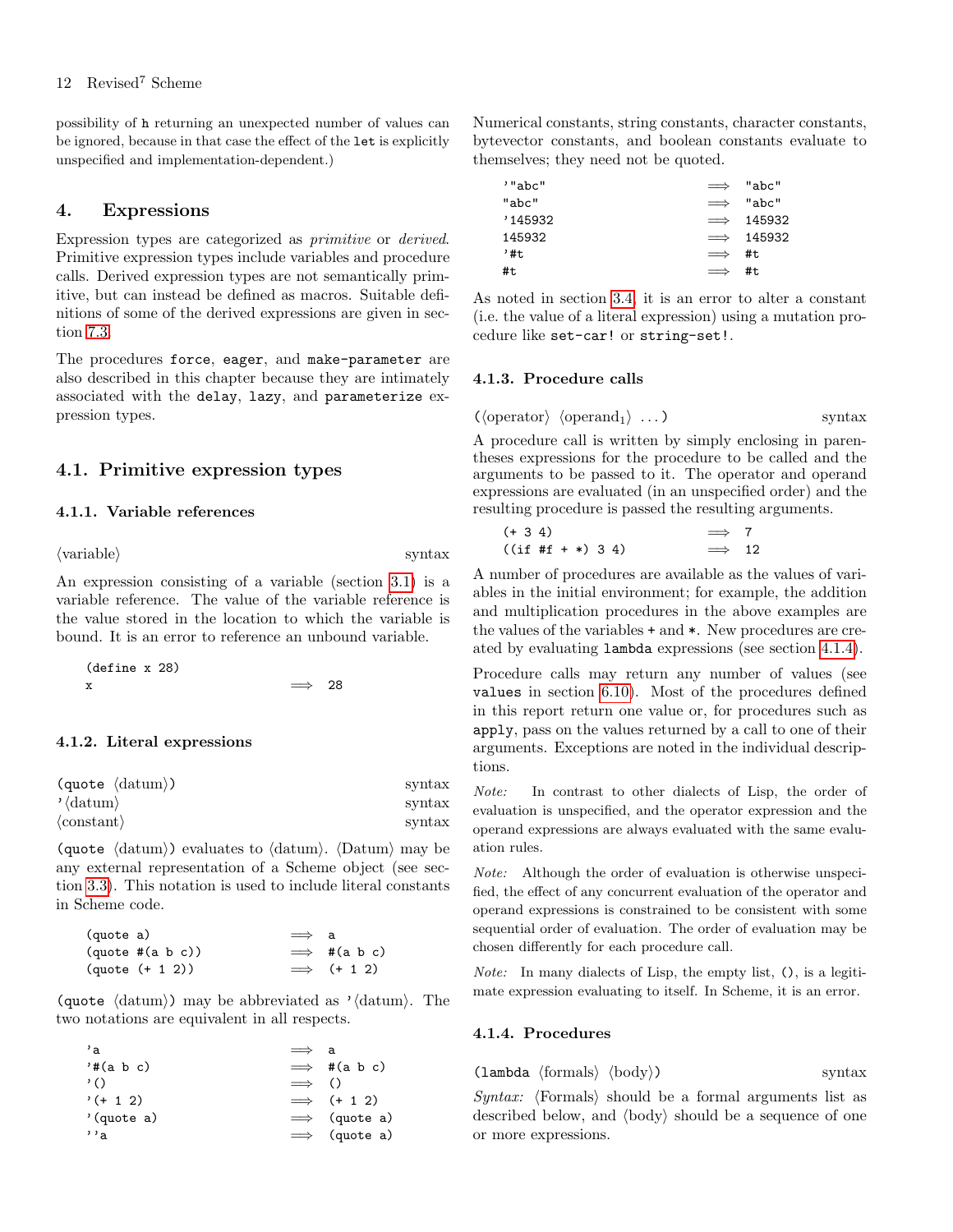Semantics: A lambda expression evaluates to a procedure. The environment in effect when the lambda expression was evaluated is remembered as part of the procedure. When the procedure is later called with some actual arguments, the environment in which the lambda expression was evaluated will be extended by binding the variables in the formal argument list to fresh locations, the corresponding actual argument values will be stored in those locations, and the body of the lambda expression will be evaluated in the extended environment. The results of the last expression in the body will be returned as the results of the procedure call.

| $(\text{lambda } (x) (+ x x))$<br>$((\text{lambda } (x) (+ x x)) 4)$                      |              | $\implies$ a procedure<br>- 8 |
|-------------------------------------------------------------------------------------------|--------------|-------------------------------|
| (define reverse-subtract)<br>$(\text{lambda } (x y) (- y x)))$<br>(reverse-subtract 7 10) | $\implies$ 3 |                               |
| (define add4<br>$(\text{let } ((x 4)))$<br>$(\text{lambda } (y) (+ x y)))$<br>(add4 6)    |              | 10                            |

 $\langle$ Formals $\rangle$  should have one of the following forms:

- ( $\langle \text{variable}_1 \rangle$  ...): The procedure takes a fixed number of arguments; when the procedure is called, the arguments will be stored in newly allocated locations that are bound to the corresponding variables.
- $\langle \text{variable} \rangle$ : The procedure takes any number of arguments; when the procedure is called, the sequence of actual arguments is converted into a newly allocated list, and the list is stored in a newly allocated location that is bound to  $\langle \text{variable} \rangle$ .
- ( $\langle \text{variable}_1 \rangle$  ...  $\langle \text{variable}_n \rangle$  .  $\langle \text{variable}_{n+1} \rangle$ ): If a space-delimited period precedes the last variable, then the procedure takes  $n$  or more arguments, where  $n$  is the number of formal arguments before the period (it is an error if there is not at least one). The value stored in the binding of the last variable will be a newly allocated list of the actual arguments left over after all the other actual arguments have been matched up against the other formal arguments.

It is an error for a  $\langle$  variable $\rangle$  to appear more than once in  $\langle$ formals $\rangle$ .

 $((\text{lambda } x x) 3 4 5 6) \implies (3 4 5 6)$ ((lambda (x y . z) z)  $3\ 4\ 5\ 6)$   $\implies$  (5 6)

#### 4.1.5. Conditionals

|  | $(if \langle test \rangle \langle consequent \rangle \langle alternate \rangle)$ | $\sqrt{\frac{1}{2}}$ |
|--|----------------------------------------------------------------------------------|----------------------|
|  | $(if \langle test \rangle \langle consequent \rangle)$                           | $\sqrt{\frac{1}{2}}$ |

Syntax:  $\langle Test \rangle$ ,  $\langle consequent \rangle$ , and  $\langle alternate \rangle$  should be expressions.

Semantics: An if expression is evaluated as follows: first,  $\langle \text{test} \rangle$  is evaluated. If it yields a true value (see section [6.3\)](#page-36-0), then  $\langle$  consequent $\rangle$  is evaluated and its values are returned. Otherwise  $\langle$  alternate $\rangle$  is evaluated and its values are returned. If  $\langle \text{test} \rangle$  yields a false value and no  $\langle \text{alternate} \rangle$  is specified, then the result of the expression is unspecified.

|              |         |            | $(if ( > 3 2)$ 'yes 'no) |  | $\implies$ yes |  |
|--------------|---------|------------|--------------------------|--|----------------|--|
|              |         |            | $(if ( > 2 3)$ 'yes 'no) |  | $\implies$ no  |  |
| (if ( > 3 2) |         |            |                          |  |                |  |
|              | $(-32)$ |            |                          |  |                |  |
|              |         | $(+ 3 2))$ |                          |  | $\implies$ 1   |  |

## <span id="page-12-1"></span>4.1.6. Assignments

```
(set! \langle variable \rangle \langle expression \rangle) syntax
```
 $\langle$ Expression $\rangle$  is evaluated, and the resulting value is stored in the location to which  $\langle$  variable $\rangle$  is bound. It is an error if  $\langle$  variable $\rangle$  is not bound either in some region enclosing the set! expression or at top level. The result of the set! expression is unspecified.

| $(\text{define } x 2)$ |              |                        |
|------------------------|--------------|------------------------|
| $(+ x 1)$              | $\implies$ 3 |                        |
| (set! x 4)             |              | $\implies$ unspecified |
| $(+ x 1)$              | $\implies$   | $\mathbf{h}$           |
|                        |              |                        |

## <span id="page-12-0"></span>4.2. Derived expression types

The constructs in this section are hygienic, as discussed in section [4.3.](#page-19-0) For reference purposes, section [7.3](#page-62-0) gives macro definitions that will convert most of the constructs described in this section into the primitive constructs described in the previous section.

#### 4.2.1. Conditionals

| $\frac{1}{2}$    |
|------------------|
| auxiliary syntax |
| auxiliary syntax |
|                  |

Syntax:  $\langle$ Clauses $\rangle$  take one of two forms, either

 $(\langle test \rangle \langle expression_1 \rangle \dots)$ 

where  $\langle \text{test} \rangle$  is any expression, or

 $(\langle test \rangle \Rightarrow \langle expression \rangle)$ 

The last  $\langle$  clause $\rangle$  may be an "else clause," which has the form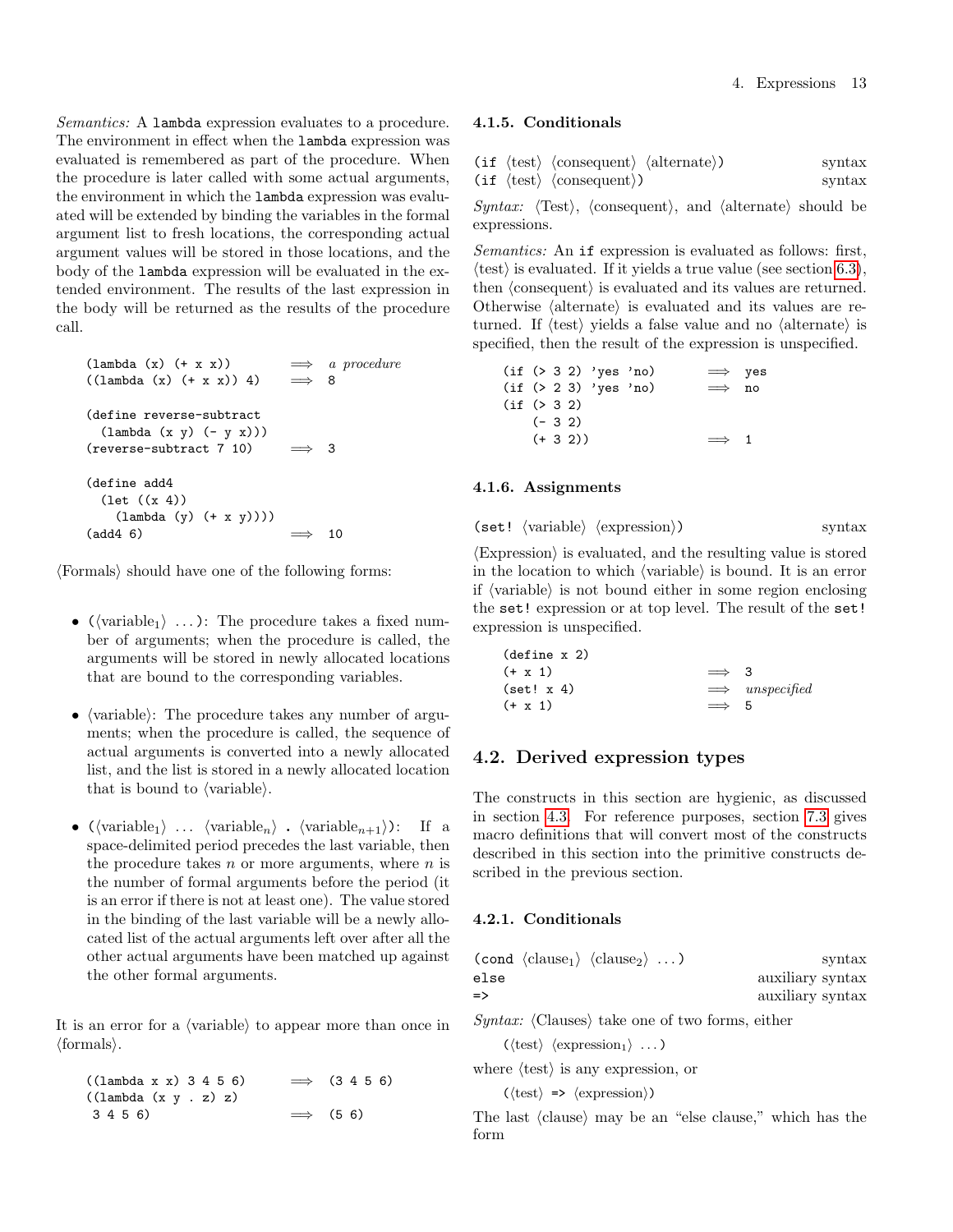(else  $\langle$  expression<sub>1</sub> $\rangle$   $\langle$  expression<sub>2</sub> $\rangle$  ...).

Semantics: A cond expression is evaluated by evaluating the  $\langle test \rangle$  expressions of successive  $\langle clause \rangle$ s in order until one of them evaluates to a true value (see section [6.3\)](#page-36-0). When a  $\langle test \rangle$  evaluates to a true value, then the remaining  $\langle$  expression $\rangle$ s in its  $\langle$  clause $\rangle$  are evaluated in order, and the results of the last (expression) in the (clause) are returned as the results of the entire cond expression.

If the selected  $\langle$ clause $\rangle$  contains only the  $\langle$ test $\rangle$  and no  $\langle$  expression $\rangle$ s, then the value of the  $\langle$  test $\rangle$  is returned as the result. If the selected  $\langle$ clause $\rangle$  uses the  $\Rightarrow$  alternate form, then the  $\langle$  expression $\rangle$  is evaluated. It is an error if its value is not a procedure that accepts one argument. This procedure is then called on the value of the  $\langle \text{test} \rangle$  and the values returned by this procedure are returned by the cond expression.

If all  $\langle \text{test} \rangle$ s evaluate to #f, and there is no else clause, then the result of the conditional expression is unspecified; if there is an else clause, then its  $\langle$  expression $\rangle$ s are evaluated in order, and the values of the last one are returned.

$$
(\text{cond } (\text{> 3 2) 'greater})
$$
\n
$$
((\text{> 3 2) 'less})
$$
\n
$$
\implies \text{greater}
$$
\n
$$
(\text{cond } (\text{> 3 3) 'greater})
$$
\n
$$
((\text{> 3 3) 'less})
$$
\n
$$
(\text{else 'equal}))
$$
\n
$$
\implies \text{equal}
$$
\n
$$
(\text{cond } (\text{assv 'b '((a 1) (b 2))}) \implies \text{cadr})
$$
\n
$$
(\text{else #f}))
$$
\n
$$
\implies 2
$$

 $(\text{case } \langle \text{key} \rangle \langle \text{clause}_1 \rangle \langle \text{clause}_2 \rangle ...)$  syntax Syntax:  $\langle \text{Key} \rangle$  may be any expression. Each  $\langle \text{clause} \rangle$ should have the form

 $((\langle \text{datum}_1 \rangle \dots) \langle \text{expression}_1 \rangle \langle \text{expression}_2 \rangle \dots),$ 

where each  $\langle \text{datum} \rangle$  is an external representation of some object. It is an error if any of the  $\langle \text{datum} \rangle$ s are the same anywhere in the expression. Alternatively, a  $\langle$ clause $\rangle$  may be of the form

 $((\langle \text{datum}_1 \rangle ... ) \Rightarrow \langle \text{expression} \rangle)$ 

The last (clause) may be an "else clause," which has one of the forms

(else  $\langle$  expression<sub>1</sub>)  $\langle$  expression<sub>2</sub> $\rangle$  ...)

or

```
(\text{else} \Rightarrow \langle \text{expression} \rangle).
```
Semantics: A case expression is evaluated as follows.  $\langle \text{Key} \rangle$  is evaluated and its result is compared against each  $\langle \text{datum} \rangle$ . If the result of evaluating  $\langle \text{key} \rangle$  is equivalent (in the sense of eqv?; see section [6.1\)](#page-27-1) to a  $\langle \text{datum} \rangle$ , then the expressions in the corresponding  $\langle$ clause $\rangle$  are evaluated in order and the results of the last expression in the  $\langle$ clause $\rangle$ are returned as the results of the case expression.

If the result of evaluating  $\langle \text{key} \rangle$  is different from every  $\langle \text{datum} \rangle$ , then if there is an else clause its expressions are evaluated and the results of the last are the results of the case expression; otherwise the result of the case expression is unspecified.

If the selected  $\langle$ clause $\rangle$  or else clause uses the  $\Rightarrow$  alternate form, then the  $\langle$  expression $\rangle$  is evaluated. It is an error if its value is not a procedure accepting one argument. This procedure is then called on the value of the  $\langle \text{key} \rangle$  and the values returned by this procedure are returned by the case expression.

```
(case (* 2 3)
  ((2 3 5 7) 'prime)
  ((1 4 6 8 9) 'composite) \implies composite(\text{case } (\text{car } '(c d)))((a) 'a)
  ((b) 'b)) \implies unspecified
(\text{case } (\text{car } '(c d)))((a e i o u) 'vowel)
  ((w y) 'semivowel)
  (\text{else} \Rightarrow (\text{lambda } (x) x))) \implies c
```

```
(and \langle \text{test}_1 \rangle ...) syntax
```
The  $\langle \text{test} \rangle$  expressions are evaluated from left to right, and if any expression evaluates to #f (see section [6.3\)](#page-36-0), then #f is returned. Any remaining expressions are not evaluated. If all the expressions evaluate to true values, the value of the last expression is returned. If there are no expressions then #t is returned.

| $(and (= 2 2) (> 2 1))$                                                    | $\implies$ #t    |
|----------------------------------------------------------------------------|------------------|
| $(and (= 2 2) (< 2 1))$                                                    | $\implies$ #f    |
| $(\text{and } 1 \ 2 \ ^{\prime} \text{c } ^{\prime} (\text{f } \text{g}))$ | $\implies$ (f g) |
| (and)                                                                      | $\implies$ #t    |
|                                                                            |                  |

(or  $\langle \text{test}_1 \rangle$  ...) syntax

The  $\langle test \rangle$  expressions are evaluated from left to right, and the value of the first expression that evaluates to a true value (see section [6.3\)](#page-36-0) is returned. Any remaining expressions are not evaluated. If all expressions evaluate to #f or if there are no expressions, #f is returned.

$$
(or (= 2 2) (> 2 1)) \implies #t
$$
  
\n
$$
(or (= 2 2) (< 2 1)) \implies #t
$$
  
\n
$$
(or #f #f #f) \implies #f
$$
  
\n
$$
(or (meng 'b ' (a b c)) \implies (b c)
$$
  
\n
$$
(\angle 3 0)) \implies (b c)
$$

(when  $\langle \text{test} \rangle$   $\langle \text{expression}_1 \rangle$   $\langle \text{expression}_2 \rangle$  ...) syntax The  $\langle \text{test} \rangle$  expression is evaluated, and if it evaluates to a true value, the expressions are evaluated in order. The result of the when expression is unspecified.

The following example outputs 12: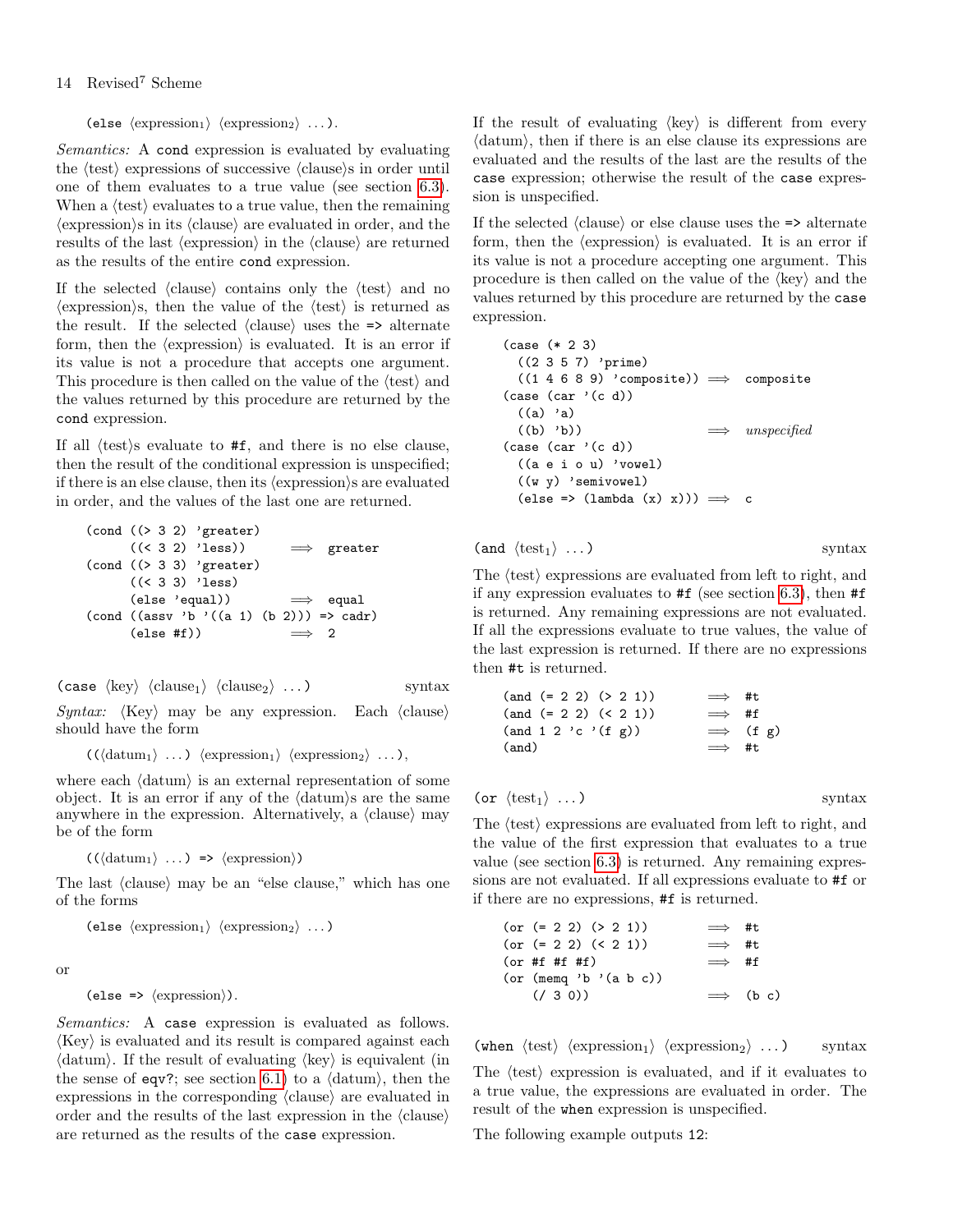(when (= 1 1.0) (display "1") (display "2")  $\implies$  unspecified

(unless  $\langle \text{test} \rangle$   $\langle \text{expression}_1 \rangle$   $\langle \text{expression}_2 \rangle$  ...) syntax

The  $\langle \text{test} \rangle$  expression is evaluated, and if it evaluates to  $\#f$ , the expressions are evaluated in order. The result of the unless expression is unspecified.

The following example outputs nothing:

(unless (= 1 1.0) (display "1") (display "2")  $\implies$  unspecified

#### <span id="page-14-0"></span>4.2.2. Binding constructs

The binding constructs let, let\*, letrec, letrec\*, let-values, and let\*-values give Scheme a block structure, like Algol 60. The syntax of the first four constructs is identical, but they differ in the regions they establish for their variable bindings. In a let expression, the initial values are computed before any of the variables become bound; in a let\* expression, the bindings and evaluations are performed sequentially; while in letrec and letrec\* expressions, all the bindings are in effect while their initial values are being computed, thus allowing mutually recursive definitions. The let-values and let\*-values constructs are analogous to let and let\* respectively, but are designed to handle multiple-valued expressions, binding different identifiers to each returned value.

$$
(let \langle bindings\rangle \langle body\rangle) \qquad \qquad syntax
$$

Syntax:  $\langle$ Bindings $\rangle$  should have the form

 $((\langle variable_1 \rangle \langle init_1 \rangle) \dots),$ 

where each  $\langle \text{init} \rangle$  is an expression, and  $\langle \text{body} \rangle$  should be a sequence of zero or more definitions followed by a sequence of one or more expressions as described in section [4.1.4.](#page-11-3) It is an error for a  $\langle$  variable $\rangle$  to appear more than once in the list of variables being bound.

Semantics: The  $\langle \text{init} \rangle$ s are evaluated in the current environment (in some unspecified order), the  $\langle$  variable $\rangle$ s are bound to fresh locations holding the results, the  $\langle \text{body} \rangle$  is evaluated in the extended environment, and the values of the last expression of  $\langle body \rangle$  are returned. Each binding of a  $\langle \text{variable} \rangle$  has  $\langle \text{body} \rangle$  as its region.

$$
(let ((x 2) (y 3))
$$
  
\n
$$
(* x y)) \Rightarrow 6
$$
  
\n
$$
(let ((x 2) (y 3))
$$
  
\n
$$
(let ((x 7)
$$
  
\n
$$
(z (+ x y)))
$$
  
\n
$$
(* z x))) \Rightarrow 35
$$

See also "named let," section [4.2.4.](#page-16-0)

$$
(let* \langle bindings\rangle \langle body\rangle) \qquad \qquad syntax
$$

Syntax:  $\langle$ Bindings $\rangle$  should have the form

 $((\langle variable_1 \rangle \langle init_1 \rangle) \dots),$ 

and  $\langle$ body $\rangle$  should be a sequence of zero or more definitions followed by one or more expressions as described in section [4.1.4.](#page-11-3)

Semantics: The let\* binding construct is similar to let, but the bindings are performed sequentially from left to right, and the region of a binding indicated by  $(\langle \text{variable} \rangle)$  $\langle \text{init} \rangle$ ) is that part of the let\* expression to the right of the binding. Thus the second binding is done in an environment in which the first binding is visible, and so on. The  $\langle variable \rangle$ s need not be distinct.

$$
(let ((x 2) (y 3))
$$
  
\n $(let* ((x 7)$   
\n $(z (+ x y)))$   
\n $(* z x))) \implies 70$ 

 $(\text{letrec } \langle \text{bindings} \rangle \langle \text{body} \rangle)$  syntax

Syntax:  $\langle$ Bindings $\rangle$  should have the form

 $((\langle \text{variable}_1 \rangle \langle \text{init}_1 \rangle) \dots),$ 

and  $\langle$ body $\rangle$  should be a sequence of zero or more definitions followed by one or more expressions as described in section [4.1.4.](#page-11-3) It is an error for a  $\langle$  variable $\rangle$  to appear more than once in the list of variables being bound.

Semantics: The  $\langle$  variable $\rangle$ s are bound to fresh locations holding unspecified values, the  $\langle \text{init} \rangle$ s are evaluated in the resulting environment (in some unspecified order), each  $\langle$ variable $\rangle$  is assigned to the result of the corresponding  $\langle \text{init} \rangle$ , the  $\langle \text{body} \rangle$  is evaluated in the resulting environment, and the values of the last expression in  $\langle \text{body} \rangle$  are returned. Each binding of a  $\langle$  variable $\rangle$  has the entire letrec expression as its region, making it possible to define mutually recursive procedures.

```
(letrec ((even?
          (lambda (n)
            (if (zero? n)
                #t
                 (odd? (- n 1))))(odd?
          (lambda (n)
            (if (zero? n)
                #f
                 (even? (- n 1)))))(even? 88))
                              \implies #t
```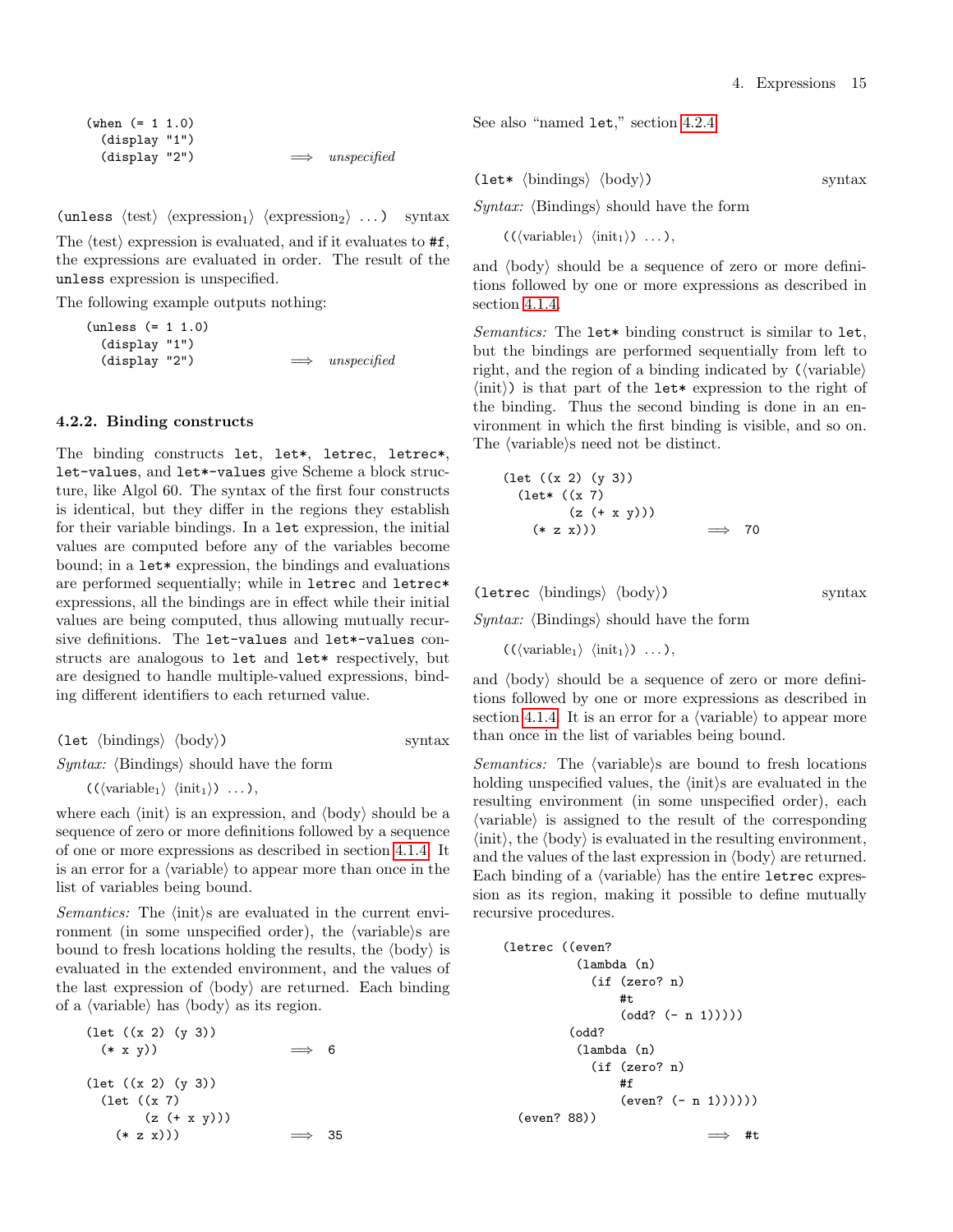One restriction on letrec is very important: if it is not possible to evaluate each  $\langle \text{init} \rangle$  without assigning or referring to the value of any  $\langle$  variable $\rangle$ , it is an error. The restriction is necessary because letrec is defined in terms of a procedure call where a lambda expression binds the  $\langle \text{variable} \rangle$  to the values of the  $\langle \text{init} \rangle$ s. In the most common uses of letrec, all the  $\langle \text{init} \rangle$ s are lambda expressions and the restriction is satisfied automatically. Another restriction is that the continuation of a  $\langle \text{init} \rangle$  should not be invoked more than once.

(letrec\*  $\langle$ bindings $\rangle$   $\langle$ body $\rangle$ ) syntax

Syntax:  $\langle$ Bindings $\rangle$  should have the form

 $(\langle \text{variable}_1 \rangle \langle \text{init}_1 \rangle) \dots$ ,

and  $\langle body \rangle$  should be a sequence of zero or more definitions followed by one or more expressions as described in section [4.1.4.](#page-11-3) It is an error for a  $\langle$  variable $\rangle$  to appear more than once in the list of variables being bound.

*Semantics:* The  $\langle \text{variable} \rangle$ s are bound to fresh locations, each  $\langle$  variable $\rangle$  is assigned in left-to-right order to the result of evaluating the corresponding  $\langle \text{init} \rangle$ , the  $\langle \text{body} \rangle$  is evaluated in the resulting environment, and the values of the last expression in  $\langle \text{body} \rangle$  are returned. Despite the leftto-right evaluation and assignment order, each binding of a  $\langle$  variable $\rangle$  has the entire letrec\* expression as its region, making it possible to define mutually recursive procedures.

If it is not possible to evaluate each  $\langle \text{init} \rangle$  without assigning or referring to the value of the corresponding  $\langle \text{variable} \rangle$ or the  $\langle$ variable $\rangle$  of any of the bindings that follow it in  $\{\text{bindings}\},$  it is an error.

(letrec\* ((p (lambda (x) (+ 1 (q (- x 1))))) (q (lambda (y) (if (zero? y) 0 (+ 1 (p (- y 1)))))) (x (p 5)) (y x)) y) =⇒ 5

(let-values  $\langle$ mvbindings $\rangle$   $\langle$ body $\rangle$ ) syntax

Syntax:  $\langle$ Mvbindings $\rangle$  should have the form

 $((\langle \text{formals}_1 \rangle \langle \text{init}_1 \rangle) \dots),$ 

where each  $\langle \text{init} \rangle$  should be an expression, and  $\langle \text{body} \rangle$ should be zero or more definitions followed by a sequence of one or more expressions as described in section [4.1.4.](#page-11-3) It is an error for a variable to appear more than once in the set of  $\langle$  formals $\rangle$ .

Semantics: The  $\langle \text{init} \rangle$ s are evaluated in the current environment (in some unspecified order) as if by invoking call-with-values, and the variables occurring in the  $\langle$  formals $\rangle$  are bound to fresh locations holding the values returned by the  $\langle \text{init} \rangle$ s, where the  $\langle \text{formals} \rangle$  are matched to the return values in the same way that the  $\langle$  formals $\rangle$ in a lambda expression are matched to the arguments in a procedure call. Then, the  $\langle \text{body} \rangle$  is evaluated in the extended environment, and the values of the last expression of  $\langle \text{body} \rangle$  are returned. Each binding of a  $\langle \text{variable} \rangle$  has  $\langle \text{body} \rangle$  as its region.

It is an error if the  $\langle$  formals $\rangle$  do not match the number of values returned by the corresponding  $\langle \text{init} \rangle$ .

```
(let-values (((root rem) (exact-integer-sqrt 32)))\n(* root rem)  
$$
\implies
$$
 35
```

$$
(\texttt{let*}\texttt{-values} \langle \text{mvbindings} \rangle \langle \text{body} \rangle) \qquad \qquad \text{syntax}
$$

 $Syntax:$   $\langle$ Mvbindings $\rangle$  should have the form

 $(\langle \text{formals} \rangle \langle \text{init} \rangle) \dots),$ 

and  $\langle \text{body} \rangle$  should be a sequence of zero or more definitions followed by one or more expressions as described in section [4.1.4.](#page-11-3) In each  $\langle$  formals $\rangle$ , it is an error if any variable appears more than once.

Semantics: The let-values\* construct is similar to  $let-values, but the \langle init \rangle s are evaluated and bindings cre$ ated sequentially from left to right, with the region of the bindings of each  $\langle$  formals $\rangle$  including the  $\langle$  init $\rangle$ s to its right as well as  $\langle \text{body} \rangle$ . Thus the second  $\langle \text{init} \rangle$  is evaluated in an environment in which the first set of bindings is visible and initialized, and so on.

```
\n(let ((a 'a) (b 'b) (x 'x) (y 'y))\n   (let*-values (((a b) (values x y))\n       ((x y) (values a b)))\n   (list a b x y)))\n   
$$
\implies
$$
 (x y x y)\n
```

### 4.2.3. Sequencing

Both of Scheme's sequencing constructs are named begin, but the two have slightly different forms and uses:

(begin  $\langle$  expression or definition $\rangle$  ...) syntax

This form of begin may appear as part of a  $\langle \text{body} \rangle$ , or at the  $\langle$ top-level $\rangle$ , or directly nested in a begin that is itself of this form. It causes the contained expressions and definitions to be evaluated exactly as if the enclosing begin construct were not present.

Rationale: This form is commonly used in the output of macros (see section [4.3\)](#page-19-0) which need to generate multiple definitions and splice them into the context in which they are expanded.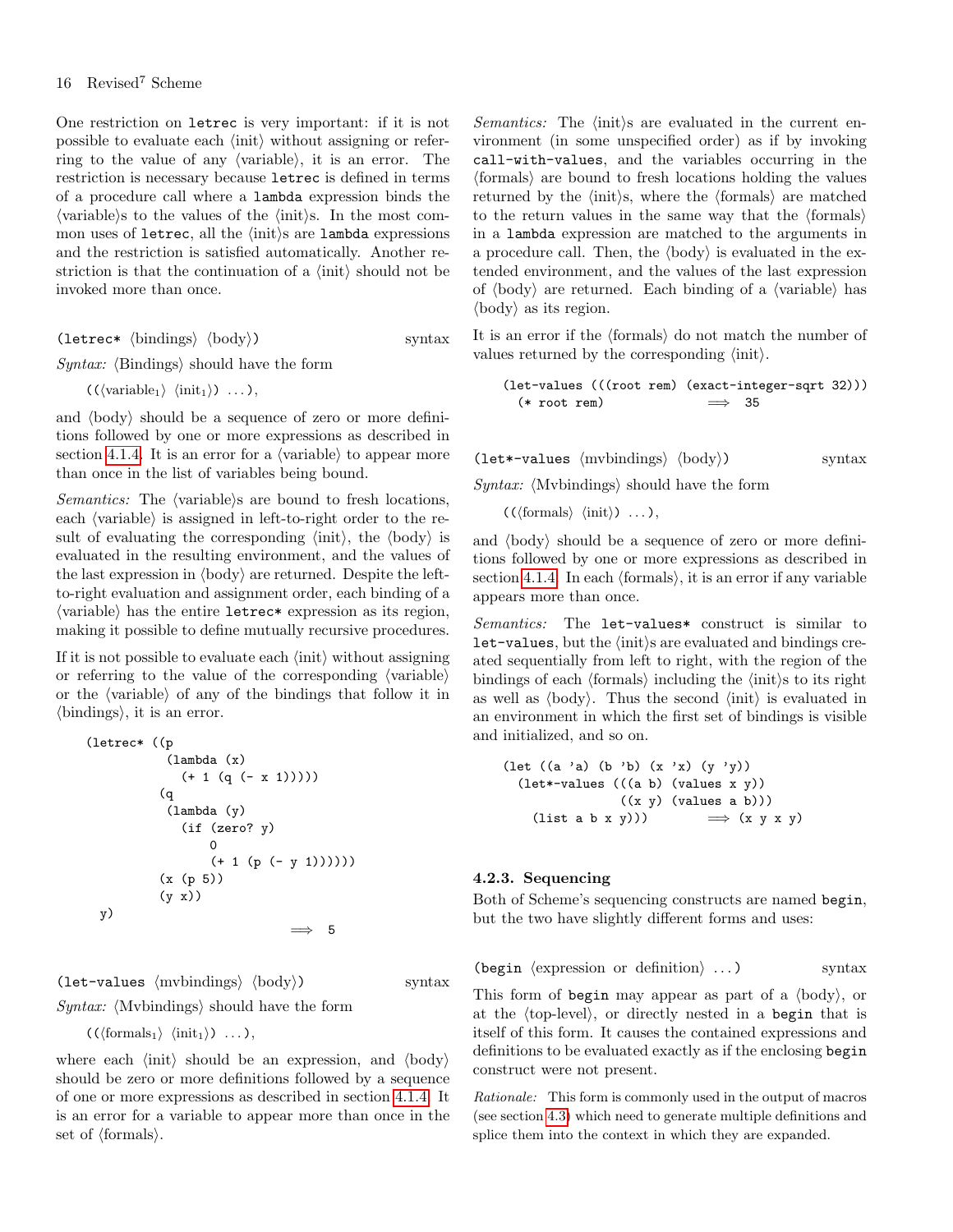(begin  $\langle$  expression<sub>1</sub></sub>)  $\langle$  expression<sub>2</sub> $\rangle$  ... ) syntax

This form of begin can be used as an ordinary expression. The *(expression)s* are evaluated sequentially from left to right, and the values of the last  $\langle$  expression $\rangle$  are returned. This expression type is used to sequence side effects such as assignments or input and output.

(define x 0) (and (= x 0) (begin (set! x 5) (+ x 1) =⇒ 6 (begin (display "4 plus 1 equals ") (display (+ 4 1))) =⇒ unspecified and prints 4 plus 1 equals 5

## <span id="page-16-0"></span>4.2.4. Iteration

```
(do (\langle \text{variable}_1 \rangle \langle \text{init}_1 \rangle \langle \text{step}_1 \rangle) syntax
           . . . )
         (\langle test \rangle \langle expression \rangle \dots)\langle \text{command} \rangle \dots \rangle
```
A do expression is an iteration construct. It specifies a set of variables to be bound, how they are to be initialized at the start, and how they are to be updated on each iteration. When a termination condition is met, the loop exits after evaluating the  $\langle$  expression $\rangle$ s.

A do expression is evaluated as follows: The  $\langle \text{init} \rangle$  expressions are evaluated (in some unspecified order), the  $\langle \text{variable} \rangle$  are bound to fresh locations, the results of the  $\langle \text{init} \rangle$  expressions are stored in the bindings of the  $\langle$  variable $\rangle$ s, and then the iteration phase begins.

Each iteration begins by evaluating  $\langle \text{test} \rangle$ ; if the result is false (see section [6.3\)](#page-36-0), then the  $\langle$ command $\rangle$  expressions are evaluated in order for effect, the  $\langle$ step $\rangle$  expressions are evaluated in some unspecified order, the  $\langle$  variable $\rangle$ s are bound to fresh locations, the results of the  $\langle \text{step} \rangle$ s are stored in the bindings of the  $\langle$  variable $\rangle$ s, and the next iteration begins.

If  $\langle \text{test} \rangle$  evaluates to a true value, then the  $\langle \text{expression} \rangle$ s are evaluated from left to right and the values of the last  $\langle$  expression $\rangle$  are returned. If no  $\langle$  expression $\rangle$ s are present, then the value of the do expression is unspecified.

The region of the binding of a  $\langle$  variable $\rangle$  consists of the entire do expression except for the  $\langle \text{init} \rangle$ s. It is an error for a  $\langle$  variable $\rangle$  to appear more than once in the list of do variables.

A  $\langle$ step $\rangle$  may be omitted, in which case the effect is the same as if  $(\langle variable \rangle \langle init \rangle \langle variable \rangle)$  had been written instead of  $(\langle \text{variable} \rangle \langle \text{init} \rangle)$ .

```
(do ((vec (make-vector 5))
    (i 0 (+ i 1)))((= i 5) vec)
```

```
(vector-set! vec i i)) \implies #(0 1 2 3 4)
(\text{let } ((x')(1 3 5 7 9)))(do ((x x (cdr x))
       (sum 0 (+ sum (car x))))
      ((null? x) sum)) \implies 25
```
(let  $\langle \text{variable} \rangle$   $\langle \text{binding} \rangle$   $\langle \text{body} \rangle$ ) syntax

"Named let" is a variant on the syntax of let which provides a more general looping construct than do and can also be used to express recursions. It has the same syntax and semantics as ordinary  $let$  except that  $\langle variable \rangle$ is bound within  $\langle \text{body} \rangle$  to a procedure whose formal arguments are the bound variables and whose body is  $\langle \text{body} \rangle$ . Thus the execution of  $\langle \text{body} \rangle$  can be repeated by invoking the procedure named by  $\langle \text{variable} \rangle$ .

```
(let loop ((numbers '(3 -2 1 6 -5))
           (nonneg'()(neg'()))(cond ((null? numbers) (list nonneg neg))
        ((>= (car numbers) 0)
         (loop (cdr numbers)
               (cons (car numbers) nonneg)
               neg))
        ((< (car numbers) 0)
         (loop (cdr numbers)
              nonneg
               (cons (car numbers) neg)))))
          \implies ((6 1 3) (-5 -2))
```
## <span id="page-16-1"></span>4.2.5. Delayed evaluation

 $(\text{delay} \langle \text{expression} \rangle)$  lazy library syntax

The delay construct is used together with the procedure force to implement *lazy evaluation* or *call by need.*  $(delay \langle expression \rangle)$  returns an object called a *promise* which at some point in the future may be asked (by the force procedure) to evaluate  $\langle$  expression $\rangle$ , and deliver the resulting value. The effect of  $\langle$  expression $\rangle$  returning multiple values is unspecified.

 $\langle \text{lazy (expression)} \rangle$  lazy library syntax

The lazy construct is similar to delay, but it is an error for its argument not to evaluate to a promise. The returned promise, when forced, will evaluate to whatever the original promise would have evaluated to if it had been forced.

(force promise) lazy library procedure

The force procedure forces the value of a promise created by delay or lazy. If no value has been computed for the promise, then a value is computed and returned. The value of the promise is cached (or "memoized") so that if it is forced a second time, the previously computed value is returned.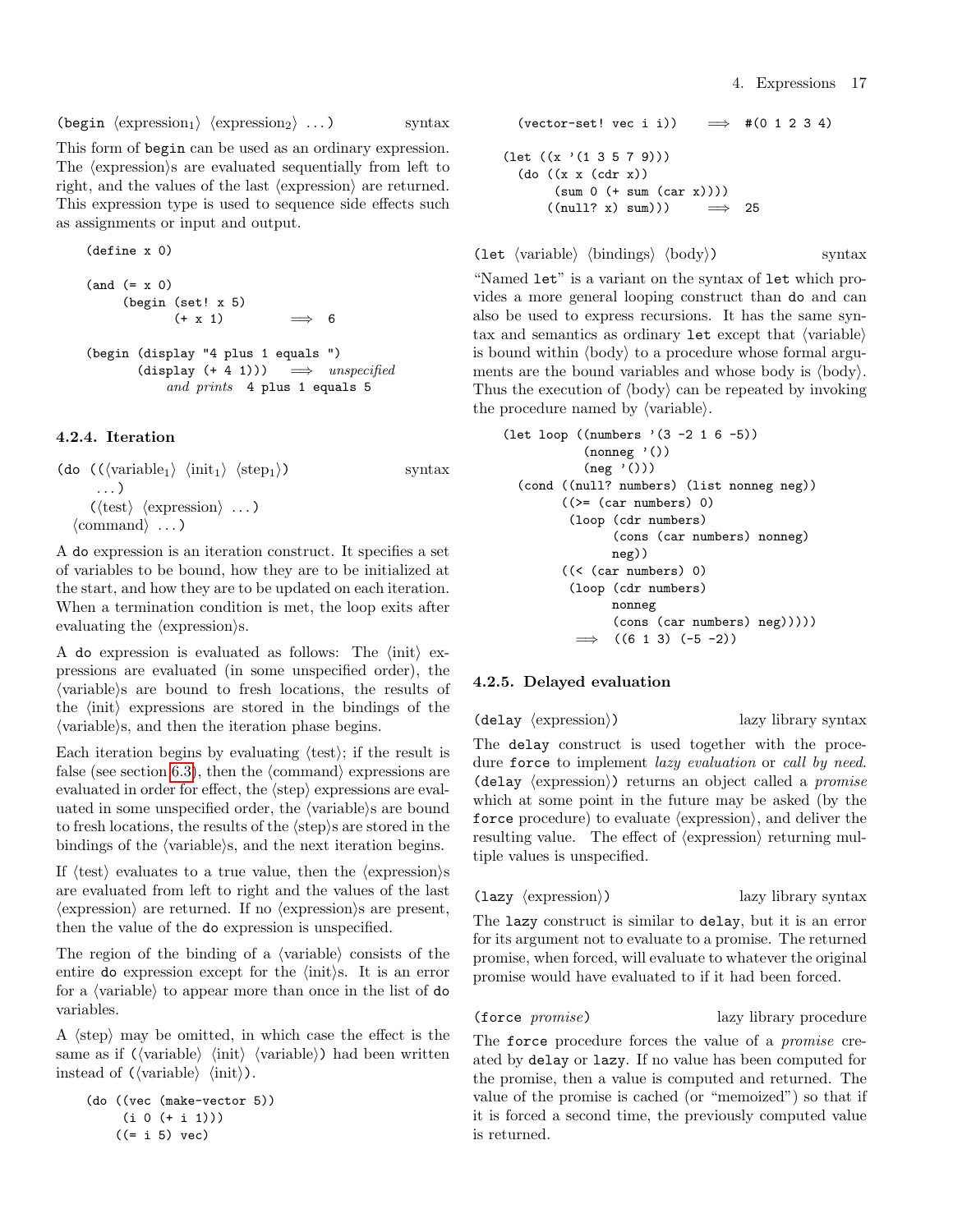```
(force (delay (+ 1 2))) \implies 3(let ((p (delay (+ 1 2))))
  (list (force p) (force p)))
                            \implies (3 3)
(define integers
  (letrec ((next
            (lambda (n)
              (delay (cons n (next (+ n 1))))))(new(0)))(define head
  (lambda (stream) (car (force stream))))
(define tail
  (lambda (stream) (cdr (force stream))))
(head (tail (tail integers)))
                            =⇒ 2
```
The following example is a mechanical transformation of a lazy stream-filtering algorithm into Scheme. Each call to a constructor is wrapped in delay, and each argument passed to a deconstructor is wrapped in force. The use of (lazy ...) instead of (delay (force ...)) around the body of the procedure ensures that an ever-growing sequence of pending promises does not exhaust the heap.

```
(define (stream-filter p? s)
  (lazy
   (if (null? (force s))
       (delay'()(let ((h (car (force s)))
             (t (cdr (force s))))
         (if (p? h)
             (delay (cons h (stream-filter p? t)))
             (stream-filter p? t))))))
(head (tail (tail (stream-filter odd? integers))))
                             \implies 5
```
The following examples are not intended to illustrate good programming style, as delay, lazy, and force are mainly intended for programs written in the functional style. However, they do illustrate the property that only one value is computed for a promise, no matter how many times it is forced.

```
(define count 0)
(define p
 (delay (begin (set! count (+ count 1))
               (if ( > count x)count
                  (force p)))))
(define x 5)
p \implies a promise
(force p) \implies 6
\mathbf{p} \longrightarrow a \; \text{ promise}, \; \text{still}(begin (set! x 10)
      (force p)) \implies 6
```
Various extensions to this semantics of delay, force and lazy are supported in some implementations:

- Calling force on an object that is not a promise may simply return the object.
- It may be the case that there is no means by which a promise can be operationally distinguished from its forced value. That is, expressions like the following may evaluate to either #t or to #f, depending on the implementation:

(eqv? (delay 1) 1)  $\implies$  unspecified (pair? (delay (cons 1 2)))  $\implies$  unspecified

• Some implementations may implement "implicit forcing," where the value of a promise is forced by primitive procedures like cdr and +:

 $(+$  (delay  $(* 3 7)$ ) 13)  $\implies$  34

 $\langle \text{eager } obj \rangle$  lazy library procedure

The eager procedure returns a promise which, when forced, will return  $obj$ . It is similar to delay, but does not delay its argument: it is a procedure rather than syntax.

## <span id="page-17-0"></span>4.2.6. Dynamic bindings

| $(make-parameter\ init)$                | procedure |
|-----------------------------------------|-----------|
| (make-parameter <i>init converter</i> ) | procedure |

Returns a newly allocated parameter object, which is a procedure that accepts zero arguments and returns the value associated with the parameter object. Initially, this value is the value of (converter *init*), or of *init* if the conversion procedure converter is not specified. The associated value can be temporarily changed using parameterize, which is described below.

The effect of passing arguments to a parameter object is implementation-dependent.

```
(parameterize (\langle \text{param}_1 \rangle \langle \text{value}_1 \rangle) \dots) syntax
    \langle \text{body} \rangle)
```
A parameterize expression is used to change the values returned by specified parameter objects during the evaluation of the body. It is an error if the value of any  $\langle$  param $\rangle$ expression is not a parameter object. The  $\langle$  param $\rangle$  and  $\langle$  value $\rangle$  expressions are evaluated in an unspecified order. The  $\langle \text{body} \rangle$  is evaluated in a dynamic environment in which calls to the parameters return the results of passing the corresponding values to the conversion procedure specified when the parameters were created. Then the previous values of the parameters are restored without passing them to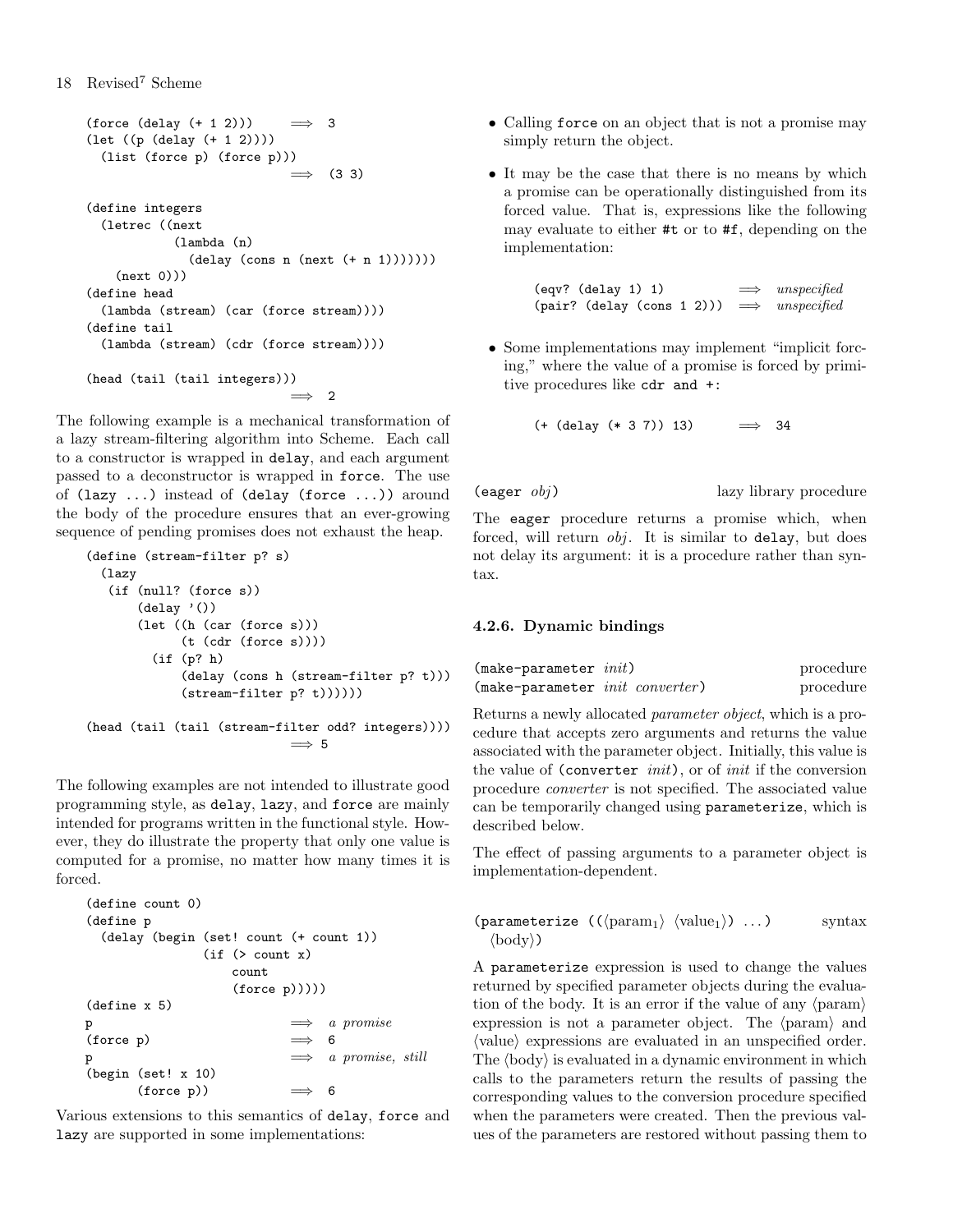the conversion procedure. The results of the last expression in the  $\langle \text{body} \rangle$  are returned as the results of the entire parameterize expression.

Note: If the conversion procedure is not idempotent, the results of (parameterize  $((x (x))) ...$ ), which appears to bind the parameter  $x$  to its current value, may not be what the user expects.

If an implementation supports multiple threads of execution, then parameterize must not change the associated values of any parameters in any thread other than the current thread and threads created inside  $\langle \text{body} \rangle$ .

Parameter objects can be used to specify configurable settings for a computation without the need to pass the value to every procedure in the call chain explicitly.

```
(define radix
 (make-parameter
  10
  (lambda (x)
    (if (and (integer? x) (<= 2 x 16))
       x
       (error "invalid radix")))))
(define (f n) (number->string n (radix)))
(f 12) \implies "12"
(parameterize ((radix 2))
 (f 12) \implies "1100"
(f 12) \implies "12"
(radix 16) \implies unspecified
(parameterize ((radix 0))
 (f 12) \implies error
```
## 4.2.7. Exception Handling

 $(guard (variable)$  syntax  $\langle \text{cond clause}_1 \rangle$   $\langle \text{cond clause}_2 \rangle$  ...)  $\langle \text{body} \rangle$ )

Syntax: Each  $\langle$  cond clause) is as in the specification of cond.

*Semantics:* The  $\langle body \rangle$  is evaluated with an exception handler that binds the raised object to  $\langle$  variable $\rangle$  and, within the scope of that binding, evaluates the clauses as if they were the clauses of a cond expression. That implicit cond expression is evaluated with the continuation and dynamic environment of the guard expression. If every (cond clause)'s (test) evaluates to  $#f$  and there is no else clause, then raise-continuable is re-invoked on the raised object within the dynamic environment of the original call to raise except that the current exception handler is that of the guard expression.

See section [6.11](#page-49-0) for a more complete discussion of exceptions.

#### <span id="page-18-0"></span>4.2.8. Quasiquotation

| $\text{(quasiquote (q q template))}$ | syntax           |
|--------------------------------------|------------------|
| $\cdot$ (qq template)                | syntax           |
| unquote                              | auxiliary syntax |
| unquote-splicing                     | auxiliary syntax |

"Backquote" or "quasiquote" expressions are useful for constructing a list or vector structure when some but not all of the desired structure is known in advance. If no commas appear within the  $\langle q\mathbf{q} \rangle$  template), the result of evaluating  $\langle qq \text{ template} \rangle$  is equivalent to the result of evaluating  $\sqrt{\text{qq}}$  template. If a comma appears within the  $\langle q\bar{q}$  template), however, the expression following the comma is evaluated ("unquoted") and its result is inserted into the structure instead of the comma and the expression. If a comma appears followed immediately by an at-sign (@), then it is an error if the following expression does not evaluate to a list; the opening and closing parentheses of the list are then "stripped away" and the elements of the list are inserted in place of the comma at-sign expression sequence. A comma at-sign should only appear within a list or vector  $\langle q\mathbf{q} \t{ template} \rangle$ .

`(list ,(+ 1 2) 4) =⇒ (list 3 4) (let ((name 'a)) `(list ,name ',name)) =⇒ (list a (quote a)) `(a ,(+ 1 2) ,@(map abs '(4 -5 6)) b) =⇒ (a 3 4 5 6 b) `(( foo ,(- 10 3)) ,@(cdr '(c)) . ,(car '(cons))) =⇒ ((foo 7) . cons) `#(10 5 ,(sqrt 4) ,@(map sqrt '(16 9)) 8) =⇒ #(10 5 2 4 3 8)

Quasiquote expressions may be nested. Substitutions are made only for unquoted components appearing at the same nesting level as the outermost backquote. The nesting level increases by one inside each successive quasiquotation, and decreases by one inside each unquotation.

```
`(a `(b ,(+ 1 2) ,(foo ,(+ 1 3) d) e) f)
           \implies (a (b, (+ 1 2), (foo 4 d) e) f)(let (\text{name1 } 'x)(name2 'y))\hat{a} (a \hat{b}, name1, ', name2 d) e))
           \implies (a `(b ,x ,'y d) e)
```
A quasiquote expression may return either fresh, mutable objects or literal structure for any structure that is constructed at run time during the evaluation of the expression. Portions that do not need to be rebuilt are always literal. Thus,

```
(let ((a 3)) `((1 2) ,a ,4 ,'five 6))
```
may be equivalent to either of the following expressions:

 $^{\circ}$  ((1 2) 3 4 five 6)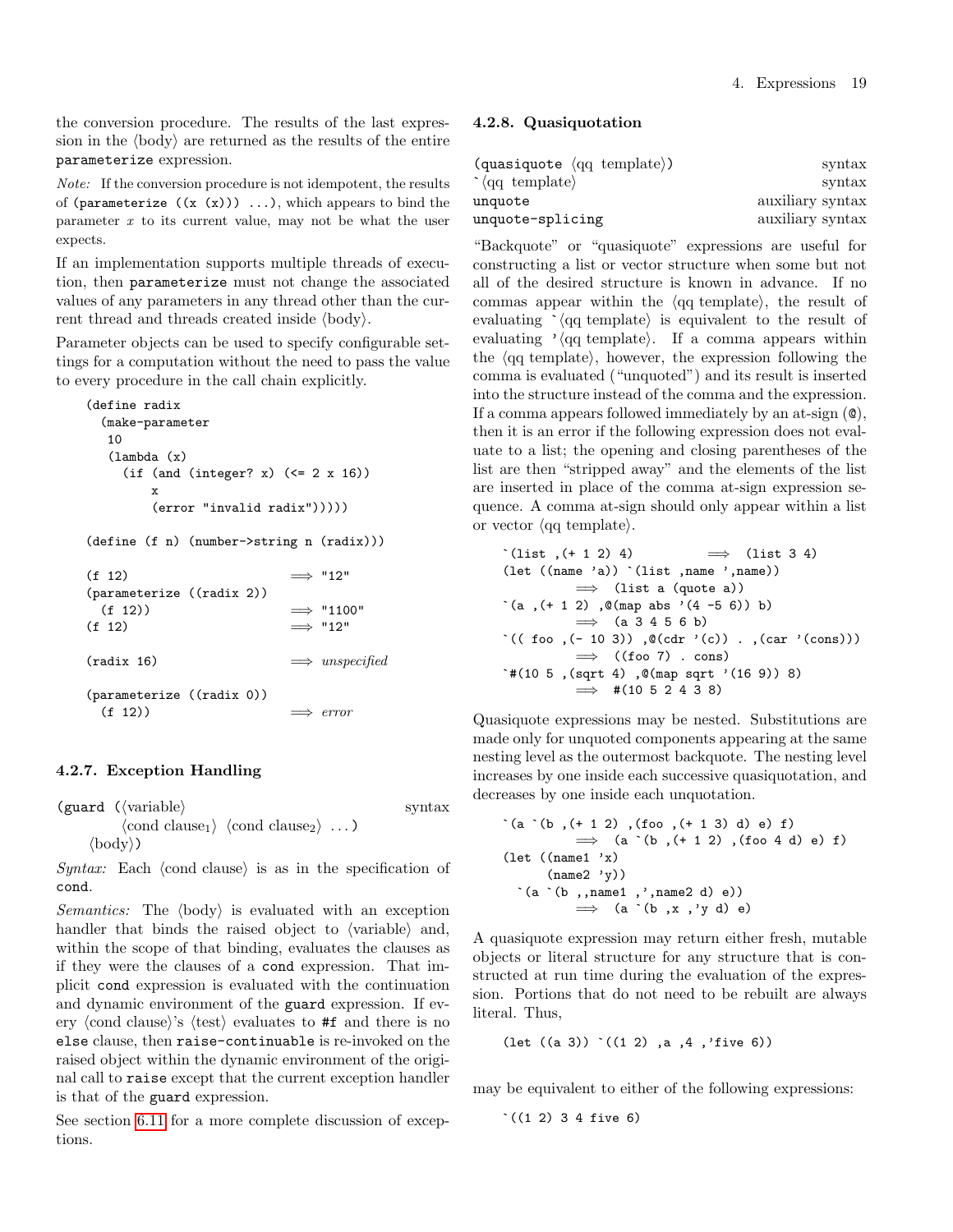```
(let ((a 3))
  \text{(cons } (1 2)(\text{cons } a \text{ (cons } 4 \text{ (cons 'five '}(6))))))
```
However, it is not equivalent to this expression:

(let ((a 3)) (list (list 1 2) a 4 'five 6))

The two notations  $\langle qq \text{ template} \rangle$  and (quasiquote  $\langle q\bar{q} \rangle$  are identical in all respects. ,  $\langle \text{expression} \rangle$ is identical to (unquote  $\langle$  expression $\rangle$ ), and , $\mathcal{Q}$ (expression) is identical to (unquote-splicing  $\langle$  expression $\rangle$ ). The external syntax generated by write for two-element lists whose car is one of these symbols may vary between implementations.

```
(quasiquote (list (unquote (+ 1 2)) 4))
          \implies (list 3 4)
'(quasiquote (list (unquote (+ 1 2)) 4))
          \implies `(list, (+ 1 2) 4)
     i.e., (quasiquote (list (unquote (+ 1 2)) 4))
```
It is an error if any of the identifiers quasiquote, unquote, or unquote-splicing appear in positions within a  $\langle$ qq template $\rangle$  otherwise than as described above.

## 4.2.9. Case-lambda

(case-lambda  $\langle \text{clause}_1 \rangle$   $\langle \text{clause}_2 \rangle$  ...) case-lambda library syntax

Syntax: Each  $\langle$  clause $\rangle$  should be of the form  $(\langle$  formals $\rangle$  $\langle \text{body} \rangle$ , where  $\langle \text{formals} \rangle$  and  $\langle \text{body} \rangle$  have the same syntax as in a lambda expression.

Semantics: A case-lambda expression evaluates to a procedure that accepts a variable number of arguments and is lexically scoped in the same manner as a procedure resulting from a lambda expression. When the procedure is called, the first  $\langle$ clause $\rangle$  for which the arguments agree with  $\langle$  formals $\rangle$  is selected, where agreement is specified as for the  $\langle$  formals $\rangle$  of a lambda expression. The variables of  $\langle$  formals $\rangle$  are bound to fresh locations, the values of the arguments are stored in those locations, the  $\langle$ body $\rangle$ is evaluated in the extended environment, and the results of  $\langle \text{body} \rangle$  are returned as the results of the procedure call.

It is an error for the arguments not to agree with the  $\langle$  formals $\rangle$  of any  $\langle$  clause $\rangle$ .

```
(define range
 (case-lambda
  ((e) (range 0 e))
  ((b e) (do ((r '()) (cons e r)))(e (- e 1) (- e 1)))
            ((< e b) r)))))
(range 3) \longrightarrow (0 1 2)(range 3 5) \implies (3 4)
```
# <span id="page-19-0"></span>4.3. Macros

Scheme programs can define and use new derived expression types, called macros. Program-defined expression types have the syntax

 $(\langle \text{keyword} \rangle \langle \text{datum} \rangle \dots)$ 

where  $\langle$ keyword $\rangle$  is an identifier that uniquely determines the expression type. This identifier is called the syntactic keyword, or simply keyword, of the macro. The number of the  $\langle \text{datum} \rangle$ s, and their syntax, depends on the expression type.

Each instance of a macro is called a use of the macro. The set of rules that specifies how a use of a macro is transcribed into a more primitive expression is called the transformer of the macro.

The macro definition facility consists of two parts:

- A set of expressions used to establish that certain identifiers are macro keywords, associate them with macro transformers, and control the scope within which a macro is defined, and
- a pattern language for specifying macro transformers.

The syntactic keyword of a macro may shadow variable bindings, and local variable bindings may shadow keyword bindings:

- If a macro transformer inserts a binding for an identifier (variable or keyword), the identifier will in effect be renamed throughout its scope to avoid conflicts with other identifiers. Note that a define at top level may or may not introduce a binding; see section [5.2.](#page-22-2)
- If a macro transformer inserts a free reference to an identifier, the reference refers to the binding that was visible where the transformer was specified, regardless of any local bindings that surround the use of the macro.

In consequence, all macros defined using the pattern language are "hygienic" and "referentially transparent" and thus preserve Scheme's lexical scoping. [\[21,](#page-75-13) [22,](#page-75-14) [4,](#page-74-8) [11,](#page-74-9) [15\]](#page-75-15)

## 4.3.1. Binding constructs for syntactic keywords

The let-syntax and letrec-syntax binding constructs are analogous to let and letrec, but they bind syntactic keywords to macro transformers instead of binding variables to locations that contain values. Syntactic keywords may also be bound at top level or elsewhere with define-syntax; see section [5.3.](#page-24-0)

```
(let-syntax \langlebindings\rangle \langlebody\rangle) syntax
Syntax: \langleBindings\rangle should have the form
```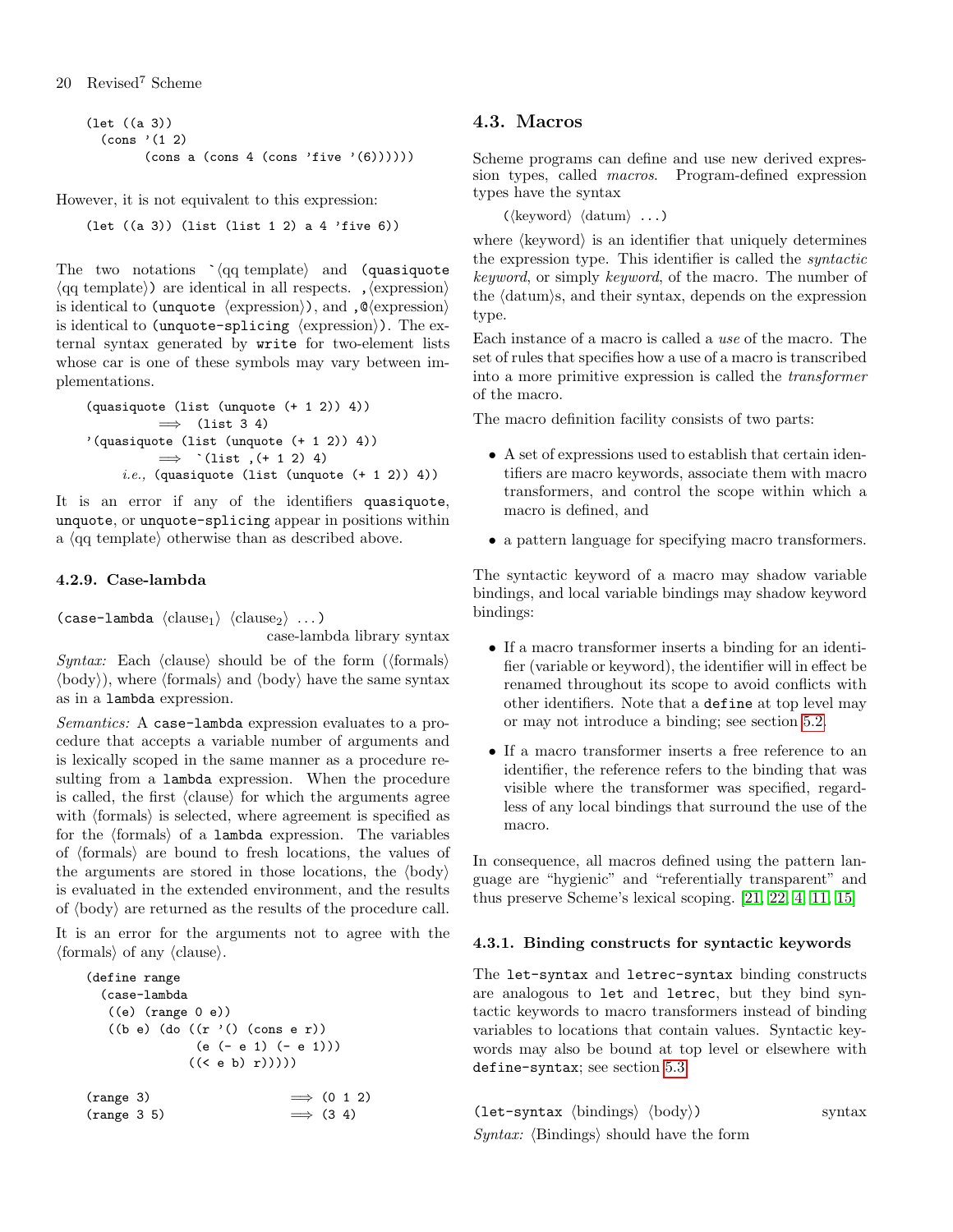$((\langle keyword \rangle \langle transformer spec \rangle) \dots)$ 

Each  $\langle$ keyword $\rangle$  is an identifier, each  $\langle$ transformer spec $\rangle$ is an instance of syntax-rules, and  $\langle body \rangle$  should be a sequence of one or more definitions followed by one or more expressions. It is an error for a  $\langle$ keyword $\rangle$  to appear more than once in the list of keywords being bound.

Semantics: The  $\langle \text{body} \rangle$  is expanded in the syntactic environment obtained by extending the syntactic environment of the let-syntax expression with macros whose keywords are the  $\langle$ keyword $\rangle$ s, bound to the specified transformers. Each binding of a  $\langle$ keyword $\rangle$  has  $\langle$ body $\rangle$  as its region.

```
(let-syntax ((when (syntax-rules ()
                   ((when test stmt1 stmt2 ...)
                    (if test
                        (begin stmt1
                              stmt2 ...))))))(let ((if #t))
   (when if (set! if 'now))
   if)) \implies now
(let ((x 'outer))
 (let-syntax ((m (syntax-rules () ((m) x))))
   (let ((x 'inner))
     (m)))) \implies outer
```
(letrec-syntax  $\langle$ bindings $\rangle$   $\langle$ body $\rangle$ ) syntax

 $Syntax:$  Same as for let-syntax.

Semantics: The  $\langle body \rangle$  is expanded in the syntactic environment obtained by extending the syntactic environment of the letrec-syntax expression with macros whose keywords are the  $\langle$ keyword $\rangle$ s, bound to the specified transformers. Each binding of a  $\langle$ keyword $\rangle$  has the  $\langle$ transformer spec $\rangle$ s as well as the  $\langle$ body $\rangle$  within its region, so the transformers can transcribe expressions into uses of the macros introduced by the letrec-syntax expression.

```
(letrec-syntax
    ((my-or (syntax-rules ()
               ((my-or)#f)
               ((my-or e) e)
               ((my-or e1 e2 ...)
                (let ((temp e1))
                   (if temp
                       temp
                       (my-or e2 ...)))))))
  (let ((x #f)
        (y 7)
        (temp 8)
        (let odd?)
        (if even?))
    (my-or x
            (let temp)
           (f y)<br>(y)))
                               \implies 7
```
#### 4.3.2. Pattern language

A  $\langle$ transformer spec $\rangle$  has one of the following forms:

| $(syntax-rules (\langle literal \rangle \dots)$                          |  | $\sqrt{\frac{1}{2}}$ |
|--------------------------------------------------------------------------|--|----------------------|
| $\langle$ syntax rule $\rangle \dots$                                    |  |                      |
| $(syntax-rules \langle ellipsis \rangle \langle (literal \rangle \dots)$ |  | $\frac{1}{2}$        |
| $\langle$ syntax rule $\rangle \dots$                                    |  |                      |
|                                                                          |  | auxiliary syntax     |
|                                                                          |  | auxiliary syntax     |

*Syntax:* It is an error if any of the  $\langle$  literal $\rangle$ s, or the  $\langle$  ellipsis $\rangle$ in the second form, is not an identifier. It is also an error if  $\langle$  syntax rule $\rangle$  is not of the form

 $(\langle$ pattern $\rangle$   $\langle$ template $\rangle$ )

The  $\langle$  pattern $\rangle$  in a  $\langle$  syntax rule $\rangle$  is a list  $\langle$  pattern $\rangle$  whose first element is an identifier.

A  $\langle$  pattern $\rangle$  is either an identifier, a constant, or one of the following

```
(\langle \text{pattern} \rangle \dots)(\mathsf{pattern}\rangle \langle \mathsf{pattern}\rangle \dots \langle \mathsf{pattern}\rangle)(\mathsf{pattern}\rangle \ldots \mathsf{pattern}\rangle \langle \mathsf{ellipsis}\rangle \langle \mathsf{pattern}\rangle \ldots)\langle \langle \text{pattern} \rangle \dots \langle \text{pattern} \rangle \langle \text{ellipsis} \rangle \langle \text{pattern} \rangle \dots. \langle pattern\rangle)
\#(\langle \text{pattern} \rangle \dots)\sharp(\langlepattern\rangle ... \langlepattern\rangle \langleellipsis\rangle \langlepattern\rangle ...)
```
and a template is either an identifier, a constant, or one of the following

```
(\langle element \rangle \dots)(\langle element \rangle \langle element \rangle \dots \langle template \rangle)(\langleellipsis\rangle \langletemplate\rangle)
\#(\langleelement\rangle \dots)
```
where an  $\langle$  element $\rangle$  is a  $\langle$  template $\rangle$  optionally followed by an  $\langle$  ellipsis</sub>). An  $\langle$  ellipsis $\rangle$  is the identifier specified in the second form of syntax-rules, or the default identifier ... (three consecutive periods) otherwise.

Semantics: An instance of syntax-rules produces a new macro transformer by specifying a sequence of hygienic rewrite rules. A use of a macro whose keyword is associated with a transformer specified by syntax-rules is matched against the patterns contained in the  $\langle$ syntax rule $\rangle$ s, beginning with the leftmost  $\langle$  syntax rule $\rangle$ . When a match is found, the macro use is transcribed hygienically according to the template.

An identifier appearing within a  $\langle$  pattern $\rangle$  may be an underscore  $(\_)$ , a literal identifier listed in the list of  $\langle$  literal $\rangle$ s, or the  $\langle$ ellipsis $\rangle$ . All other identifiers appearing within a  $\langle$  pattern $\rangle$  are *pattern variables*.

The keyword at the beginning of the pattern in a  $\langle$ syntax rule $\rangle$  is not involved in the matching and is considered neither a pattern variable nor a literal identifier.

Pattern variables match arbitrary input elements and are used to refer to elements of the input in the template. It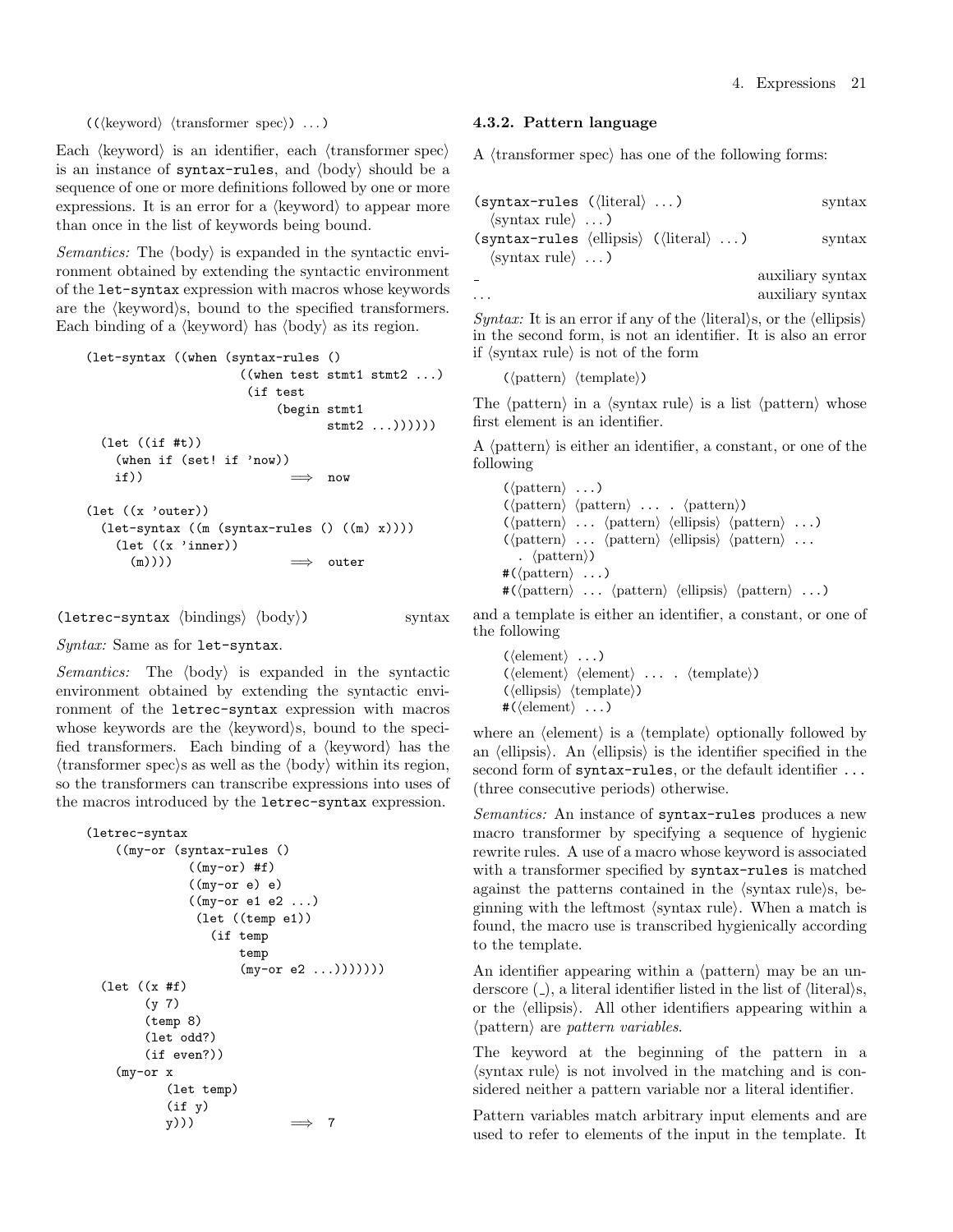## 22 Revised<sup>7</sup> Scheme

is an error for the same pattern variable to appear more than once in a  $\langle$  pattern $\rangle$ .

Underscores also match arbitrary input elements but are not pattern variables and so cannot be used to refer to those elements. If an underscore appears in the  $\langle$ literal $\rangle$ s list, then that takes precedence and underscores in the  $\langle$  pattern $\rangle$  match as literals. Multiple underscores may appear in a  $\langle$  pattern $\rangle$ .

Identifiers that appear in  $(\langle$  literal $\rangle \dots)$  are interpreted as literal identifiers to be matched against corresponding elements of the input. An element in the input matches a literal identifier if and only if it is an identifier and either both its occurrence in the macro expression and its occurrence in the macro definition have the same lexical binding, or the two identifiers are equal and both have no lexical binding.

A subpattern followed by  $\langle$  ellipsis $\rangle$  can match zero or more elements of the input, unless  $\langle$  ellipsis $\rangle$  appears in the  $\langle$ literal $\rangle$ s, in which case it is matched as a literal.

More formally, an input expression  $E$  matches a pattern  $P$ if and only if:

- $P$  is an underscore  $($ .).
- $P$  is a non-literal identifier; or
- $P$  is a literal identifier and  $E$  is an identifier with the same binding; or
- P is a list  $(P_1 \ldots P_n)$  and E is a list of n elements that match  $P_1$  through  $P_n$ , respectively; or
- P is an improper list  $(P_1 \ P_2 \ \ldots \ P_n \ P_{n+1})$  and  $E$  is a list or improper list of  $n$  or more elements that match  $P_1$  through  $P_n$ , respectively, and whose nth tail matches  $P_{n+1}$ ; or
- P is of the form  $(P_1 \ldots P_{e-1} P_e$  (ellipsis)  $P_{m+1}$  $\ldots$   $P_n$ ) where E is a proper list of n elements, the first  $e-1$  of which match  $P_1$  through  $P_{e-1}$ , respectively, whose next  $m - k$  elements each match  $P_e$ , whose remaining  $n - m$  elements match  $P_{m+1}$  through  $P_n$ ; or
- P is of the form  $(P_1 \ldots P_{e-1} P_e \text{ (ellipsis)} P_{m+1}$  $\ldots$   $P_n$   $\ldots$   $P_x$ ) where E is an list or improper list of  $n$  elements, the first  $e-1$  of which match  $P_1$  through  $P_{e-1}$ , whose next  $m-k$  elements each match  $P_e$ , whose remaining  $n - m$  elements match  $P_{m+1}$  through  $P_n$ , and whose nth and final cdr matches  $P_x$ ; or
- P is a vector of the form  $\#(P_1 \ldots P_n)$  and E is a vector of *n* elements that match  $P_1$  through  $P_n$ ; or
- P is of the form  $\#(P_1 \ldots P_{e-1} P_e \text{ (ellipsis)} P_{m+1})$  $\ldots P_n$ ) where E is a vector of n elements the first  $e-1$  of which match  $P_1$  through  $P_{e-1}$ , whose next  $m - k$  elements each match  $P_e$ , and whose remaining  $n - m$  elements match  $P_{m+1}$  through  $P_n$ ; or

•  $P$  is a constant and  $E$  is equal to  $P$  in the sense of the equal? procedure.

It is an error to use a macro keyword, within the scope of its binding, in an expression that does not match any of the patterns.

When a macro use is transcribed according to the template of the matching  $\langle$  syntax rule $\rangle$ , pattern variables that occur in the template are replaced by the elements they match in the input. Pattern variables that occur in subpatterns followed by one or more instances of the identifier  $\langle$  ellipsis $\rangle$  are allowed only in subtemplates that are followed by as many instances of  $\langle$  ellipsis $\rangle$ . They are replaced in the output by all of the elements they match in the input, distributed as indicated. It is an error if the output cannot be built up as specified.

Identifiers that appear in the template but are not pattern variables or the identifier  $\langle$  ellipsis $\rangle$  are inserted into the output as literal identifiers. If a literal identifier is inserted as a free identifier then it refers to the binding of that identifier within whose scope the instance of syntax-rules appears. If a literal identifier is inserted as a bound identifier then it is in effect renamed to prevent inadvertent captures of free identifiers.

A template of the form  $(\ell\ell)$  (template) is identical to (template), except that ellipses within the template have no special meaning. That is, any ellipses contained within  $\langle$ template $\rangle$  are treated as ordinary identifiers. In particular, the template ( $\langle$ ellipsis $\rangle$  dellipsis $\rangle$ ) produces a single  $\langle$ ellipsis $\rangle$ . This allows syntactic abstractions to expand into code containing ellipses.

```
(define-syntax be-like-begin
 (syntax-rules ()
    ((be-like-begin name)
     (define-syntax name
       (syntax-rules ()
         ((name expr (... ... )))(begin expr (... ...))))))))
(be-like-begin sequence)
(sequence 1 2 3 4) \implies 4
```
As an example, if let and cond are defined as in section [7.3](#page-62-0) then they are hygienic (as required) and the following is not an error.

(let ((=> #f))  $(\text{cond } (\#t \implies 'ok))) \implies ok$ 

The macro transformer for cond recognizes => as a local variable, and hence an expression, and not as the top-level identifier =>, which the macro transformer treats as a syntactic keyword. Thus the example expands into

 $(\text{let } ((=&*)\#f))$  $(if #t (begin => 'ok)))$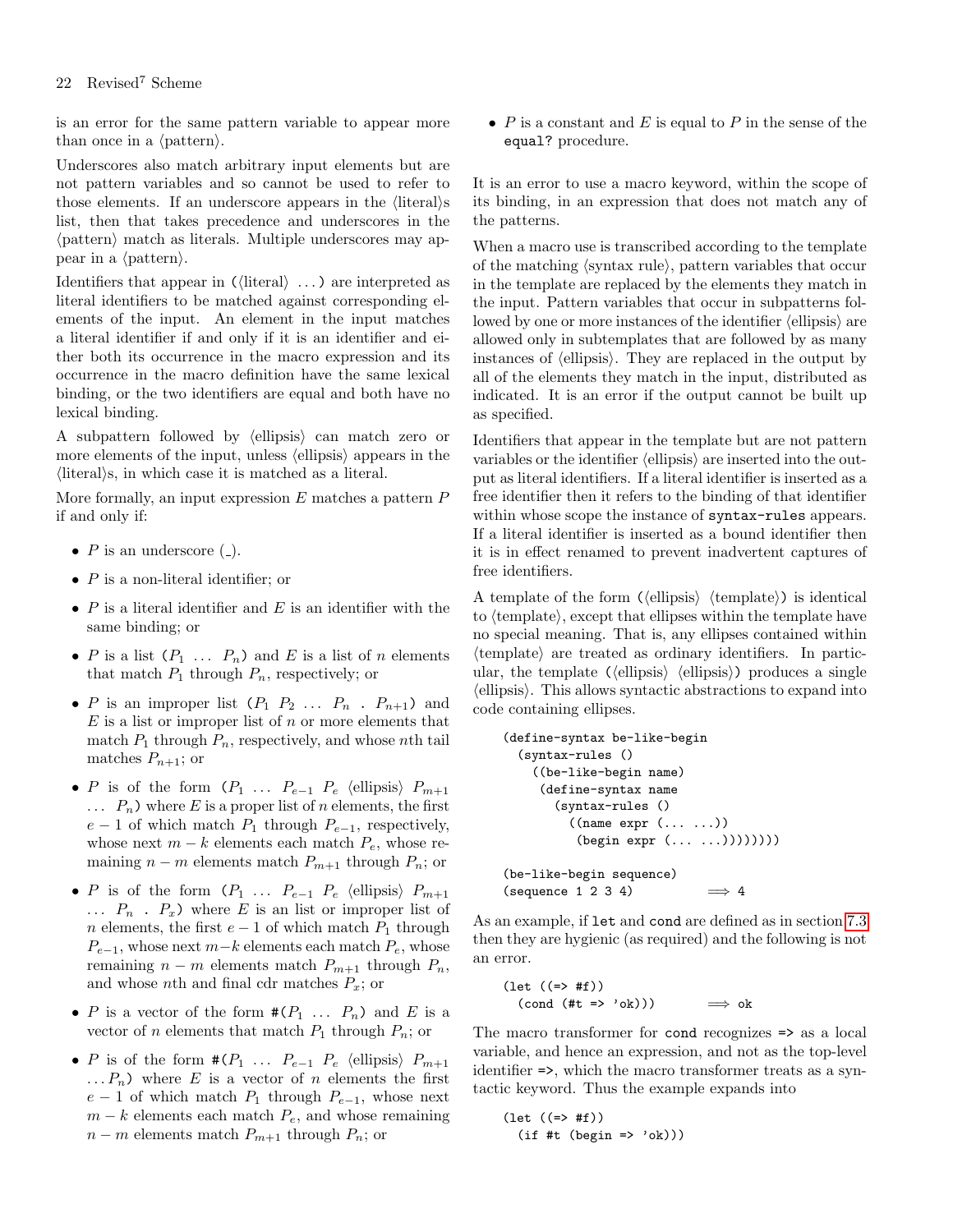instead of

```
(\text{let } ((=> #f))(let ((temp #t))
    (if temp ('ok temp))))
```
which would result in an invalid procedure call.

#### 4.3.3. Signalling errors in macro transformers

```
(syntax-error \langle \text{message} \rangle \langle \text{args} \rangle ...) syntax
```
syntax-error behaves similarly to error [\(6.11\)](#page-49-0) except that implementations with an expansion pass separate from evaluation should signal an error as soon as syntax-error is expanded. This can be used as a syntax-rules  $\langle$ template $\rangle$  for a  $\langle$  pattern $\rangle$  that is an invalid use of the macro, which can provide more descriptive error messages.  $\langle$  message) should be a string literal, and  $\langle$  args $\rangle$  arbitrary expressions providing additional information. Applications cannot count on being able to catch syntax errors with exception handlers or guards.

```
(define-syntax simple-let
  (syntax-rules ()
    ((\fbox{~head~}\dots~((x \ fbox{~y}) \ val)~\dots~ (x))body1 body2 ...)
     (syntax-error
      "expected an identifier but got"
      (x, y))(( _{-}((name val) ...) body1 body2 ...))((lambda (name ...) body1 body2 ...)
       val ...))))
```
# <span id="page-22-0"></span>5. Program structure

# <span id="page-22-1"></span>5.1. Programs

A Scheme program consists of a sequence of program parts: expressions, definitions, syntax definitions, record type definitions, imports, cond-expands, and includes. A collection of program parts may be encapsulated in a library to be reused by multiple programs. Expressions are described in chapter [4;](#page-11-0) the other program parts, as well as libraries, are the subject of the present chapter.

Programs and libraries are typically stored in files, although programs can be entered interactively to a running Scheme system, and other paradigms are possible. Implementations which store libraries in files should document the mapping from the name of a library to its location in the file system.

Program parts other than expressions that are present at the top level of a program can be interpreted declaratively. They cause bindings to be created in the top level environment or modify the value of existing top-level bindings. The initial (or "top level") Scheme environment is empty except for import, so further bindings can only be introduced with import.

Expressions occurring at the top level of a program are interpreted imperatively; they are executed in order when the program is invoked or loaded, and typically perform some kind of initialization.

At the top level of a program (begin  $\langle \text{form}_1 \rangle$  ...) is equivalent to the sequence of expressions, definitions, and syntax definitions in the begin. Macros can expand into such begins.

Implementations may provide an interactive session called a REPL (Read-Eval-Print Loop), where Scheme program parts can be entered and evaluated one at a time. For convenience and ease of use, the "top-level" Scheme environment in a REPL must not be not empty, but must start out with variables bound to locations containing at least the bindings provided by the base library. This library includes the core syntax of Scheme and generally useful procedures that manipulate data. For example, the variable abs is bound to a procedure of one argument that computes the absolute value of a number, and the variable + is bound to a procedure that computes sums. The full list of (scheme base) bindings can be found in Appendix [A.](#page-67-0)

# <span id="page-22-2"></span>5.2. Definitions

Definitions are valid in some, but not all, contexts where expressions are allowed. They are valid only at the top level of a  $\langle$ program $\rangle$  and at the beginning of a  $\langle$ body $\rangle$ .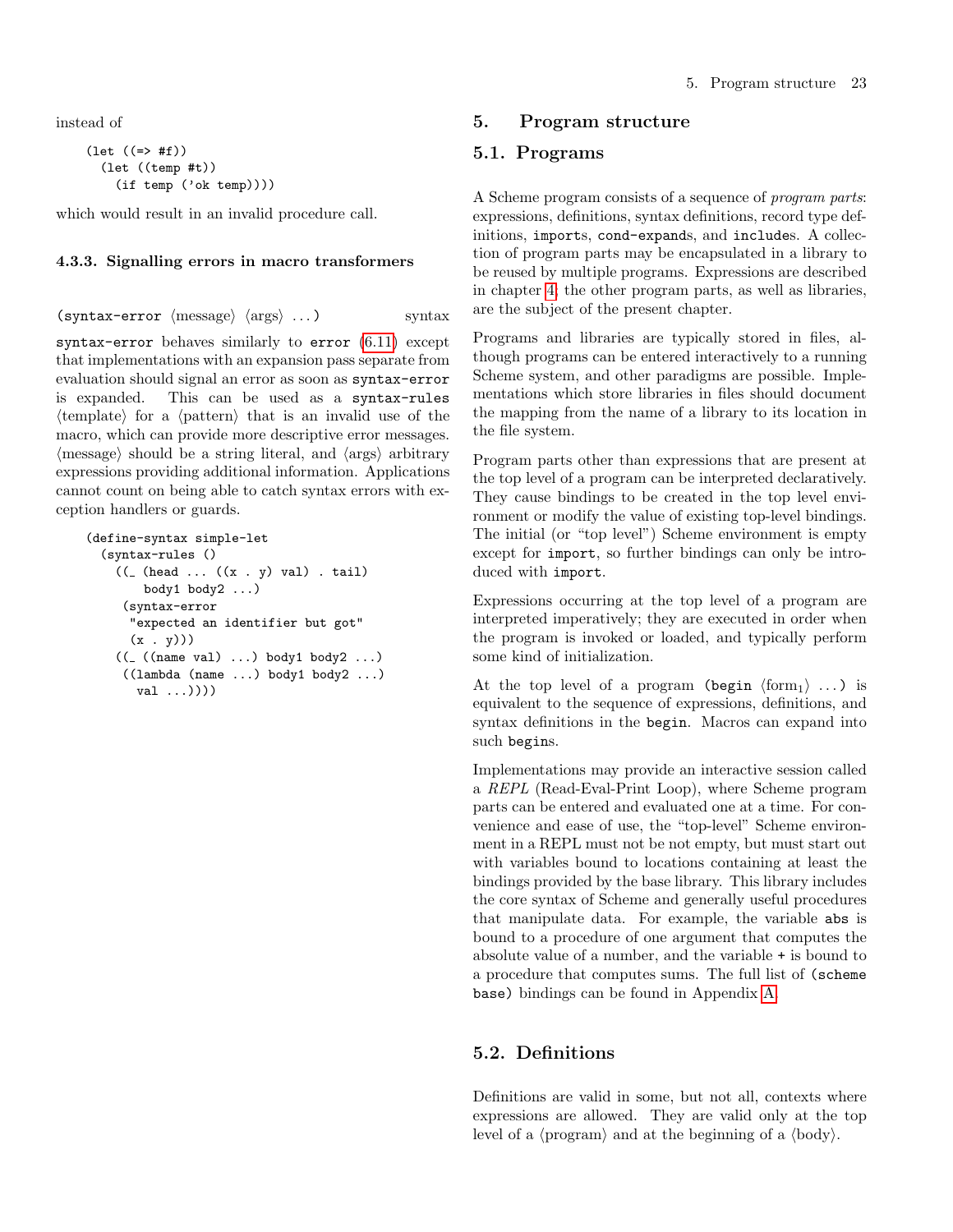In a  $\langle \text{body} \rangle$  (begin  $\langle \text{definition}_1 \rangle$  ...) is equivalent to the sequence of definitions  $\langle definition_1 \rangle$  .... Macros can expand into such begins.

A definition takes one of the following forms:

- (define  $\langle variable \rangle$   $\langle expression \rangle$ )
- (define ( $\langle \text{variable} \rangle$   $\langle \text{formals} \rangle$ )  $\langle \text{body} \rangle$ )

hFormalsi should be either a sequence of zero or more variables, or a sequence of one or more variables followed by a space-delimited period and another variable (as in a lambda expression). This form is equivalent to

 $\langle$ define  $\langle$ variable $\rangle$  $(\text{lambda } (\text{formals}) \setminus \text{body})).$ 

• (define  $(\langle variable \rangle$  .  $\langle formula \rangle)$   $\langle body \rangle$ )

hFormali should be a single variable. This form is equivalent to

 $\langle$ define  $\langle$ variable $\rangle$  $(\text{lambda } \langle \text{formal} \rangle \langle \text{body} \rangle).$ 

#### 5.2.1. Top level definitions

At the top level of a program, a definition

```
(define \langle variable \rangle \langle expression \rangle)
```
has essentially the same effect as the assignment expression

(set!  $\langle variable \rangle$   $\langle expression \rangle$ )

if  $\langle$ variable $\rangle$  is bound to a non-syntax value. However, if  $\langle$  variable) is not bound, or is bound to a *syntax definition* (see below), then the definition will bind  $\langle$  variable $\rangle$  to a new location before performing the assignment, whereas it would be an error to perform a set! on an unbound variable.

```
(define add3
 (lambda (x) (+ x 3)))
(\text{add3 3}) \implies 6
(define first car)
(first '(1 2)) \implies 1
```
Implementations are permitted to provide an initial environment in which all possible variables are bound to locations, most of which contain unspecified values. Top level definitions in such an implementation are truly equivalent to assignments.

#### 5.2.2. Internal definitions

Definitions may occur at the beginning of a  $\langle \text{body} \rangle$  (that is, the body of a lambda, let, let\*, letrec, letrec\*, let-values, let-values\*, let-syntax, letrec-syntax, parameterize, guard, or case-lambda expression or that of a definition of an appropriate form). Such definitions are known as internal definitions as opposed to the top-level definitions described above. The variable defined by an internal definition is local to the  $\langle \text{body} \rangle$ . That is,  $\langle \text{variable} \rangle$ is bound rather than assigned, and the region of the binding is the entire  $\langle body \rangle$ . For example,

(let ((x 5)) (define foo (lambda (y) (bar x y))) (define bar (lambda (a b) (+ (\* a b) a)))  $(foo (+ x 3)))$   $\implies$  45

An expanded  $\langle body \rangle$  containing internal definitions can always be converted into a completely equivalent letrec\* expression. For example, the let expression in the above example is equivalent to

```
(let ((x 5))
  (letrec* ((foo (lambda (y) (bar x y)))
            (bar (lambda (a b) (+ (* a b) a))))
    (foo (+ x 3))))
```
Just as for the equivalent letrec\* expression, it is an error if it is not possible to evaluate each  $\langle$  expression $\rangle$  of every internal definition in a  $\langle \text{body} \rangle$  without assigning or referring to the value of the corresponding  $\langle$  variable $\rangle$  or the  $\langle$  variable $\rangle$  of any of the definitions that follow it in  $\langle$  body $\rangle$ .

It is an error to define the same identifier more than once in the same  $\langle body \rangle$ .

Wherever an internal definition may occur, (begin  $\langle definition_1 \rangle \dots$  is equivalent to the sequence of definitions that form the body of the begin.

#### 5.2.3. Multiple-value definitions

The construct define-values introduces new definitions like define, but can create multiple definitions from a single expression returning multiple values. It is allowed wherever define is allowed.

 $(\text{define-values } \langle \text{formals} \rangle \langle \text{expression} \rangle)$  syntax

It is an error if a variable appears more than once in the set of  $\langle$  formals $\rangle$ .

Semantics:  $\langle$ Expression $\rangle$  is evaluated, and the  $\langle$  formals $\rangle$ are bound to the return values in the same way that the  $\langle$  formals $\rangle$  in a lambda expression are matched to the arguments in a procedure call.

```
(let ()
 (define-values (x y) (values 1 2))
 (+ x y) \implies 3
```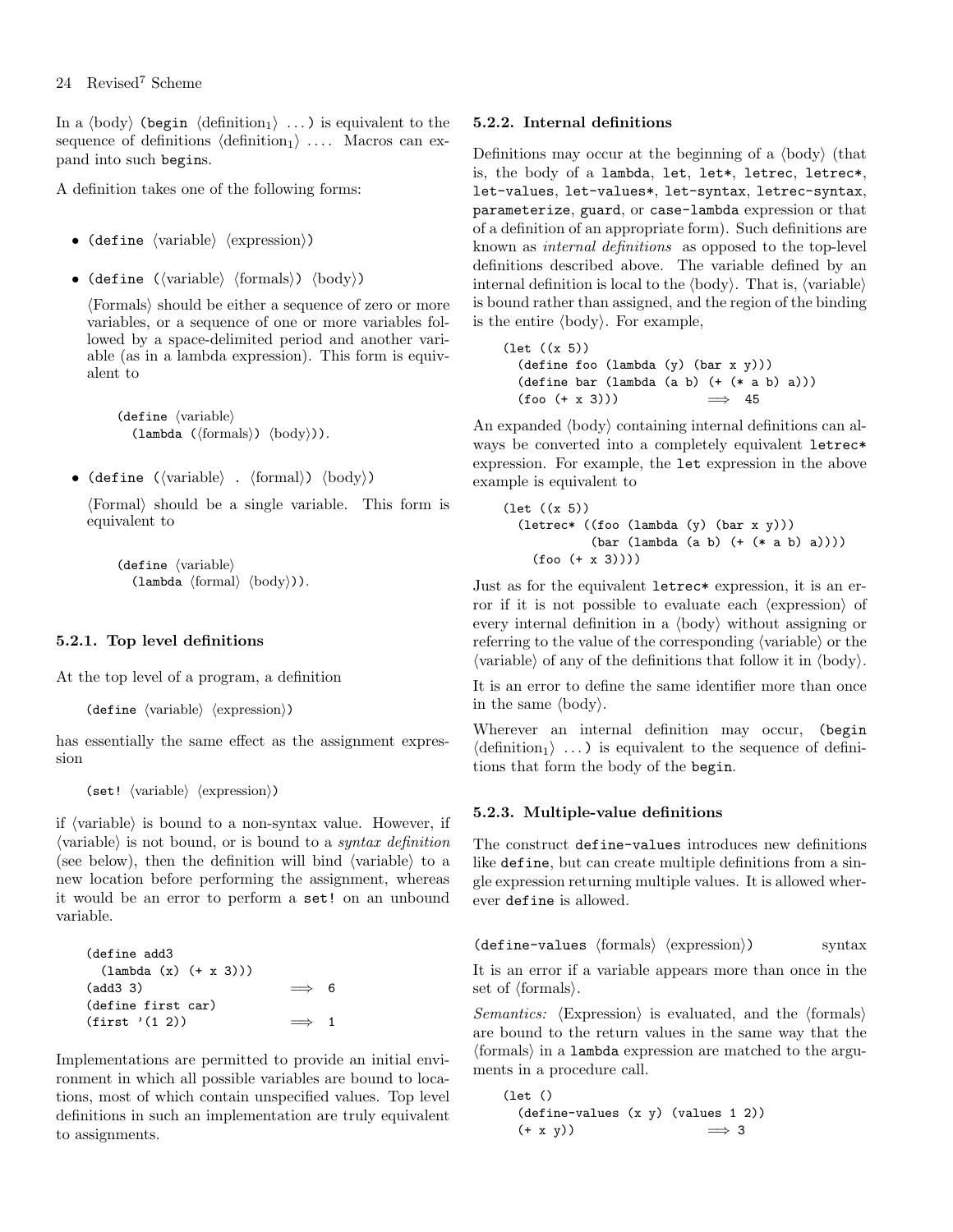## <span id="page-24-0"></span>5.3. Syntax definitions

Syntax definitions are valid wherever definitions are. They have the following form:

(define-syntax  $\langle$ keyword $\rangle$   $\langle$ transformer spec $\rangle$ )

 $\langle \text{Keyword} \rangle$  is an identifier, and the  $\langle \text{transformer spec} \rangle$ should be an instance of syntax-rules. If the define-syntax occurs at the top level, then the toplevel syntactic environment is extended by binding the  $\langle$ keyword $\rangle$  to the specified transformer, but existing references to any top-level binding for  $\langle$ keyword $\rangle$  remain unchanged. Otherwise, it is an internal syntax definition, and is local to the  $\langle \text{body} \rangle$  in which it is defined.

```
(let ((x 1) (y 2))
  (define-syntax swap!
    (syntax-rules ()
      ((swap! a b)
       (let ((tmp a))
         (set! a b)
         (set! b tmp))))(swap! x y)(\text{list } x \ y)) \implies (2 \ 1)
```
Macros can expand into definitions in any context that permits them. However, it is an error for a definition to define an identifier whose binding has to be known in order to determine the meaning of the definition itself, or of any preceding definition that belongs to the same group of internal definitions. Similarly, it is an error for an internal definition to define an identifier whose binding has to be known in order to determine the boundary between the internal definitions and the expressions of the body it belongs to. For example, the following are errors:

```
(define define 3)
(begin (define begin list))
(let-syntax
    ((foo (syntax-rules ()
            ((foo (proc args ...) body ...)
             (define proc
               (lambda (args ...)
                 body ...))))))
  (let ((x 3))
    (foo (plus x y) (+ x y))(define foo x)
    (plus foo x)))
```
## <span id="page-24-1"></span>5.4. Record type definitions

Record type definitions are used to introduce new data types, called record types. The values of a record type are called records and are aggregations of zero or more fields, each of which holds a single location. A predicate, a constructor, and field accessors and mutators are defined for each record type. Record type definitions are valid wherever definitions are.

(define-record-type hnamei syntax hconstructori hpredi hfieldi . . .)

Syntax:  $\langle$  hame $\rangle$  and  $\langle$  pred $\rangle$  should be identifiers. The  $\langle$ constructor $\rangle$  should be of the form

 $(\langle \text{constructor name} \rangle \langle \text{field name} \rangle ... )$ 

and each  $\langle \text{field} \rangle$  should be either of the form

 $(\langle \text{field name} \rangle \langle \text{accessor name} \rangle)$ 

or of the form

 $(\langle \text{field name} \rangle \langle \text{accessor name} \rangle \langle \text{model} \rangle)$ 

It is an error for the same identifier to occur more than once as a field name.

define-record-type is generative: each use creates a new record type that is distinct from all existing types, including Scheme's predefined types and other record types even record types of the same name or structure.

An instance of define-record-type is equivalent to the following definitions:

- $\langle$  hame $\rangle$  is bound to a representation of the record type itself. This may be a run-time object or a purely syntactic representation.
- (constructor name) is bound to a procedure that takes as many arguments as there are  $\langle$  field name $\rangle$ s in the  $(\langle \text{constructor name} \rangle \dots)$  subexpression and returns a new record of type  $\langle$  name $\rangle$ . Fields whose names are listed with  $\langle$  constructor name $\rangle$  have the corresponding argument as their initial value. The initial values of all other fields are unspecified. It is an error for a field name to appear in  $\langle$  constructor $\rangle$  but not as a  $\langle$ field name $\rangle$ .
- $\langle \text{pred} \rangle$  is bound to a predicate that returns #t when given a value returned by the procedure bound to  $\langle$  constructor name $\rangle$  and #f for everything else.
- Each  $\langle$  accessor name $\rangle$  is bound to a procedure that takes a record of type  $\langle$ name $\rangle$  and returns the current value of the corresponding field. It is an error to pass an accessor a value which is not a record of the appropriate type.
- Each  $\langle$  modifier name $\rangle$  is bound to a procedure that takes a record of type  $\langle$  name $\rangle$  and a value which becomes the new value of the corresponding field; an unspecified value is returned. It is an error to pass a modifier a first argument which is not a record of the appropriate type.

For instance, the following definition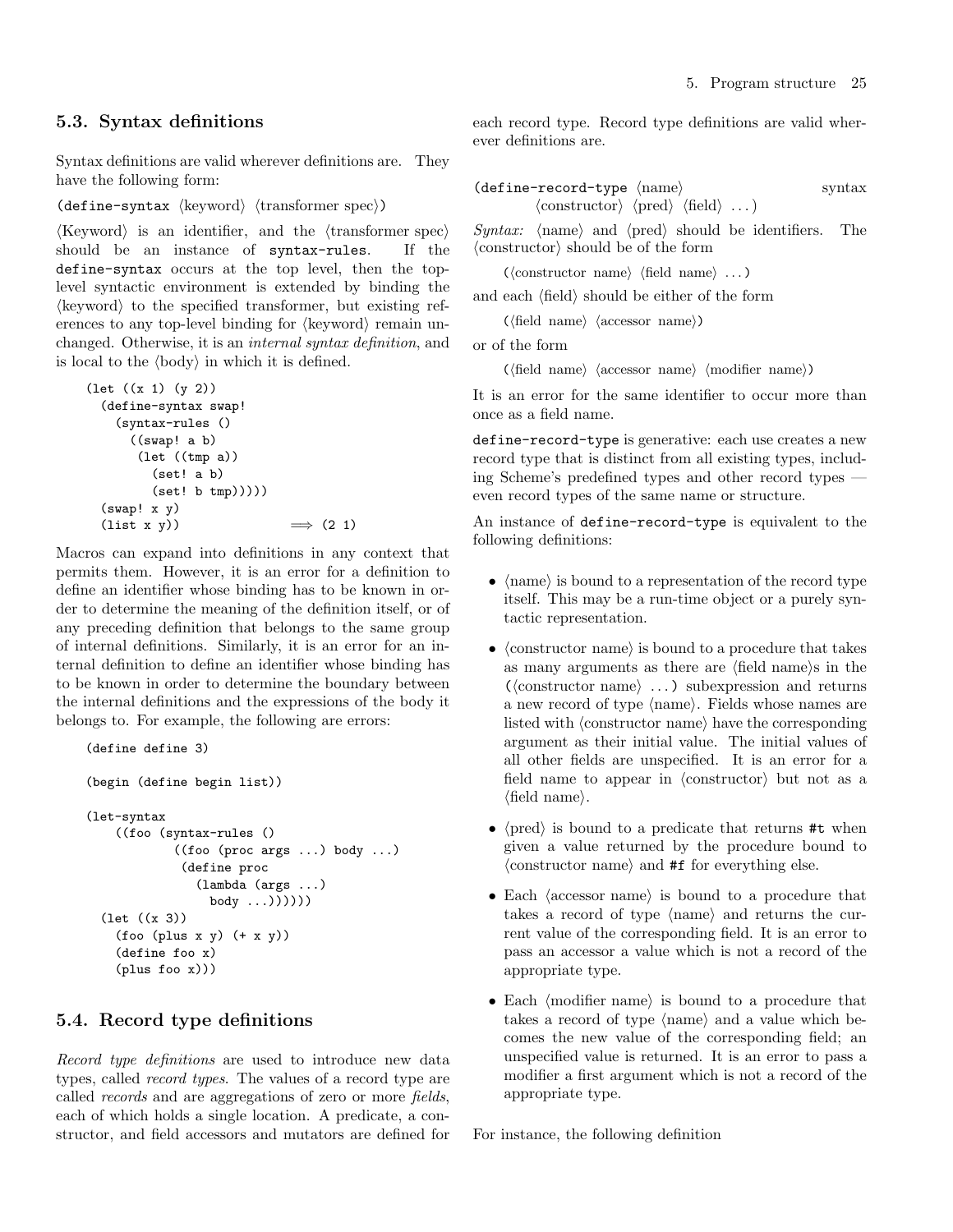(define-record-type <pare> (kons x y) pare? (x kar set-kar!) (y kdr))

defines kons to be a constructor, kar and kdr to be accessors, set-kar! to be a modifier, and pare? to be a predicate for instances of  $\epsilon$ pare>.

```
\frac{\text{(parse? (kons 1 2))}}{\text{(pare? (cons 1 2))}} \implies #t(pare? (cons 1 2))(kar (kons 1 2)) \implies 1
(kdr (kons 1 2)) \implies 2
(let ((k (kons 1 2)))
  (set-kar! k 3)
  (kar k) \implies 3
```
# <span id="page-25-0"></span>5.5. Libraries

Libraries provide a way to organize Scheme programs into reusable parts with explicitly defined interfaces to the rest of the program. This section defines the notation and semantics for libraries.

## 5.5.1. Library Syntax

A library definition takes the following form:

```
(detine-library (library name)
  \langlelibrary declaration\rangle \ldots
```
 $\langle$ library name $\rangle$  is a list whose members are identifiers and unsigned exact integers. It is used to identify the library uniquely when importing from other programs or libraries. Libraries whose first identifier is scheme are reserved for use by this report and future versions of this report. Libraries whose first identifier is  $\text{srfi}$  are reserved for libraries implementing Scheme Requests for Implementation.

A  $\langle$ library declaration $\rangle$  may be any of:

- (export  $\langle$  export spec $\rangle$  ...)
- (import  $\langle \text{import set} \rangle \dots$ )
- (begin  $\langle$  command or definition $\rangle$  ...)
- (include  $\langle filename_1 \rangle$   $\langle filename_2 \rangle$  ...)
- (include-ci  $\langle filename_1 \rangle \langle filename_2 \rangle \dots$ )
- (cond-expand  $\langle$ cond-expand clause $\rangle$  ...)

An export declaration specifies a list of identifiers which can be made visible to other libraries or programs. An  $\langle$  export spec $\rangle$  takes one of the following forms:

- $\bullet$  (identifier)
- (rename  $\langle identifier_1 \rangle$   $\langle identifier_2 \rangle$ )

In an  $\langle$  export spec $\rangle$ , an  $\langle$  identifier $\rangle$  names a single binding defined within or imported into the library, where the external name for the export is the same as the name of the binding within the library. A rename spec exports the binding defined within or imported into the library and named by  $\langle identifier_1 \rangle$  in each  $\langle (identifier_1 \rangle)$  $\langle identifier_2 \rangle$ ) pairing, using  $\langle identifier_2 \rangle$  as the external name.

An import declaration provides a way to import the identifiers exported by a library. Each  $\langle$  import set $\rangle$  names a set of bindings from another library and possibly specifies local names for the imported bindings. It takes one of the following forms:

- $\langle$ library name $\rangle$
- (rename  $\langle$ import set<sub>1</sub>)  $(\langle identifier_2 \rangle \langle identifier \rangle)$ . . . )
- (prefix  $\langle \text{import set} \rangle$   $\langle \text{identifier} \rangle$ )
- (only  $\langle \text{import set} \rangle$   $\langle \text{identifier} \rangle$  ...)
- (except  $\langle \text{import set} \rangle$   $\langle \text{identifier} \rangle$  ...)

In the first form, all of the identifiers in the named library's export clauses are imported with the same names (or the exported names if exported with rename). The additional  $\langle$ import set $\rangle$  forms modify this set as follows:

- rename modifies the given  $\langle$  import set $\rangle$ , replacing each instance of  $\langle identifier_1 \rangle$  with  $\langle identifier_2 \rangle$ . It is an error if any of the listed identifiers are not found in the original set.
- prefix automatically renames all identifiers in the given  $\langle$  import set $\rangle$ , prefixing each with the specified  $\langle$ identifier $\rangle$ .
- only produces a subset of the given  $\langle$  import set $\rangle$ , including only the listed identifiers (after any renaming). It is an error if any of the listed identifiers are not found in the original set.
- except produces a subset of the given  $\langle$  import set $\rangle$ , excluding the listed identifiers (after any renaming). It is an error if any of the listed identifiers are not found in the original set.

The top level of a program may also include import declarations. In a library declaration, it is an error to import the same identifier more than once with different bindings, or to redefine or mutate an imported binding with define,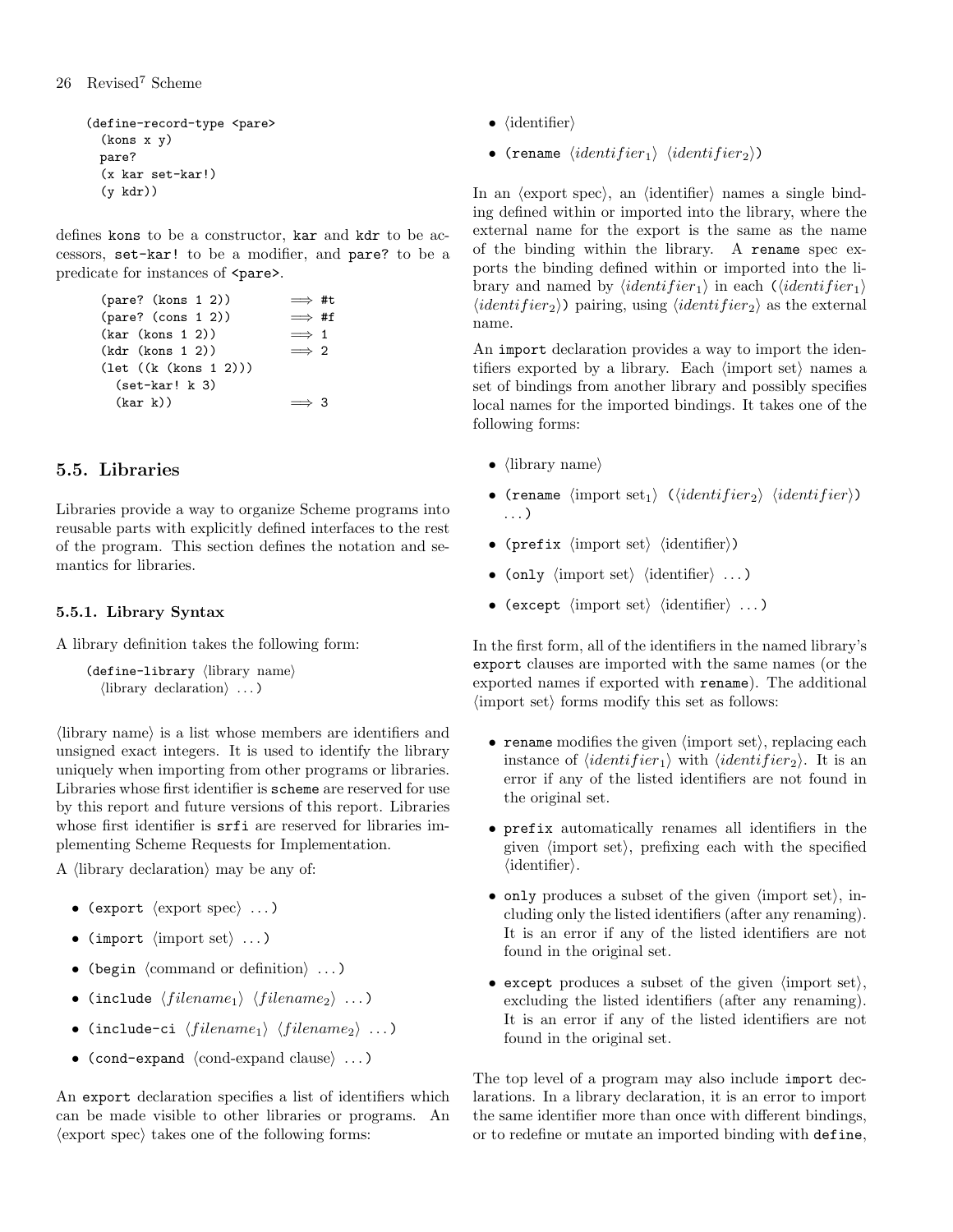define-syntax or set!. However, a REPL should permit these actions.

The begin, include, and include-ci declarations are used to specify the commands and definitions that make up the body of the library. The begin declaration takes a list of expressions and definitions to be spliced literally, analogous to the top-level begin. Both the include and include-ci declarations take one or more filenames expressed as string literals, apply an implementation-specific algorithm to find corresponding files, read the whole contents of each file, and include the results into the library body or program as though wrapped in a top-level begin. The difference between the two is that include-ci reads each file as if it began with the #!fold-case directive, while include does not. All three may appear at the top level of a program.

Note: Implementations are encouraged to search for files in the directory which contains the including file, and to provide a way for users to specify other directories to search.

Note: For portability, include and include-ci must operate on source files. Their operation on other kinds of files necessarily varies among implementations.

The cond-expand library declaration provides a way to statically expand different library declarations depending on the implementation under which the library is being loaded. A  $\langle$ cond-expand clause $\rangle$  takes the following form:

 $(\text{feature requirement}) \langle \text{library declaration} \rangle \dots)$ 

The last clause may be an "else clause," which has the form (else  $\langle$ library declaration $\rangle \ldots$ )

A  $\langle$  feature requirement $\rangle$  takes one of the following forms:

- $\langle$  feature identifier $\rangle$
- (library  $\langle$ library name $\rangle$ )
- (and  $\langle$  feature requirement $\rangle \ldots$ )
- (or  $\langle$  feature requirement $\rangle \ldots$ )
- (not  $\langle$  feature requirement $\rangle$ )

Each implementation maintains a list of feature identifiers which are present, as well as a list of libraries which can be imported. The value of a  $\langle$  feature requirement $\rangle$  is determined by replacing each  $\langle$  feature identifier $\rangle$  and  $\langle$  library  $\langle$ library name $\rangle$ ) on the implementation's lists with #t, and all other feature identifiers and library names with #f, then evaluating the resulting expression as a Scheme boolean expression under the normal interpretation of and, or, and not.

A cond-expand is then expanded by evaluating the  $\langle$ feature requirement $\rangle$ s of successive  $\langle$ cond-expand clause $\rangle$ s in order, until one of them returns #t. When a true clause is found, the corresponding  $\langle$  library declaration $\rangle$ s are spliced into the current library definition and the remaining clauses are ignored. If none of the  $\langle$  feature requirement $\rangle$ s evaluate to #t, then if there is an else clause, its  $\langle$ library declaration $\rangle$ s are included. Otherwise, the cond-expand has no effect.

The exact features provided are implementation-defined, but for portability a core set of features is given in appendix [B.](#page-69-0)

After all cond-expand library declarations are expanded, a new environment is constructed for the library consisting of all imported bindings. The expressions and declarations from all begin, include and include-ci declarations are expanded in that environment in the order in which they occur in the library declaration.

The top-level expressions in a library are executed in the order in which they occur when the library is loaded. A library is loaded zero or more times when it is imported by a program or by another library which is about to be loaded, but must be loaded at least once in every program in which it is so imported.

## 5.5.2. Library example

The following example shows how a program may be divided into libraries plus a relatively small main program [\[18\]](#page-75-16). If the main program is entered into a REPL, it is not necessary to import the base library.

```
(define-library (example grid)
  (export make rows cols ref each
          (rename put! set!))
  (import (scheme base))
  (begin
    ;; Create an NxM grid.
    (define (make n m)
      (let ((grid (make-vector n)))
        (do ((i 0 (+ i 1)))
            ((- i n) \text{ grid})(let ((v (make-vector m #f)))
            (vector-set! grid i v)))))
    (define (rows grid)
      (vector-length grid))
    (define (cols grid)
      (vector-length (vector-ref grid 0)))
    ;; Return #false if out of range.
    (define (ref grid n m)
      (and (< -1 n (rows grid))(<math>-1 \text{ m} (cols grid))
           (vector-ref (vector-ref grid n) m)))
    (define (put! grid n m v)
      (vector-set! (vector-ref grid n) m v))
    (define (each grid proc)
      (do ((j 0 (+ j 1)))
          ((= j (rows grid)))(do ((k 0 (+ k 1)))
```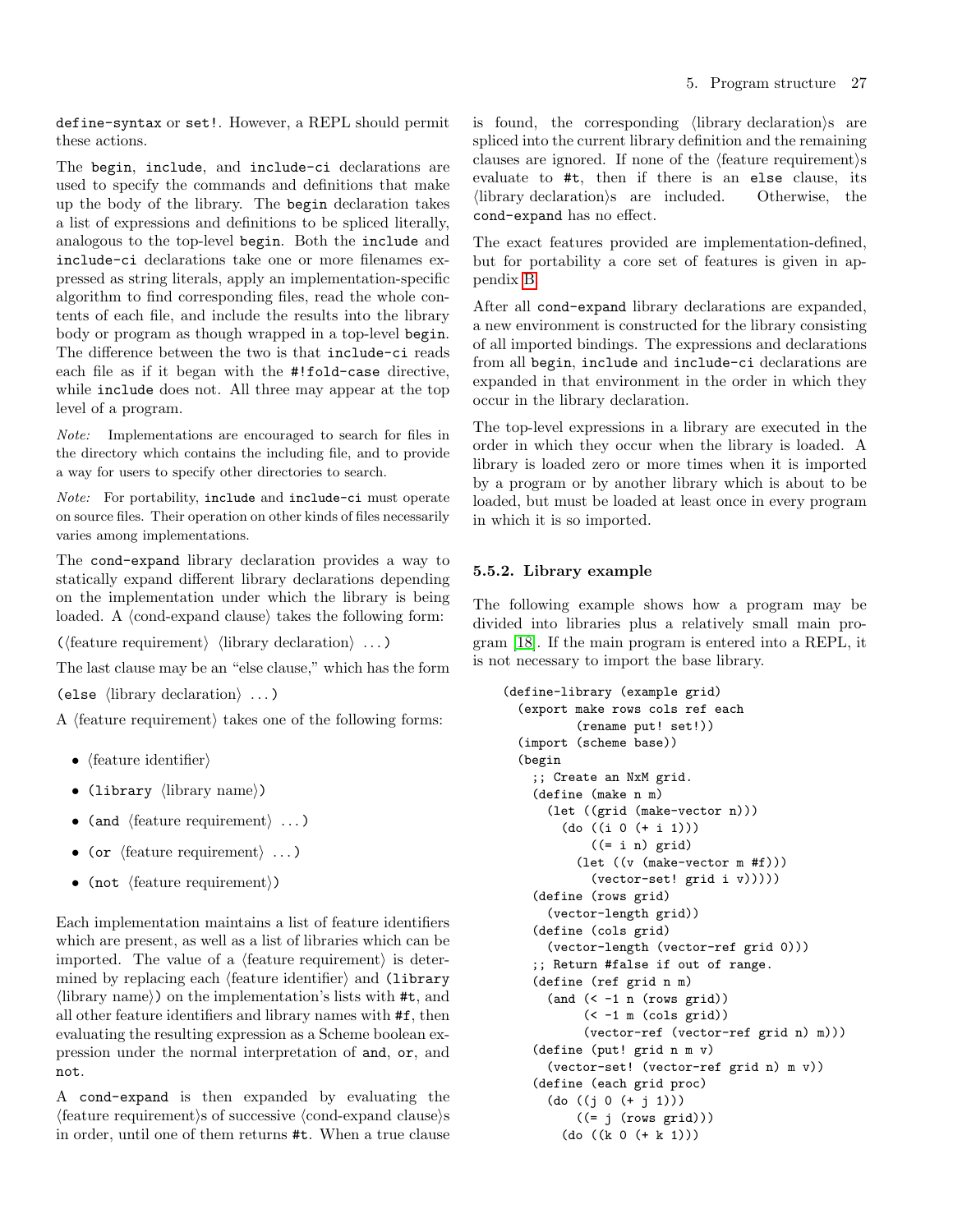```
((= k (cols grid)))(proc j k (ref grid j k)))))))
(define-library (example life)
  (export life)
  (import (except (scheme base) set!)
          (scheme write)
          (example grid))
  (begin
    (define (life-count grid i j)
      (define (count i j)
        (if (ref grid i j) 1 0))
      (+ (count (- i 1) (- j 1))
         (count (- i 1) j)
         (count (- i 1) (+ j 1))
         (count i (- j 1))
         (count i (+ j 1))
         (count (+ i 1) (- j 1))
         (count (+ i 1) j)
         (count (+ i 1) (+ i 1))))(define (life-alive? grid i j)
      (case (life-count grid i j)
        ((3) #true)
        ((2) (ref grid i j))
        (else #false)))
    (define (life-print grid)
      (display "\x1B;[1H\x1B;[J") ; clear vt100
      (each grid
       (lambda (i j v)
         (display (if v "*" " "))
         (\text{when } (= j (- (cols grid) 1)))(newline)))))(define (life grid iterations)
      (do ((i 0 (+ i 1))
           (grid0 grid grid1)
           (grid1 (make (rows grid) (cols grid))
                  grid0))
          ((= i iterations))
        (each grid0
         (lambda (j k v)
           (let ((a (life-alive? grid0 j k)))
             (set! grid1 j k a))))
        (life-print grid1)))))
;; Main program.
(import (scheme base)
        (only (example life) life)
        (rename (prefix (example grid) grid-)
                (grid-make make-grid)))
;; Initialize a grid with a glider.
(define grid (make-grid 24 24))
(grid-set! grid 1 1 #true)
(grid-set! grid 2 2 #true)
(grid-set! grid 3 0 #true)
(grid-set! grid 3 1 #true)
(grid-set! grid 3 2 #true)
;; Run for 80 iterations.
(life grid 80)
```
# <span id="page-27-0"></span>6. Standard procedures

This chapter describes Scheme's built-in procedures.

The procedures force and eager are intimately associated with the expression types delay and lazy, and are described with them in section [4.2.5.](#page-16-1) In the same way, the procedure make-parameter is intimately associated with the expression type parameterize, and is described with it in section [4.2.6.](#page-17-0)

A program may use a top-level definition to bind any variable. It may subsequently alter any such binding by an assignment (see section [4.1.6\)](#page-12-1). These operations do not modify the behavior of any procedure defined in this report or imported from a library. (see section [5.5\)](#page-25-0). Altering any top-level binding that has not been introduced by a definition has an unspecified effect on the behavior of the procedures defined in this chapter.

# <span id="page-27-1"></span>6.1. Equivalence predicates

A predicate is a procedure that always returns a boolean value  $(\texttt{#t} \text{ or } \texttt{#f})$ . An *equivalence predicate* is the computational analogue of a mathematical equivalence relation; it is symmetric, reflexive, and transitive. Of the equivalence predicates described in this section, eq? is the finest or most discriminating, equal? is the coarsest, and eqv? is slightly less discriminating than eq?.

```
\text{(eqv? } obj_1 \text{ obj}_2) procedure
```
The eqv? procedure defines a useful equivalence relation on objects. Briefly, it returns #t if  $obj_1$  and  $obj_2$  are normally regarded as the same object. This relation is left slightly open to interpretation, but the following partial specification of eqv? holds for all implementations of Scheme.

The eqv? procedure returns #t if:

- $obj_1$  and  $obj_2$  are both #t or both #f.
- $obj_1$  and  $obj_2$  are both symbols and

```
(string=? (symbol->string obj1)
          (symbol->string obj2))
                              \implies #t
```
*Note:* This assumes that neither  $obj_1$  nor  $obj_2$  is an "uninterned symbol" as alluded to in section [6.5.](#page-39-0) This report does not specify the behavior of eqv? on implementationdependent extensions.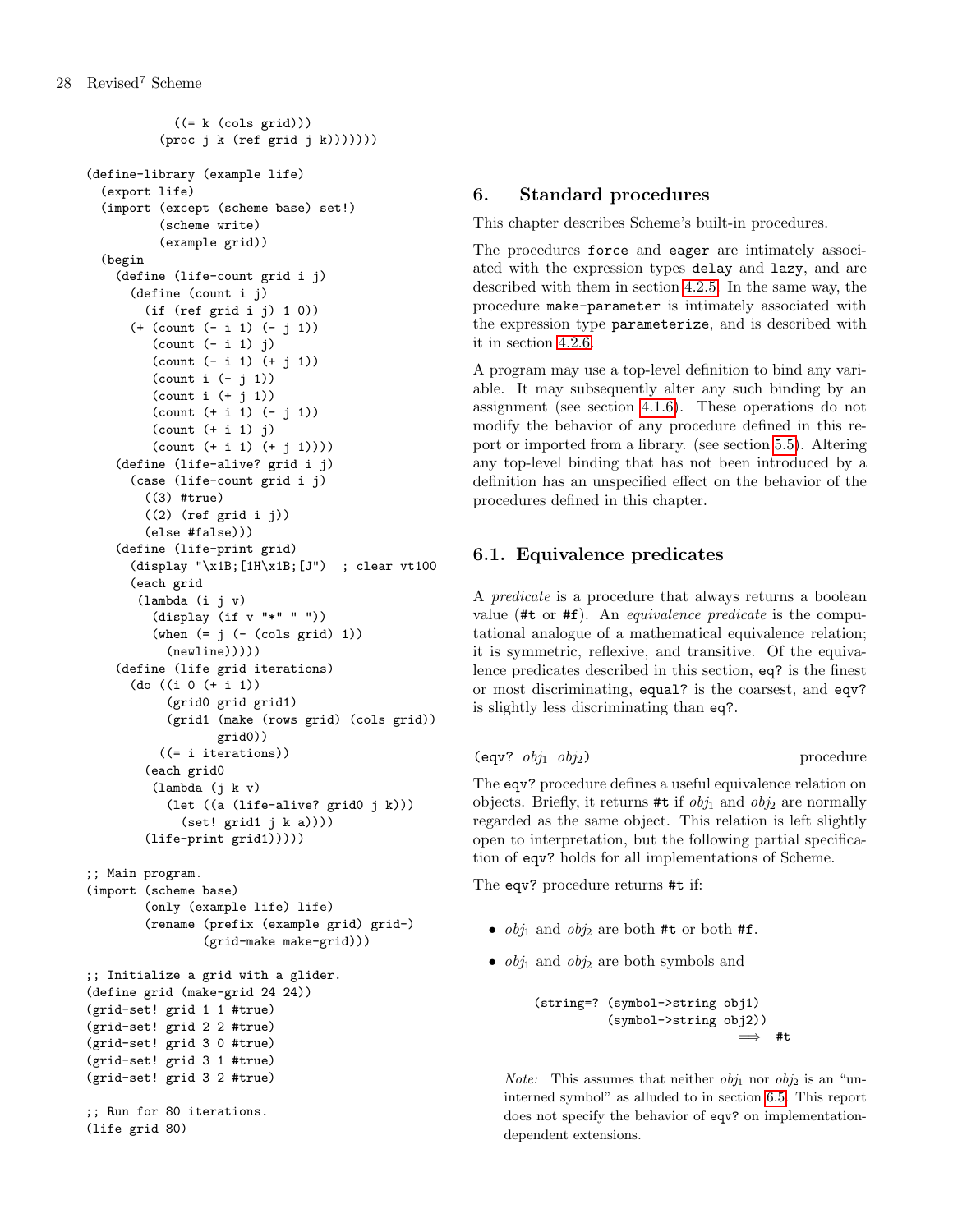- $obj_1$  and  $obj_2$  are both numbers, are numerically equal (see =, section [6.2\)](#page-29-0), and are either both exact or both inexact.
- $obj_1$  and  $obj_2$  are both characters and are the same character according to the char=? procedure (section [6.6\)](#page-40-0).
- $obj_1$  and  $obj_2$  are both the empty list.
- $obj_1$  and  $obj_2$  are pairs, vectors, bytevectors, records, or strings that denote the same location in the store (section [3.4\)](#page-9-1).

The eqv? procedure returns #f if:

- $obj_1$  and  $obj_2$  are of different types (section [3.2\)](#page-8-3).
- one of  $obj_1$  and  $obj_2$  is #t but the other is #f.
- $obj_1$  and  $obj_2$  are symbols but

(string=? (symbol->string  $obj_1$ )  $(symbol\rightarrow string \ obj_2))$ =⇒ #f

- one of  $obj_1$  and  $obj_2$  is an exact number but the other is an inexact number.
- $obj_1$  and  $obj_2$  are numbers for which the = procedure returns #f, and nan? returns #f for both.
- $obj_1$  and  $obj_2$  are characters for which the char=? procedure returns #f.
- one of  $obj_1$  and  $obj_2$  is the empty list but the other is not.
- $obj_1$  and  $obj_2$  are pairs, vectors, bytevectors, records, or strings that denote distinct locations.
- $obj_1$  and  $obj_2$  are procedures that would behave differently (return different values or have different side effects) for some arguments.

|                     | $\text{(eqv? 'a 'a)}$<br>$\implies$ #t            |    |
|---------------------|---------------------------------------------------|----|
|                     | $\text{(eqv? 'a 'b)}$<br>$\implies$ #f            |    |
| $\text{(eqv? 2 2)}$ | $\implies$ #t                                     |    |
|                     | $\text{(eqv? '() '())}$<br>$\implies$ #t          |    |
|                     | $\text{(eqv? } 100000000 1000000000) \implies #t$ |    |
|                     | $\text{(eqv? (cons 1 2) (cons 1 2))} \implies #f$ |    |
|                     | $\text{(eqv? (lambda () 1)}$                      |    |
|                     | (lambda() 2))                                     | #f |
|                     | $\text{(eqv? #f 'nil)}$<br>$\implies$             | #f |

The following examples illustrate cases in which the above rules do not fully specify the behavior of eqv?. All that can be said about such cases is that the value returned by eqv? must be a boolean.

| (eqv? "" "")                                | $\implies$ unspecified |
|---------------------------------------------|------------------------|
| $\text{(eqv? '#() '#())}$                   | $\implies$ unspecified |
| $\text{(eqv? (lambda (x) x)}$               |                        |
| $(\text{lambda } (x) x))$                   | $\implies$ unspecified |
| $(\text{let } ((p (\text{lambda } (x) x)))$ |                        |
| $\text{(eqv? p p)}$                         | $\implies$ unspecified |
| $\text{(eqv? (lambda (x) x)}$               |                        |
| (lambda (y) y))                             | $\implies$ unspecified |
| $(eqv? +nan.0 +nan.0)$                      | $\implies$ unspecified |

The next set of examples shows the use of eqv? with procedures that have local state. The gen-counter procedure must return a distinct procedure every time, since each procedure has its own internal counter. The gen-loser procedure, however, returns equivalent procedures each time, since the local state does not affect the value or side effects of the procedures. However, eqv? may or may not detect this equivalence.

```
(define gen-counter
 (lambda ()
    (let ((n 0))
      (lambda () (set! n (+ n 1)) n))))
(let ((g (gen-counter)))
 (eqv? g g)) \implies #t
(eqv? (gen-counter) (gen-counter))
                            =⇒ #f
(define gen-loser
 (lambda ()
    (let ((n 0))
      (lambda () (set! n (+ n 1)) 27))))
(let ((g (gen-loser)))
 (eqv? g g)) \implies #t
(eqv? (gen-loser) (gen-loser))
                            \implies unspecified
(letrec ((f (lambda () (if (eqv? f g) 'both 'f)))
         (g (lambda () (if (eqv? f g) 'both 'g))))
 (eqv? f g))
                            \implies unspecified
(letrec ((f (lambda () (if (eqv? f g) 'f 'both)))
         (g (lambda () (if (eqv? f g) 'g 'both))))
 (eqv? f g))
                                 #f
```
Since it is an error to modify constant objects (those returned by literal expressions), implementations are permitted, though not required, to share structure between constants where appropriate. Thus the value of eqv? on constants is sometimes implementation-dependent.

|               | $\implies$ unspecified |
|---------------|------------------------|
|               | $\implies$ unspecified |
|               | $\implies$ unspecified |
|               |                        |
| $\implies$ #t |                        |
|               |                        |

Rationale: The above definition of eqv? allows implementations latitude in their treatment of procedures and literals: implementations are free either to detect or to fail to detect that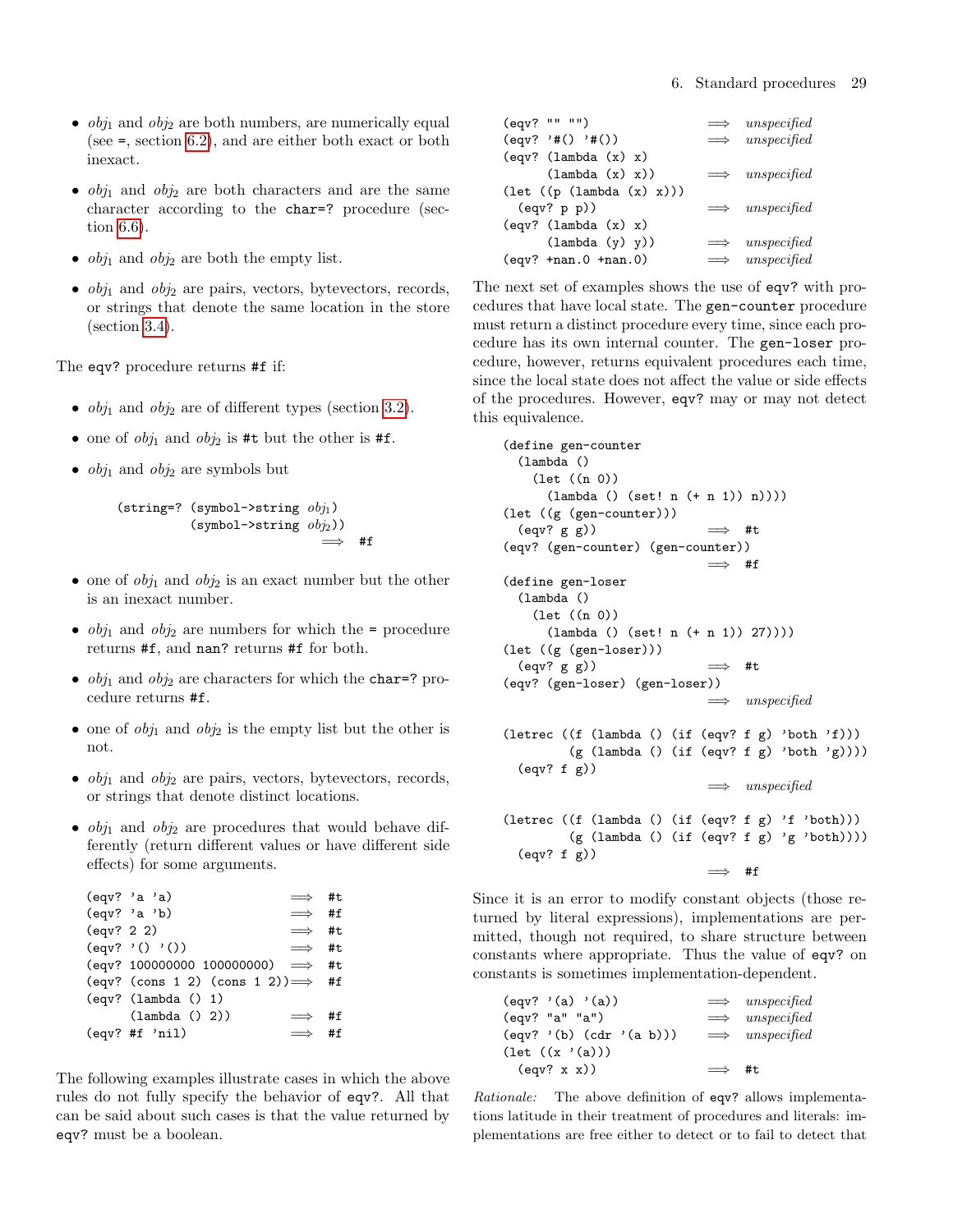two procedures or two literals are equivalent to each other, and can decide whether or not to merge representations of equivalent objects by using the same pointer or bit pattern to represent both.

 $(eq?$   $obj_1$   $obj_2)$  procedure

The eq? procedure is similar to eqv? except that in some cases it is capable of discerning distinctions finer than those detectable by eqv?.

On symbols, booleans, the empty list, pairs, procedures, non-empty strings, vectors, bytevectors, and records, eq? and eqv? are guaranteed to have the same behavior. On numbers and characters, eq?'s behavior is implementationdependent, but it will always return either true or false, and will return true only when eqv? would also return true. On empty strings, vectors, bytevectors, and records, eq? may also behave differently from eqv?.

| (eq? 'a 'a)                                 | $\implies$    | #t                     |
|---------------------------------------------|---------------|------------------------|
| (eq? ' (a) ' (a))                           |               | $\implies$ unspecified |
| (eq? (list 'a) (list 'a))                   | $\implies$    | #f                     |
| (eq? "a" "a")                               |               | $\implies$ unspecified |
| (eq? "" "")                                 |               | $\implies$ unspecified |
| (eq? '() '())                               | $\implies$    | #t                     |
| (eq? 2 2)                                   |               | $\implies$ unspecified |
| $(eq?$ #\A #\A)                             |               | $\implies$ unspecified |
| (eq? car car)                               |               | $\implies$ unspecified |
| $(\text{let } ((n (+ 2 3)))$                |               |                        |
| (eq? n n))                                  | $\implies$    | unspecified            |
| $(\text{let } ((x \cdot (a))))$             |               |                        |
| (eq? x x))                                  | $\implies$ #t |                        |
| $(\text{let } ((x, '#()) )$                 |               |                        |
| (eq? x x))                                  | $\implies$    | #t                     |
| $(\text{let } ((p (\text{lambda } (x) x)))$ |               |                        |
| (eq? p p))                                  |               | #t                     |

Rationale: It will usually be possible to implement eq? much more efficiently than eqv?, for example, as a simple pointer comparison instead of as some more complicated operation. One reason is that it is not always possible to compute eqv? of two numbers in constant time, whereas eq? implemented as pointer comparison will always finish in constant time. In applications using procedures to implement objects with state, eq? may be used instead of eqv? since it obeys the same constraints as eqv?.

#### (equal?  $obj_1$   $obj_2$ ) procedure

The equal? procedure recursively compares the contents of pairs, vectors, strings, bytevectors, and records, applying eqv? on other objects such as numbers and symbols. If two objects are eqv?, they must be equal? as well. Even if its arguments are circular data structures, equal? must always terminate.

| (equal? 'a 'a) |                                            | $\implies$ #t |  |
|----------------|--------------------------------------------|---------------|--|
|                | $\text{(equal? } \text{'}(a) \text{'}(a))$ | $\implies$ #t |  |

|                       | (equal? '(a (b) c)                 |               |             |
|-----------------------|------------------------------------|---------------|-------------|
|                       | '(a(b) c))                         | $\implies$ #t |             |
|                       | (equal? "abc" "abc")               | $\implies$ #t |             |
| $\text{(equal? 2 2)}$ |                                    | $\implies$ #t |             |
|                       | (equal? (make-vector 5 'a)         |               |             |
|                       | $(make-vector 5 'a)) \implies \#t$ |               |             |
|                       | $\text{(equal? (lambda (x) x)}$    |               |             |
|                       | $(\text{lambda}(y), y))$           | $\implies$    | unspecified |

 $\overline{a}$  (b) c) c) c)

Note: A rule of thumb is that objects are generally equal? if they print the same.

## <span id="page-29-0"></span>6.2. Numbers

It is important to distinguish between mathematical numbers, the Scheme numbers that attempt to model them, the machine representations used to implement the Scheme numbers, and notations used to write numbers. This report uses the types number, complex, real, rational, and integer to refer to both mathematical numbers and Scheme numbers.

#### <span id="page-29-1"></span>6.2.1. Numerical types

Mathematically, numbers are arranged into a tower of subtypes in which each level is a subset of the level above it:

> number complex number real number rational number integer

For example, 3 is an integer. Therefore 3 is also a rational, a real, and a complex number. The same is true of the Scheme numbers that model 3. For Scheme numbers, these types are defined by the predicates number?, complex?, real?, rational?, and integer?.

There is no simple relationship between a number's type and its representation inside a computer. Although most implementations of Scheme will offer at least two different representations of 3, these different representations denote the same integer.

Scheme's numerical operations treat numbers as abstract data, as independent of their representation as possible. Although an implementation of Scheme may use multiple internal representations of numbers, this should not be apparent to a casual programmer writing simple programs.

It is necessary, however, to distinguish between numbers that are represented exactly and those that might not be. For example, indexes into data structures must be known exactly, as must some polynomial coefficients in a symbolic algebra system. On the other hand, the results of measurements are inherently inexact, and irrational numbers may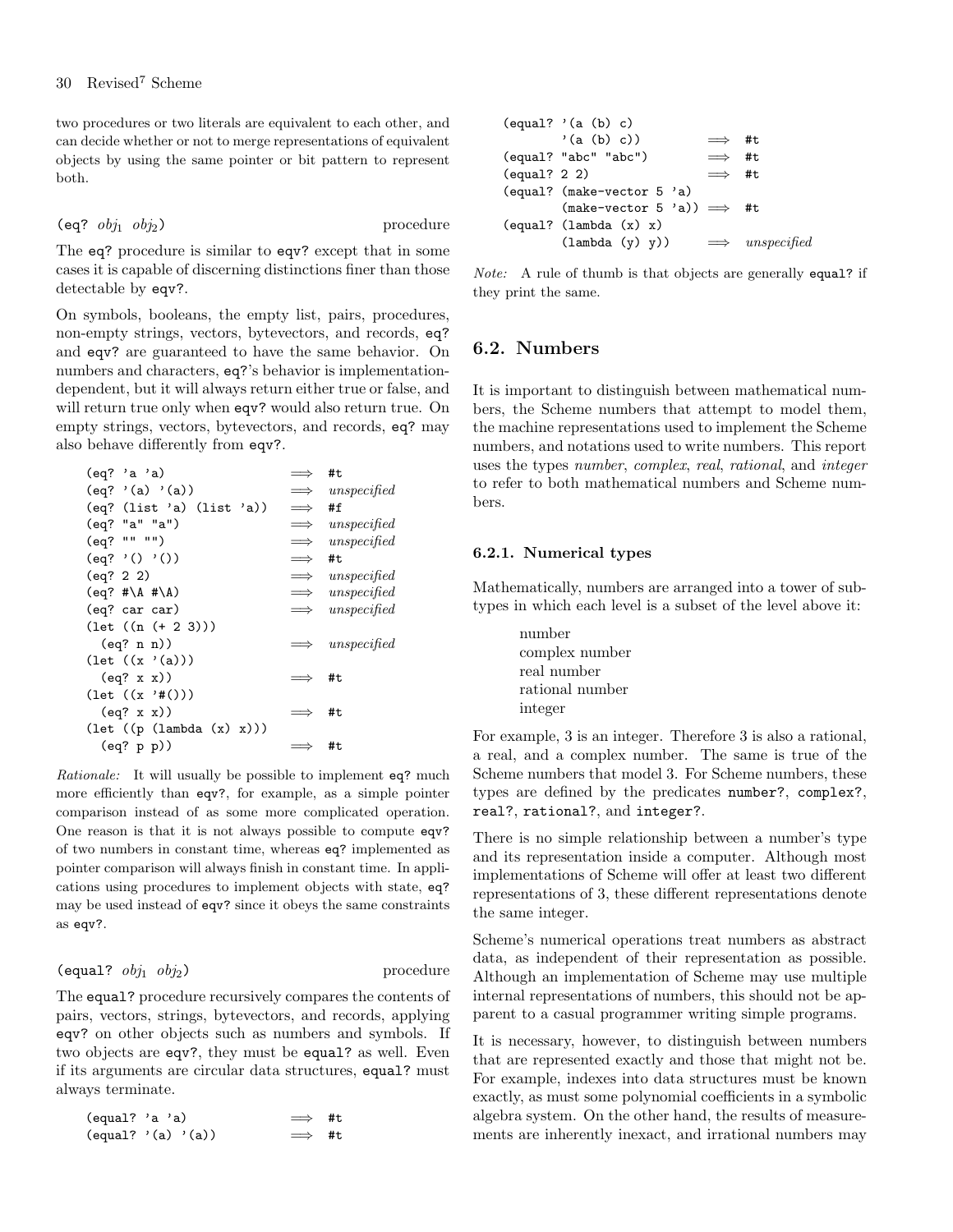be approximated by rational and therefore inexact approximations. In order to catch uses of inexact numbers where exact numbers are required, Scheme explicitly distinguishes exact from inexact numbers. This distinction is orthogonal to the dimension of type.

## 6.2.2. Exactness

Scheme numbers are either exact or inexact. A number is exact if it was written as an exact constant or was derived from exact numbers using only exact operations. A number is inexact if it was written as an inexact constant, if it was derived using inexact ingredients, or if it was derived using inexact operations. Thus inexactness is a contagious property of a number.

If two implementations produce exact results for a computation that did not involve inexact intermediate results, the two ultimate results will be mathematically equivalent. This is generally not true of computations involving inexact numbers since approximate methods such as floating-point arithmetic may be used, but it is the duty of each implementation to make the result as close as practical to the mathematically ideal result.

Rational operations such as + should always produce exact results when given exact arguments. If the operation is unable to produce an exact result, then it may either report the violation of an implementation restriction or it may silently coerce its result to an inexact value. However, (/ 3 4) must not return the mathematically incorrect value 0. See section [6.2.3.](#page-30-0)

Except for inexact->exact, the operations described in this section must generally return inexact results when given any inexact arguments. An operation may, however, return an exact result if it can prove that the value of the result is unaffected by the inexactness of its arguments. For example, multiplication of any number by an exact zero may produce an exact zero result, even if the other argument is inexact.

## <span id="page-30-0"></span>6.2.3. Implementation restrictions

Implementations of Scheme are not required to implement the whole tower of subtypes given in section [6.2.1,](#page-29-1) but they must implement a coherent subset consistent with both the purposes of the implementation and the spirit of the Scheme language. For example, implementations in which all numbers are real, or in which non-real numbers are always inexact, or in which exact numbers are always integer, are still quite useful.

Implementations may also support only a limited range of numbers of any type, subject to the requirements of this section. The supported range for exact numbers of any type may be different from the supported range for inexact numbers of that type. For example, an implementation that uses IEEE double-precision floating-point numbers to represent all its inexact real numbers may also support a practically unbounded range of exact integers and rationals while limiting the range of inexact reals (and therefore the range of inexact integers and rationals) to the dynamic range of the IEEE double format. Furthermore, the gaps between the representable inexact integers and rationals are likely to be very large in such an implementation as the limits of this range are approached.

An implementation of Scheme must support exact integers throughout the range of numbers permitted as indexes of lists, vectors, bytevectors, and strings or that result from computing the length of one of these. The length, vector-length, bytevector-length, and string-length procedures must return an exact integer, and it is an error to use anything but an exact integer as an index. Furthermore, any integer constant within the index range, if expressed by an exact integer syntax, must be read as an exact integer, regardless of any implementation restrictions that apply outside this range. Finally, the procedures listed below will always return exact integer results provided all their arguments are exact integers and the mathematically expected results are representable as exact integers within the implementation:

| $\ddot{}$         |                                        | $\ast$      |
|-------------------|----------------------------------------|-------------|
| quotient          | remainder                              | modulo      |
| max               | min                                    | abs         |
| numerator         | denominator                            | gcd         |
| 1cm               | floor                                  | ceiling     |
| truncate          | round                                  | rationalize |
| expt              | exact-integer-sqrt                     |             |
| floor/            | ceiling/                               | centered/   |
| truncate/         | round/                                 | euclidean/  |
| floor-quotient    | floor-remainder                        |             |
| ceiling-quotient  | ceiling-remainder                      |             |
| centered-quotient | centered-remainder                     |             |
| truncate-quotient | truncate-remainder                     |             |
| round-quotient    | round-remainder                        |             |
|                   | euclidean-quotient euclidean-remainder |             |

It is recommended, but not required, that implementations support exact integers and exact rationals of practically unlimited size and precision, and to implement the above procedures and the / procedure in such a way that they always return exact results when given exact arguments. If one of these procedures is unable to deliver an exact result when given exact arguments, then it may either report a violation of an implementation restriction or it may silently coerce its result to an inexact number; such a coercion can cause an error later. Nevertheless, implementations that do not provide exact rational numbers should return inexact rational numbers rather than reporting an implementation restriction.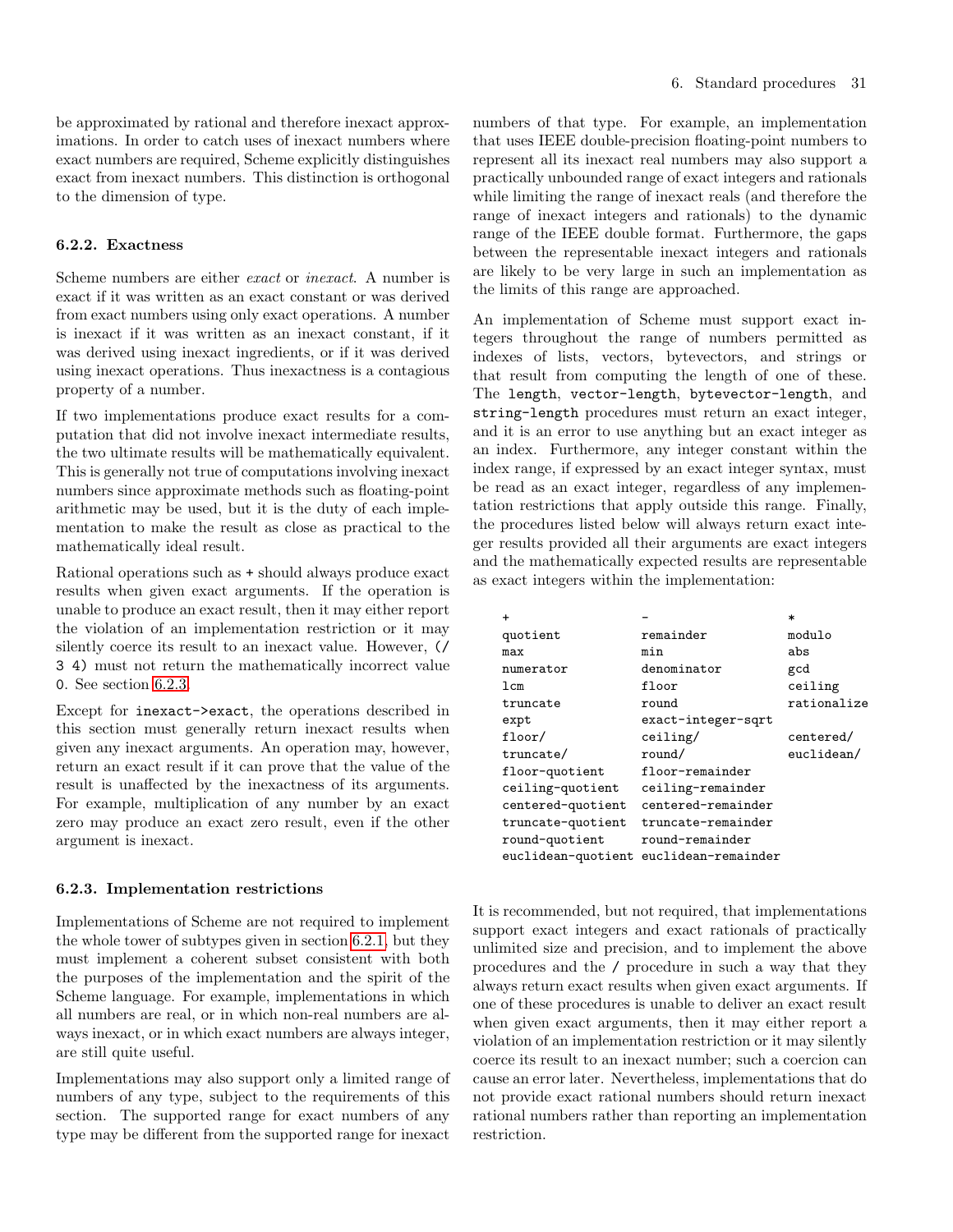An implementation may use floating-point and other approximate representation strategies for inexact numbers. This report recommends, but does not require, that implementations that use floating-point representations follow the IEEE 754 standard, and that implementations using other representations should match or exceed the precision achievable using these floating-point standards [\[19\]](#page-75-17). In particular, the description of transcendental functions in IEEE 754-2008 should be followed by such implementations, particularly with respect to infinities and NaNs.

Although Scheme allows a variety of written notations for numbers, any particular implementation may support only some of them. For example, an implementation in which all numbers are real need not support the rectangular and polar notations for complex numbers. If an implementation encounters an exact numerical constant that it cannot represent as an exact number, then it may either report a violation of an implementation restriction or it may silently represent the constant by an inexact number.

## 6.2.4. Implementation extensions

Implementations may provide more than one representation of floating-point numbers with differing precisions. In an implementation which does so, an inexact result must be represented with at least as much precision as is used to express any of the inexact arguments to that operation. Although it is desirable for potentially inexact operations such as sqrt to produce exact answers when applied to exact arguments, if an exact number is operated upon so as to produce an inexact result, then the most precise representation available must be used. For example, the value of (sqrt 4) should be 2, but in an implementation that provides both single and double precision floating point numbers it may be the latter but must not be the former.

In addition, implementations may distinguish special numbers called positive infinity, negative infinity, NaN, and negative zero.

Positive infinity is regarded as an inexact real (but not rational) number that represents an indeterminate value greater than the numbers represented by all rational numbers. Negative infinity is regarded as an inexact real (but not rational) number that represents an indeterminate value less than the numbers represented by all rational numbers.

A NaN is regarded as an inexact real (but not rational) number so indeterminate that it might represent any real value, including positive or negative infinity, and might even be greater than positive infinity or less than negative infinity. It might even represent no number at all, as in the case of (asin 2.0).

Note that the real and the imaginary parts of a complex number can be infinities or NaNs.

Negative zero is an inexact real value written -0.0 which is distinct (in the sense of eqv?) from 0.0. A Scheme implementation is not required to distinguish negative zero. If it does, however, the behavior of the transcendental functions is sensitive to the distinction in accordance with IEEE 754.

Furthermore, the negation of negative zero is ordinary zero and vice versa. This implies that the sum of two negative zeros is negative, and the result of subtracting (positive) zero from a negative zero is likewise negative. However, numerical comparisons treat negative zero as equal to zero.

## <span id="page-31-0"></span>6.2.5. Syntax of numerical constants

The syntax of the written representations for numbers is described formally in section [7.1.1.](#page-56-2) Note that case is not significant in numerical constants.

A number can be written in binary, octal, decimal, or hexadecimal by the use of a radix prefix. The radix prefixes are #b (binary), #o (octal), #d (decimal), and  $#x$  (hexadecimal). With no radix prefix, a number is assumed to be expressed in decimal.

A numerical constant can be specified to be either exact or inexact by a prefix. The prefixes are #e for exact, and #i for inexact. An exactness prefix may appear before or after any radix prefix that is used. If the written representation of a number has no exactness prefix, the constant is inexact if it contains a decimal point or an exponent. Otherwise, it is exact.

In systems with inexact numbers of varying precisions it can be useful to specify the precision of a constant. For this purpose, implementations may accept numerical constants written with an exponent marker that indicates the desired precision of the inexact representation. The letters s, f, d, and l, meaning short, single, double, and long precision respectively, are acceptable in place of e. The default precision has at least as much precision as double, but implementations may allow this default to be set by the user.

```
3.14159265358979F0
       Round to single -3.1415930.6L0
       Extend to long — .600000000000000
```
The numbers positive infinity, negative infinity and NaN are written +inf.0, -inf.0 and +nan.0 respectively. Implementations are not required to support them, but if they do, they must be in conformance with IEEE 754. However, implementations are not required to support signaling NaNs, or provide a way to distinguish between different NaNs.

## 6.2.6. Numerical operations

The reader is referred to section [1.3.3](#page-5-0) for a summary of the naming conventions used to specify restrictions on the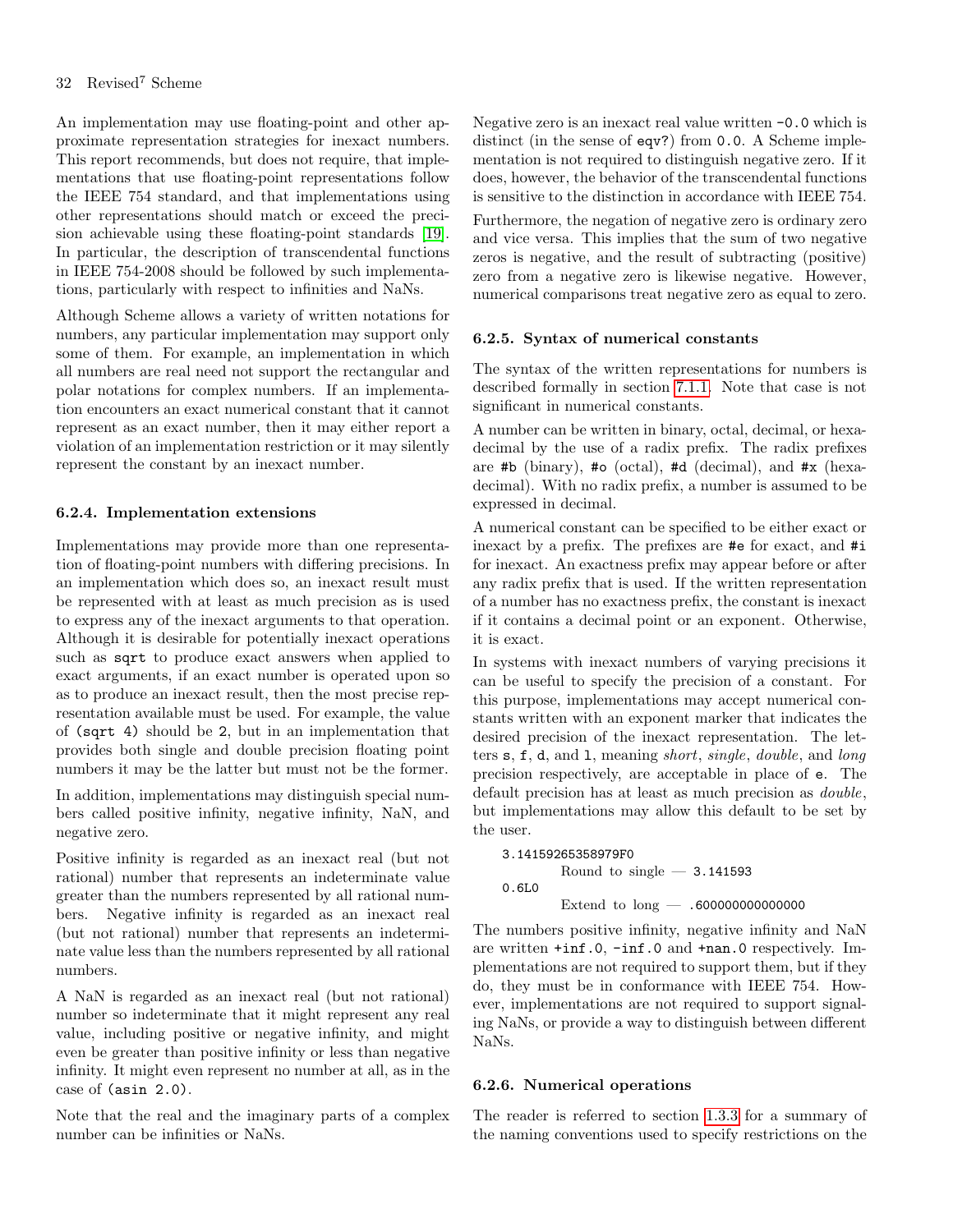types of arguments to numerical routines. The examples used in this section assume that any numerical constant written using an exact notation is indeed represented as an exact number. Some examples also assume that certain numerical constants written using an inexact notation can be represented without loss of accuracy; the inexact constants were chosen so that this is likely to be true in implementations that use IEEE doubles to represent inexact numbers.

| $(number?$ $obj)$        | procedure |
|--------------------------|-----------|
| $(\text{complex? } obj)$ | procedure |
| $(\text{real}?\ obi)$    | procedure |
| $(rational?$ $obj)$      | procedure |
| (integer? obj)           | procedure |

These numerical type predicates can be applied to any kind of argument, including non-numbers. They return #t if the object is of the named type, and otherwise they return #f. In general, if a type predicate is true of a number then all higher type predicates are also true of that number. Consequently, if a type predicate is false of a number, then all lower type predicates are also false of that number.

If  $z$  is a complex number, then (real?  $z$ ) is true if and only if (zero? (imag-part  $z$ )) and (exact? (imag-part  $z$ )) are both true. If x is an inexact real number, then (integer? x) is true if and only if  $(= x$  (round x)).

The numbers +inf.0, -inf.0, and +nan.0 are real but not rational.

| $\text{(complex? } 3+4i)$         |            | #t |
|-----------------------------------|------------|----|
| (complex? 3)                      | $\implies$ | #t |
| $(\text{real}$ ? 3)               | $\implies$ | #t |
| $(\text{real}$ ? -2.5+0i)         | $\implies$ | #t |
| $(\text{real}$ ? -2.5+0.0i)       | $\implies$ | #f |
| (real? #ele10)                    | $\implies$ | #t |
| $(\text{real? } + \text{inf. 0})$ | $\implies$ | #t |
| $(rational? - inf.0)$             | $\implies$ | #f |
| (rational? 6/10)                  | $\implies$ | #t |
| (rational? 6/3)                   | $\implies$ | #t |
| $(integer? 3+0i)$                 | $\implies$ | #t |
| (integer? 3.0)                    | $\implies$ | #t |
| (integer? 8/4)                    |            | #t |

Note: The behavior of these type predicates on inexact numbers is unreliable, since any inaccuracy might affect the result.

Note: In many implementations the complex? procedure will be the same as number?, but unusual implementations may be able to represent some irrational numbers exactly or may extend the number system to support some kind of non-complex numbers.

| (exact? z)   | procedure |
|--------------|-----------|
| (inexact? z) | procedure |

These numerical predicates provide tests for the exactness

of a quantity. For any Scheme number, precisely one of these predicates is true.

| (exact? 3.0)   | $\implies$ #f  |  |
|----------------|----------------|--|
| (exact? #e3.0) | $\implies$ #t. |  |
| (inexact? 3.)  | $\implies$ #t. |  |

```
(exact-integer? z) procedure
```
Returns  $#t$  if  $z$  is both exact and an integer; otherwise returns #f.

| (exact-integer? 32)     | $\implies$ #t |  |
|-------------------------|---------------|--|
| (exact-integer? 32.0)   | $\implies$ #f |  |
| $(exact-integer? 32/5)$ | $\implies$ #f |  |

 $(finite? z)$  inexact library procedure

The finite? procedure returns #t on all real numbers except +inf.0, -inf.0, and +nan.0, and on complex numbers if their real and imaginary parts are both finite. Otherwise it returns #f.

| (finite? 3)         |                        | $\implies$ #t |  |
|---------------------|------------------------|---------------|--|
| $(finite? + inf.0)$ |                        | $\implies$ #f |  |
|                     | $(finite? 3.0+inf.0i)$ | $\implies$ #f |  |

(nan? z) inexact library procedure

The nan? procedure returns #t on +nan.0, and on any complex number if its real part or its imaginary part or both are +nan.0. Otherwise it returns #f.

|               | $(nan? + nan.0)$        | $\implies$ #t. |  |
|---------------|-------------------------|----------------|--|
| (nan? 32)     |                         | $\implies$ #f  |  |
|               | $(nan? + nan.0 + 5.0i)$ | $\implies$ #t  |  |
| $(nan? 1+2i)$ |                         | $\implies$ #f  |  |

| $(= z_1 \ z_2 \ z_3 \ \ldots)$    | procedure |
|-----------------------------------|-----------|
| $( x_1 x_2 x_3 \ldots )$          | procedure |
| $(> x_1 x_2 x_3 \ldots)$          | procedure |
| $(\leq x_1 \ x_2 \ x_3 \ \ldots)$ | procedure |
| $(>= x_1 x_2 x_3  )$              | procedure |

These procedures return #t if their arguments are (respectively): equal, monotonically increasing, monotonically decreasing, monotonically nondecreasing, or monotonically nonincreasing, and #f otherwise. If any of the arguments are +nan.0, all the predicates return #f.

These predicates are required to be transitive.

Note: The traditional implementations of these predicates in Lisp-like languages are not transitive.

Note: While it is not an error to compare inexact numbers using these predicates, the results are unreliable because a small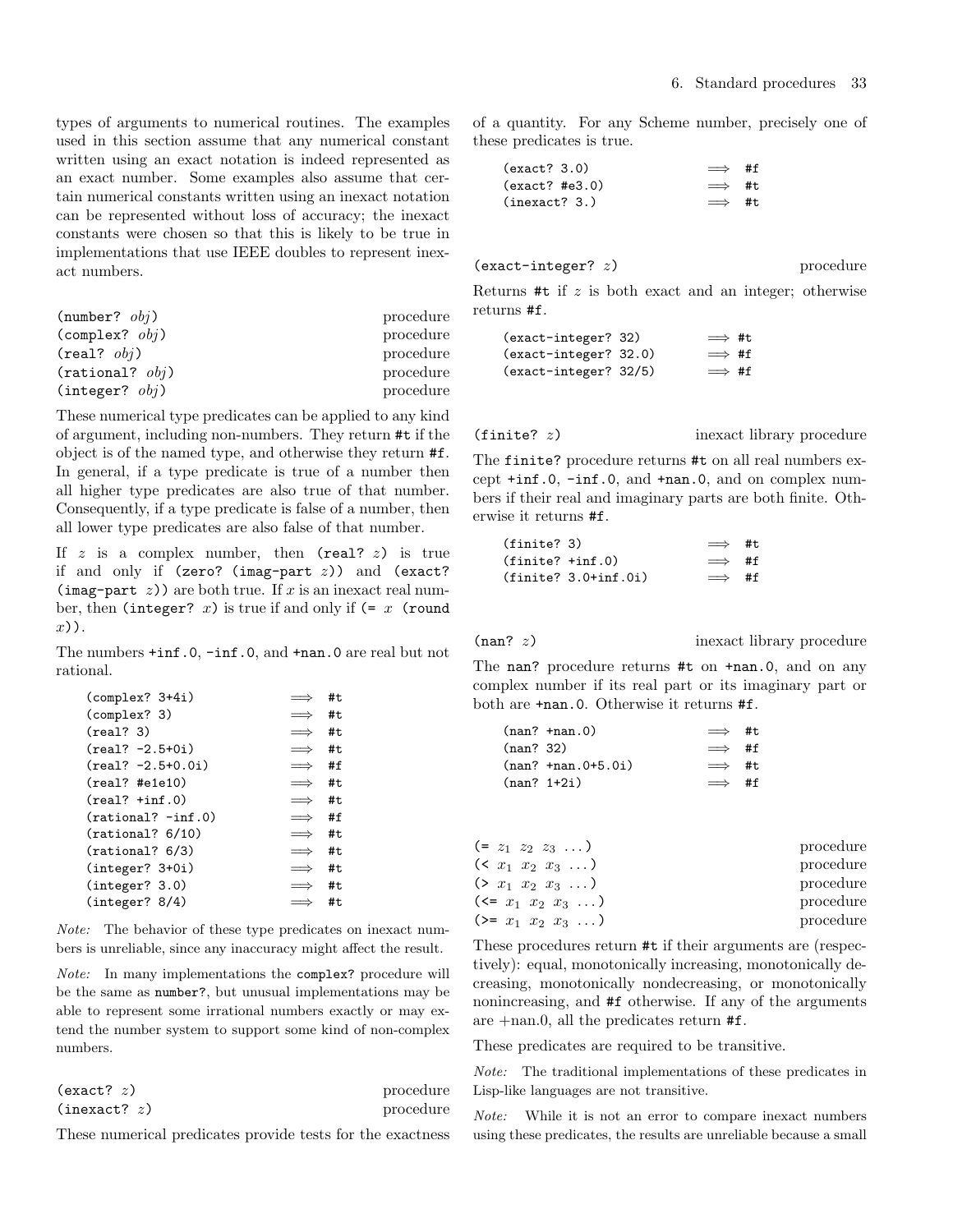inaccuracy can affect the result; this is especially true of = and zero?. When in doubt, consult a numerical analyst.

| (zero? z)        | procedure |
|------------------|-----------|
| (positive? $x$ ) | procedure |
| (negative? $x$ ) | procedure |
| (odd? n)         | procedure |
| (even? $n$ )     | procedure |

These numerical predicates test a number for a particular property, returning #t or #f. See note above.

| $(\max x_1 x_2 \dots)$ |  | procedure |
|------------------------|--|-----------|
| $(\min x_1 x_2 \dots)$ |  | procedure |

These procedures return the maximum or minimum of their arguments.

| (max 3 4)   |  | $\implies$ 4 ; exact     |
|-------------|--|--------------------------|
| (max 3.9 4) |  | $\implies$ 4.0 : inexact |

Note: If any argument is inexact, then the result will also be inexact (unless the procedure can prove that the inaccuracy is not large enough to affect the result, which is possible only in unusual implementations). If min or max is used to compare numbers of mixed exactness, and the numerical value of the result cannot be represented as an inexact number without loss of accuracy, then the procedure may report a violation of an implementation restriction.

$$
(+ z_1 \ldots)
$$
 procedure  

$$
(+ z_1 \ldots)
$$
procedure

These procedures return the sum or product of their arguments.

| $(+ 3 4)$ | $\implies$ 7 |  |
|-----------|--------------|--|
| $(+ 3)$   | $\implies$ 3 |  |
| $(+)$     | $\implies$ 0 |  |
| $(* 4)$   | $\implies$ 4 |  |
| $(*)$     | $\implies$ 1 |  |

|        | $(-z_1 z_2)$     | procedure |
|--------|------------------|-----------|
| $(-z)$ |                  | procedure |
|        | $(-z_1 z_2 )$    | procedure |
|        | $( / z_1 z_2 )$  | procedure |
| (1 z)  |                  | procedure |
|        | $( / z_1 z_2  )$ | procedure |

With two or more arguments, these procedures return the difference or quotient of their arguments, associating to the left. With one argument, however, they return the additive or multiplicative inverse of their argument. It is an error if any argument of / other than the first is an exact zero.

| $(-3\ 4)$      | $\Rightarrow$ -1   |
|----------------|--------------------|
| $(-3\ 4\ 5)$   | $\Rightarrow$ -6   |
| $(-3)$         | $\Rightarrow$ -3   |
| $(7\ 3\ 4\ 5)$ | $\Rightarrow$ 3/20 |
| $(7\ 3)$       | $\Rightarrow$ 1/3  |

 $(\text{abs } x)$  procedure

The abs procedure returns the absolute value of its argument.

 $(\text{abs} -7)$   $\implies$  7

| $(floor n_1 n_2)$                  | procedure |
|------------------------------------|-----------|
| (floor-quotient $n_1$ $n_2$ )      | procedure |
| (floor-remainder $n_1$ $n_2$ )     | procedure |
| (ceiling/ $n_1$ $n_2$ )            | procedure |
| (ceiling-quotient $n_1$ $n_2$ )    | procedure |
| (ceiling-remainder $n_1$ $n_2$ )   | procedure |
| (truncate/ $n_1$ $n_2$ )           | procedure |
| (truncate-quotient $n_1$ $n_2$ )   | procedure |
| (truncate-remainder $n_1$ $n_2$ )  | procedure |
| (round/ $n_1$ $n_2$ )              | procedure |
| (round-quotient $n_1$ $n_2$ )      | procedure |
| (round-remainder $n_1$ $n_2$ )     | procedure |
| (euclidean/ $n_1$ $n_2$ )          | procedure |
| (euclidean-quotient $n_1$ $n_2$ )  | procedure |
| (euclidean-remainder $n_1$ $n_2$ ) | procedure |
| (centered/ $n_1$ $n_2$ )           | procedure |
| (centered-quotient $n_1$ $n_2$ )   | procedure |
| (centered-remainder $n_1$ $n_2$ )  | procedure |

These procedures, all in the division library, implement number-theoretic (integer) division. It is an error if  $n_2$ is zero. The procedures ending in / return two integers; the other procedures return an integer. All the procedures compute a quotient  $n_q$  and remainder  $n_r$  such that  $n_1 =$  $n_2n_q + n_r$ . For each of the six division operators, there are three procedures defined as follows:

( $\langle \text{operator} \rangle / n_1 n_2$ )  $\implies n_q n_r$  $(\langle \text{operator} \rangle$ -quotient  $n_1$   $n_2) \Rightarrow n_q$ ( $\langle$ operator $\rangle$ -remainder  $n_1$   $n_2$ )  $\implies$   $n_r$ 

The remainder  $n_r$  is determined by the choice of integer  $n_q$ :  $n_r = n_1 - n_2 n_q$ . Each set of operators uses a different choice of  $n_q$ :

$$
\begin{array}{ll}\text{ceiling} & n_q = \lceil n_1/n_2 \rceil\\ \text{floor} & n_q = \lfloor n_1/n_2 \rfloor\\ \text{truncated} & n_q = \text{truncated}(n_1/n_2)\\ \text{round} & n_q = \lceil n_1/n_2 \rceil\\ \text{euclidean} & \text{if } n_2 > 0, n_q = \lfloor n_1/n_2 \rfloor; \text{ if } n_2 < 0, n_q = \lceil n_1/n_2 \rceil\\ \text{centered} & \text{choose } n_q \text{ such that } -\lceil n_2/2 \rceil < = n_r < \lceil n_2/2 \rceil\end{array}
$$

For any of the operators, and for integers  $n_1$  and  $n_2$  with  $n_2$  not equal to 0,

$$
(\text{= } n_1 \text{ (+ } (* n_2 \text{ (operator)-quotient } n_1 n_2))
$$
  

$$
(\text{operator)-remainder } n_1 n_2)))
$$
  

$$
\implies #t
$$

provided all numbers involved in that computation are exact.

See [\[5\]](#page-74-10) for discussion.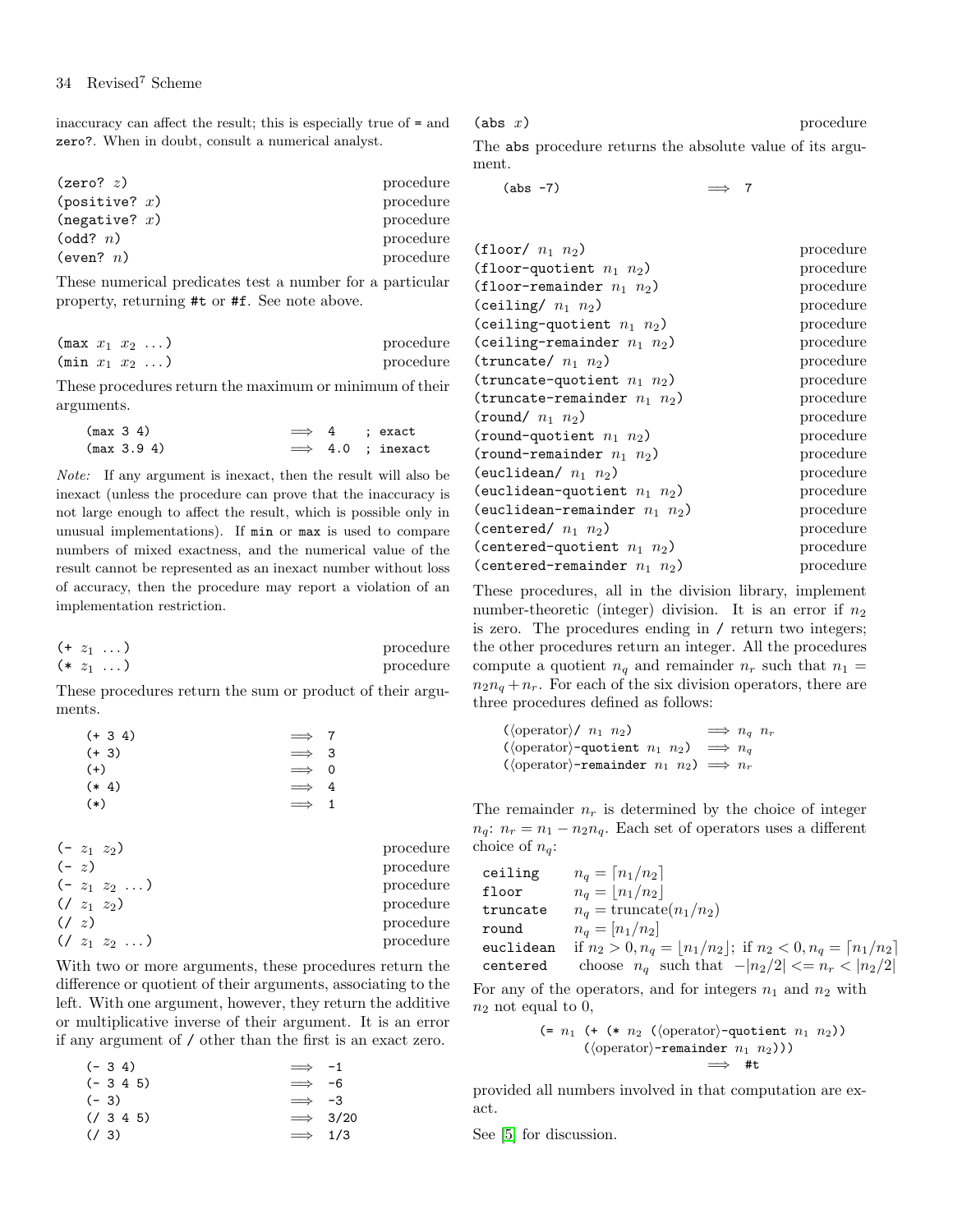| (quotient $n_1$ $n_2$ )  | procedure |
|--------------------------|-----------|
| (remainder $n_1$ $n_2$ ) | procedure |
| (modulo $n_1$ $n_2$ )    | procedure |

The quotient and remainder procedures are equivalent to truncate-quotient and truncate-remainder, respectively, and modulo is equivalent to floor-remainder.

| (modu1o 13 4)          | $\implies$ 1              |
|------------------------|---------------------------|
| (remainder 13 4)       | $\implies$ 1              |
| $(modu1o -13 4)$       | $\implies$ 3              |
| $(remainder -13 4)$    | $\implies$ -1             |
| $(modu1o 13 -4)$       | $\implies$ -3             |
| $(remainder 13 -4)$    | $\implies$ 1              |
| $(modu1o -13 -4)$      | $\implies$ -1             |
| $(remainder -13 -4)$   | $\implies$ -1             |
| $(remainder -13 -4.0)$ | $\implies$ -1.0 ; inexact |

Note: These procedures are provided for backward compatibility with earlier versions of this report.

| (gcd $n_1$ )              |  | procedure |
|---------------------------|--|-----------|
| $(\text{lcm } n_1 \dots)$ |  | procedure |

These procedures return the greatest common divisor or least common multiple of their arguments. The result is always non-negative.

| $gcd 32 -36$     | $\implies$ 4   |                            |
|------------------|----------------|----------------------------|
| $(\text{gcd})$   | $\implies$ 0   |                            |
| $(Lcm 32 - 36)$  | $\implies$ 288 |                            |
| $(lcm 32.0 -36)$ |                | $\implies$ 288.0 ; inexact |
| (lcm)            | $\implies$ 1   |                            |

| (numerator $q$ )   | procedure |
|--------------------|-----------|
| (denominator $q$ ) | procedure |

These procedures return the numerator or denominator of their argument; the result is computed as if the argument was represented as a fraction in lowest terms. The denominator is always positive. The denominator of 0 is defined to be 1.

| (numerator ( / 6 4))                                   | - 3          |           |
|--------------------------------------------------------|--------------|-----------|
| (denominator ((6 4))                                   | $\implies$ 2 |           |
| (denominator                                           |              |           |
| $(exact \rightarrow inexact$ $( / 6 4))) \implies 2.0$ |              |           |
|                                                        |              |           |
| (floor x)                                              |              | procedure |
| (ceiling x)                                            |              | procedure |
| (truex)                                                |              | procedure |
| (round x)                                              |              | procedure |

These procedures return integers. The floor procedure returns the largest integer not larger than  $x$ . The ceiling procedure returns the smallest integer not smaller than  $x$ , truncate returns the integer closest to  $x$  whose absolute value is not larger than the absolute value of  $x$ , and round returns the closest integer to  $x$ , rounding to even when  $x$ is halfway between two integers.

Rationale: The round procedure rounds to even for consistency with the default rounding mode specified by the IEEE 754 IEEE floating-point standard.

Note: If the argument to one of these procedures is inexact, then the result will also be inexact. If an exact value is needed, the result can be passed to the inexact->exact procedure.

| $(floor -4.3)$   |                | $\implies$ -5.0 |                          |
|------------------|----------------|-----------------|--------------------------|
| $(ceiling -4.3)$ |                | $\implies$ -4.0 |                          |
| $(true - 4.3)$   |                | $\implies$ -4.0 |                          |
| $(round -4.3)$   |                | $\implies$ -4.0 |                          |
|                  |                |                 |                          |
| (floor 3.5)      | $\implies$ 3.0 |                 |                          |
| (ceiling 3.5)    | $\implies$ 4.0 |                 |                          |
| (true 3.5)       | $\implies$ 3.0 |                 |                          |
| (round 3.5)      |                |                 | $\implies$ 4.0 ; inexact |
|                  |                |                 |                          |
| (round 7/2)      | $\implies$ 4   |                 | ; exact                  |
| (round 7)        |                |                 |                          |

 $(rationalize x y)$  procedure

The rationalize procedure returns the *simplest* rational number differing from  $x$  by no more than  $y$ . A rational number  $r_1$  is *simpler* than another rational number  $r_2$  if  $r_1 = p_1/q_1$  and  $r_2 = p_2/q_2$  (in lowest terms) and  $|p_1| \leq |p_2|$ and  $|q_1| \leq |q_2|$ . Thus 3/5 is simpler than 4/7. Although not all rationals are comparable in this ordering (consider 2/7 and 3/5) any interval contains a rational number that is simpler than every other rational number in that interval (the simpler  $2/5$  lies between  $2/7$  and  $3/5$ ). Note that  $0 = 0/1$  is the simplest rational of all.

| (rationalize                                |                            |         |
|---------------------------------------------|----------------------------|---------|
| (inexact->exact .3) $1/10$ ) $\implies$ 1/3 |                            | : exact |
| (rationalize .3 1/10)                       | $\implies$ #i1/3 : inexact |         |

| $\left(\exp z\right)$ | inexact library procedure |
|-----------------------|---------------------------|
| $(\log z)$            | inexact library procedure |
| (sin z)               | inexact library procedure |
| $(\cos z)$            | inexact library procedure |
| $(\tan z)$            | inexact library procedure |
| $(\text{asin } z)$    | inexact library procedure |
| $(\text{acos } z)$    | inexact library procedure |
| $(\text{atan } z)$    | inexact library procedure |
| $(\text{atan } y x)$  | inexact library procedure |

These procedures compute the usual transcendental functions. The log procedure computes the natural logarithm of  $z$  (not the base ten logarithm). The asin,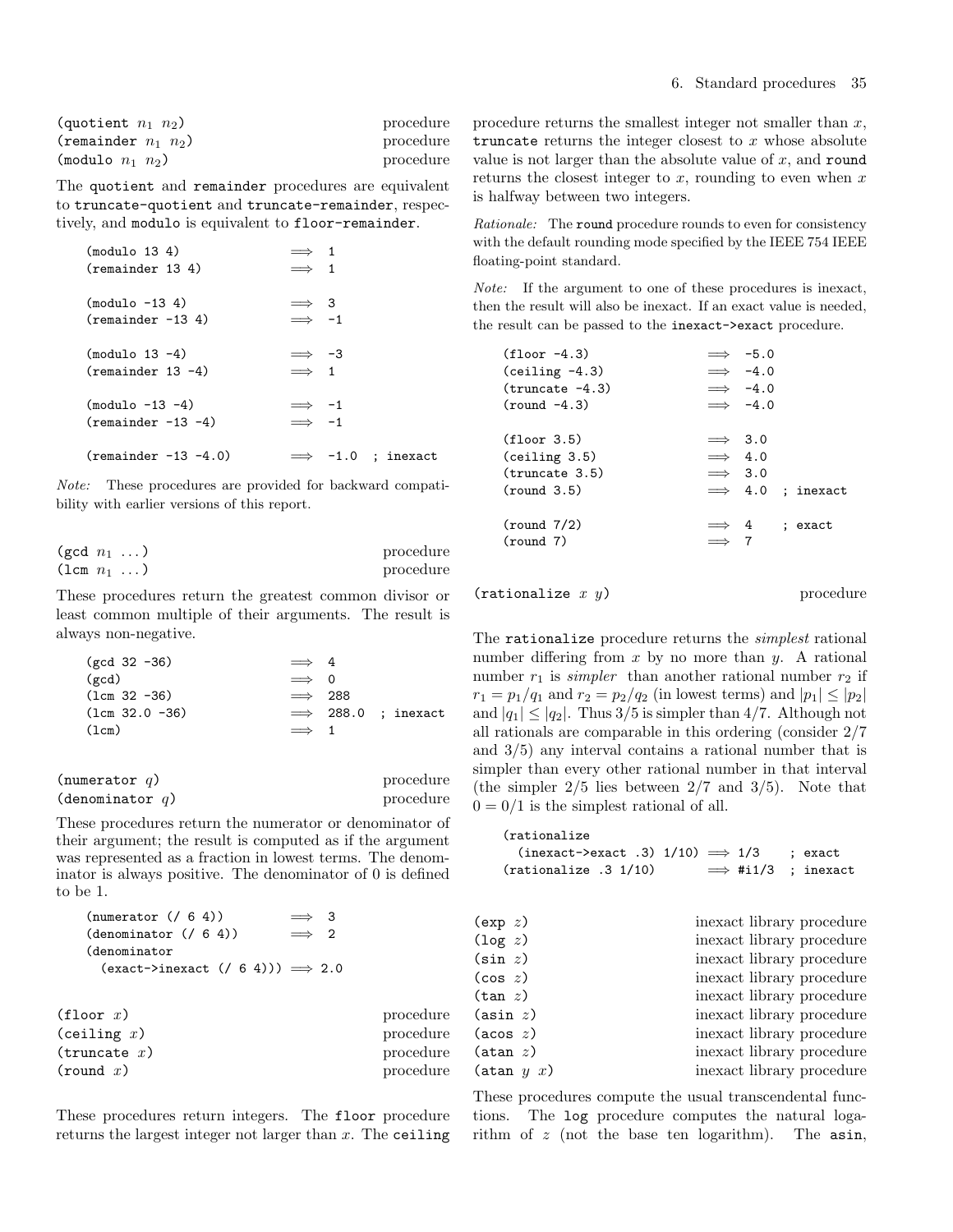acos, and atan procedures compute arcsine  $(\sin^{-1})$ , arccosine  $(cos^{-1})$ , and arctangent  $(tan^{-1})$ , respectively. The two-argument variant of atan computes (angle (make-rectangular  $x$   $y$ )) (see below), even in implementations that don't support the complex library.

In general, the mathematical functions log, arcsine, arccosine, and arctangent are multiply defined. The value of  $\log z$  is defined to be the one whose imaginary part lies in the range from  $-\pi$  (exclusive) to  $\pi$  (inclusive). The value of log 0 is undefined. With log defined this way, the values of  $\sin^{-1} z$ ,  $\cos^{-1} z$ , and  $\tan^{-1} z$  are according to the following formulæ:

$$
\sin^{-1} z = -i \log(iz + \sqrt{1 - z^2})
$$

$$
\cos^{-1} z = \pi/2 - \sin^{-1} z
$$

$$
\tan^{-1} z = (\log(1 + iz) - \log(1 - iz))/(2i)
$$

The above specification follows [\[35\]](#page-75-11), which in turn cites [\[27\]](#page-75-18); refer to these sources for more detailed discussion of branch cuts, boundary conditions, and implementation of these functions. When it is possible, these procedures produce a real result from a real argument.

(sqrt z) inexact library procedure

Returns the principal square root of z. The result will have either a positive real part, or a zero real part and a non-negative imaginary part.

 $(exact-integer-sqrt k)$  procedure

Returns two non-negative exact integers  $s$  and  $r$  where  $k =$  $s^2 + r$  and  $k < (s + 1)^2$ .

| (exact-integer-sqrt 4) | $\implies$ 2.0 |  |
|------------------------|----------------|--|
| (exact-integer-sqrt 5) | $\implies$ 2 1 |  |

 $(\text{expt } z_1 \ z_2)$  procedure

Returns  $z_1$  raised to the power  $z_2$ . For nonzero z1, this is

$$
z_1^{z_2} = e^{z_2 \log z_1}
$$

 $0.0^z$  is 1.0 if  $z = 0.0$ , and 0.0 if (real-part z) is positive. For other cases in which the first argument is zero, either an error is signalled or an unspecified number is returned.

| (make-rectangular $x_1$ $x_2$ ) | complex library procedure |
|---------------------------------|---------------------------|
| $(make-polar x_3 x_4)$          | complex library procedure |
| $(\text{real-part } z)$         | complex library procedure |
| $(\text{imag-part } z)$         | complex library procedure |

| (magnitude z)      | complex library procedure |
|--------------------|---------------------------|
| $(\text{angle} z)$ | complex library procedure |

Let  $x_1, x_2, x_3$ , and  $x_4$  be real numbers and z be a complex number such that

$$
z = x_1 + x_2i = x_3 \cdot e^{ix_4}
$$

Then all of

| (make-rectangular $x_1$ $x_2$ ) | $\implies z$         |
|---------------------------------|----------------------|
| $(make-polar x_3 x_4)$          | $\implies z$         |
| $(\text{real-part } z)$         | $\implies x_1$       |
| $(\text{imag-part } z)$         | $\implies x_2$       |
| (magnitude z)                   | $\implies  x_3 $     |
| $(\text{angle} z)$              | $\implies x_{angle}$ |

are true, where  $-\pi < x_{angle} \leq \pi$  with  $x_{angle} = x_4 + 2\pi n$ for some integer n.

The make-polar procedure may return an inexact complex number even if its arguments are exact.

Rationale: The magnitude procedure is the same as abs for a real argument, but abs is in the base library, whereas magnitude is in the optional complex library.

| $(exact \rightarrow inexact z)$ | procedure |
|---------------------------------|-----------|
| $(inexact$ > exact z)           | procedure |

The procedure exact->inexact returns an inexact representation of z. The value returned is the inexact number that is numerically closest to the argument. For inexact arguments, the result is the same as the argument. For exact complex numbers, the result is a complex number whose real and imaginary parts are the result of applying exact-> inexact to the real and imaginary parts of the argument, respectively. If an exact argument has no reasonably close inexact equivalent, then a violation of an implementation restriction may be reported.

The procedure inexact->exact returns an exact representation of z. The value returned is the exact number that is numerically closest to the argument. For exact arguments, the result is the same as the argument. For inexact nonintegral real arguments, the implementation may return a rational approximation, or may report an implementation violation. For inexact complex arguments, the result is a complex number whose real and imaginary parts are the result of applying inexact->exact to the real and imaginary parts of the argument, respectively. If an inexact argument has no reasonably close exact equivalent, then a violation of an implementation restriction may be reported.

These procedures implement the natural one-to-one correspondence between exact and inexact integers throughout an implementation-dependent range. See section [6.2.3.](#page-30-0)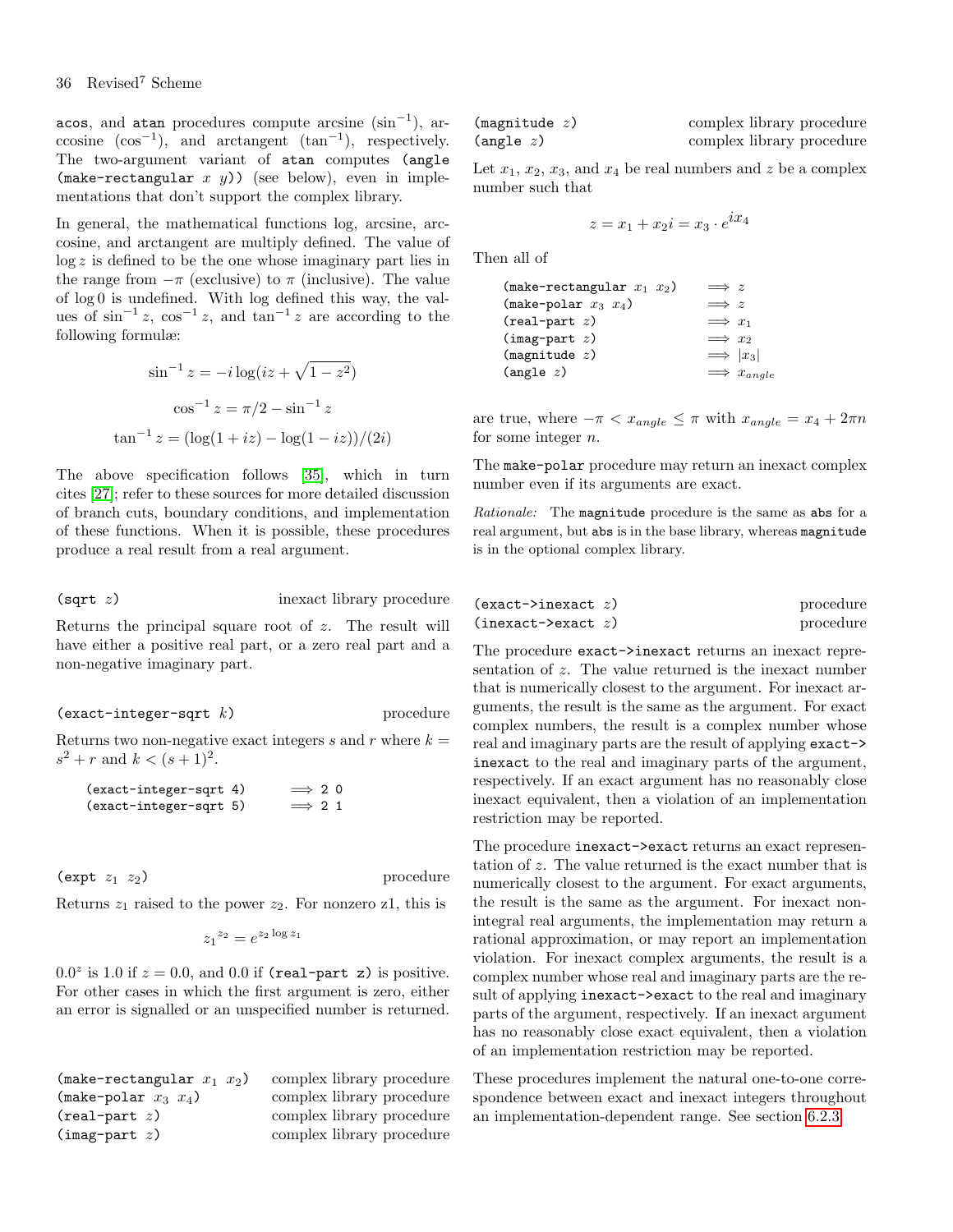#### 6.2.7. Numerical input and output

| $(number \rightarrow string z)$           | procedure |
|-------------------------------------------|-----------|
| $(number \rightarrow string \ z \ radix)$ | procedure |

It is an error if radix is not one of 2, 8, 10, or 16. If omitted, radix defaults to 10. The procedure number-> string takes a number and a radix and returns as a string an external representation of the given number in the given radix such that

```
(let ((number number)
      (radix \; radius)(eqv? number
        (string->number (number->string number
                                          radix)
                         radix)))
```
is true. It is an error if no possible result makes this expression true.

If  $z$  is inexact, the radix is 10, and the above expression can be satisfied by a result that contains a decimal point, then the result contains a decimal point and is expressed using the minimum number of digits (exclusive of exponent and trailing zeroes) needed to make the above expression true [\[7,](#page-74-0) [9\]](#page-74-1); otherwise the format of the result is unspecified.

The result returned by number- $\gt$ string never contains an explicit radix prefix.

*Note:* The error case can occur only when  $z$  is not a complex number or is a complex number with a non-rational real or imaginary part.

Rationale: If z is an inexact number and the radix is 10, then the above expression is normally satisfied by a result containing a decimal point. The unspecified case allows for infinities, NaNs, and unusual representations.

| $(string \rightarrow number \ string)$  | procedure |
|-----------------------------------------|-----------|
| $(\text{string}$ ->number string radix) | procedure |

Returns a number of the maximally precise representation expressed by the given string. It is an error if radix is not 2, 8, 10, or 16. If supplied, radix is a default radix that will be overridden if an explicit radix prefix is present in string (e.g. "#0177"). If radix is not supplied, then the default radix is 10. If string is not a syntactically valid notation for a number, then string->number returns #f.

| (string->number "100")                 | $\implies$ 100 |                  |
|----------------------------------------|----------------|------------------|
| $(string \rightarrow number$ "100" 16) | $\implies$ 256 |                  |
| (string->number "1e2")                 |                | $\implies$ 100.0 |

Note: The domain of string->number may be restricted by implementations in the following ways. Whenever string contains an explicit radix prefix, string->number is permitted to return #f. If all numbers supported by an implementation are real, then string->number is permitted to return #f whenever string uses the polar or rectangular notations for complex numbers. If all numbers are integers, then string->number may return #f whenever the fractional notation is used. If all numbers are exact, then string->number may return #f whenever an exponent marker or explicit exactness prefix is used. If all inexact numbers are integers, then string->number may return #f whenever a decimal point is used.

## 6.3. Booleans

The standard boolean objects for true and false are written as #t and #f. Alternatively, they may be written #true and #false, respectively. What really matters, though, are the objects that the Scheme conditional expressions (if, cond, and, or, when, unless, do) treat as true or false. The phrase "a true value" (or sometimes just "true") means any object treated as true by the conditional expressions, and the phrase "a false value" (or "false") means any object treated as false by the conditional expressions.

Of all the Scheme values, only #f counts as false in conditional expressions. All other Scheme values, including #t, count as true.

Note: Unlike some other dialects of Lisp, Scheme distinguishes #f and the empty list from each other and from the symbol nil.

Boolean constants evaluate to themselves, so they do not need to be quoted in programs.

| #t  | $\implies$ #t |  |
|-----|---------------|--|
| #f  | $\implies$ #f |  |
| '#f | $\implies$ #f |  |

 $(\text{not } obi)$  procedure

The not procedure returns #t if *obj* is false, and returns #f otherwise.

| $(not$ #t) |                | $\implies$ #f |    |
|------------|----------------|---------------|----|
| (not 3)    |                | $\implies$    | #f |
|            | (not (list 3)) | $\implies$    | #f |
| (not #f)   |                | $\implies$ #t |    |
| (not '())  |                | $\implies$ #f |    |
|            | (not (list))   | $\implies$    | #f |
|            | (not 'nil)     | $\implies$    | #f |

 $(boolean?$   $obj)$  procedure

The boolean? predicate returns #t if  $obj$  is either #t or #f and returns #f otherwise.

| (boolean? #f)    | $\implies$ #t. |  |
|------------------|----------------|--|
| (boolean? 0)     | $\implies$ #f  |  |
| $(boolean?$ '()) | $\implies$ #f  |  |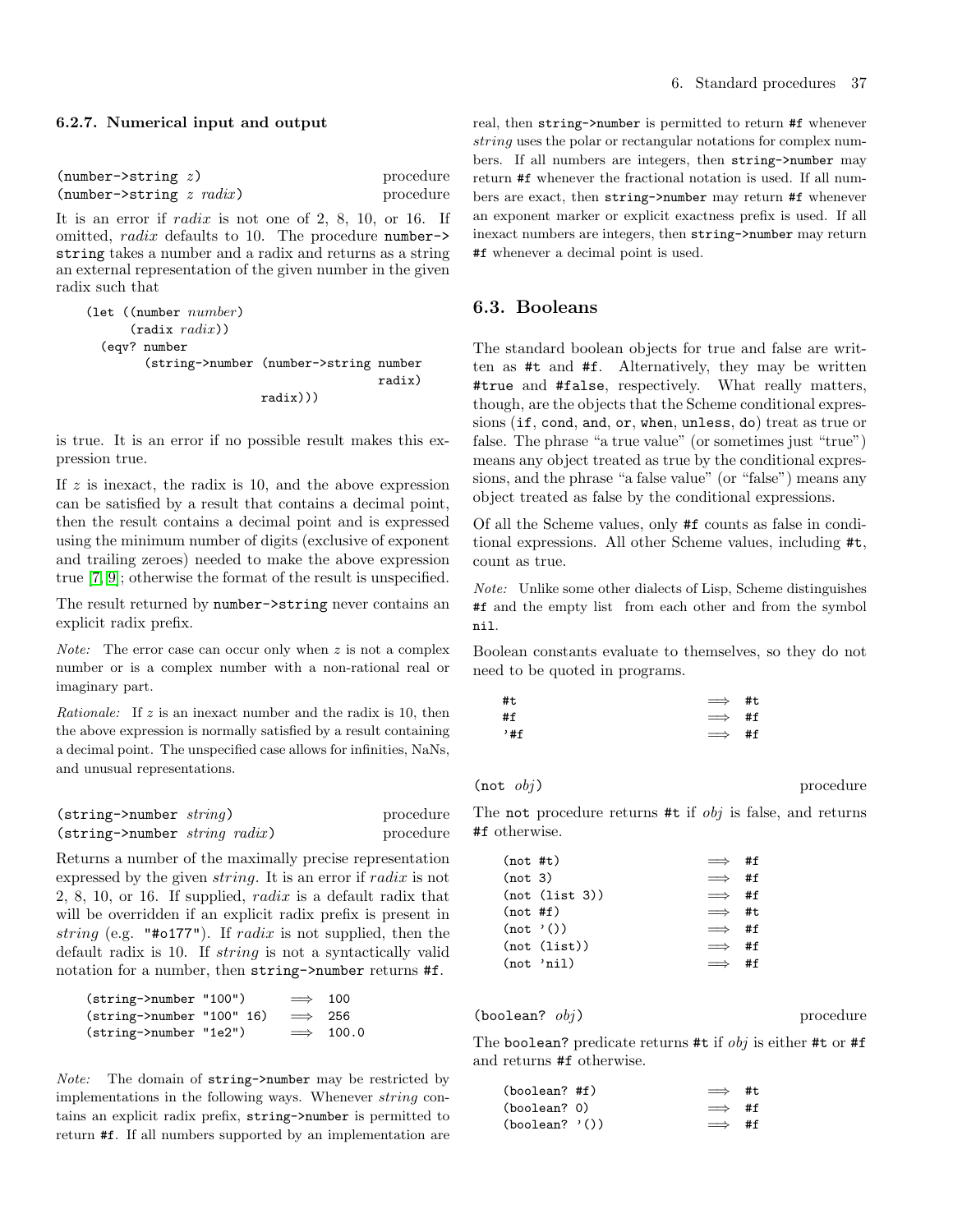# <span id="page-37-0"></span>6.4. Pairs and lists

A pair (sometimes called a dotted pair) is a record structure with two fields called the car and cdr fields (for historical reasons). Pairs are created by the procedure cons. The car and cdr fields are accessed by the procedures car and cdr. The car and cdr fields are assigned by the procedures set-car! and set-cdr!.

Pairs are used primarily to represent lists. A list can be defined recursively as either the empty list or a pair whose cdr is a list. More precisely, the set of lists is defined as the smallest set  $X$  such that

- The empty list is in  $X$ .
- If *list* is in  $X$ , then any pair whose cdr field contains *list* is also in  $X$ .

The objects in the car fields of successive pairs of a list are the elements of the list. For example, a two-element list is a pair whose car is the first element and whose cdr is a pair whose car is the second element and whose cdr is the empty list. The length of a list is the number of elements, which is the same as the number of pairs.

The empty list is a special object of its own type It is not a pair, it has no elements, and its length is zero.

Note: The above definitions imply that all lists have finite length and are terminated by the empty list.

The most general notation (external representation) for Scheme pairs is the "dotted" notation  $(c_1 \cdot c_2)$  where  $c_1$ is the value of the car field and  $c_2$  is the value of the cdr field. For example (4 . 5) is a pair whose car is 4 and whose cdr is 5. Note that (4 . 5) is the external representation of a pair, not an expression that evaluates to a pair.

A more streamlined notation can be used for lists: the elements of the list are simply enclosed in parentheses and separated by spaces. The empty list is written () . For example,

$$
(a \ b \ c \ d \ e)
$$

and

 $(a . (b . (c . (d . (e . ())))))$ 

are equivalent notations for a list of symbols.

A chain of pairs not ending in the empty list is called an improper list. Note that an improper list is not a list. The list and dotted notations can be combined to represent improper lists:

(a b c . d)

is equivalent to

$$
(a \cdot (b \cdot (c \cdot d)))
$$

Whether a given pair is a list depends upon what is stored in the cdr field. When the set-cdr! procedure is used, an object can be a list one moment and not the next:

|               | $\implies$ (a b c)     |
|---------------|------------------------|
| $\implies$ #t |                        |
|               | $\implies$ unspecified |
|               | $\implies$ (a. 4)      |
| $\implies$ #t |                        |
|               | $\implies$ (a. 4)      |
| $\implies$ #f |                        |
|               | $\implies$ unspecified |
|               | #f                     |
|               |                        |

Within literal expressions and representations of objects read by the read procedure, the forms  $\prime\langle \text{datum} \rangle$ ,  $\check{h}$  (datum), , (datum), and ,  $\&$  (datum) denote two-element lists whose first elements are the symbols quote, quasiquote, unquote, and unquote-splicing, respectively. The second element in each case is  $\langle \text{datum} \rangle$ . This convention is supported so that arbitrary Scheme programs can be represented as lists. That is, according to Scheme's grammar, every  $\langle$  expression $\rangle$  is also a  $\langle$  datum $\rangle$  (see section [7.1.2\)](#page-57-0). Among other things, this permits the use of the read procedure to parse Scheme programs. See section [3.3.](#page-9-0)

$$
\text{(pair? } obj) \qquad \qquad \text{procedure}
$$

The pair? predicate returns  $#t$  if  $obj$  is a pair, and otherwise returns #f.

| $(\text{pair? } '(a \cdot b))$   | $\implies$ #t |  |
|----------------------------------|---------------|--|
| $(\text{pair? } (\text{a b c}))$ | $\implies$ #t |  |
| $(\text{pair? } '())$            | $\implies$ #f |  |
| $(\text{pair? } '#(a b))$        | $\implies$ #f |  |

$$
(\hbox{\tt cons }~ obj_1 ~obj_2)
$$

procedure

Returns a newly allocated pair whose car is  $obj_1$  and whose cdr is  $obj_2$ . The pair is guaranteed to be different (in the sense of eqv?) from every existing object.

|             | $\text{(cons 'a '())}$                             | $\implies$ (a) |                        |
|-------------|----------------------------------------------------|----------------|------------------------|
|             | $\text{(cons } \text{'(a)} \text{'(b c d)})$       |                | $\implies$ ((a) b c d) |
|             | $\frac{\text{cons}}{\text{max}}$ (b c))            |                | $\implies$ ("a" b c)   |
| (cons 'a 3) |                                                    |                | $\implies$ (a. 3)      |
|             | $\frac{\cos \theta}{\cos \theta}$ (cons '(a b) 'c) |                | $\implies$ ((a b) . c) |

$$
(\mathtt{car}\ \it{pair})
$$

 $(iv)$  procedure

Returns the contents of the car field of pair . Note that it is an error to take the car of the empty list.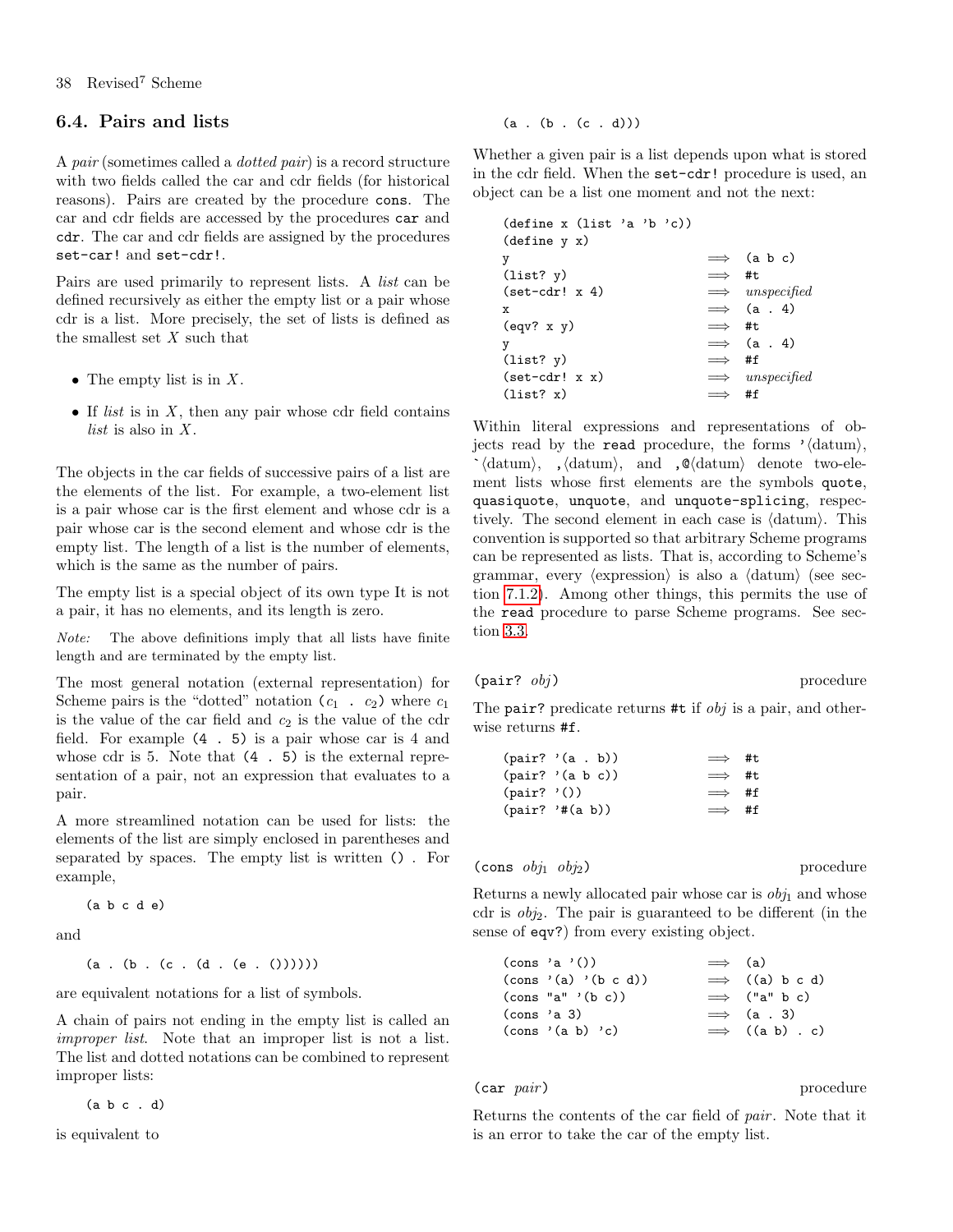|           | (car '(a b c)) |                   | $\implies$ a   |                  |
|-----------|----------------|-------------------|----------------|------------------|
|           |                | (car'((a) b c d)) | $\implies$ (a) |                  |
|           | (car '(1 . 2)) |                   | $\implies$ 1   |                  |
| (car'()') |                |                   |                | $\implies$ error |

(cdr pair) procedure

Returns the contents of the cdr field of pair . Note that it is an error to take the cdr of the empty list.

```
(cdr'((a) b c d)) \implies (b c d)(\text{cdr } '(1 \ . 2)) \implies 2
(\text{cdr } '()) \implies error
```
 $(\text{set-car! } pair \ obj)$  procedure

Stores *obj* in the car field of *pair*. The value returned by set-car! is unspecified.

```
(define (f) (list 'not-a-constant-list))
(define (g) '(constant-list))
(set-car! (f) 3) \implies unspecified
(set-car! (g) 3) \implies error
```
(set-cdr! pair obj) procedure

Stores *obj* in the cdr field of *pair*. The value returned by set-cdr! is unspecified.

| $(caar\ pair)$    | procedure |
|-------------------|-----------|
| $(cadr\ pair)$    | procedure |
|                   |           |
| $(cddar\ pair)$   | procedure |
| $(cddd$ r $pair)$ | procedure |

These procedures are compositions of car and cdr, where for example caddr could be defined by

(define caddr (lambda (x) (car (cdr (cdr x))))).

Arbitrary compositions, up to four deep, are provided. There are twenty-eight of these procedures in all.

 $\text{(null? } obj)$  procedure

Returns #t if obj is the empty list, otherwise returns #f.

 $(list?$   $obj)$  procedure

Returns #t if obj is a list. Otherwise, it returns #f. By definition, all lists have finite length and are terminated by the empty list.

$$
\begin{array}{rcl} \text{(list? 'a b c))} & \implies \text{#t} \\ \text{(list? '())} & \implies \text{#t} \\ \text{(list? 'a . b))} & \implies \text{#f} \\ \text{(let ((x (list 'a)))} \\ \text{(set-cdr! x x)} \\ \text{(list? x))} & \implies \text{#f} \end{array}
$$

| $(make-list k)$      | procedure |
|----------------------|-----------|
| (make-list $k$ fill) | procedure |

Returns a newly allocated list of k elements. If a second argument is given, then each element is initialized to fill. Otherwise the initial contents of each element is unspecified.

 $(make-list 2 3)$   $\implies$  (3 3)

(list  $obj$  ...) procedure

Returns a newly allocated list of its arguments.

| $(list 'a (+ 3 4) 'c)$ |               | $\implies$ (a 7 c) |
|------------------------|---------------|--------------------|
| (list)                 | $\implies$ () |                    |

(length *list*) procedure

Returns the length of list.

(length '(a b c))  $\implies$  3 (length '(a (b) (c d e)))  $\implies$  3  $(\text{length } '())$   $\implies 0$ 

 $\text{(append } list \dots)$  procedure

Returns a list consisting of the elements of the first list followed by the elements of the other lists.

(append '(x) '(y))  $\implies$  (x y) (append '(a) '(b c d))  $\implies$  (a b c d)  $(\text{append } (a (b)) )'((c))) \implies (a (b) (c))$ 

The resulting list is always newly allocated, except that it shares structure with the last list argument. The last argument may actually be any object; an improper list results if the last argument is not a proper list.

$$
\begin{array}{rcl}\n\text{(append } ' (a b) ' (c d)) & \implies & (a b c d) \\
\text{(append } '() 'a) & \implies a\n\end{array}
$$

(reverse *list*) procedure

Returns a newly allocated list consisting of the elements of list in reverse order.

(reverse '(a b c)) 
$$
\implies
$$
 (c b a)  
(reverse '(a (b c) d (e (f))))  
 $\implies$  ((e (f)) d (b c) a)

$$
(list-tail list k) \t\t procedure
$$

Returns the sublist of *list* obtained by omitting the first  $k$ elements. It is an error if *list* has fewer than  $k$  elements. The list-tail procedure could be defined by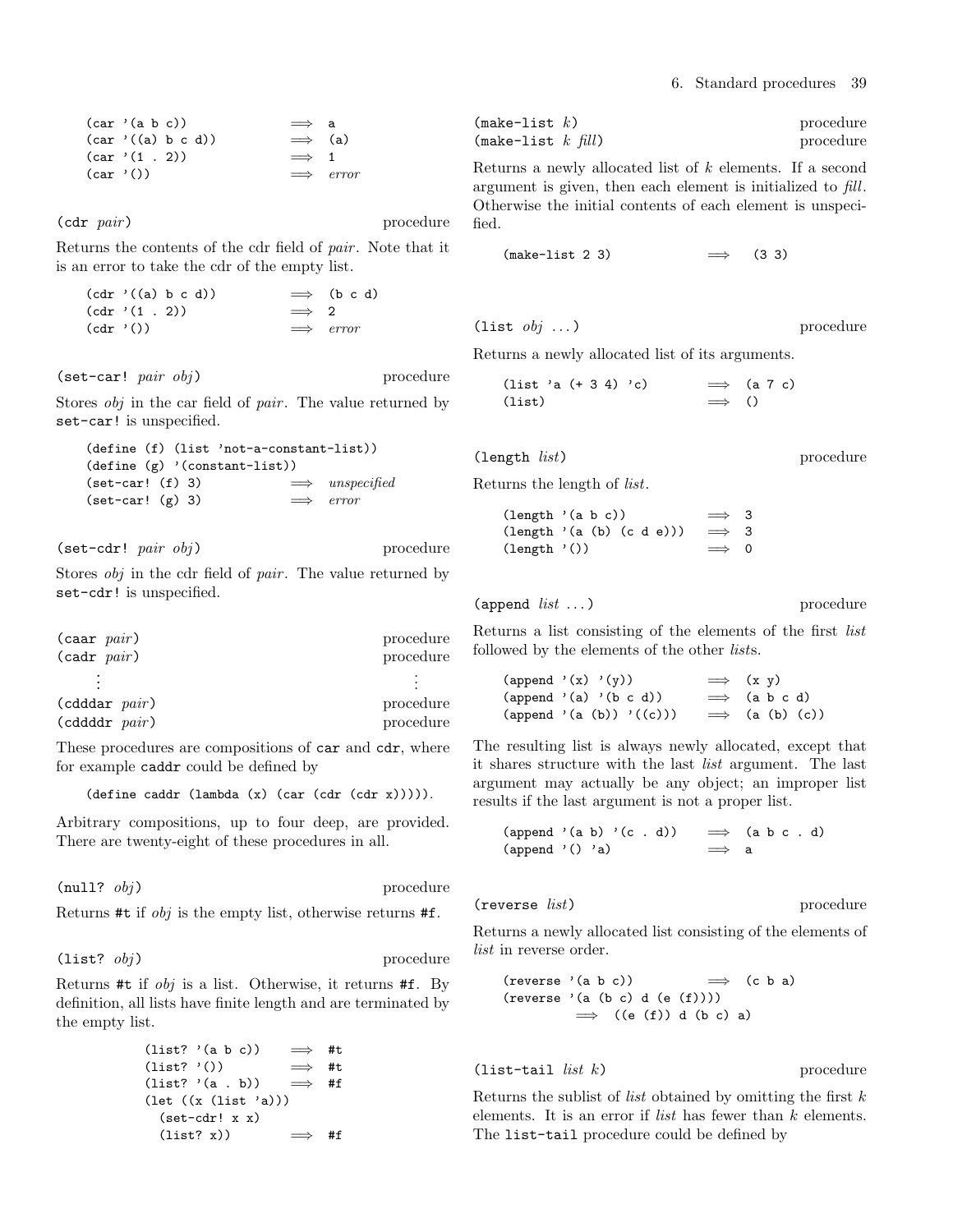```
(define list-tail
  (lambda (x k)
    (if (zero? k)
        x
        (list-tail (cdr x) (- k 1)))))
```
 $(\text{list-ref } list k)$  procedure

Returns the kth element of list. (This is the same as the car of (list-tail *list*  $k$ ).) It is an error if *list* has fewer than k elements.

```
(list-ref '(a b c d) 2) \implies c
(list-ref '(a b c d)
          (inexact->exact (round 1.8)))
          \implies c
```

```
(list-set! list k \ obj) procedure
```
The list-set! procedure stores  $obj$  in element  $k$  of *list*. It is an error if  $k$  is not a valid index of *list*. The value returned by list-set! is unspecified.

```
(let ((ls (list 'one 'two 'five!)))
  (list-set! ls 2 'three)
 \lceils)
           \implies (one two three)
(list-set! '(0 1 2) 1 "oops")
          \implies error ; constant list
```

| $(memq \; obj \; list)$              | procedure |
|--------------------------------------|-----------|
| $(menv \; obj \; list)$              | procedure |
| $(member \; obj \; list)$            | procedure |
| $(member \; obj \; list \; compare)$ | procedure |

These procedures return the first sublist of list whose car is obj, where the sublists of list are the non-empty lists returned by (list-tail *list*  $k$ ) for  $k$  less than the length of list. If obj does not occur in list, then #f (not the empty list) is returned. The memq procedure uses eq? to compare obj with the elements of *list*, while memv uses eqv? and member uses *compare*, if given, and equal? otherwise.

(memq 'a '(a b c)) =⇒ (a b c) (memq 'b '(a b c)) =⇒ (b c) (memq 'a '(b c d)) =⇒ #f (memq (list 'a) '(b (a) c)) =⇒ #f (member (list 'a) '(b (a) c)) =⇒ ((a) c) (member "B" '("a" "b" "c") string-ci=?) =⇒ ("b" "c") (memq 101 '(100 101 102)) =⇒ unspecified (memv 101 '(100 101 102)) =⇒ (101 102)

| $(\text{assq } \text{obj } \text{alist})$              | procedure |
|--------------------------------------------------------|-----------|
| $(\text{assv } \text{obj } \text{alist})$              | procedure |
| $(\text{assoc } obi \text{ alist})$                    | procedure |
| $(\text{assoc } obj \text{ } a list \text{ } compare)$ | procedure |

It is an error if alist (for "association list") is not a list of pairs. These procedures find the first pair in alist whose car field is obj, and returns that pair. If no pair in alist has *obj* as its car, then **#f** (not the empty list) is returned. The assq procedure uses eq? to compare *obj* with the car fields of the pairs in alist, while assv uses eqv? and assoc uses compare if given and equal? otherwise.

| $(\text{define } e \cdot ((a 1) (b 2) (c 3)))$     |                        |
|----------------------------------------------------|------------------------|
| (assq 'a e)                                        | $\implies$ (a 1)       |
| $(\text{assq } 'b e)$                              | $\implies$ (b 2)       |
| (assq 'd e)                                        | $\implies$ #f          |
| $(\text{assq (list 'a) '(((a)) ((b)) ((c))))$      |                        |
|                                                    | $\implies$ #f          |
| (assoc (list 'a) '(((a)) ((b)) ((c))))             |                        |
|                                                    | $\implies$ ((a))       |
| $(\text{assoc } 2.0 \cdot ((1 1) (2 4) (3 9)) = )$ |                        |
|                                                    | $\implies$ (2.4)       |
| $(\text{assq } 5$ ' $((2 3) (5 7) (11 13)))$       |                        |
|                                                    | $\implies$ unspecified |
| $(\text{assv } 5$ '((2 3) (5 7) (11 13)))          |                        |
|                                                    | $\implies$ (5.7)       |

Rationale: Although they are often used as predicates, memq, memv, member, assq, assv, and assoc do not have question marks in their names because they return potentially useful values rather than just #t or #f.

```
(list-copy list) procedure
```
Returns a newly allocated copy of the given list. Only the pairs themselves are copied; the cars of the result are the same (in the sense of eqv? as the cars of *list*. If the last pair of list has a cdr which is not the empty list, the last pair of the result does, too. An argument which is not a list is returned unchanged.

# 6.5. Symbols

Symbols are objects whose usefulness rests on the fact that two symbols are identical (in the sense of eqv?) if and only if their names are spelled the same way. For instance, they can be used the way enumerated values are used in other languages.

The rules for writing a symbol are exactly the same as the rules for writing an identifier; see sections [2.1](#page-6-0) and [7.1.1.](#page-56-0)

It is guaranteed that any symbol that has been returned as part of a literal expression, or read using the read procedure, and subsequently written out using the write procedure, will read back in as the identical symbol (in the sense of eqv?).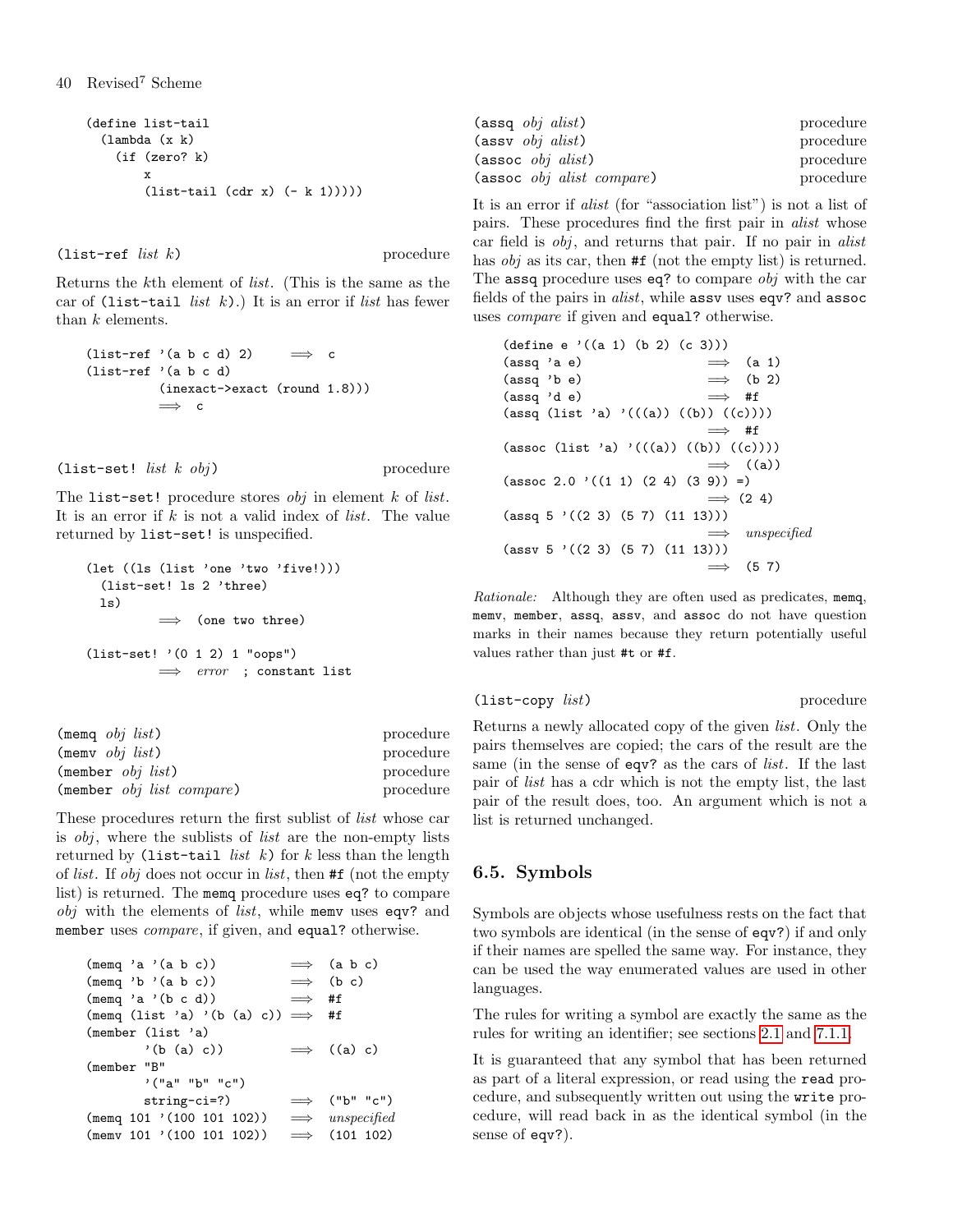Note: Some implementations have values known as "uninterned symbols," which defeat write/read invariance, and also violate the rule that two symbols are the same if and only if their names are spelled the same.

 $(symbol?$   $obj)$  procedure

Returns #t if obj is a symbol, otherwise returns #f.

| (symbol? 'foo)   |                        | $\implies$ #t |  |
|------------------|------------------------|---------------|--|
|                  | (symbol? (car '(a b))) | $\implies$ #t |  |
| (symb01? "bar")  |                        | $\implies$ #f |  |
| $(symbol?$ 'nil) |                        | $\implies$ #t |  |
| $(symb01?$ '())  |                        | $\implies$ #f |  |
| $(symbol?$ #f)   |                        | $\implies$ #f |  |
|                  |                        |               |  |

(symbol->string symbol) procedure

Returns the name of symbol as a string. It is an error to apply mutation procedures like string-set! to strings returned by this procedure.

```
(symbol->string 'flying-fish)
                                "flying-fish"
(symbol->string 'Martin) = "Martin"
(symbol->string
  (string->symbol "Malvina"))
                          =⇒ "Malvina"
```

```
(string->symbol string) procedure
```
Returns the symbol whose name is string. This procedure can create symbols with names containing special characters that would require escaping when written.

```
(string->symbol "mISSISSIppi")
          =⇒ mISSISSIppi
(eq? 'bitBlt (string->symbol "bitBlt"))
          \implies #t
(eq? 'JollyWog
     (string->symbol
       (symbol->string 'JollyWog)))
          \implies #t
(string=? "K. Harper, M.D."
          (symbol->string
            (string->symbol "K. Harper, M.D.")))
          =⇒ #t
```
# 6.6. Characters

Characters are objects that represent printed characters such as letters and digits. All Scheme implementations must support at least the ASCII character repertoire: that is, Unicode characters U+0000 through U+007F. Implementations may support any other Unicode characters they see fit, and may also support non-Unicode characters as well. Except as otherwise specified, the result of applying any of the following procedures to a non-Unicode character is implementation-dependent.

Characters are written using the notation  $\#\langle \text{character} \rangle$  or  $\#\langle \text{character name} \rangle \text{ or } \#\langle x \rangle$  scalar value).

Here are some examples:

| #\a                   | ; lower case letter        |
|-----------------------|----------------------------|
| $\sharp \backslash A$ | ; upper case letter        |
| # $\setminus$ (       | ; left parenthesis         |
| #\                    | ; the space character      |
| #\iota                | $; \iota$ (if supported)   |
| $\#$ \x03BB           | ; $\lambda$ (if supported) |

The following character names must be supported by all implementations:

| #\alarm     | $; U + 0007$                         |
|-------------|--------------------------------------|
| #\backspace | $; U + 0008$                         |
| #\delete    | $; U+007F$                           |
| #\escape    | $; U+001B$                           |
| #\newline   | ; the line feed character, $U+000A$  |
| #\null      | ; the null character, $U+0000$       |
| #\return    | ; the return character, $U+000D$     |
| #\space     | ; the preferred way to write a space |
| #\tab       | ; the tab character, $U+0009$        |

Case is significant in  $\#\langle \text{character} \rangle$ , and in  $\#\langle \text{character} \rangle$ name), but not in  $\#\x$  hex scalar value). If  $\langle$  character $\rangle$  in  $\#\langle \text{character} \rangle$  is alphabetic, then any character immediately following  $\langle$ character $\rangle$  must be a delimiter character such as a space or parenthesis. This rule resolves the ambiguous case where, for example, the sequence of characters "#\space" could be taken to be either a representation of the space character or a representation of the character "#\s" followed by a representation of the symbol "pace."

Characters written in the #\ notation are self-evaluating. That is, they do not have to be quoted in programs.

Some of the procedures that operate on characters ignore the difference between upper case and lower case. The procedures that ignore case have "-ci" (for "case insensitive") embedded in their names.

#### $(char? \; obj)$  procedure

Returns #t if  $obj$  is a character, otherwise returns #f.

| (char=? $char_1$ char <sub>2</sub> char <sub>3</sub> ) | procedure |
|--------------------------------------------------------|-----------|
| (char <math char_1 $char_2$ $char_3$ )                 | procedure |
| (char>? $char_1$ char <sub>2</sub> char <sub>3</sub> ) | procedure |
| (char<=? $char_1$ $char_2$ $char_3$ )                  | procedure |
| (char>=? $char_1$ $char_2$ $char_3$ )                  | procedure |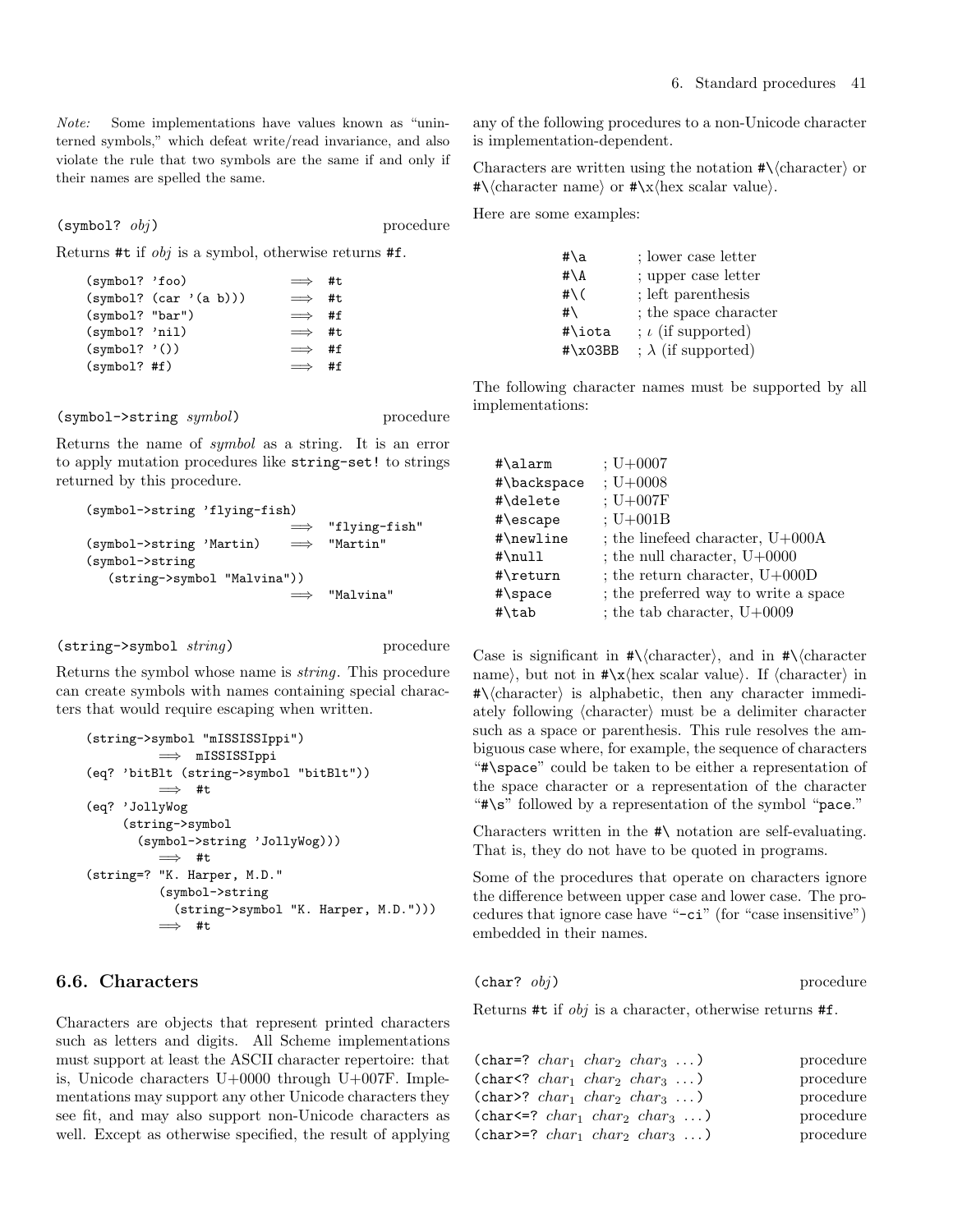These procedures return #t if the Unicode codepoints corresponding to their arguments are (respectively): equal, monotonically increasing, monotonically decreasing, monotonically nondecreasing, or monotonically nonincreasing.

These predicates are required to be transitive.

These procedures impose a total ordering on the set of characters which is the same as the Unicode code point ordering. This is true whether or not the implementation uses the Unicode representation internally.

| $(char-ci=? char_1 char_2 char_3 )$   |
|---------------------------------------|
| char library procedure                |
| (char-ci <math char_1 char_2 char_3 ) |
| char library procedure                |
| (char-ci>? $char_1 char_2 char_3 $ )  |
| char library procedure                |
| (char-ci<=? $char_1 char_2 char_3 $ ) |
| char library procedure                |
| (char-ci>=? $char_1 char_2 char_3 $ ) |
| char library procedure                |

These procedures are similar to char=? et cetera, but they treat upper case and lower case letters as the same. For example, (char-ci=?  $\# \A \# \a)$  returns #t.

Specifically, these procedures behave as if char-foldcase were applied to their arguments before they were compared.

| $(char-alphabetic? char)$               | char library procedure |
|-----------------------------------------|------------------------|
| $(char-numberic? \ char)$               | char library procedure |
| $(char-whitespace? char)$               | char library procedure |
| $(char \neg upper \neg case?$ $letter)$ | char library procedure |
| (char-lower-case? letter)               | char library procedure |

These procedures return #t if their arguments are alphabetic, numeric, whitespace, upper case, or lower case characters, respectively, otherwise they return #f.

Specifically, they must return #t when applied to characters with the Unicode properties Alphabetic, Numeric Digit, White Space, Uppercase, and Lowercase respectively, and #f when applied to any other Unicode characters. Note that many Unicode characters are alphabetic but neither upper nor lower case.

#### (digit-value *char*) char library procedure

This procedure returns the numeric value (0 to 9) of its argument if it is a numeric digit (that is, if char-numeric? returns #t), or #f on any other character.

| $(digit-value$ #\3)       | $\implies$ 3 |  |
|---------------------------|--------------|--|
| $(digit-value$ # $x0664)$ | $\implies$ 4 |  |
| $(digit-value$ # $x0EA6)$ | $\implies$ 0 |  |

| $(char \rightarrow integer \ char)$ | procedure |
|-------------------------------------|-----------|
| (integer > char n)                  | procedure |

Given a Unicode character, char->integer returns an exact integer between 0 and #xD7FF or between #xE000 and #x10FFFF which is equal to the Unicode code point of that character. Given a non-Unicode character, it returns an exact integer greater than #x10FFFF. This is true independent of whether the implementation uses the Unicode representation internally.

Given an exact integer that is the value returned by a character when char->integer is applied to it, integer->char returns that character.

| $(char$ -upcase $char)$  | char library procedure |
|--------------------------|------------------------|
| $(char-downcase \ char)$ | char library procedure |
| $(char-foldcase \ char)$ | char library procedure |

The char-upcase procedure, given an argument that is the lowercase part of a Unicode casing pair, returns the uppercase member of the pair, provided that both characters are supported by the Scheme implementation. Note that language-sensitive casing pairs are not used. If the argument is not the lowercase member of such a pair, it is returned.

The char-downcase procedure, given an argument that is the uppercase part of a Unicode casing pair, returns the lowercase member of the pair, provided that both characters are supported by the Scheme implementation. Note that language-sensitive casing pairs are not used. If the argument is not the uppercase member of such a pair, it is returned.

The char-foldcase procedure applies the Unicode simple case-folding algorithm to its argument and returns the result. Note that language-sensitive folding is not used. If the argument is an uppercase letter, the result will be either a lowercase letter or the same as the argument if the lowercase letter does not exist or is not supported by the implementation. See UAX #29 [\[14\]](#page-75-0) (part of the Unicode Standard) for details.

Note that many Unicode lowercase characters do not have uppercase equivalents.

# 6.7. Strings

Strings are sequences of characters. Strings are written as sequences of characters enclosed within double quotes ("). Within a string literal, various escape sequences represent characters other than themselves. Escape sequences always start with a backslash  $(\lambda)$ :

- \a : alarm,  $U+0007$
- \b : backspace,  $U+0008$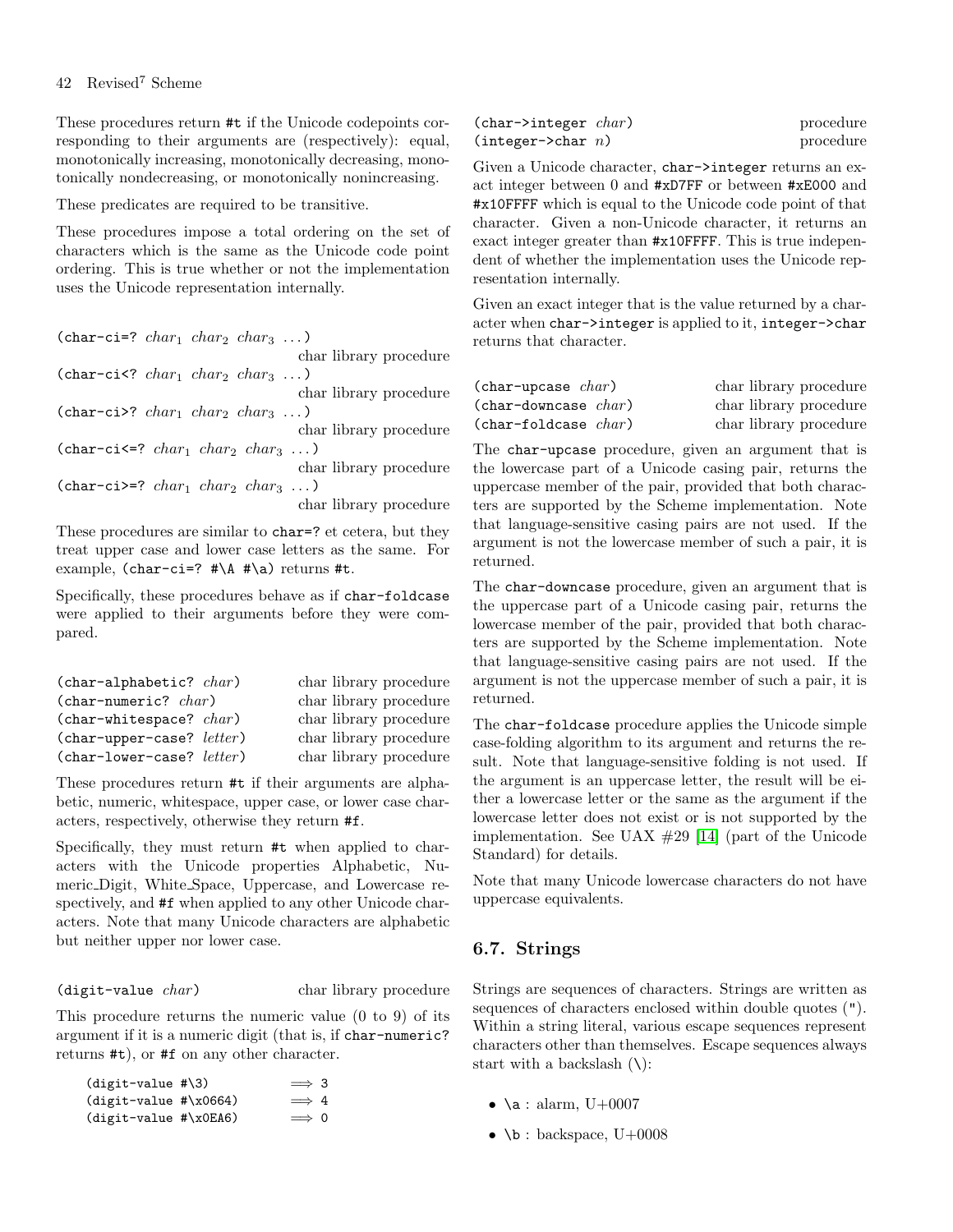- \t : character tabulation,  $U+0009$
- $\in$  : linefeed, U+000A
- $\mathbf{r}$  : return, U+000D
- $\vee$  : doublequote, U+0022
- $\bullet \ \backslash \backslash :$  backslash, U+005C
- $\langle$  intraline whitespace $\rangle$  (line ending)  $\langle$  intraline whitespace $\rangle$ : nothing
- $\langle x \rangle$  \x \lex scalar value}; : specified character (note the terminating semi-colon).

The result is unspecified if any other character in a string occurs after a backslash.

Except for a line ending, any character outside of an escape sequence stands for itself in the string literal. A line ending which is preceded by  $\langle$  intraline whitespace $\rangle$  expands to nothing (along with any trailing intraline whitespace), and can be used to indent strings for improved legibility. Any other line ending has the same effect as inserting a  $\n\lambda$ character into the string.

Examples:

```
"The word \"recursion\" has many meanings."
"Another example:\ntwo lines of text"
"Here's a text \
  containing just one line"
"\x03B1; is named GREEK SMALL LETTER ALPHA."
```
The length of a string is the number of characters that it contains. This number is an exact, non-negative integer that is fixed when the string is created. The valid indexes of a string are the exact non-negative integers less than the length of the string. The first character of a string has index 0, the second has index 1, and so on.

In phrases such as "the characters of string beginning with index start and ending with index end," it is understood that the index start is inclusive and the index end is exclusive. Thus if start and end are the same index, a null substring is referred to, and if *start* is zero and *end* is the length of string, then the entire string is referred to. It is an error if start is less than end.

Some of the procedures that operate on strings ignore the difference between upper and lower case. The versions that ignore case have "-ci" (for "case insensitive") embedded in their names.

Implementations may forbid certain characters from appearing in strings. For example, an implementation might support the entire Unicode repertoire, but only allow characters U+0000 to U+00FF (the Latin-1 repertoire) in strings. It is an error to pass such a forbidden character to make-string, string, string-set!, or string-fill!.

| $(\text{string}$ ? $obj)$ | procedure |  |
|---------------------------|-----------|--|
|                           |           |  |

Returns #t if obj is a string, otherwise returns #f.

| $(make-string k)$      | procedure |
|------------------------|-----------|
| (make-string $k$ char) | procedure |

The make-string procedure returns a newly allocated string of length  $k$ . If *char* is given, then all the characters of the string are initialized to char , otherwise the contents of the string are unspecified.

| $(\text{string }char\ldots)$ |  |  | procedure |
|------------------------------|--|--|-----------|
|------------------------------|--|--|-----------|

Returns a newly allocated string composed of the arguments. It is analogous to list.

| $(\text{string-length string})$ | procedure |
|---------------------------------|-----------|
|                                 |           |

Returns the number of characters in the given string.

$$
(\texttt{string-ref} \ \textit{string} \ k) \qquad \qquad \text{procedure}
$$

It is an error if  $k$  is not a valid index of *string*. The string-ref procedure returns character  $k$  of string using zero-origin indexing. There is no requirement for this procedure to execute in constant time.

```
(\text{string-set! } string \ k \ char) procedure
```
It is an error if  $k$  is not a valid index of *string*. The string-set! procedure stores *char* in element  $k$  of *string* and returns an unspecified value. There is no requirement for this procedure to execute in constant time.

```
(detine (f) (make-string 3 <math>\# \N)</math>)(define (g) "***")
(\text{string-set!} \quad \text{(f)} \quad 0 \text{ #}\text{-}\text{?}) \quad \implies \text{ unspecified}(string-set! (g) 0 #\?) \implies error
(string-set! (symbol->string 'immutable)
                 \Omega\Rightarrow error
```
(string=?  $string_1$   $string_2$   $string_3$  ...) procedure

Returns #t if all the strings are the same length and contain exactly the same characters in the same positions, otherwise returns #f.

```
(string-ci=? string_1 string<sub>2</sub> string<sub>3</sub> ...)
                                           string library procedure
```
Returns #t if, after case-folding, all the strings are the same length and contain the same characters in the same positions, otherwise returns #f. Specifically, these procedures behave as if string-foldcase were applied to their arguments before comparing them.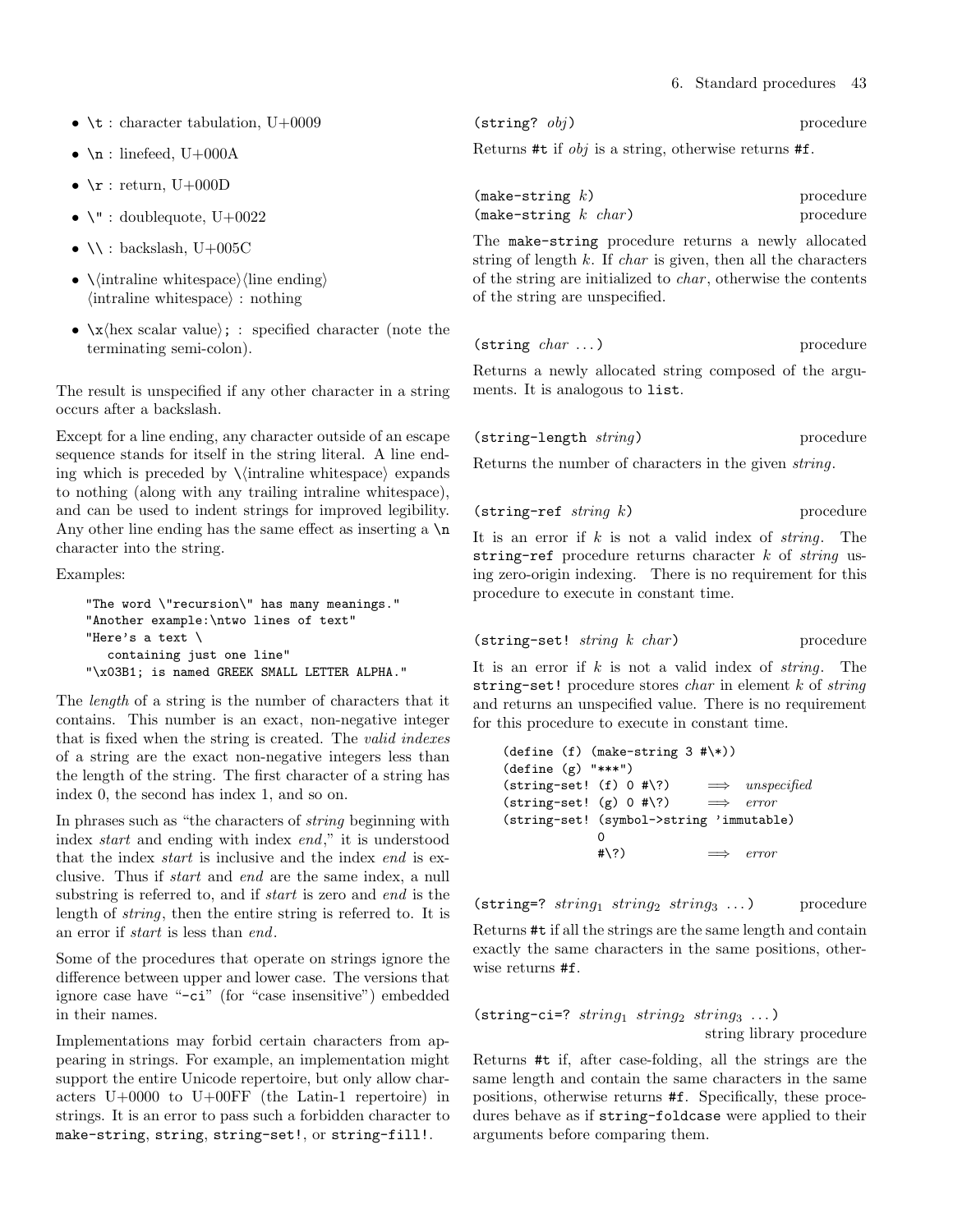44 Revised<sup>7</sup> Scheme

(string-ni=?  $string_1$   $string_2$   $string_3$  ...) procedure

Returns #t if, after an implementation-defined normalization, all the strings are the same length and contain the same characters in the same positions, otherwise returns #f. The intent is to provide a means of comparing strings that are considered equivalent in some situations but are represented by a different sequence of characters.

Specifically, an implementation which supports Unicode should use either Unicode normalization NFC or NFD as specified by Unicode UAX $\#15$  [\[13\]](#page-75-1). Implementations which only support ASCII or some other character set which provides no ambiguous representations of character sequences may define the normalization to be the identity operation, in which case string-ni=? is equivalent to string=?.

 $(\text{string} 2 \text{ string}, \text{string} \text{ string})$  nrocedure

| $\sum_{i=1}^{n}$ and $\sum_{i=1}^{n}$ and $\sum_{i=1}^{n}$ and $\sum_{i=1}^{n}$ and $\sum_{i=1}^{n}$ and $\sum_{i=1}^{n}$ | procedure |
|---------------------------------------------------------------------------------------------------------------------------|-----------|
| (string-ci <math string_1 $string_2$ $string_3$ )                                                                         |           |
| char library procedure                                                                                                    |           |
| (string-ni <math string_1 $string_2$ $string_3$ )                                                                         |           |
| char library procedure                                                                                                    |           |
| (string>? $string_1$ $string_2$ $string_3$ )                                                                              | procedure |
| (string-ci>? $string_1$ $string_2$ $string_3$ )                                                                           |           |
| char library procedure                                                                                                    |           |
| (string-ni>? $string_1$ $string_2$ $string_3$ )                                                                           |           |
| char library procedure                                                                                                    |           |
| $(\text{string} \leq ? \text{ string}_1 \text{ string}_2 \text{ string}_3 \dots)$ procedure                               |           |
| $(\text{string-ci} \leq ? \text{ string}_1 \text{ string}_2 \text{ string}_3 \dots)$                                      |           |
| char library procedure                                                                                                    |           |
| $(\text{string-ni}\leq ? \text{ string}_1 \text{ string}_2 \text{ string}_3 \dots)$                                       |           |
| char library procedure                                                                                                    |           |
| $(\text{string}>=? \text{ string}_1 \text{ string}_2 \text{ string}_3 \dots)$ procedure                                   |           |
| $(\text{string-ci}>=? \text{string}_1 \text{string}_2 \text{string}_3 \dots)$                                             |           |
| char library procedure                                                                                                    |           |
| $(\text{string-ni} \geq ? \, string_1 \, string_2 \, string_3 \, \dots)$                                                  |           |
| char library procedure                                                                                                    |           |
| These procedures return #t if their arguments are (respec-                                                                |           |

tively): equal, monotonically increasing, monotonically decreasing, monotonically nondecreasing, or monotonically nonincreasing.

These predicates are required to be transitive.

These procedures compare strings in an implementationdefined way. One approach is to make them the lexicographic extensions to strings of the corresponding orderings on characters. In that case, string<? would be the lexicographic ordering on strings induced by the ordering char<? on characters, and if the two strings differ in length but are the same up to the length of the shorter string, the shorter string would be considered to be lexicographically less than the longer string. However, it is also permitted to use the natural ordering imposed by the internal representation of strings, or a more complex locale-specific ordering.

In all cases, a pair of strings must satisfy exactly one of string<?, string=?, and string>?, and must satisfy string<=? if and only if they do not satisfy string>? and string>=? if and only if they do not satisfy string<?.

The "-ci" procedures behave as if they applied string-foldcase to their arguments before invoking the corresponding procedures without "-ci".

The "-ni" procedures behave as if they applied the implementation-defined normalization used by string-ni=? to their arguments before invoking the corresponding procedures without "-ni".

| $(\text{string}$ -upcase $string)$   | char library procedure |
|--------------------------------------|------------------------|
| $(\text{string-downcase} \, string)$ | char library procedure |
| $(\text{string-foldcase} \, string)$ | char library procedure |

These procedures apply the Unicode full string uppercasing, lowercasing, and case-folding algorithms to their arguments and return the result. If the result is equal to the argument, the argument may be returned. Note that language-sensitive mappings and foldings are not used. The result may differ in length from the argument. What is more, a few characters have case-mappings that depend on the surrounding context. For example, Greek capital sigma normally lowercases to Greek small sigma, but at the end of a word it downcases to Greek small final sigma instead. See UAX  $\#29$  [\[14\]](#page-75-0) (part of the Unicode Standard) for details.

| (substring <i>string start end</i> ) |  |  |  | procedure |
|--------------------------------------|--|--|--|-----------|
|--------------------------------------|--|--|--|-----------|

It is an error if start and end are not exact integers satisfying the inequality

 $0 \leq start \leq end \leq$  (string-length string).

The substring procedure returns a newly allocated string formed from the characters of string beginning with index start (inclusive) and ending with index end (exclusive).

| $(\text{string-append string} \dots)$ |  |  | procedure |
|---------------------------------------|--|--|-----------|
|---------------------------------------|--|--|-----------|

Returns a newly allocated string whose characters are the concatenation of the characters in the given strings.

| $(string \rightarrow list \ string)$ | procedure |
|--------------------------------------|-----------|
| $(list\rightarrow string list)$      | procedure |

string->list returns a newly allocated list of the characters that make up the given string. list->string returns a newly allocated string formed from the elements in the list *list*. It is an error if any element is not a character. In both procedures, order is preserved. string->list and list->string are inverses so far as equal? is concerned.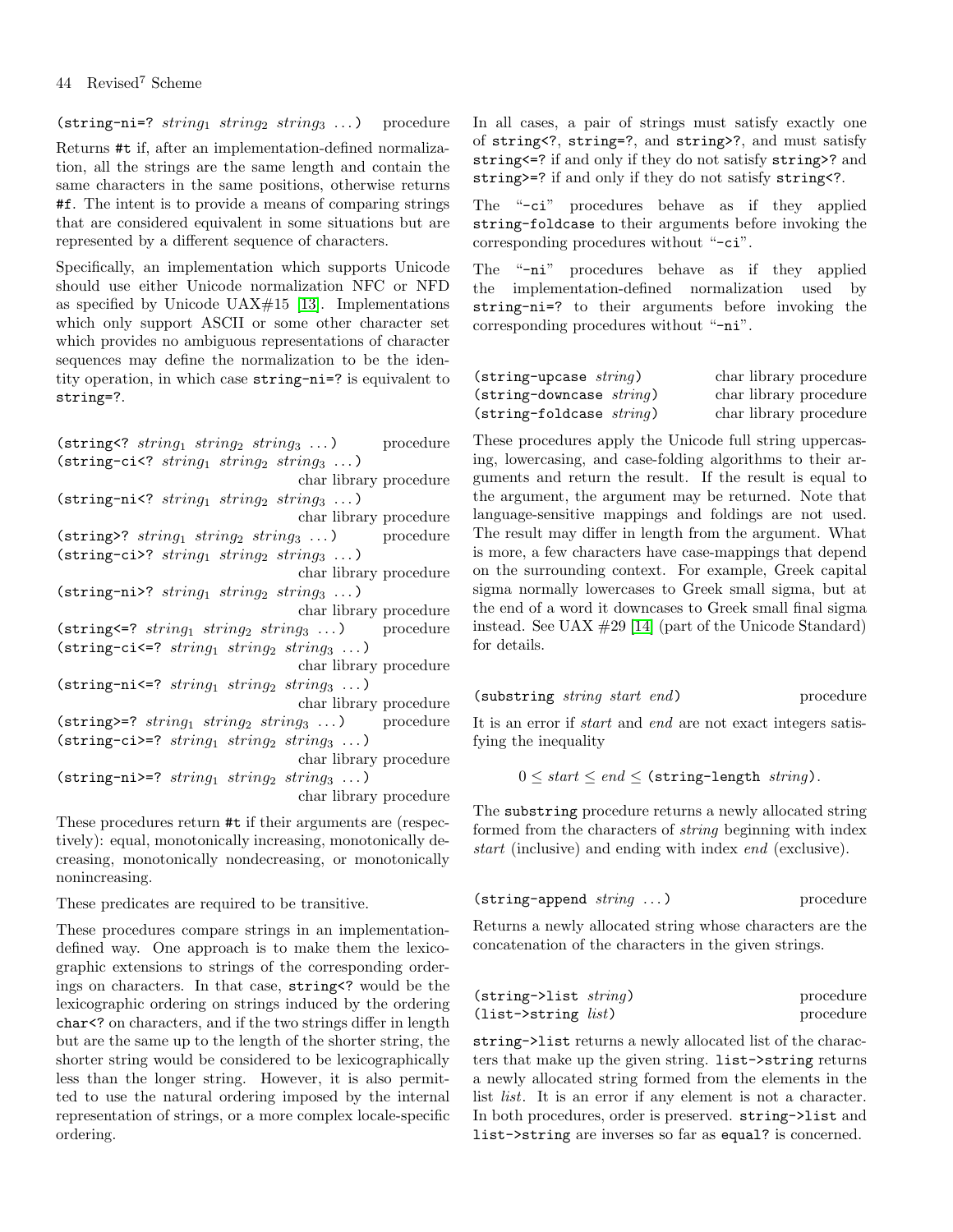(string-copy string) procedure

Returns a newly allocated copy of the given string.

| $(\text{string-fill!} \ string \ char)$ |                                              | procedure |
|-----------------------------------------|----------------------------------------------|-----------|
|                                         | (string-fill! <i>string char start end</i> ) | procedure |

If start and end are given, string-fill! stores fill in all the elements of string between start (inclusive) and end (exclusive). It is an error if fill is not a character or is forbidden in strings, or if start is less than end. If start and endy are omitted, fill is stored in all the elements of string. In any case, an unspecified value is returned.

# 6.8. Vectors

Vectors are heterogeneous structures whose elements are indexed by integers. A vector typically occupies less space than a list of the same length, and the average time needed to access a randomly chosen element is typically less for the vector than for the list.

The length of a vector is the number of elements that it contains. This number is a non-negative integer that is fixed when the vector is created. The valid indexes of a vector are the exact non-negative integers less than the length of the vector. The first element in a vector is indexed by zero, and the last element is indexed by one less than the length of the vector.

Vectors are written using the notation  $\#(obj \dots)$ . For example, a vector of length 3 containing the number zero in element 0, the list (2 2 2 2) in element 1, and the string "Anna" in element 2 can be written as following:

```
#(0 (2 2 2 2) "Anna")
```
Note that this is the external representation of a vector, not an expression evaluating to a vector. It is an error not to quote a vector constant:

```
'#(0 (2 2 2 2) "Anna")
          \implies #(0 (2 2 2 2) "Anna")
```
 $(\text{vector} \text{? } \text{obj})$  procedure

Returns #t if obj is a vector; otherwise returns #f.

| $(make-vector k)$       | procedure |
|-------------------------|-----------|
| (make-vector k $fill$ ) | procedure |

Returns a newly allocated vector of k elements. If a second argument is given, then each element is initialized to fill. Otherwise the initial contents of each element is unspecified.

$$
(vector\; obj\; \dots) \qquad \qquad \text{procedure}
$$

Returns a newly allocated vector whose elements contain the given arguments. It is analogous to list.

```
(vector 'a 'b 'c) \implies #(a b c)
```
(vector-length vector) procedure

Returns the number of elements in vector as an exact integer.

$$
(\text{vector-ref } \text{vector } k) \qquad \qquad \text{procedure}
$$

It is an error if  $k$  is not a valid index of vector. The vector-ref procedure returns the contents of element  $k$ of vector .

$$
(\text{vector-ref} \; \; \text{*(1 1 2 3 5 8 13 21)}
$$
  
\n5)  
\n⇒ 8  
\n
$$
(\text{vector-ref} \; \text{*(1 1 2 3 5 8 13 21)}
$$
  
\n
$$
(\text{inexact->exact}
$$
  
\n
$$
(\text{round} \; (\text{*} \; 2 \; (\text{acos} \; -1))))
$$
  
\n⇒ 13

```
(\text{vector-set! } vector \; k \; obj) procedure
```
It is an error if  $k$  is not a valid index of vector. The vector-set! procedure stores  $obj$  in element  $k$  of vector. The value returned by vector-set! is unspecified.

```
(let ((vec (vector 0 '(2 2 2 2) "Anna")))
 (vector-set! vec 1 '("Sue" "Sue"))
 vec)
               #(0 ("Sue" "Sue") "Anna")
(vector-set! '#(0 1 2) 1 "doe")
         \implies error ; constant vector
```

| $(vector\rightarrow\text{list }vector)$ | procedure |
|-----------------------------------------|-----------|
| $(iist \rightarrow vector list)$        | procedure |

The vector->list procedure returns a newly allocated list of the objects contained in the elements of vector. The list->vector procedure returns a newly created vector initialized to the elements of the list list. In both procedures, order is preserved.

```
(vector->list '#(dah dah didah))
         =⇒ (dah dah didah)
(list->vector '(dididit dah))
         \implies #(dididit dah)
```

| (vector->string $string$ )      | procedure |
|---------------------------------|-----------|
| $(string\text{-}vector vector)$ | procedure |

The vector->string procedure returns a newly allocated string of the objects contained in the elements of *vector*. It is an error if any element is not a character allowed in strings. The string->vector procedure returns a newly created vector initialized to the elements of the string string. In both procedures, order is preserved.

$$
f_{\rm{max}}(x)=\frac{1}{2}x
$$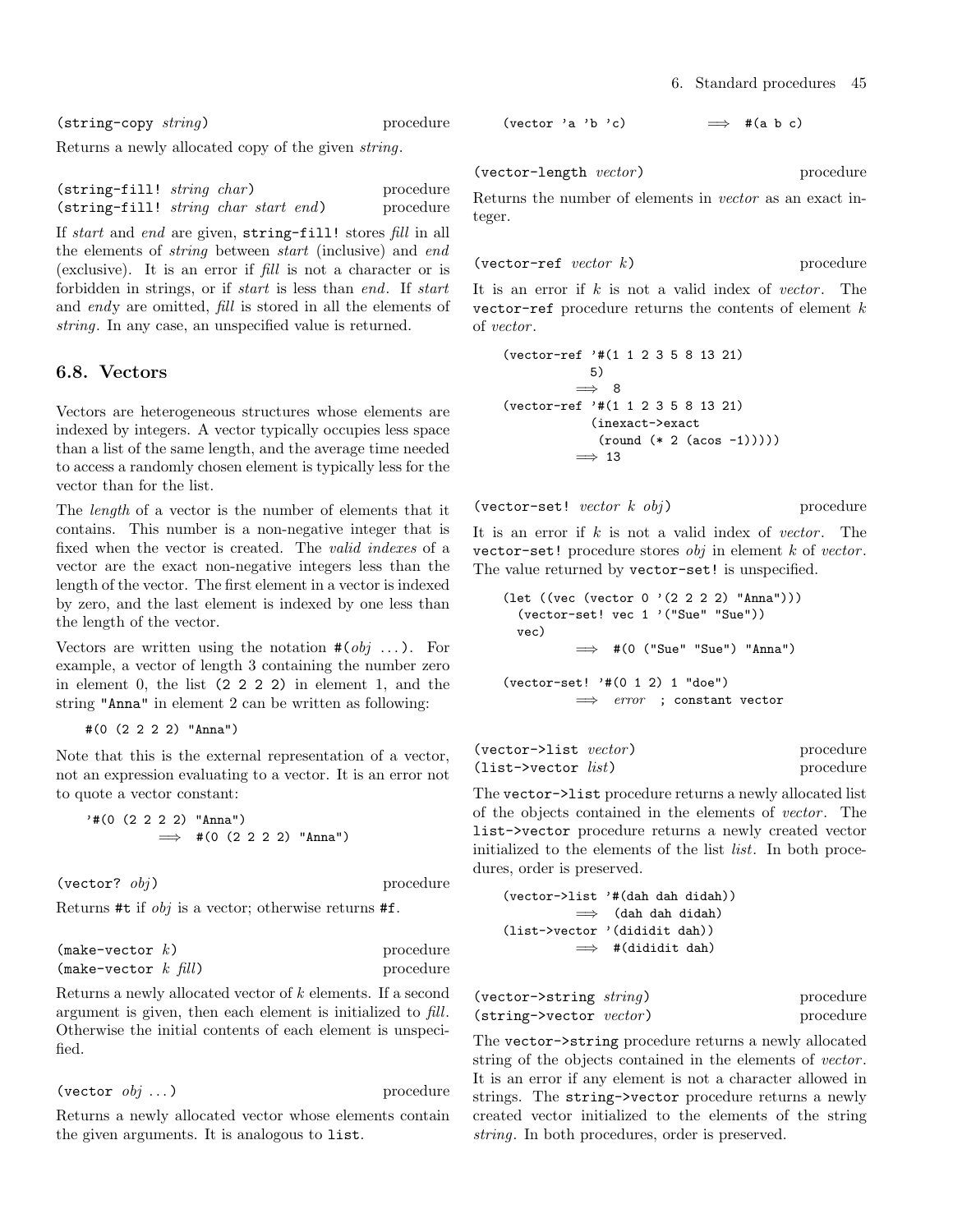46 Revised<sup>7</sup> Scheme

| (string->vector "ABC")  | $\implies$       | # $(*\A \# \B \# \C)$ |  |
|-------------------------|------------------|-----------------------|--|
| (vector->string)        |                  |                       |  |
| # $(\# \1 \# \2 \# \3)$ | $\implies$ "123" |                       |  |

| $(\text{vector-copy } vector)$               |                                                                | procedure |
|----------------------------------------------|----------------------------------------------------------------|-----------|
| $(\text{vector-copy } vector \text{ start})$ |                                                                | procedure |
|                                              | (vector-copy vector start end)                                 | procedure |
|                                              | $(\text{vector-copy } vector \text{ start } end \text{ fill})$ | procedure |

Returns a newly allocated copy of the given vector. The elements of the new vector are the same (in the sense of eqv?) as the elements of the old.

The arguments start, end, and fill default to 0, the length of vector, and an implementation-specified value respectively. If end is greater than the length of vector, the fill argument is used to fill the additional elements of the result.

| $(\text{vector-fill!}\ \ vector\ fill)$ |                                                        | procedure |
|-----------------------------------------|--------------------------------------------------------|-----------|
|                                         | $(\text{vector-fill!}\, \text{vector fill start end})$ | procedure |

If start and end are given, vector-fill! stores fill (which can be any object) in all the elements of vector between start (inclusive) and end (exclusive). It is an error if start is less than end. If they are omitted, fill is stored in all the elements of *vector*. In either case, an unspecified value is returned.

# 6.9. Bytevectors

Bytevectors represent blocks of binary data. They are fixed-length sequences of bytes, where a byte is an exact integer in the range [0, 255]. A bytevector is typically more space-efficient than a vector containing the same values.

The length of a bytevector is the number of elements that it contains. This number is a non-negative integer that is fixed when the bytevector is created. The valid indexes of a bytevector are the exact non-negative integers less than the length of the bytevector, starting at index zero as with vectors.

Bytevectors are written using the notation  $\texttt{#u8}(byte \dots)$ . For example, a bytevector of length 3 containing the byte 0 in element 0, the byte 10 in element 1, and the byte 5 in element 2 can be written as following:

#u8(0 10 5)

Note that this is both the external representation of a bytevector and an expression evaluating to a bytevector.

```
(\text{bytevector? } obj) procedure
```
Returns #t if obj is a bytevector. Otherwise, #f is returned.

| $(make-bytevector k)$            | procedure |
|----------------------------------|-----------|
| $(make-bytevector \; k \; byte)$ | procedure |

procedure The make-bytevector procedure returns a newly allocated bytevector of length  $k$ . If byte is given, then all elements of the bytevector are initialized to byte, otherwise the contents of each element are unspecified.

(bytevector-length bytevector) procedure

Returns the length of bytevector in bytes as an exact integer.

| (bytevector-u8-ref bytevector $k$ ) |  | procedure |
|-------------------------------------|--|-----------|
|                                     |  |           |

Returns the kth byte of bytevector .

(bytevector-u8-set! bytevector  $k$  byte) procedure Stores byte as the kth byte of bytevector. The value returned by bytevector-u8-set! is unspecified.

| (bytevector-copy bytevector) | procedure |
|------------------------------|-----------|
|                              |           |

Returns a newly allocated bytevector containing the same bytes as *bytevector*.

(bytevector-copy! from to) procedure

Copies the bytes of bytevector from to bytevector to. It is an error if to is shorter than from. The value returned by bytevector-copy! is unspecified.

(bytevector-copy-partial bytevector start end) procedure

Returns a newly allocated bytevector containing the bytes in bytevector between start (inclusive) and end (exclusive). It is an error if start is less than end, or start is less than zero, or end is greater than the length of bytevector.

```
(bytevector-copy-partial! from start end to at)
                                           procedure
```
Copies the bytes of bytevector from between start and end to bytevector  $to$ , starting at  $at$ . The order in which bytes are copied is unspecified, except that if the source and destination overlap, copying takes place as if the source is first copied into a temporary bytevector and then into the destination. This can be achieved without allocating storage by making sure to copy in the correct direction in such circumstances.

It is an error if start is less than end, or start is less than zero, or end is greater than the length of from, or to is less than zero or greater than the length of to. It is also an error if the inequality  $(>=$   $(-$  (bytevector-length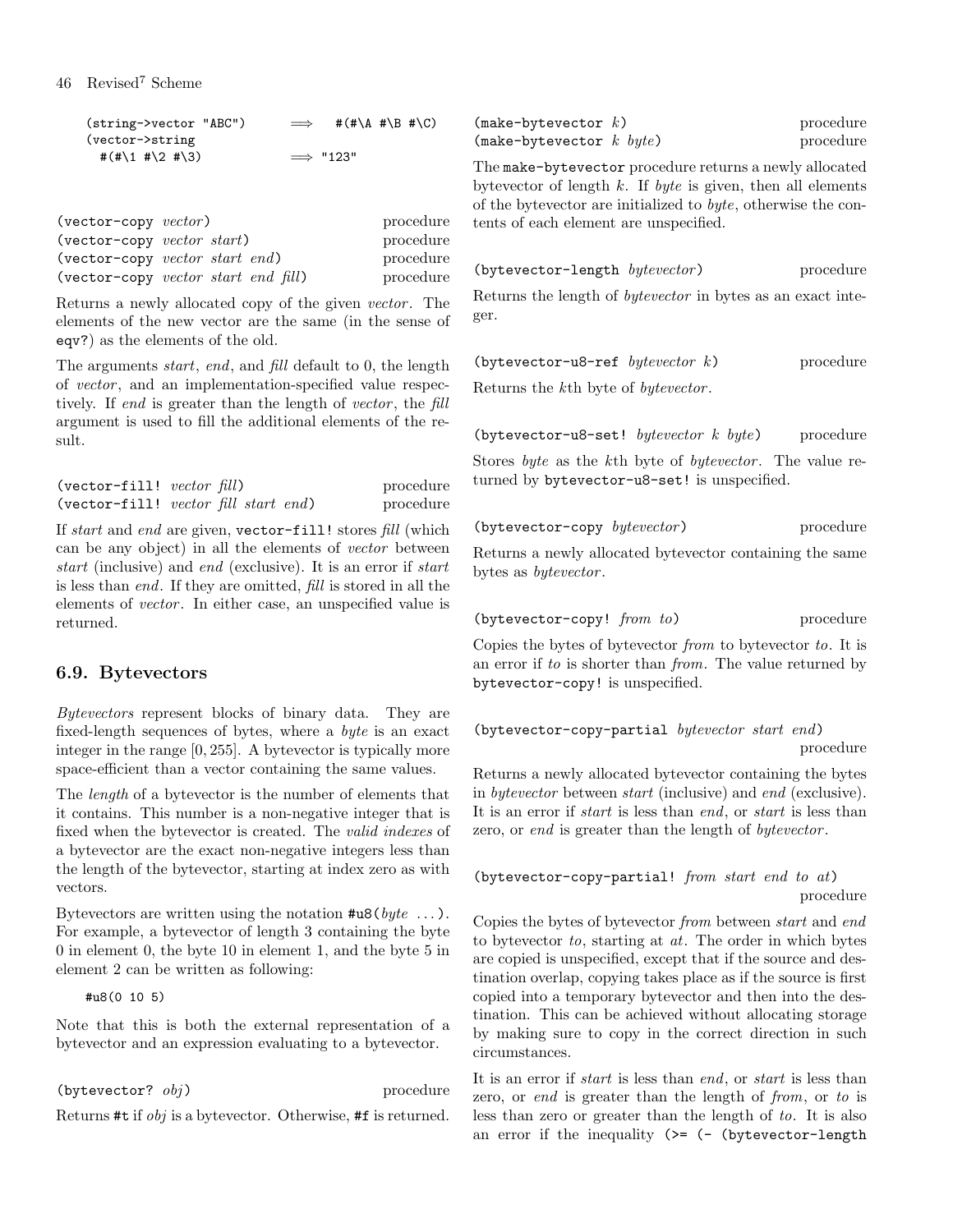to) at)  $(-end start)$  is false. The value returned by bytevector-copy-partial! is unspecified.

| $(\text{utf8->string } by tevector)$ | procedure |
|--------------------------------------|-----------|
| $(string\text{-}butf8 \ string)$     | procedure |

These procedures translate between strings and bytevectors that encode those strings using the UTF-8 encoding. The utf8->string procedure decodes a bytevector and returns the corresponding string; the string->utf8 procedure encodes a string and returns the corresponding bytevector. It is an error to pass invalid byte sequences or byte sequences representing characters which are forbidden in strings to utf8->string.

 $(\text{utf8->string #u8(#x41)}) \implies "A"$  $(string-\text{butf8 }\text{''}\lambda\text{''})$   $\implies$  #u8(#xCE #xBB)

## 6.10. Control features

This section describes various primitive procedures which control the flow of program execution in special ways. The procedure? predicate is also described here.

 $(\text{procedure? } obj)$  procedure?

Returns #t if obj is a procedure, otherwise returns #f.

```
(procedure? car) \implies #t
(procedure? 'car) \implies #f
(procedure? (lambda (x) (* x x)))
                           \implies #t.
(procedure? '(lambda (x) (* x x)))
                           =⇒ #f
(call-with-current-continuation procedure?)
                           \implies #t
```
 $(\text{apply } proc \; arg_1 \; \ldots \; args)$  procedure

The apply procedure calls *proc* with the elements of the list (append (list  $arg_1 \ldots$ ) args) as the actual arguments.

```
(\text{apply} + (\text{list } 3 4)) \Rightarrow 7(define compose
  (lambda (f g)
    (lambda args
      (f (apply g args)))))
((compose sqrt *) 12 75) \implies 30
```
 $(\text{map } proc \; list_1 \; list_2 \; \dots)$  procedure

It is an error if proc does not accept as many arguments as there are *lists* and return a single value. The map procedure applies proc element-wise to the elements of the lists and returns a list of the results, in order. If more than one list is given and not all lists have the same length, map terminates when the shortest list runs out. It is an error for *proc* to mutate any of the lists. The dynamic order in which proc is applied to the elements of the lists is unspecified. If multiple returns occur from map, the values returned by earlier returns are not mutated.

 $\mathcal{L}$  (a b) (d e) (d e) (d e) (d e) (d e) (d e) (d e) (d e) (d e) (d e) (d e) (d e) (d e) (d e) (d e) (d e) (d e) (d e) (d e) (d e) (d e) (d e) (d e) (d e) (d e) (d e) (d e) (d e) (d e) (d e) (d e) (d e) (d e) (d e) (d

```
\n(map cadr '(a b) (d e) (g h)))\n
$$
\implies
$$
 (b e h)\n(map (lambda (n) (expt n n))\n' (1 2 3 4 5))\n
$$
\implies
$$
 (1 4 27 256 3125)\n(map + '(1 2 3) '(4 5 6 7))\n
$$
\implies
$$
 (5 7 9)\n\n(let ((count 0))\n(map (lambda (ignored)\n   (set! count (+ count 1))\n   count)\n' (a b)))\n
$$
\implies
$$
 (1 2) or (2 1)\n
```

(string-map proc string<sub>1</sub> string<sub>2</sub> ...) procedure

It is an error if proc does not accept as many arguments as there are strings and return a single character. The string-map procedure applies *proc* element-wise to the elements of the strings and returns a string of the results, in order. If more than one string is given and not all strings have the same length, string-map terminates when the shortest string runs out. The dynamic order in which proc is applied to the elements of the strings is unspecified. If multiple returns occur from string-map, the values returned by earlier returns are not mutated.

```
(string-map char-foldcase "AbdEgH")
         =⇒ "abdegh"
(string-map
(lambda (c)
  (integer->char (+ 1 (char->integer c))))
"HAL")
               =⇒ "IBM"
(string-map
(lambda (c k)
  ((if (eqv? k #\u) char-upcase char-downcase)
   c))
"studlycaps xxx"
"ululululul")
         =⇒ "StUdLyCaPs"
```
(vector-map  $proc\ vector_1\ vector_2 \dots$ ) procedure It is an error if proc does not accept as many arguments as there are vectors and return a single value. The vector-map procedure applies proc element-wise to the elements of the *vectors* and returns a vector of the results,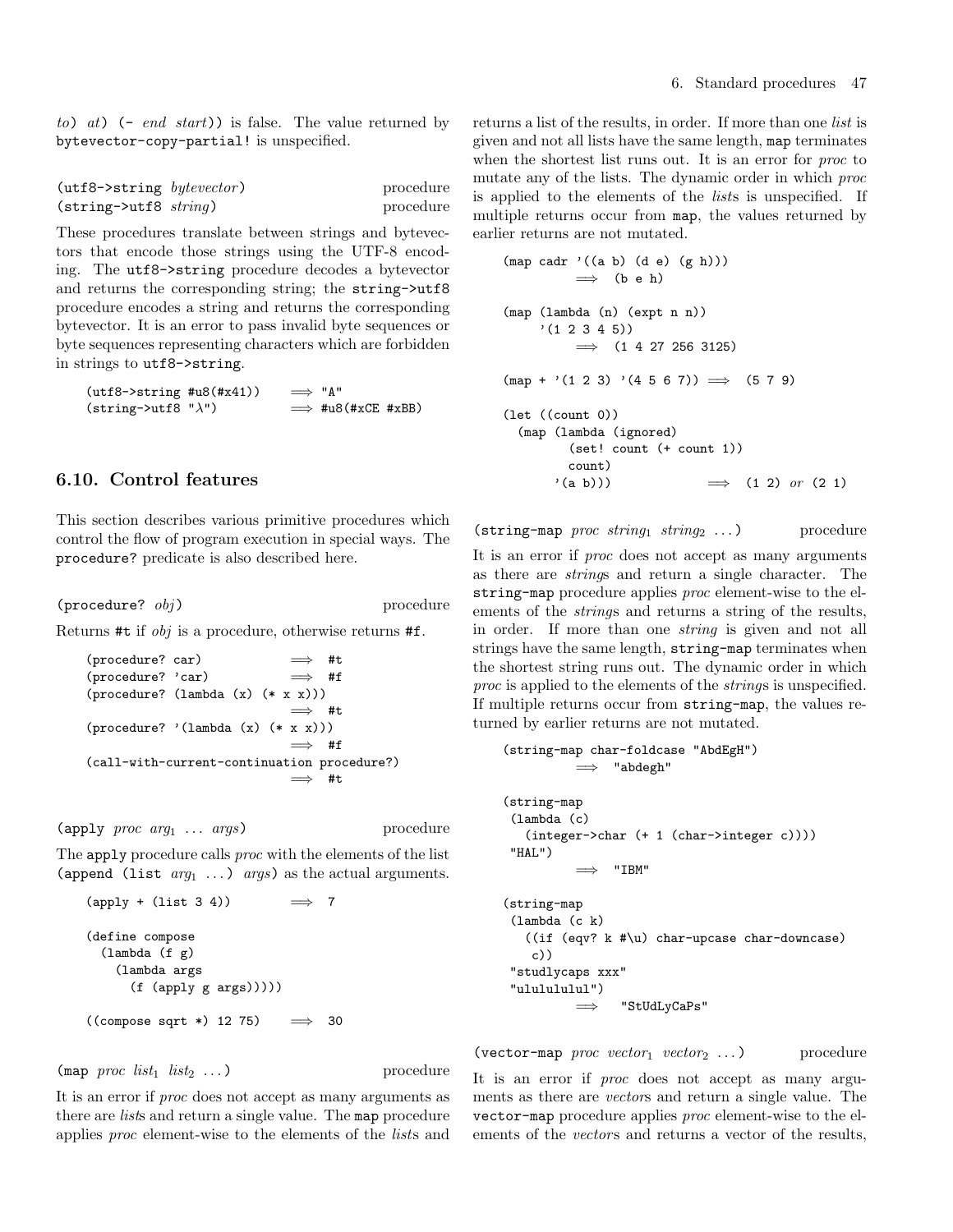in order. If more than one vector is given and not all vectors have the same length, vector-map terminates when the shortest vector runs out. The dynamic order in which  $proc$  is applied to the elements of the *vectors* is unspecified. If multiple returns occur from vector-map, the values returned by earlier returns are not mutated.

```
(vector-map cadr '#((a b) (d e) (g h)))\implies #(b e h)
(vector-map (lambda (n) (expt n n))
            '#(1 2 3 4 5))
          \implies #(1 4 27 256 3125)
(vector-map + '#(1 2 3) '#(4 5 6 7))
         \implies #(5 7 9)
(let ((count 0))
  (vector-map
   (lambda (ignored)
     (set! count (+ count 1))
    count)
   '#(a b))) \implies #(1 2) or #(2 1)
```

```
(for-each proc list_1 list_2 ...) procedure
```
The arguments to for-each are like the arguments to map, but for-each calls proc for its side effects rather than for its values. Unlike map, for-each is guaranteed to call proc on the elements of the lists in order from the first element(s) to the last, and the value returned by for-each is unspecified. If more than one list is given and not all lists have the same length, for-each terminates when the shortest list runs out. It is an error for *proc* to mutate any of the lists.

```
(let ((v (make-vector 5)))
 (for-each (lambda (i)
            (\text{vector-set!} \times i (*)'(0 1 2 3 4))
 v) \implies #(0 1 4 9 16)
```
(string-for-each *proc string*  $string_2$  ...) procedure

The arguments to string-for-each are like the arguments to string-map, but string-for-each calls proc for its side effects rather than for its values. Unlike string-map, string-for-each is guaranteed to call proc on the elements of the lists in order from the first element(s) to the last, and the value returned by string-for-each is unspecified. If more than one string is given and not all strings have the same length, string-for-each terminates when the shortest string runs out. It is an error for *proc* to mutate any of the strings.

```
(let ((v '()))
  (string-for-each
   (lambda (c) (set! v (cons (char->integer c) v))
   "abcde")
```
(vector-for-each proc vector<sub>1</sub> vector<sub>2</sub> ...) procedure

The arguments to vector-for-each are like the arguments to vector-map, but vector-for-each calls proc for its side effects rather than for its values. Unlike vector-map, vector-for-each is guaranteed to call proc on the elements of the *vectors* in order from the first element(s) to the last, and the value returned by vector-for-each is unspecified. If more than one *vector* is given and not all vectors have the same length, vector-for-each terminates when the shortest vector runs out. It is an error for *proc* to mutate any of the vectors.

(let ((v (make-list 5))) (vector-for-each (lambda (i) (list-set! v i (\* i i))) '#(0 1 2 3 4)) v) =⇒ (0 1 4 9 16)

 $(call-with-current-continuation proc)$  procedure (call/cc proc) procedure

It is an error if *proc* does not accept one argument. The procedure call-with-current-continuation (or its equivalent abbreviation call/cc) packages the current continuation (see the rationale below) as an "escape procedure" and passes it as an argument to proc. The escape procedure is a Scheme procedure that, if it is later called, will abandon whatever continuation is in effect at that later time and will instead use the continuation that was in effect when the escape procedure was created. Calling the escape procedure may cause the invocation of before and after thunks installed using dynamic-wind.

The escape procedure accepts the same number of arguments as the continuation to the original call to call-with-current-continuation. Except for continuations created by the call-with-values procedure (including the initialization expressions of let-values and let\*-values expressions), all continuations take exactly one value. The effect of passing no value or more than one value to continuations that were not created by call-with-values is unspecified.

However, the continuations of all non-final expressions within a sequence of expressions, such as in lambda, case-lambda, begin, let, let\*, letrec, letrec\*, let-values, let\*-values, let-syntax, letrec-syntax, parameterize, guard, case, cond, when, and unless expressions, take an arbitrary number of values, because they discard the values passed to them in any event.

The escape procedure that is passed to proc has unlimited extent just like any other procedure in Scheme. It can be stored in variables or data structures and can be called as many times as desired.

v) =⇒ (101 100 99 98 97) in which call-with-current-continuation is used. IfThe following examples show only the simplest ways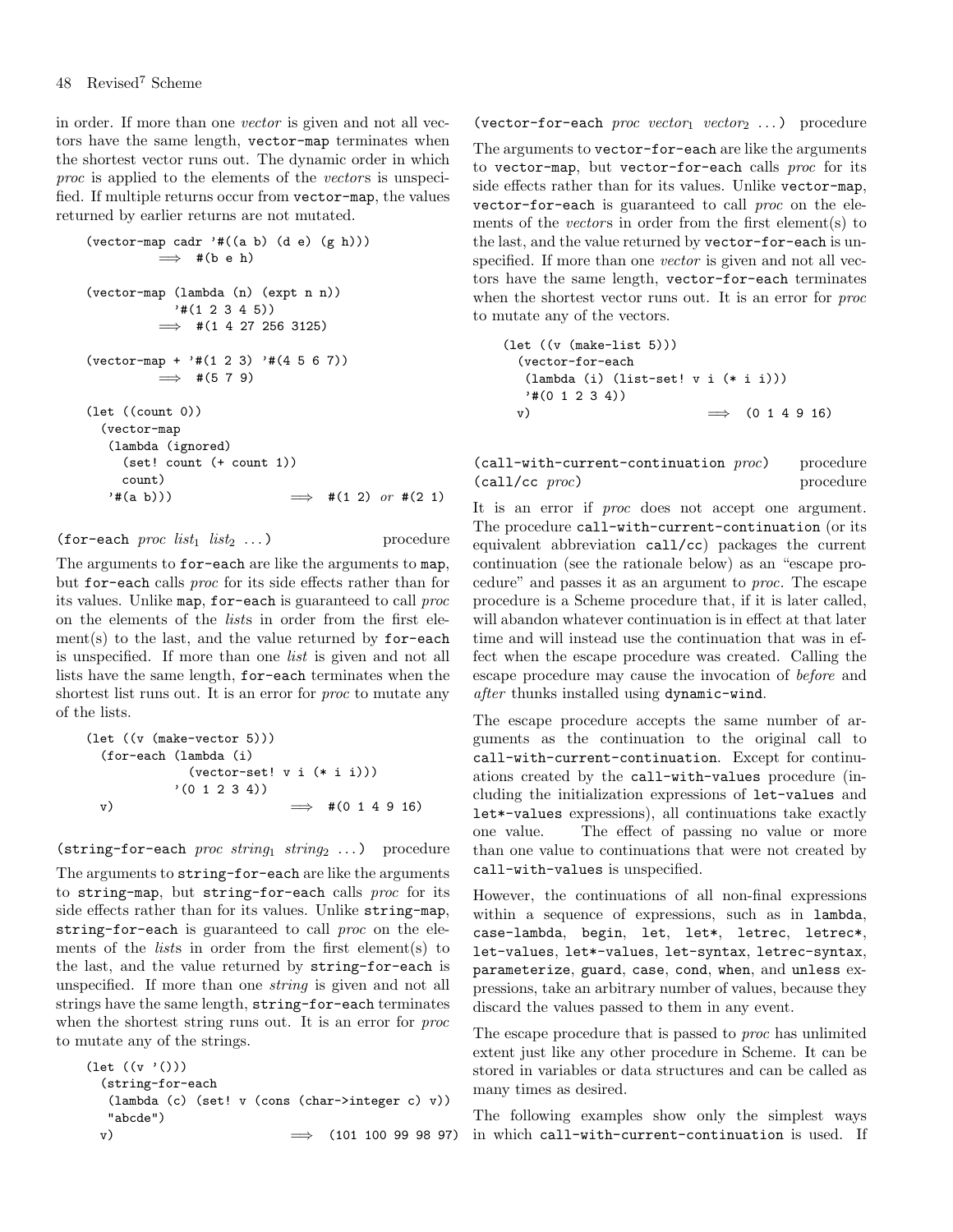all real uses were as simple as these examples, there would be no need for a procedure with the power of call-with-current-continuation.

```
(call-with-current-continuation
  (lambda (exit)
    (for-each (lambda (x)
                (if (negative? x)
                    (exit x)))(54 \t0 \t37 \t -3 \t245 \t19))#t)) \implies -3(define list-length
  (lambda (obj)
    (call-with-current-continuation
      (lambda (return)
        (letrec ((r
                  (lambda (obj)
                    (cond ((null? obj) 0)
                          ((pair? obj)
                           (+ (r (cdr obj)) 1))
                          (else (return #f))))))
          (r \text{ obj}))))(list-length '(1 2 3 4)) \implies 4(list-length '(a b . c)) \implies #f
```
#### Rationale:

A common use of call-with-current-continuation is for structured, non-local exits from loops or procedure bodies, but in fact call-with-current-continuation is useful for implementing a wide variety of advanced control structures.

Whenever a Scheme expression is evaluated there is a *contin*uation wanting the result of the expression. The continuation represents an entire (default) future for the computation. If the expression is evaluated at top level, for example, then the continuation might take the result, print it on the screen, prompt for the next input, evaluate it, and so on forever. Most of the time the continuation includes actions specified by user code, as in a continuation that will take the result, multiply it by the value stored in a local variable, add seven, and give the answer to the top level continuation to be printed. Normally these ubiquitous continuations are hidden behind the scenes and programmers do not think much about them. On rare occasions, however, a programmer needs to deal with continuations explicitly. The call-with-current-continuation procedure allows Scheme programmers to do that by creating a procedure that acts just like the current continuation.

Most programming languages incorporate one or more specialpurpose escape constructs with names like exit, return, or even goto. In 1965, however, Peter Landin [\[23\]](#page-75-2) invented a general purpose escape operator called the J-operator. John Reynolds [\[32\]](#page-75-3) described a simpler but equally powerful construct in 1972. The catch syntax described by Sussman and Steele in the 1975 report on Scheme is exactly the same as Reynolds's construct, though its name came from a less general construct in MacLisp. Several Scheme implementors noticed that the full power of catch could be provided by a procedure instead of by a special syntactic construct, and the name call-with-current-continuation was coined in 1982. This name is descriptive, but opinions differ on the merits of such a long name, and some people prefer the name call/cc instead.

$$
(\texttt{values } \textit{obj} \dots) \qquad \qquad \text{procedure}
$$

Delivers all of its arguments to its continuation. The values procedure might be defined as follows:

(define (values . things) (call-with-current-continuation (lambda (cont) (apply cont things))))

(call-with-values producer consumer) procedure

Calls its producer argument with no values and a continuation that, when passed some values, calls the consumer procedure with those values as arguments. The continuation for the call to consumer is the continuation of the call to call-with-values.

(call-with-values (lambda () (values 4 5)) (lambda (a b) b))  $\implies$  5  $(call-with-values * -)$   $\implies -1$ 

 $(dynamic-wind before thunk after)$  procedure

Calls thunk without arguments, returning the result(s) of this call. Before and after are called, also without arguments, as required by the following rules. Note that, in the absence of calls to continuations captured using call-with-current-continuation, the three arguments are called once each, in order. Before is called whenever execution enters the dynamic extent of the call to thunk and after is called whenever it exits that dynamic extent. The dynamic extent of a procedure call is the period between when the call is initiated and when it returns. Before and after are excluded from the dynamic extent. In Scheme, because of call-with-current-continuation, the dynamic extent of a call is not always a single, connected time period. It is defined as follows:

- The dynamic extent is entered when execution of the body of the called procedure begins.
- The dynamic extent is also entered when execution is not within the dynamic extent and a continuation is invoked that was captured (using call-with-current-continuation) during the dynamic extent.
- It is exited when the called procedure returns.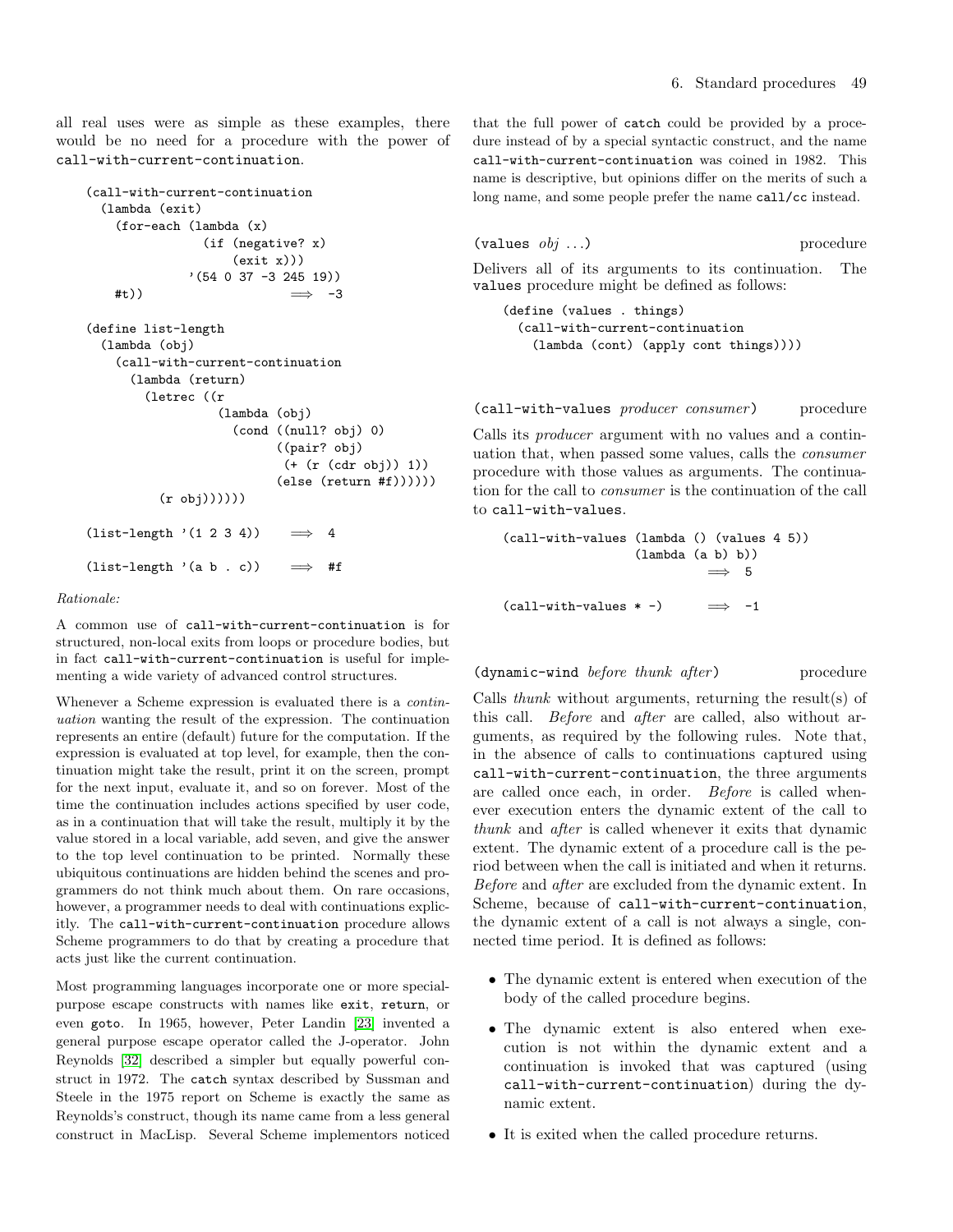• It is also exited when execution is within the dynamic extent and a continuation is invoked that was captured while not within the dynamic extent.

If a second call to dynamic-wind occurs within the dynamic extent of the call to thunk and then a continuation is invoked in such a way that the *afters* from these two invocations of dynamic-wind are both to be called, then the *after* associated with the second (inner) call to dynamic-wind is called first.

If a second call to dynamic-wind occurs within the dynamic extent of the call to thunk and then a continuation is invoked in such a way that the befores from these two invocations of dynamic-wind are both to be called, then the before associated with the first (outer) call to dynamic-wind is called first.

If invoking a continuation requires calling the before from one call to dynamic-wind and the after from another, then the after is called first.

The effect of using a captured continuation to enter or exit the dynamic extent of a call to before or after is unspecified.

```
(let ((path '())(c \#f))(let ((add (lambda (s)
               (set! path (cons s path)))))
   (dynamic-wind
      (lambda () (add 'connect))
      (lambda ()
        (add (call-with-current-continuation
               (lambda (c0)
                 (set! c c0)
                 'talk1))))
      (lambda () (add 'disconnect)))
   (if (< (length path) 4)
        (c 'talk2)
        (reverse path))))
          =⇒ (connect talk1 disconnect
               connect talk2 disconnect)
```
# 6.11. Exceptions

This section describes Scheme's exception-handling and exception-raising procedures. For the concept of Scheme exceptions, see section [1.3.2.](#page-4-0) See also [4.2.7](#page-18-0) for the guard syntax.

Exception handlers are one-argument procedures that determine the action the program takes when an exceptional situation is signalled. The system implicitly maintains a current exception handler.

The program raises an exception by invoking the current exception handler, passing it an object encapsulating information about the exception. Any procedure accepting one argument may serve as an exception handler and any object may be used to represent an exception.

(with-exception-handler handler thunk) procedure

It is an error if handler does not accept one argument. It is also an error if thunk does not accept zero arguments. The with-exception-handler procedure returns the results of invoking thunk. Handler is installed as the current exception handler for the dynamic extent (as determined by dynamic-wind) of the invocation of thunk.

# $(raise \; obj)$  procedure

Raises an exception by invoking the current exception handler on obj. The handler is called with a continuation whose dynamic extent is that of the call to raise, except that the current exception handler is the one that was in place when the handler being called was installed. If the handler returns, an exception is raised in the same dynamic extent as the handler.

# $(raise-continuable \t obj)$  procedure

Raises an exception by invoking the current exception handler on *obj*. The handler is called with a continuation that is equivalent to the continuation of the call to raise-continuable, except that: (1) the current exception handler is the one that was in place when the handler being called was installed, and (2) if the handler being called returns, then it will again become the current exception handler. If the handler returns, the values it returns become the values returned by the call to raise-continuable.

```
(with-exception-handler
  (lambda (con)
    (cond
      ((string? con)
       (display con))
      (else
       (display "a warning has been issued")))
   42)
  (lambda ()
    (+ (raise-continuable "should be a number")
       23)))
    prints: should be a number
                              \implies 65
```
(error *message obj* ...) procedure

Message should be a string. Raises an exception as if by calling raise on a newly allocated implementation-defined object which encapsulates the information provided by message, as well as any objs, known as the irritants. The procedure error-object? must return #t on such objects.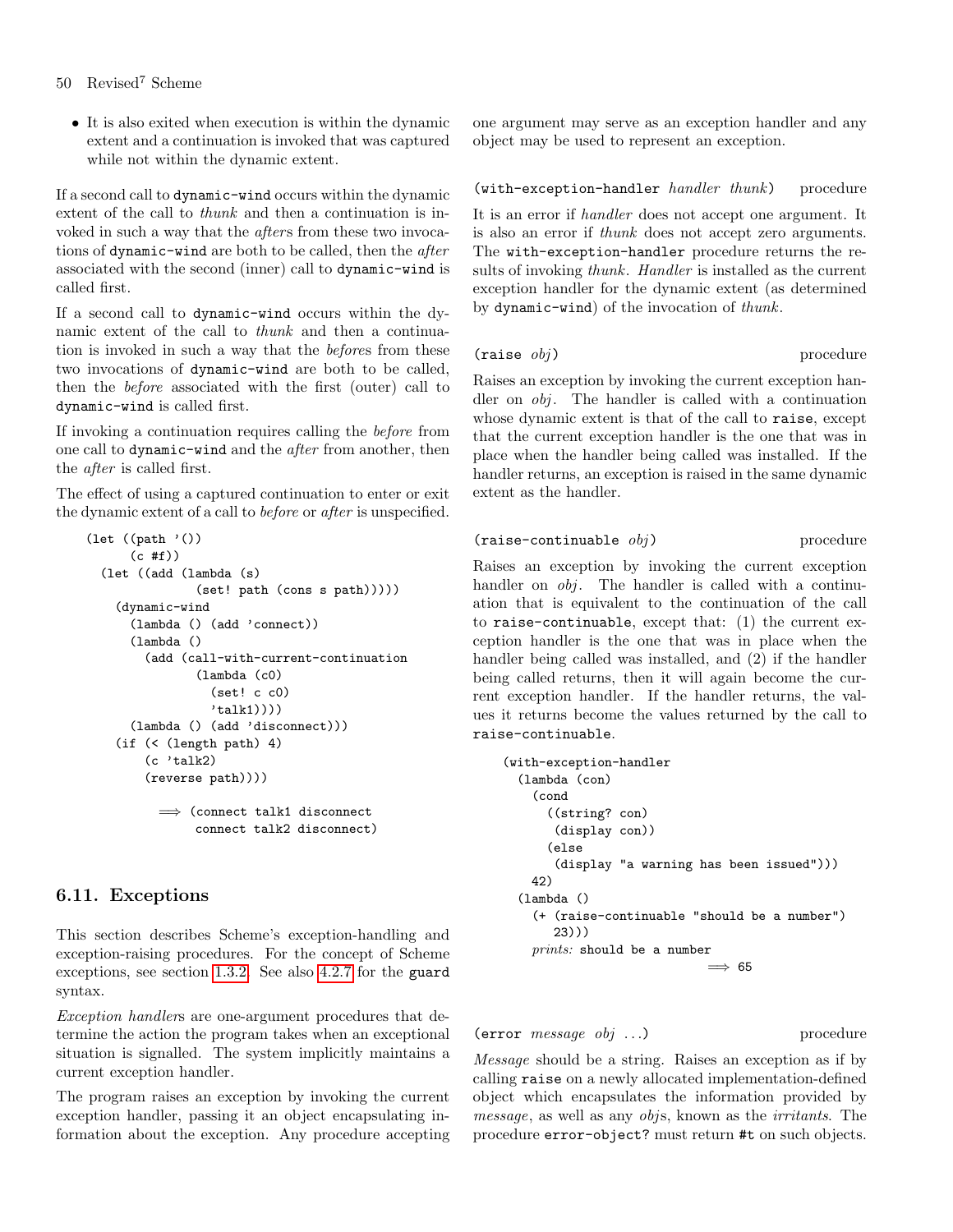```
(define (null-list? l)
  (cond ((pair? l) #f)
        ((null? l) #t)
        (else
          (error
            "null-list?: argument out of domain"
            l))))
```
 $(error-object? \t obj)$  procedure

Returns #t if obj is an object created by error or one of an implementation-defined set of objects. Otherwise, it returns #f.

(error-object-message error-object) procedure Returns the message encapsulated by error-object.

(error-object-irritants error-object) procedure Returns a list of the irritants encapsulated by error-object.

# <span id="page-50-0"></span>6.12. Eval

#### (eval expression environment-specifier)

eval library procedure

Evaluates expression in the specified environment and returns its value. It is an error if expression is not a valid Scheme expression represented as a datum. Implementations may extend eval to allow non-expression programs such as definitions as the first argument, with the restriction that eval is not allowed to create new bindings in the environments returned by null-environment or scheme-report-environment.

$$
\begin{aligned}\n(\text{eval } '(* 7 3) \text{ (scheme-report-environment 7))} &\implies 21 \\
(\text{let } ((f (eval '(lambda (f x) (f x x))) \\ (null-environment 7)))) \\
(f + 10)) &\implies 20\n\end{aligned}
$$

(scheme-report-environment version)

eval library procedure

If version is equal to 7, corresponding to this revision of the Scheme report (the Revised<sup>7</sup> Report on Scheme), scheme-report-environment returns a specifier for an environment that contains only the bindings defined either in the base library or in the other libraries of this report that the implementation supports. Implementations must support this value of version.

Implementations may also support other values of version, in which case they should return an environment containing bindings corresponding to the corresponding version of the report. If version is neither 7 nor another value supported by the implementation, an error is signalled.

The effect of assigning (through the use of eval) a variable bound in a scheme-report-environment (for example car) is unspecified. Thus the environments specified by scheme-report-environment may be immutable.

(null-environment version) eval library procedure

If version is equal to 7, corresponding to this revision of the Scheme report (the Revised<sup>7</sup> Report on Scheme), the null-environment procedure returns a specifier for an environment that contains only the bindings for all syntactic keywords defined either in the base library or in the other libraries of this report, provided that the implementation supports them. Implementations must support this value of version.

Implementations may also support other values of version, in which case they should return an environment containing bindings corresponding to the corresponding version of the report. If version is neither 7 nor another value supported by the implementation, an error is signalled.

```
(environment list_1 \ldots) eval library procedure
```
This procedure returns a specifier for the environment that results by starting with an empty environment and then importing each list, considered as an import set, into it. (See section [5.5](#page-25-0) for a description of import sets.) The bindings of the environment represented by the specifier are immutable.

(interaction-environment) repl library procedure

This procedure returns a specifier for an environment that contains an implementation-defined set of bindings, typically a superset of those exported by (scheme base). The intent is that this procedure will return the environment in which the implementation would evaluate expressions entered by the user into a REPL.

# 6.13. Input and output

# 6.13.1. Ports

Ports represent input and output devices. To Scheme, an input port is a Scheme object that can deliver data upon command, while an output port is a Scheme object that can accept data. Whether the input and output port types are disjoint is implementation-dependent.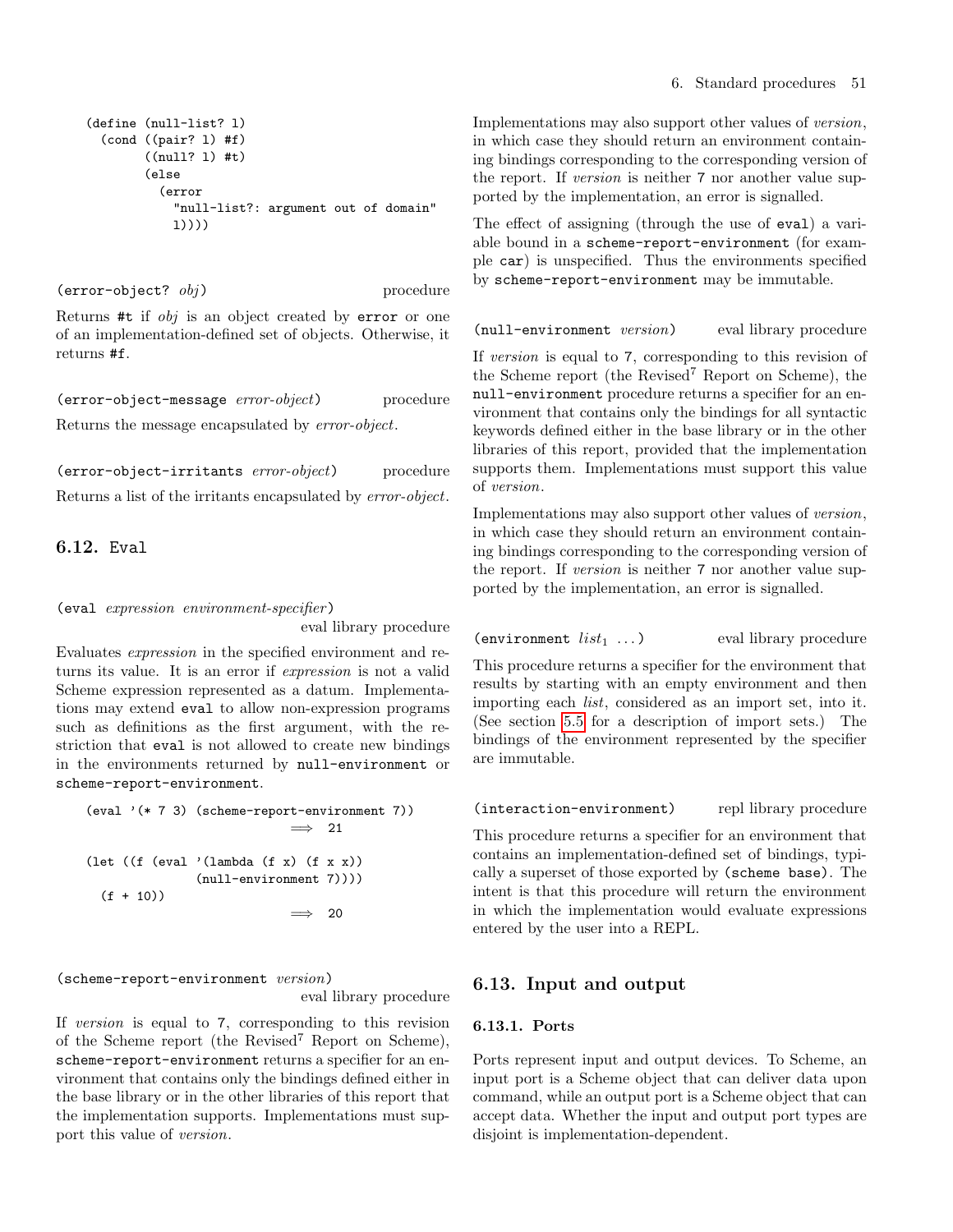Different port types operate on different data. Scheme implementations are required to support textual ports and binary ports, but may also provide other port types.

A textual port supports reading or writing of individual characters from or to a backing store containing characters using read-char and write-char below, as well as operations defined in terms of characters such as read and write.

A binary port supports reading or writing of individual bytes from or to a backing store containing bytes using read-u8 and write-u8 below, as well as operations defined in terms of bytes. Whether the textual and binary port types are disjoint is implementation-dependent.

Ports can be used to access files, devices, and similar things on the host system on which the Scheme program is running.

(call-with-input-file string proc)

file library procedure (call-with-output-file string proc)

file library procedure

It is an error if proc does not accept one argument. For call-with-input-file, the file named by string should already exist; for call-with-output-file, the effect is unspecified if the file already exists. These procedures call proc with one argument: the textual port obtained by opening the named file for input or output as if by open-input-file or open-output-file. If the file cannot be opened, an error is signalled. If *proc* returns, then the port is closed automatically and the values yielded by the proc are returned. If proc does not return, then the port must not be closed automatically unless it is possible to prove that the port will never again be used for a read or write operation.

Rationale: Because Scheme's escape procedures have unlimited extent, it is possible to escape from the current continuation but later to escape back in. If implementations were permitted to close the port on any escape from the current continuation, then it would be impossible to write portable code using both call-with-current-continuation and call-with-input-file or call-with-output-file.

#### (call-with-port port proc) procedure

It is an error if proc does not accept one argument. The call-with-port procedure calls proc with port as an argument. If proc returns, port is closed automatically and the values returned by proc are returned.

| $(\text{input-port? } obj)$ | procedure |
|-----------------------------|-----------|
| (output-port? $obj$ )       | procedure |
| (textual-port? $obj$ )      | procedure |

| (binary-port? $obj$ ) | procedure |
|-----------------------|-----------|
| $(port?$ $obj)$       | procedure |

These procedures return  $#t$  if  $obj$  is an input port, output port, textual port, binary port, or any kind of port, respectively. Otherwise they return #f.

| (port-open? port) | procedure |
|-------------------|-----------|
|                   |           |

Returns #t if port is still open and capable of performing input or output, and #f otherwise.

| (current-input-port)  | procedure |
|-----------------------|-----------|
| (current-output-port) | procedure |
| (current-error-port)  | procedure |

Returns the current default input port, output port, or error port (an output port), respectively. These procedures are parameter objects, which can be overridden with parameterize (see section [4.2.6\)](#page-17-0). The initial bindings for these are system-defined textual ports.

(with-input-from-file string thunk) file library procedure (with-output-to-file string thunk)

file library procedure

For with-input-from-file, it is an error if the file named by string does not already exist; for with-output-to-file, the effect is unspecified if the file already exists. The file is opened for input or output as if by open-input-file or open-output-file, and the new port is made the default value returned by current-input-port or current-output-port (and is used by (read), (write  $obj$ ), and so forth). The thunk is then called with no arguments. When the thunk returns, the port is closed and the previous default is restored. It is an error if thunk does not accept zero arguments. Both procedures return the values yielded by thunk. If an escape procedure is used to escape from the continuation of these procedures, their behavior is implementation-dependent.

 $(\text{open-input-file string})$  file library procedure (open-binary-input-file string) file library procedure

Takes a *string* for an existing file and returns a textual input port or binary input port capable of delivering data from the file. If the file cannot be opened, an error is signalled.

 $(open-output-file \ string)$  file library procedure (open-binary-output-file string)

file library procedure

Takes a string naming an output file to be created and returns a textual output port or binary output port capable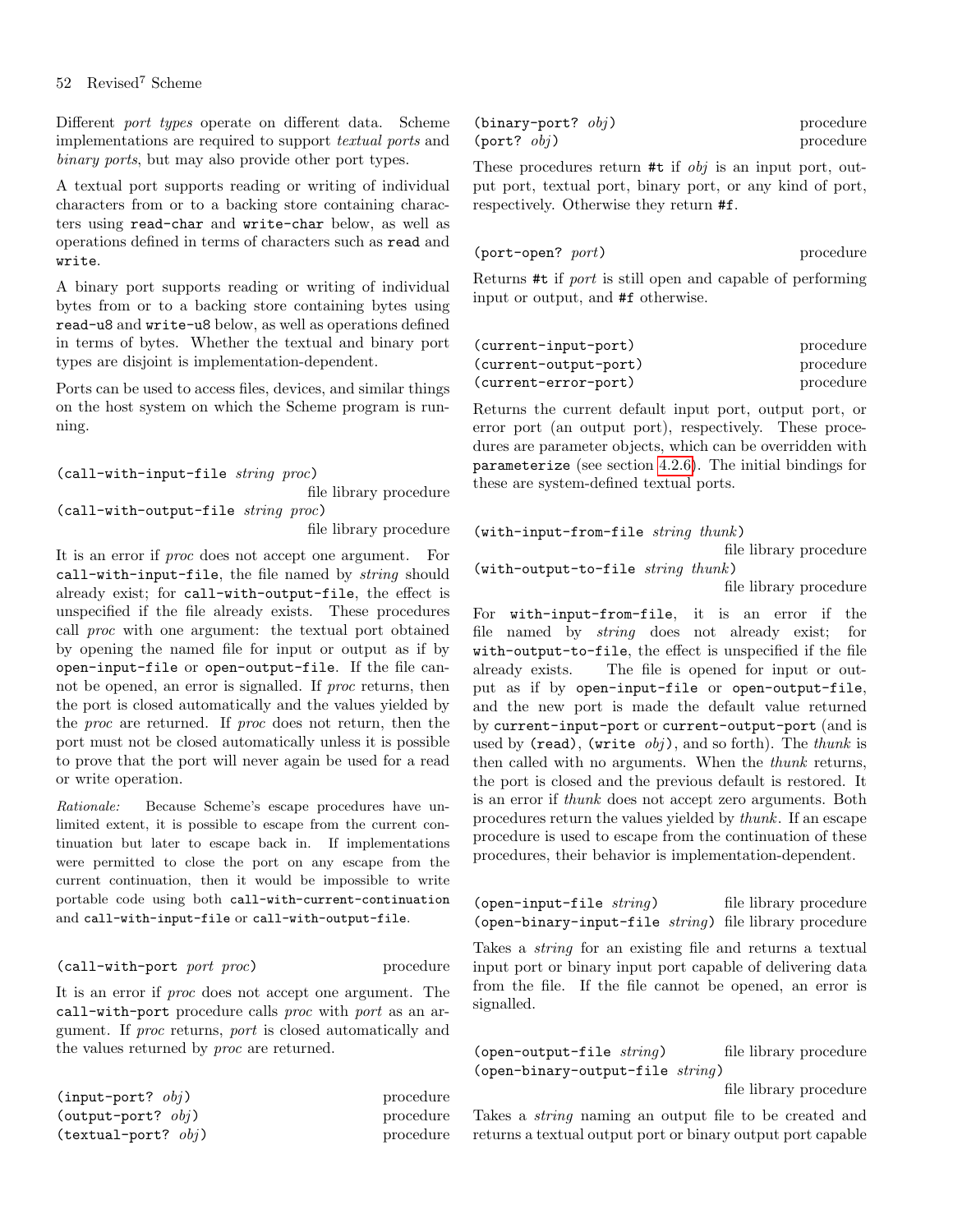of writing data to a new file by that name. If the file cannot be opened, an error is signalled. If a file with the given name already exists, the effect is unspecified.

| $(close-port$ port)       | procedure |
|---------------------------|-----------|
| $(close-input-port$ port) | procedure |
| (close-output-port port)  | procedure |

Closes the resource associated with port, rendering the port incapable of delivering or accepting data. It is an error to apply the last two procedures to a port which is not an input or output port, respectively. Scheme implementations may provide ports which are simultaneously input and output ports, such as sockets; the close-input-port and close-output-port procedures can then be used to close the input and output sides of the port independently.

These routines have no effect if the file has already been closed. The value returned is unspecified.

(open-input-string string) procedure

Takes a string and returns a textual input port that delivers characters from the string.

(open-output-string) procedure

Returns a textual output port that will accumulate characters for retrieval by get-output-string.

(get-output-string port) procedure

It is an error if port was not created with open-output-string. Returns a string consisting of the characters that have been output to the port so far in the order they were output.

(open-input-bytevector bytevector) procedure

Takes a bytevector and returns a binary input port that delivers bytes from the bytevector.

(open-output-bytevector) procedure

Returns a binary output port that will accumulate bytes for retrieval by get-output-bytevector.

 $(get-output-bytevector\ port)$  procedure

It is an error if *port* was not created with open-output-bytevector. Returns a bytevector consisting of the bytes that have been output to the port so far in the order they were output.

#### <span id="page-52-0"></span>6.13.2. Input

| (read)                | read library procedure |
|-----------------------|------------------------|
| $(\text{read } port)$ | read library procedure |

The read procedure converts external representations of Scheme objects into the objects themselves. That is, it is a parser for the nonterminal  $\langle \text{datum} \rangle$  (see sections [7.1.2](#page-57-0)) and [6.4\)](#page-37-0). It returns the next object parsable from the given textual input port, updating port to point to the first character past the end of the external representation of the object.

If an end of file is encountered in the input before any characters are found that can begin an object, then an end-offile object is returned. The port remains open, and further attempts to read will also return an end-of-file object. If an end of file is encountered after the beginning of an object's external representation, but the external representation is incomplete and therefore not parsable, an error is signalled.

Port may be omitted, in which case it defaults to the value returned by current-input-port. It is an error to read from a closed port.

| (read-char)         | procedure |
|---------------------|-----------|
| $(read-char\ port)$ | procedure |

Returns the next character available from the textual input port, updating the port to point to the following character. If no more characters are available, an end-of-file object is returned. Port may be omitted, in which case it defaults to the value returned by current-input-port.

| (peek-char)                  | procedure |
|------------------------------|-----------|
| $(\text{peek–char} \; port)$ | procedure |

Returns the next character available from the textual input port, without updating the port to point to the following character. If no more characters are available, an end-offile object is returned. Port may be omitted, in which case it defaults to the value returned by current-input-port.

Note: The value returned by a call to peek-char is the same as the value that would have been returned by a call to read-char with the same port. The only difference is that the very next call to read-char or peek-char on that port will return the value returned by the preceding call to peek-char. In particular, a call to peek-char on an interactive port will hang waiting for input whenever a call to read-char would have hung.

| $(read-line)$         | procedure |
|-----------------------|-----------|
| $(read$ -line $port)$ | procedure |

Returns the next line of text available from the textual input port, updating the port to point to the following character. If an end of line is read, a string containing all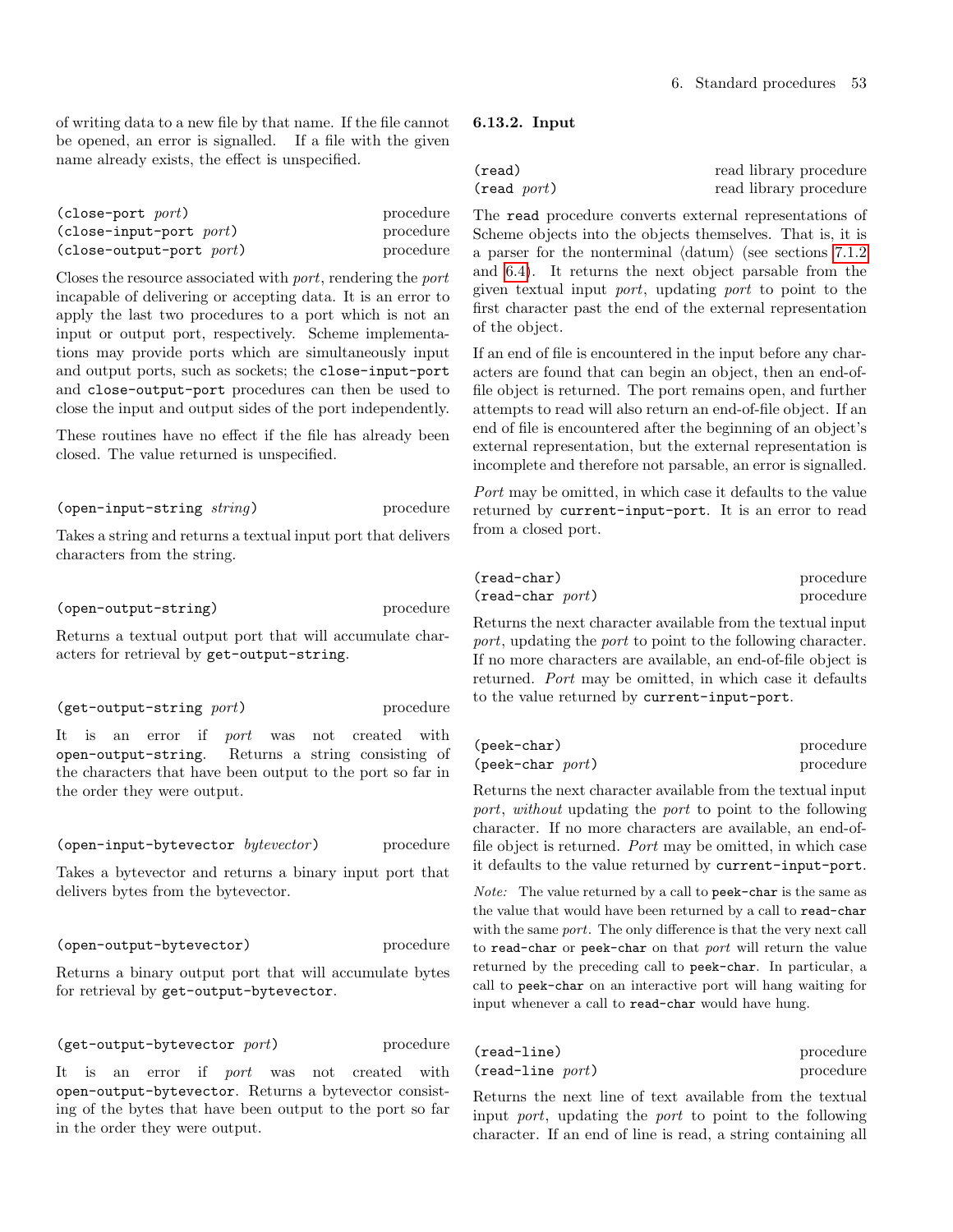## 54 Revised<sup>7</sup> Scheme

of the text up to (but not including) the end of line is returned, and the port is updated to point just past the end of line. If an end of file is encountered before any end of line is read, but some characters have been read, a string containing those characters is returned. If an end of file is encountered before any characters are read, an end-of-file object is returned. For the purpose of this procedure, an end of line consists of either a linefeed character, a carriage return character, or a sequence of a carriage return character followed by a linefeed character. Implementations may also recognize other end of line characters or sequences. Port may be omitted, in which case it defaults to the value returned by current-input-port.

#### $(eof-object? \tobj)$  procedure

Returns #t if obj is an end-of-file object, otherwise returns #f. The precise set of end-of-file objects will vary among implementations, but in any case no end-of-file object will ever be an object that can be read in using read.

| (char-ready?)        | procedure |
|----------------------|-----------|
| $(char-ready?$ port) | procedure |

Returns #t if a character is ready on the textual input port and returns #f otherwise. If char-ready returns #t then the next read-char operation on the given port is guaranteed not to hang. If the port is at end of file then char-ready? returns #t.  $Port$  may be omitted, in which case it defaults to the value returned by current-input-port.

Rationale: The char-ready? procedure exists to make it possible for a program to accept characters from interactive ports without getting stuck waiting for input. Any input editors associated with such ports must ensure that characters whose existence has been asserted by char-ready? cannot be removed from the input. If char-ready? were to return #f at end of file, a port at end-of-file would be indistinguishable from an interactive port that has no ready characters.

| $(read-u8)$              | procedure |
|--------------------------|-----------|
| $(\text{read}$ -u8 port) | procedure |

Returns the next byte available from the binary input port, updating the port to point to the following byte. If no more bytes are available, an end-of-file object is returned. Port may be omitted, in which case it defaults to the value returned by current-input-port.

| $(\text{peak}$ -u8)        | procedure |
|----------------------------|-----------|
| $(\text{peak-u8} \; port)$ | procedure |

Returns the next byte available from the binary input port, without updating the *port* to point to the following byte. If no more bytes are available, an end-of-file object is returned. Port may be omitted, in which case it defaults to the value returned by current-input-port.

| $(u8-ready?)$         | procedure |
|-----------------------|-----------|
| $(u8$ -ready? $port)$ | procedure |

Returns #t if a byte is ready on the binary input port and returns #f otherwise. If u8-ready? returns #t then the next read-u8 operation on the given port is guaranteed not to hang. If the port is at end of file then u8-ready? returns #t. Port may be omitted, in which case it defaults to the value returned by current-input-port.

| $(read-bytevector \ length)$  | procedure |
|-------------------------------|-----------|
| (read-bytevector length port) | procedure |

Reads the next length bytes, or as many as are available before the end of file, from the binary input port into a newly allocated bytevector in left-to-right order and returns the bytevector. If no bytes are available before the end of file, an end-of-file object is returned. Port may be omitted, in which case it defaults to the value returned by current-input-port.

(read-bytevector! bytevector start end) procedure (read-bytevector! bytevector start end port)

procedure

Reads the next end − start bytes, or as many as are available before the end of file, from the binary input port into bytevector in left-to-right order beginning at the start position. Returns the number of bytes read. If no bytes are available, an end-of-file object is returned. Port may be omitted, in which case it defaults to the value returned by current-input-port.

#### 6.13.3. Output

| (write $obj$ ) |                        | write library procedure |
|----------------|------------------------|-------------------------|
|                | (write $obj$ $port)$ ) | write library procedure |

Writes a representation of obj to the given textual output port. Strings that appear in the written representation are enclosed in double quotes, and within those strings backslash and double quote characters are escaped by backslashes. Symbols that contain non-ASCII characters are escaped either with inline hex escapes or with vertical bars. Character objects are written using the  $\#\$  notation. Shared list structure is represented using datum labels. The write procedure returns an unspecified value. Port may be omitted, in which case it defaults to the value returned by current-output-port.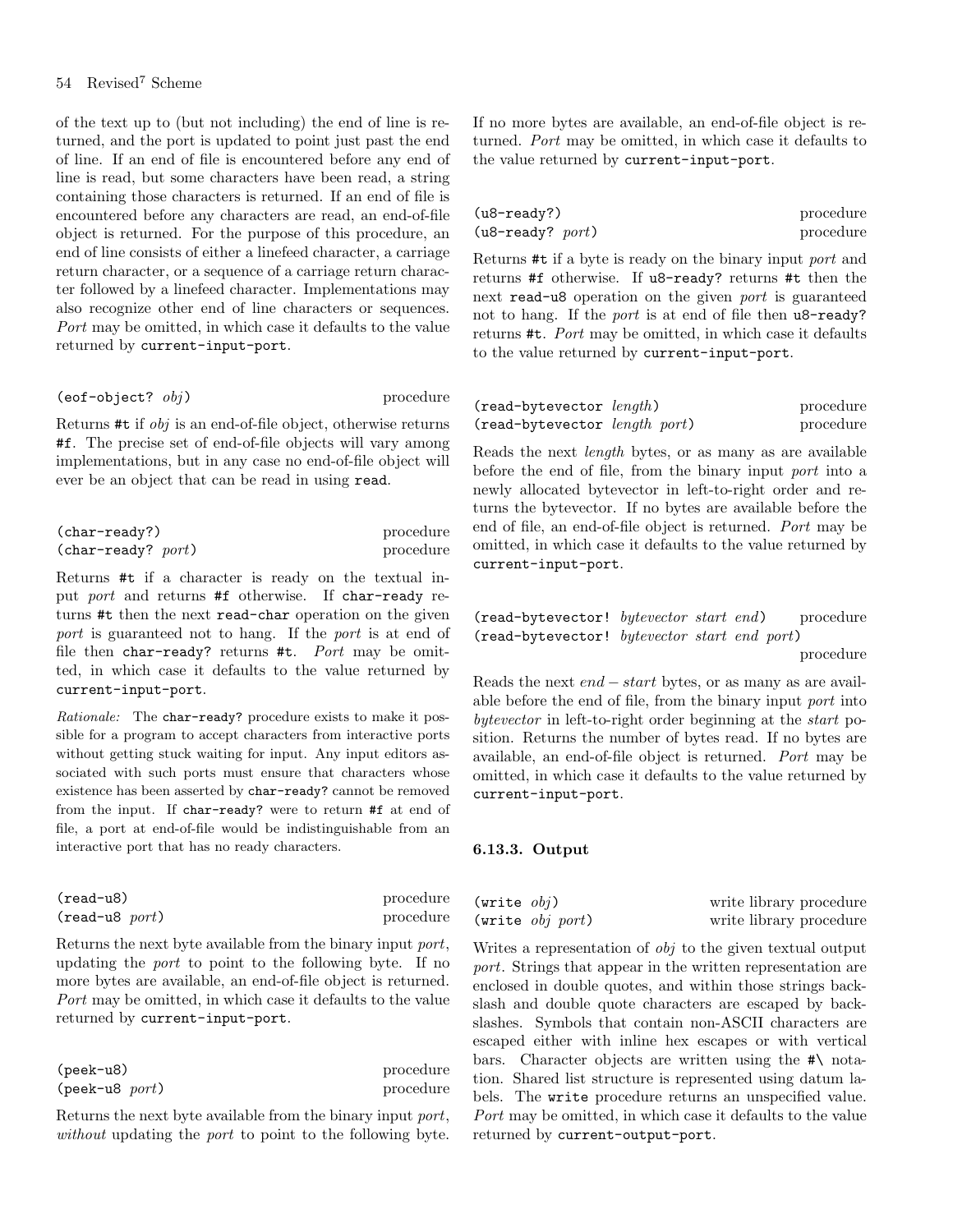$(write-simple \tobi)$  write library procedure (write-simple obj port) write library procedure

The write-simple procedure is the same as write, except that shared structure is not represented using datum labels. This may cause write-simple not to terminate if obj contains circular structure.

| $(display \; obj)$                   | write library procedure |
|--------------------------------------|-------------------------|
| $(\text{display } \text{obj } port)$ | write library procedure |

Writes a representation of obj to the given textual output port. Strings that appear in the written representation are not enclosed in double quotes, and no characters are escaped within those strings. Symbols are not escaped. Character objects appear in the representation as if written by write-char instead of by write. The display procedure returns an unspecified value. Port may be omitted, in which case it defaults to the value returned by current-output-port.

Rationale: The write procedure is intended for producing machine-readable output and display for producing humanreadable output.

| (newline)      | procedure |
|----------------|-----------|
| (newline port) | procedure |

Writes an end of line to textual output port. Exactly how this is done differs from one operating system to another. Returns an unspecified value. Port may be omitted, in which case it defaults to the value returned by current-output-port.

| $(write-char \ char)$    | procedure |
|--------------------------|-----------|
| $(write-char char port)$ | procedure |

Writes the character char (not an external representation of the character) to the given textual output port and returns an unspecified value. Port may be omitted, in which case it defaults to the value returned by current-output-port.

| $(write-u8 \; byte)$                    | procedure |
|-----------------------------------------|-----------|
| $(\text{write} - u8 \text{ byte port})$ | procedure |

Writes the byte to the given binary output port and returns an unspecified value. Port may be omitted, in which case it defaults to the value returned by current-output-port.

| (write-bytevector bytevector)      | procedure |
|------------------------------------|-----------|
| (write-bytevector bytevector port) | procedure |

Writes the bytes of bytevector in left-to-right order to the binary output port. Port may be omitted, in which case it defaults to the value returned by current-output-port.

(write-partial-bytevector bytevector start end) procedure (write-partial-bytevector bytevector start end port) procedure

Writes the bytes of bytevector from start (inclusive) to end (exclusive) in left-to-right order to the binary output port. Port may be omitted, in which case it defaults to the value returned by current-output-port.

| (flush-output-port)           | procedure |
|-------------------------------|-----------|
| $(f$ lush-output-port $port)$ | procedure |

Flushes any buffered output from the buffer of output-port to the underlying file or device and returns an unspecified value. Port may be omitted, in which case it defaults to the value returned by current-output-port.

## 6.13.4. System interface

Questions of system interface generally fall outside of the domain of this report. However, the following operations are important enough to deserve description here.

| $(load \ filename)$ | load library procedure                |  |
|---------------------|---------------------------------------|--|
|                     | (load filename environment-specifier) |  |

load library procedure

An implementation-dependent operation is used to transform filename into the name of an existing file containing Scheme source code. The load procedure reads expressions and definitions from the file and evaluates them sequentially in the environment specified by environment-specifier . If environment-specifier is omitted, (interaction-environment) is assumed.

It is unspecified whether the results of the expressions are printed. The load procedure does not affect the values returned by current-input-port and current-output-port. It returns an unspecified value.

Rationale: For portability, load must operate on source files. Its operation on other kinds of files necessarily varies among implementations.

(file-exists? *filename*) file library procedure

It is an error if filename is not a string. The file-exists? procedure returns #t if the named file exists at the time the procedure is called, and #f otherwise.

(delete-file *filename*) file library procedure

It is an error if filename is not a string. The delete-file procedure deletes the named file if it exists and can be deleted, and returns an unspecified value. If the file does not exist or cannot be deleted, an error is signalled.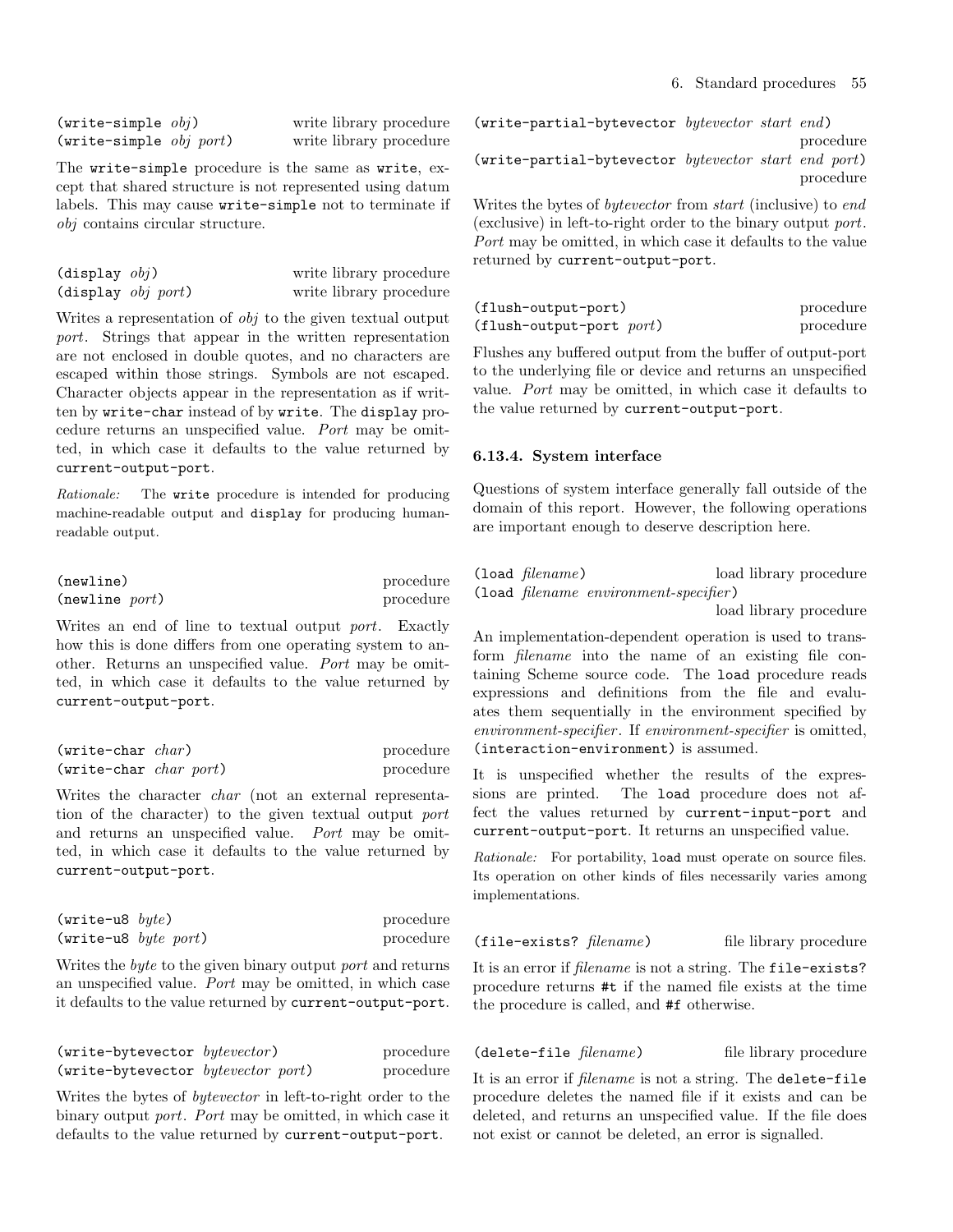(command-line) process-context library procedure

Returns the command line passed to the process as a list of strings. The first string corresponds to the command name, and is implementation-dependent. It is an error to mutate any of these strings.

| (exit)               | process-context library procedure |
|----------------------|-----------------------------------|
| $(exit$ <i>obj</i> ) | process-context library procedure |

Exits the running program and communicates an exit value to the operating system. If no argument is supplied, the exit procedure should communicate to the operating system that the program exited normally. If an argument is supplied, the exit procedure should translate the argument into an appropriate exit value for the operating system. If obj is #f, the exit is assumed to be abnormal.

## $(get-environment-variable \ name)$

process-context library procedure

Most operating systems provide each running process with an *environment* consisting of *environment vari*ables. (This environment is not to be confused with the Scheme environments that can be passed to eval: see section [6.12.](#page-50-0)) Both the name and value of an environment variable are strings. The procedure get-environment-variable returns the value of the environment variable name, or #f if the named environment variable is not found. get-environment-variable may use locale-setting information to encode the name and decode the value of the environment variable. It is an error if get-environment-variable can't decode the value. It is also an error to mutate the resulting string.

```
(get-environment-variable "PATH")
         =⇒ "/usr/local/bin:/usr/bin:/bin"
```
#### (get-environment-variables)

process-context library procedure

Returns the names and values of all the environment variables as an alist, where the car of each entry is the name of an environment variable and the cdr is its value, both as strings. The order of the list is unspecified. It is an error to mutate any of these strings.

```
(get-environment-variables)
          \implies (("USER" . "root") ("HOME" . "/"))
```
(current-second) time library procedure

Returns an inexact number representing the current time on the International Atomic Time (TAI) scale. The value 0.0 represents ten seconds after midnight on January 1, 1970 TAI (equivalent to midnight Universal Time) and the value 1.0 represents one TAI second later. Neither high accuracy nor high precision are required; in particular, returning Coordinated Universal Time plus a suitable constant may be the best an implementation can do.

(current-jiffy) time library procedure

Returns the number of *jiffies* as an exact integer that have elapsed since an arbitrary, implementation-defined epoch. A jiffy is an implementation-defined fraction of a second which is defined by the return value of the jiffies-per-second procedure. The starting epoch is guaranteed to be constant during a run of the program, but may vary between different runs.

## (jiffies-per-second) time library procedure

Returns an exact integer representing the number of jiffies per SI second. This value is an implementation-specified constant.

```
(define (time-length)
 (let ((list (make-list 100000))
       (start (current-jiffy)))
   (length list)
   (/ (- (current-jiffy) start)
       (jiffies-per-second))))
```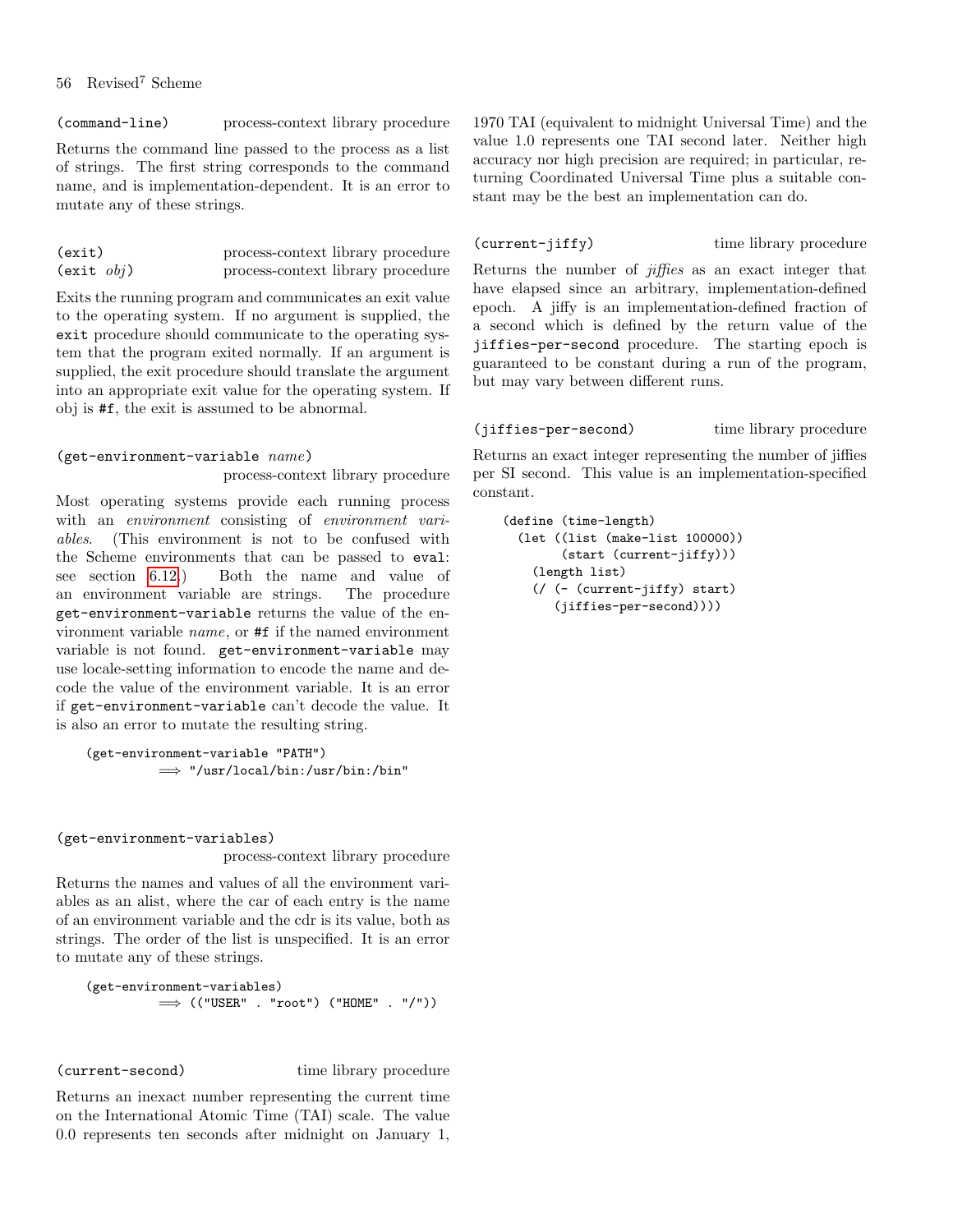This chapter provides formal descriptions of what has already been described informally in previous chapters of this report.

# 7.1. Formal syntax

This section provides a formal syntax for Scheme written in an extended BNF.

All spaces in the grammar are for legibility. Case is insignificant; for example,  $\#x1A$  and  $\#X1a$  are equivalent.  $\langle \text{empty} \rangle$ stands for the empty string.

The following extensions to BNF are used to make the description more concise:  $\langle \text{thing} \rangle^*$  means zero or more occurrences of  $\{\text{thing}\}\$ ; and  $\{\text{thing}\}\$  means at least one  $\{\text{thing}\}\$ .

# <span id="page-56-0"></span>7.1.1. Lexical structure

This section describes how individual tokens (identifiers, numbers, etc.) are formed from sequences of characters. The following sections describe how expressions and programs are formed from sequences of tokens.

 $\langle$ Intertoken space $\rangle$  may occur on either side of any token, but not within a token.

Identifiers that do not begin with a vertical bar are terminated by a  $\langle$  delimiter $\rangle$  or by the end of the input. So are dot, numbers, characters, and booleans. Identifiers that begin with a vertical bar are terminated by another vertical bar.

The following four characters from the ASCII repertoire are reserved for future extensions to the language: [ ] { }

In addition to the identifier characters of the ASCII repertoire specified below, Scheme implementations may permit any additional repertoire of Unicode characters to be employed in identifiers, provided that each such character has a Unicode general category of Lu, Ll, Lt, Lm, Lo, Mn, Mc, Me, Nd, Nl, No, Pd, Pc, Po, Sc, Sm, Sk, So, or Co, or is U+200C or U+200D (the zero-width non-joiner and joiner, respectively, which are needed for correct spelling in Persian, Hindi, and other languages). It is an error to use a non-Unicode character in symbols or identifiers.

All Scheme implementations must permit the escape sequence \x<hexdigits>; to appear in Scheme identifiers. If the character with the given Unicode scalar value is supported by the implementation, identifiers containing such a sequence are equivalent to identifiers containing the corresponding character.

```
\langle \text{token} \rangle \longrightarrow \langle \text{identifier} \rangle | \langle \text{boolean} \rangle | \langle \text{number} \rangle| \langlecharacter\rangle | \langlestring\rangle
```
 $| ( | ) |$  #(  $|$  #u8(  $|$  '  $|$   $|$  ,  $|$  ,  $\circ |$  .  $\langle$  delimiter $\rangle \longrightarrow \langle$  whitespace $\rangle$  | ( | ) | " | ;| |  $\langle$  intraline whitespace $\rangle \rightarrow \langle$  space or tab $\rangle$  $\langle \text{whitespace} \rangle \longrightarrow \langle \text{intraline whitespace} \rangle$  |  $\langle \text{newline} \rangle$  $\vert$  (return)  $\langle$  comment $\rangle \longrightarrow$ ;  $\langle$  all subsequent characters up to a line break $\rangle$ |  $\langle$  nested comment $\rangle$ | **#**;  $\langle$  atmosphere $\rangle$   $\langle$  datum $\rangle$  $\langle \text{nested comment} \rangle \longrightarrow #| \langle \text{comment text} \rangle$  $\langle$  comment cont $\rangle^*$  |#  $\langle$ comment text $\rangle \longrightarrow \langle$ character sequence not containing  $#$ | or  $|#$ }  $\langle$  comment cont $\rangle \longrightarrow \langle$  nested comment $\rangle \langle$  comment text $\rangle$  $\langle \text{atmosphere} \rangle \longrightarrow \langle \text{whitespace} \rangle$  |  $\langle \text{comment} \rangle$  $\langle$ intertoken space $\rangle \longrightarrow \langle$ atmosphere $\rangle^*$ 

Note that  $+i$ ,  $-i$  and  $\langle$  infinity below are exceptions to the  $\langle$  peculiar identifier $\rangle$  rule; they are parsed as numbers, not identifiers.

```
\langleidentifier\rangle \longrightarrow \langleinitial\rangle \langlesubsequent\rangle^*\langle vertical bar\rangle \langle symbol element\rangle^* \langle vertical bar\rangle\langle peculiar identifier\rangle\langleinitial\rangle \longrightarrow \langleletter\rangle | \langlespecial initial\rangle\int (inline hex escape)
\langleletter\rangle \longrightarrow a | b | c | ... | z
         | A | B | C | ... | Z
\langle {\rm special \; initial} \rangle \; \longrightarrow \; ! \; \mid \; \$ \; \mid \; \% \; \mid \; \& \; \mid \; * \; \mid \; / \; \mid \; : \; \mid \; < \; \mid \; =| > | ? | ^ - | _ - | ^ -\langlesubsequent\rangle \longrightarrow \langleinitial\rangle | \langledigit\rangle| \langlespecial subsequent\rangle\langle \text{digit} \rangle \longrightarrow 0 \mid 1 \mid 2 \mid 3 \mid 4 \mid 5 \mid 6 \mid 7 \mid 8 \mid 9\langlehex digit\rangle \rightarrow \langledigit\rangle| a | A | b | B | c | C | d | D | e | E | f | F
\langle explicit sign\rangle \rightarrow + | -
\langlespecial subsequent\rangle \longrightarrow \langleexplicit sign\rangle | . | @
\langleinline hex escape\rangle \rightarrow \langle x \ranglehex scalar value\rangle;
\langlehex scalar value\rangle \longrightarrow \langlehex digit\rangle^+\langle peculiar identifier\rangle \longrightarrow \langle explicit sign\rangle\langle \text{explicit sign} \rangle \langle \text{sign subsequent} \rangle \langle \text{subsequent} \rangle^*\langle explicit sign\rangle. \langle dot subsequent\rangle \langle subsequent\rangle*
         | . \langlenon-digit\rangle \langle subsequent\rangle^*\langle \text{non-digit} \rangle \longrightarrow \langle \text{dot subsequent} \rangle | \langle \text{explicit sign} \rangle\langle \text{dot subsequent} \rangle \longrightarrow \langle \text{sign subsequent} \rangle | .
\langle \text{sign subsequent} \rangle \longrightarrow \langle \text{initial} \rangle | \langle \text{explicit sign} \rangle | \; \circ\langlesymbol element\rangle \longrightarrow\langle any character other than \langle vertical bar\rangle or \langle\vert (hex in line escape)
\langle\text{boolean}\rangle \longrightarrow \#t \mid \#f \mid \#true \mid \#false\langlecharacter\rangle \rightarrow \# \langle \langle \text{any character} \rangle| \sharp \setminus \langle character \ name \rangle
```

```
\star \x \text{hex scalar value}
```
 $\langle$ character name $\rangle \longrightarrow$  alarm | backspace | delete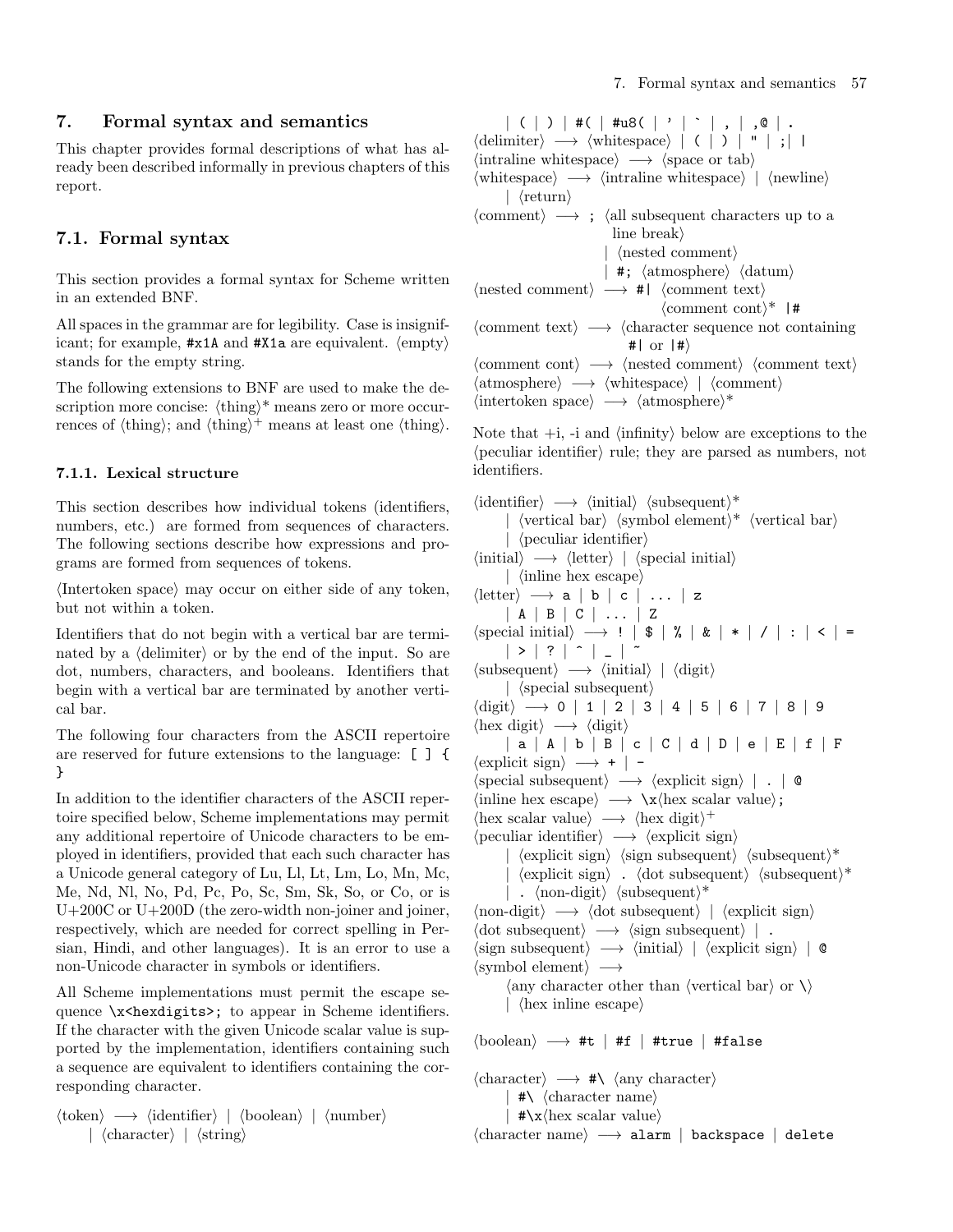$|$  escape  $|$  newline  $|$  null  $|$  return  $|$  space  $|$  tab  $|$  7.1.2. External representations  $\langle \text{string} \rangle \longrightarrow$  "  $\langle \text{string element} \rangle^*$  "  $\langle$ string element $\rangle \longrightarrow \langle$ any character other than " or  $\setminus$ )  $\vert \ \vert a \vert \ \vert b \vert \ \vert t \vert \ \vert n \vert \ \vert r \vert \ \vert \ \vert \$  $\langle \rangle$  \\intraline whitespace\\ine ending\ine ending\ine =  $\langle$ intraline whitespace $\rangle$ |  $\langle$ inline hex escape $\rangle$  $\langle$ bytevector $\rangle \rightarrow \text{#u8}(\langle$ byte $\rangle^*)$  $\langle$  byte $\rangle \longrightarrow \langle$  any exact integer between 0 and 255 $\rangle$  $\langle$ number $\rangle \longrightarrow \langle$ num 2 $\rangle$  |  $\langle$ num 8 $\rangle$ |  $\langle$ num 10 $\rangle$  |  $\langle$ num 16 $\rangle$ 

The following rules for  $\langle \text{num } R \rangle$ ,  $\langle \text{complex } R \rangle$ ,  $\langle \text{real } R \rangle$ ,  $\langle$ ureal R $\rangle$ ,  $\langle$ uinteger R $\rangle$ , and  $\langle$ prefix R $\rangle$  are implicitly replicated for  $R = 2, 8, 10,$  and 16. There are no rules for  $\langle$  decimal 2 $\rangle$ ,  $\langle$  decimal 8 $\rangle$ , and  $\langle$  decimal 16 $\rangle$ , which means that numbers containing decimal points or exponents are always in decimal radix. Although not shown below, all alphabetic characters used in the grammar of numbers may appear in either upper or lower case.

 $\langle \text{num } R \rangle \longrightarrow \langle \text{prefix } R \rangle \langle \text{complex } R \rangle$  $\langle \text{complex } R \rangle \longrightarrow \langle \text{real } R \rangle | \langle \text{real } R \rangle$  ©  $\langle \text{real } R \rangle$  $\langle \text{real } R \rangle$  +  $\langle \text{real } R \rangle$  i  $| \langle \text{real } R \rangle$  -  $\langle \text{real } R \rangle$  i  $\langle \text{real } R \rangle$  + i |  $\langle \text{real } R \rangle$  - i |  $\langle \text{real } R \rangle$   $\langle \text{infinity} \rangle$  i +  $\langle$ ureal R $\rangle$  i | -  $\langle$ ureal R $\rangle$  i  $|\sin\text{finity}\rangle$  i  $| + i | - i$  $\langle \text{real } R \rangle \longrightarrow \langle \text{sign} \rangle \langle \text{area } R \rangle$  $|\langle \text{infinity} \rangle$  $\langle \text{ured } R \rangle \longrightarrow \langle \text{uinteger } R \rangle$ |  $\langle$ uinteger R $\rangle$  /  $\langle$ uinteger R $\rangle$ |  $\langle$  decimal R $\rangle$  $\langle$  decimal 10 $\rangle \longrightarrow \langle$  uinteger 10 $\rangle \langle$  suffix $\rangle$ | .  $\langle$ digit 10 $\rangle$ <sup>+</sup>  $\langle$ suffix $\rangle$ |  $\langle$ digit 10 $\rangle^+$  .  $\langle$ digit 10 $\rangle^*$   $\langle$ suffix $\rangle$  $\langle$ uinteger R $\rangle \longrightarrow \langle$ digit R $\rangle^+$  $\langle \text{prefix } R \rangle \longrightarrow \langle \text{radius } R \rangle \langle \text{exactness} \rangle$ |  $\langle$ exactness $\rangle$   $\langle$ radix R $\rangle$  $\langle$ infinity $\rangle \longrightarrow$  +inf.0 | -inf.0 | +nan.0  $\langle \text{suffix} \rangle \longrightarrow \langle \text{empty} \rangle$  $\vert$  (exponent marker) (sign) (digit 10)<sup>+</sup>  $\langle$ exponent marker $\rangle \longrightarrow e | s | f | d | l$  $\langle sign \rangle \longrightarrow \langle empty \rangle$  | + | - $\langle$ exactness $\rangle \longrightarrow \langle$ empty $\rangle$  | #i | #e  $\langle \text{radix 2} \rangle \longrightarrow \text{#b}$  $\langle \text{radix 8}\rangle \longrightarrow \text{\#o}$  $\langle \text{radix } 10 \rangle \longrightarrow \langle \text{empty} \rangle$  | #d  $\langle \text{radix } 16 \rangle \longrightarrow \# \mathbf{x}$  $\langle \text{digit 2} \rangle \rightarrow 0 \mid 1$  $\langle \text{digit 8} \rangle \longrightarrow 0$  | 1 | 2 | 3 | 4 | 5 | 6 | 7  $\langle$ digit 10 $\rangle \rightarrow \langle$ digit $\rangle$  $\langle \text{digit } 16 \rangle \longrightarrow \langle \text{digit } 10 \rangle | \text{ a } | \text{ b } | \text{ c } | \text{ d } | \text{ e } | \text{ f }$ 

<span id="page-57-0"></span> $\Delta$ b $\lambda$  is what the read procedure (section [6.13.2\)](#page-52-0) successfully parses. Note that any string that parses as an  $\langle$  expression $\rangle$  will also parse as a  $\langle$  datum $\rangle$ .

 $\langle \text{datum} \rangle \rightarrow \langle \text{simple datum} \rangle$  |  $\langle \text{compound datum} \rangle$  $|\langle \text{label}\rangle = \langle \text{datum}\rangle$  |  $\langle \text{label}\rangle$  #  $\langle$ simple datum $\rangle \longrightarrow \langle$ boolean $\rangle$  |  $\langle$ number $\rangle$  $\langle$  (character)  $\langle$  (string)  $\langle$  (symbol)  $\langle$  (bytevector)  $\langle$ symbol $\rangle \longrightarrow \langle$ identifier $\rangle$  $\langle \text{compound datum} \rangle \longrightarrow \langle \text{list} \rangle \mid \langle \text{vector} \rangle$  $\langle$ list $\rangle \rightarrow (\langle \text{datum} \rangle^*)$  |  $(\langle \text{datum} \rangle^+$  .  $\langle \text{datum} \rangle)$  $\vert$  (abbreviation)  $\langle$ abbreviation $\rangle \longrightarrow \langle$ abbrev prefix $\rangle \langle$ datum $\rangle$  $\langle \text{abbrev prefix} \rangle \longrightarrow' |\cdot|$ , |, 0  $\langle{\rm vector}\rangle\:\longrightarrow\:\#(\langle{\rm datum}\rangle^*)$  $\langle$ label $\rangle \longrightarrow$  #  $\langle$ digit 10 $\rangle$ <sup>+</sup>

## 7.1.3. Expressions

The definitions in this and the following subsections assume that all the syntax keywords defined in this report have been properly imported from their libraries, and that none of them have been redefined or shadowed.

```
\langleexpression\rangle \longrightarrow \langleidentifier\rangle\langleliteral\rangle\langle procedure call\rangle\langlelambda expression\rangle\langle conditional\rangle\langle assignment\rangle\langle derived expression\rangle\langle macro use\rangle| \langle macro block\rangle\langleliteral\rangle \longrightarrow \langlequotation\rangle | \langleself-evaluating\rangle\langleself-evaluating\rangle \longrightarrow \langleboolean\rangle | \langlenumber\rangle\vert \langle \text{character} \rangle \vert \langle \text{string} \rangle \vert \langle \text{bytevector} \rangle\langle \text{quotation} \rangle \longrightarrow '\langle \text{datum} \rangle | (quote \langle \text{datum} \rangle)
\langleprocedure call\rangle \longrightarrow (\langleoperator\rangle \langleoperand\rangle^*)
\langleoperator\rangle \longrightarrow \langleexpression\rangle\langleoperand\rangle \longrightarrow \langleexpression\rangle\langlelambda expression\rangle \longrightarrow (lambda \langleformals\rangle \langlebody\rangle)
```

```
\langle formals\rangle \longrightarrow (\langleidentifier\rangle^*) | \langleidentifier\rangle\langle \langle \text{identifier} \rangle^+ . \langle \text{identifier} \rangle\langle \text{body} \rangle \longrightarrow \langle \text{definition} \rangle^* \langle \text{sequence} \rangle\langle sequence \rangle \longrightarrow \langle command \rangle^* \langle expression \rangle\langlecommand\rangle \longrightarrow \langleexpression\rangle\langleconditional\rangle \longrightarrow (if \langletest\rangle \langleconsequent\rangle \langle alternate\rangle)
```
 $\langle \text{test} \rangle \rightarrow \langle \text{expression} \rangle$  $\langle\text{consequent}\rangle \longrightarrow \langle\text{expression}\rangle$  $\langle$  alternate $\rangle \rightarrow \langle$  expression $\rangle$  |  $\langle$  empty $\rangle$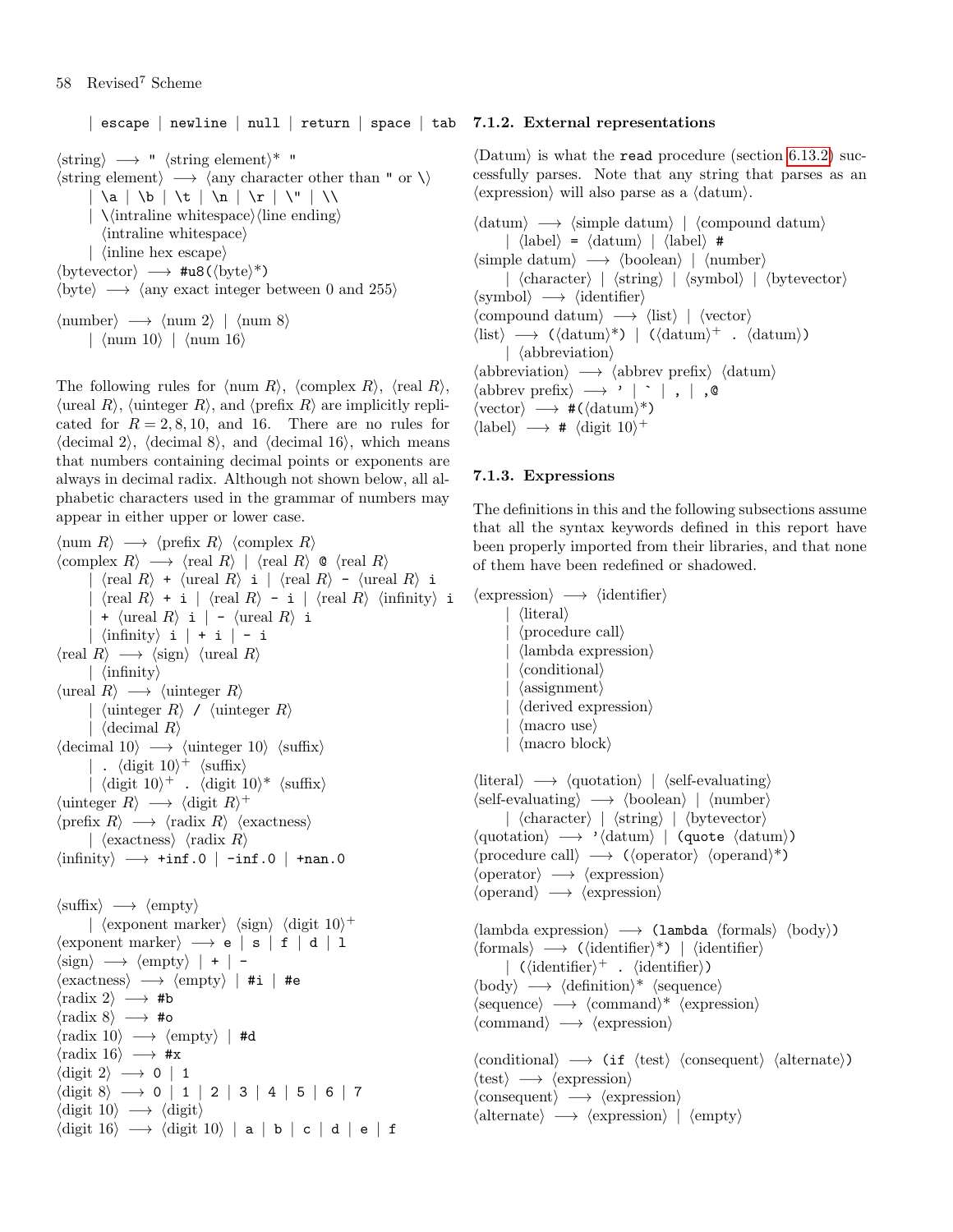$\langle \text{assignment} \rangle \longrightarrow \langle \text{set!} \rangle \langle \text{identification} \rangle$ 

```
\langle derived expression\rangle \longrightarrow(\text{cond } \langle \text{cond } \text{clause} \rangle^+)\text{(cond (cond clause)}* \text{(else (sequence)}).\langle \text{case } \langle \text{expression} \rangle\langle \text{case clause} \rangle^+)
         | (case \langle expression\rangle\langle \text{case clause} \rangle^*\langleelse \langlesequence\rangle))
         | (case \langle expression\rangle\langle \text{case clause} \rangle^*(else => \langle \text{recipient} \rangle))
             (and \langle \text{test} \rangle^*)
             (or \langle \text{test} \rangle^*)
             (when \langle expression\rangle \langle test\rangle \langle sequence\rangle)
             (unless \langle expression \rangle \langle test \rangle \langle sequence \rangle)(let (\binom{\text{binding spec}}{\text{body}})(let \langleidentifier\rangle (\langlebinding spec\rangle^*) \langlebody\rangle)
             (let* (\langle \text{binding spec} \rangle^*) \langle \text{body} \rangle)
             (letrec (\langle \text{binding spec} \rangle^*) \langle \text{body} \rangle)
             (letrec* (\langlebinding spec\rangle^*) \langlebody\rangle)
             (let-values (\langle \text{mv binding spec} \rangle^*) \langle \text{body} \rangle)
             (let*-values (\langle m v \, \text{binding spec} \rangle^*) \langle \text{body} \rangle)
             \langlebegin \langlesequence\rangle)
             (do (\langle iteration spec\rangle^*)
                       (\langle test \rangle \langle do result \rangle)\langle \text{command} \rangle^*(delay \langle expression \rangle)\langlelazy \langleexpression\rangle)
             \langle (parameterize (\langle expression\rangle)*
                  \langle body \rangle(guard (\langleidentifier\rangle \langlecond clause\rangle^*) \langlebody\rangle)
             \langle \text{quasiquotation} \rangle(case-lambda \ (case-lambda \ clause)^*)\langle \text{cond clause} \rangle \longrightarrow (\langle \text{test} \rangle \langle \text{sequence} \rangle)| (\langle test \rangle)(\langle test \rangle \Rightarrow \langle recipient \rangle)\langle \text{recipient} \rangle \longrightarrow \langle \text{expression} \rangle\langle \text{case clause} \rangle \rightarrow (\langle \text{datum} \rangle^*) \langle \text{sequence} \rangle\langle (\langle \text{datum} \rangle^*) => \langle \text{recipient} \rangle\langlebinding spec\rangle \rightarrow (\langleidentifier\rangle \langleexpression\rangle)
\langlemv binding spec\rangle \rightarrow (\langleformals\rangle \langleexpression\rangle)
\langleiteration spec\rangle \longrightarrow (\langleidentifier\rangle \langleinit\rangle \langlestep\rangle)
         |\langle (identifier) \langle init))
\langle \text{case-lambda clause} \rangle \longrightarrow (\langle \text{formals} \rangle \langle \text{body} \rangle)\langle \text{init} \rangle \longrightarrow \langle \text{expression} \rangle\langle \text{step} \rangle \longrightarrow \langle \text{expression} \rangle\langle do result\rangle \longrightarrow \langle sequence\rangle | \langle empty\rangle\langle \text{macro use} \rangle \rightarrow (\langle \text{keyword} \rangle \langle \text{datum} \rangle^*)\langlekeyword\rangle \longrightarrow \langleidentifier\rangle\langlemacro block\rangle \longrightarrow
```
(let-syntax  $(\langle \text{syntax spec} \rangle^*) \langle \text{body} \rangle$ ) | (letrec-syntax  $(\langle \text{syntax spec} \rangle^*) \langle \text{body} \rangle$ )  $\langle$ syntax spec $\rangle \longrightarrow (\langle$ keyword $\rangle \langle$ transformer spec $\rangle$ )

## 7.1.4. Quasiquotations

The following grammar for quasiquote expressions is not context-free. It is presented as a recipe for generating an infinite number of production rules. Imagine a copy of the following rules for  $D = 1, 2, 3, \ldots$  D keeps track of the nesting depth.

```
\langle \text{quasiquotation} \rangle \rightarrow \langle \text{quasiquotation 1} \rangle\langle \text{qq template 0} \rangle \longrightarrow \langle \text{expression} \rangle\langle \text{quasiquotation } D \rangle \longrightarrow \langle \text{qq template } D \rangle| (quasiquote \langle qq \text{ template } D \rangle)
\langle \text{qq template } D \rangle \longrightarrow \langle \text{simple datum} \rangle\langlelist qq template D\rangle\langle vector qq template D\rangle\langleunquotation D\rangle\langlelist qq template D \rangle \longrightarrow (\langle q \rangle \langle q \rangle) template or splice D \rangle^*)
         \langle \langle \text{qq template or splice } D \rangle^+ \cdot \langle \text{qq template } D \rangle \rangle\prime (qq template D)
         | \langle \text{quasiquotation } D + 1 \rangle\langle \text{vector qq template } D \rangle \longrightarrow \#(\langle \text{qq template or splice } D \rangle^*)\langle \text{unquotation } D \rangle \longrightarrow , \langle \text{qq template } D - 1 \rangle| (unquote \langle qq \text{ template } D - 1 \rangle)
\langle q\mathbf{q} \text{ template or splice } D \rangle \longrightarrow \langle q\mathbf{q} \text{ template } D \rangle| \langlesplicing unquotation D\rangle\langlesplicing unquotation D\rangle \longrightarrow, \mathcal{Q}\langleqq template D − 1\rangle| (unquote-splicing \langle qq \text{ template } D - 1 \rangle)
```
In (quasiquotation)s, a (list qq template  $D$ ) can sometimes be confused with either an  $\langle$ unquotation D $\rangle$  or a  $\langle$ splicing unquotation D $\rangle$ . The interpretation as an  $\langle$ unquotation $\rangle$  or  $\langle$ splicing unquotation D $\rangle$  takes precedence.

## 7.1.5. Transformers

```
\langletransformer spec\rangle \longrightarrow(syntax-rules (\langleidentifier)*) \langlesyntax rule\rangle^*)
        | (syntax-rules \langleidentifier\rangle (\langleidentifier\rangle^*)
                \langlesyntax rule\rangle^*)
\langlesyntax rule\rangle \rightarrow (\langlepattern\rangle \langletemplate\rangle)
\langlepattern\rangle \longrightarrow \langlepattern identifier\rangle\vert (underscore)
            (\langle pattern\rangle^*)\langle \varphi \rangle^+ . \langle \varphi \varphi \rangle(\mathrm{pattern})^* (pattern) (ellipsis) (pattern)*)
            \langle \text{pattern} \rangle^* \langle \text{pattern} \rangle \langle \text{ellipsis} \rangle \langle \text{pattern} \rangle^*. \langle pattern\rangle)
        | \#({\rm pattern})^*)
```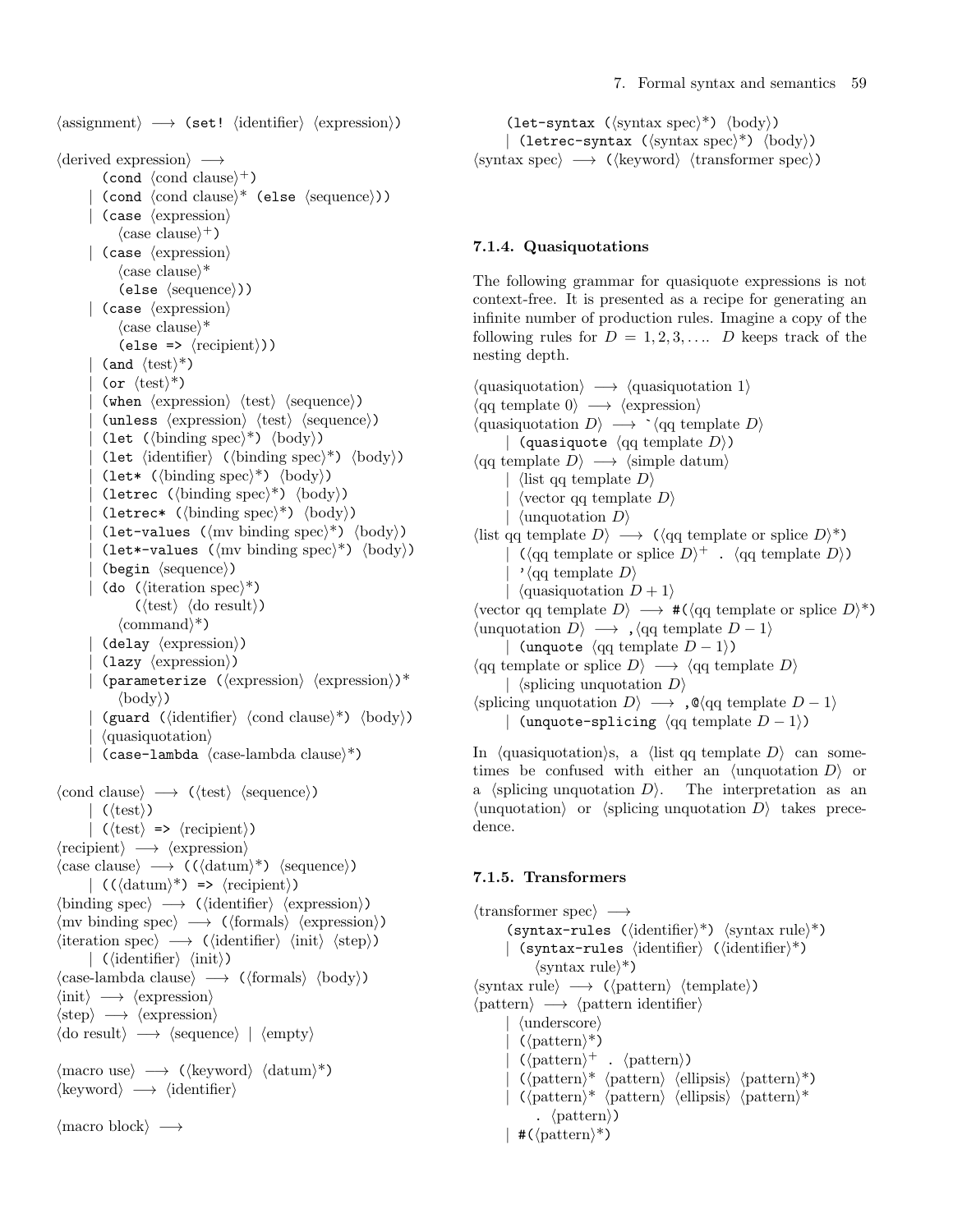$\#(\langle$ pattern $\rangle^*$   $\langle$ pattern $\rangle$   $\langle$ ellipsis $\rangle$   $\langle$ pattern $\rangle^*$ ) |  $\langle$  pattern datum $\rangle$  $\langle$  pattern datum $\rangle \rightarrow \langle$ string $\rangle$  $\langle$ character $\rangle$  $\langle$ boolean $\rangle$  $\langle$  number $\rangle$  $\langle$ template $\rangle \longrightarrow \langle$ pattern identifier $\rangle$  $(\langle$ template element $\rangle^*$ ) |  $(\langle template\ element \rangle^+ \cdot \langle template \rangle)$  $\#$ ( $\{\text{template element}\}^*$ )  $\langle$ template datum $\rangle$  $\langle$ template element $\rangle \longrightarrow \langle$ template $\rangle$  $\vert$  (template) (ellipsis)  $\langle$ template datum $\rangle \rightarrow \langle$ pattern datum $\rangle$  $\langle$  pattern identifier $\rangle \longrightarrow \langle$ any identifier except ...}  $\langle$ ellipsis $\rangle \longrightarrow \langle$ an identifier defaulting to ...}  $\langle$ underscore $\rangle \longrightarrow \langle$ the identifier  $\Box$ 

# 7.1.6. Programs and definitions

 $\langle$ program $\rangle \longrightarrow \langle$ command or definition $\rangle^*$  $\langle$ command or definition $\rangle \longrightarrow \langle$ command $\rangle$  $\langle$  definition $\rangle$ | (import  $\langle \text{import set} \rangle^+$ ) | (begin  $\langle$  command or definition $\rangle^+$ )  $\langle definition \rangle \longrightarrow$  (define  $\langle identification \rangle$ )  $(\text{define } (\text{identity } \langle \text{def in} \rangle) \langle \text{body} \rangle)$  $\langle$  syntax definition $\rangle$ (define-values  $\langle$  def formals $\rangle$   $\langle$  body $\rangle$ )  $\langle$  define-record-type  $\langle$  identifier)  $\langle$ constructor $\rangle$   $\langle$ identifier $\rangle$   $\langle$ field spec $\rangle^*$ ) | (begin  $\langle$  definition $\rangle^*$ )  $\langle \text{def formulas} \rangle \longrightarrow \langle \text{identifier} \rangle^*$ |  $\langle$ identifier $\rangle^*$  .  $\langle$ identifier $\rangle$  $\langle \text{constructor} \rangle \longrightarrow (\langle \text{identifier} \rangle \langle \text{field name} \rangle^*)$  $\langle \text{field spec} \rangle \longrightarrow (\langle \text{field name} \rangle \langle \text{accessor} \rangle)$  $\langle \langle \text{field name} \rangle \langle \text{accessor} \rangle \langle \text{mutator} \rangle$  $\langle \text{field name} \rangle \longrightarrow \langle \text{identifier} \rangle$  $\langle \text{accessor} \rangle \longrightarrow \langle \text{identifier} \rangle$  $\langle \text{mutator} \rangle \longrightarrow \langle \text{identifier} \rangle$  $\langle$ syntax definition $\rangle \longrightarrow$ (define-syntax  $\langle \text{keyword} \rangle$   $\langle \text{transformer spec} \rangle$ )

# 7.1.7. Libraries

 $\langle$ library $\rangle \longrightarrow$  $\langle$  define-library  $\langle$  library name)  $\langle$ library declaration $\rangle^*$ )  $\langle$ library name $\rangle \longrightarrow$  ( $\langle$ library name part $\rangle^+$ )  $\langle$ library name part $\rangle \longrightarrow \langle$ identifier $\rangle$  |  $\langle$ uinteger 10 $\rangle$  $\langle$ library declaration $\rangle \longrightarrow$  (export  $\langle$ export spec $\rangle^*$ ) | (import  $\langle \text{import set} \rangle^*$ ) | (begin  $\langle$  command or definition $\rangle^*$ )

| (include  $\langle \text{string} \rangle^+$ ) | (include-ci  $\langle \text{string} \rangle^+$ )  $\text{(cond-expand }\langle \text{cond-expand } \text{clause} \rangle^*$ )  $\text{(cond-expand }\text{(cond-expand clause)}*$ (else  $\langle$ library declaration $\rangle^*$ ))  $\langle$ export spec $\rangle \longrightarrow \langle$ identifier $\rangle$  $\vert$  (rename  $\langle$ identifier $\rangle$   $\langle$  identifier $\rangle$ )  $\langle$ import set $\rangle \longrightarrow \langle$ library name $\rangle$ | (only  $\langle \text{import set} \rangle$   $\langle \text{identifier} \rangle^+$ ) | (except  $\langle \text{import set} \rangle$   $\langle \text{identifier} \rangle^+$ )  $(\text{prefix } \langle \text{import set} \rangle \langle \text{identifier} \rangle)$ | (rename  $\langle \text{import set} \rangle$   $\langle \text{export spec} \rangle^+$ )  $\langle$ cond-expand clause $\rangle \longrightarrow$  $(\text{feature requirement}) \langle \text{library declaration} \rangle^*$  $\langle$ feature requirement $\rangle \longrightarrow \langle$ identifier $\rangle$  $\vert$  (library name) (and  $\langle$  feature requirement $\rangle^*$ ) (or  $\langle$  feature requirement $\rangle^*$ )  $(not \text{ (feature requirement)}$ 

# 7.2. Formal semantics

This section provides a formal denotational semantics for the primitive expressions of Scheme and selected built-in procedures. The concepts and notation used here are described in [\[37\]](#page-75-4); the notation is summarized below:

| $\langle \dots \rangle$ | sequence formation                               |
|-------------------------|--------------------------------------------------|
| $s \downarrow k$        | $k$ th member of the sequence $s$ (1-based)      |
| #s                      | length of sequence s                             |
| $s \S t$                | concatenation of sequences s and t               |
| $s \dagger k$           | drop the first $k$ members of sequence $s$       |
| $t\rightarrow a,b$      | McCarthy conditional "if $t$ then $a$ else $b$ " |
| $\rho[x/i]$             | substitution " $\rho$ with x for i"              |
| $x$ in $D$              | injection of $x$ into domain $D$                 |
| $x \mid D$              | projection of $x$ to domain $D$                  |

The reason that expression continuations take sequences of values instead of single values is to simplify the formal treatment of procedure calls and multiple return values.

The boolean flag associated with pairs, vectors, and strings will be true for mutable objects and false for immutable objects.

The order of evaluation within a call is unspecified. We mimic that here by applying arbitrary permutations permute and *unpermute*, which must be inverses, to the arguments in a call before and after they are evaluated. This is not quite right since it suggests, incorrectly, that the order of evaluation is constant throughout a program (for any given number of arguments), but it is a closer approximation to the intended semantics than a left-to-right evaluation would be.

The storage allocator new is implementation-dependent,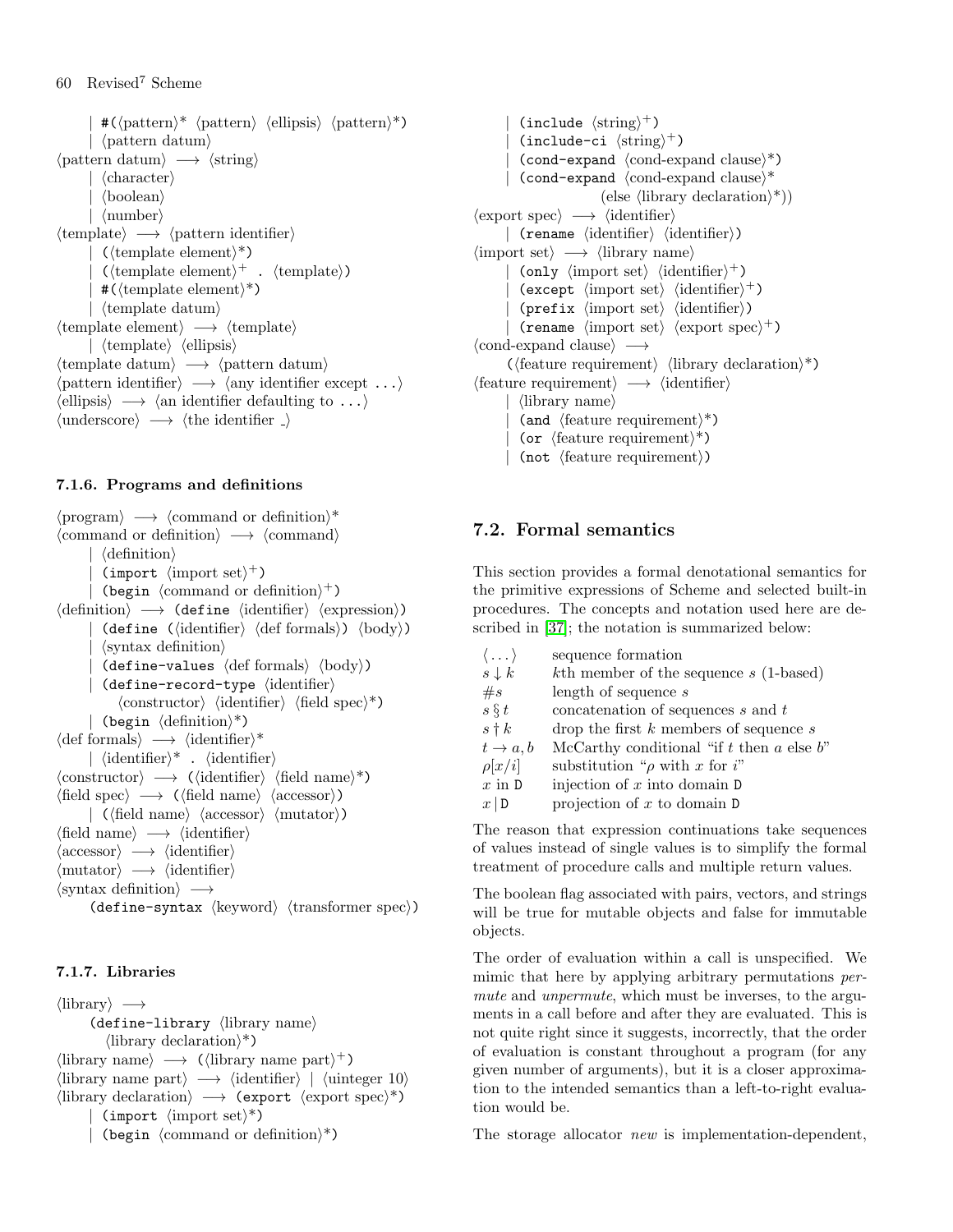but it must obey the following axiom: if  $new \sigma \in L$ , then  $\sigma$  (new  $\sigma$  | L)  $\downarrow$  2 = false.

The definition of  $K$  is omitted because an accurate definition of  $K$  would complicate the semantics without being very interesting.

If P is a program in which all variables are defined before being referenced or assigned, then the meaning of P is

```
\mathcal{E} ((lambda (I*) P') (undefined) ...)
```
where  $I^*$  is the sequence of variables defined in P,  $P'$  is the sequence of expressions obtained by replacing every definition in P by an assignment,  $\langle$ undefined $\rangle$  is an expression that evaluates to *undefined*, and  $\mathcal E$  is the semantic function that assigns meaning to expressions.

#### 7.2.1. Abstract syntax

| $K \in \mathop{{\rm Con}}$           | constants, including quotations |
|--------------------------------------|---------------------------------|
| $I \in \text{Ide}$                   | identifiers (variables)         |
| $E \in Exp$                          | expressions                     |
| $\Gamma \in \text{Com} = \text{Exp}$ | commands                        |
|                                      |                                 |

$$
\begin{array}{ccl} \text{Exp} & \longrightarrow & \text{K} \mid I \mid (\text{E}_{0} \text{ E}^{*}) \\ & & | \text{ (lambda (I^{*}) } \Gamma^{*} \text{ E}_{0}) \\ & & | \text{ (lambda (I^{*} \cdot I) } \Gamma^{*} \text{ E}_{0}) \\ & & | \text{ (lambda I } \Gamma^{*} \text{ E}_{0}) \\ & & | \text{ (if E}_{0} \text{ E}_{1} \text{ E}_{2}) \mid (\text{if E}_{0} \text{ E}_{1}) \\ & & | \text{ (set! I E)} \end{array}
$$

#### 7.2.2. Domain equations

#### 7.2.3. Semantic functions

 $\mathcal{K} : \mathrm{Con} \to \mathrm{E}$  $\mathcal{E}: \mathrm{Exp} \to \mathtt{U} \to \mathtt{K} \to \mathtt{C}$  $\mathcal{E}^*:\mathrm{Exp}^*\to \mathtt{U}\to \mathtt{K}\to \mathtt{C}$  $C: \mathrm{Com}^* \to U \to C \to C$ 

 $\mathcal{E}[\mathbb{K}] = \lambda \rho \kappa$ , send  $(\mathcal{K}[\mathbb{K}]) \kappa$ 

Definition of  $K$  deliberately omitted.

$$
\mathcal{E}[\![\mathrm{I}]\!] = \lambda \rho \kappa \cdot hold \left( lookup \rho \mathrm{I} \right)
$$
  
\n
$$
(single(\lambda \epsilon \cdot \epsilon = undefined \rightarrow wrong \text{ "undefined variable", } \\ \text{ } \\ send \epsilon \kappa))
$$

$$
\mathcal{E}[(E_0 \ E^*)] =
$$
  
\n
$$
\lambda \rho \kappa \cdot \mathcal{E}^*(permute(\langle E_0 \rangle \ S E^*))
$$
  
\n
$$
\rho
$$
  
\n
$$
(\lambda \epsilon^* \cdot ((\lambda \epsilon^* \cdot applicate (\epsilon^* \downarrow 1) (\epsilon^* \dagger 1) \kappa))
$$
  
\n
$$
(unpermute (\epsilon^*))
$$

$$
\mathcal{E}[\text{(\text{lambda (T*) }\Gamma^* \ E_0)] =\n\lambda \rho \kappa \cdot \lambda \sigma \cdot \text{new } \sigma \in \mathbb{L} \rightarrow\n \text{send}(\langle new \sigma | \mathbf{L}, \lambda \epsilon^* \kappa' \cdot \# \epsilon^* = \# \mathbf{I}^* \rightarrow\n \text{tevals}(\lambda \alpha^* \cdot (\lambda \rho' \cdot \mathcal{C}[\Gamma^*] \rho'(\mathcal{E}[\mathbf{E}_0] \rho' \kappa'))\n \epsilon^*,\n \text{wrong number of arguments"}\n \text{in } \mathbb{E}\n \text{for } \mathbb{E}\n \text{for } \mathbb{E}\n \text{for } \mathbb{E}\n \text{for } \mathbb{E}\n \text{for } \mathbb{E}\n \text{for } \mathbb{E}\n \text{for } \mathbb{E}\n \text{for } \mathbb{E}\n \text{for } \mathbb{E}\n \text{for } \mathbb{E}\n \text{for } \mathbb{E}\n \text{for } \mathbb{E}\n \text{for } \mathbb{E}\n \text{for } \mathbb{E}\n \text{for } \mathbb{E}\n \text{for } \mathbb{E}\n \text{for } \mathbb{E}\n \text{for } \mathbb{E}\n \text{for } \mathbb{E}\n \text{for } \mathbb{E}\n \text{for } \mathbb{E}\n \text{for } \mathbb{E}\n \text{for } \mathbb{E}\n \text{for } \mathbb{E}\n \text{for } \mathbb{E}\n \text{for } \mathbb{E}\n \text{for } \mathbb{E}\n \text{for } \mathbb{E}\n \text{for } \mathbb{E}\n \text{for } \mathbb{E}\n \text{for } \mathbb{E}\n \text{for } \mathbb{E}\n \text{for } \mathbb{E}\n \text{for } \mathbb{E}\n \text{for } \mathbb{E}\n \text{for } \mathbb{E}\n \text{for } \mathbb{E}\n \text{for } \mathbb{E}\n \text{for } \mathbb{E}\n \text{for } \mathbb{E}\n \text{for } \mathbb{E}\n \text{for } \mathbb{E}\n \text{for } \mathbb{E}\n \text{for } \mathbb{E}\n \text{for } \mathbb{E}\n \text{for } \mathbb{E}\n \text{for } \mathbb{E}
$$

 $\lambda \rho \kappa \cdot \mathcal{E}[\mathbb{E}_0] \rho \left(\text{single } (\lambda \epsilon \cdot \text{truish } \epsilon \to \mathcal{E}[\mathbb{E}_1] \rho \kappa, \right)$  $\mathcal{E}[\mathbb{E}_2|\rho\kappa))$ 

 $\mathcal{E}$ [(if E<sub>0</sub> E<sub>1</sub>)] =  $\lambda \rho \kappa$ .  $\mathcal{E}[\mathbb{E}_0] \rho$  (single ( $\lambda \epsilon$ . truish  $\epsilon \to \mathcal{E}[\mathbb{E}_1] \rho \kappa$ , send unspecified  $\kappa$ ))

Here and elsewhere, any expressed value other than undefined may be used in place of unspecified.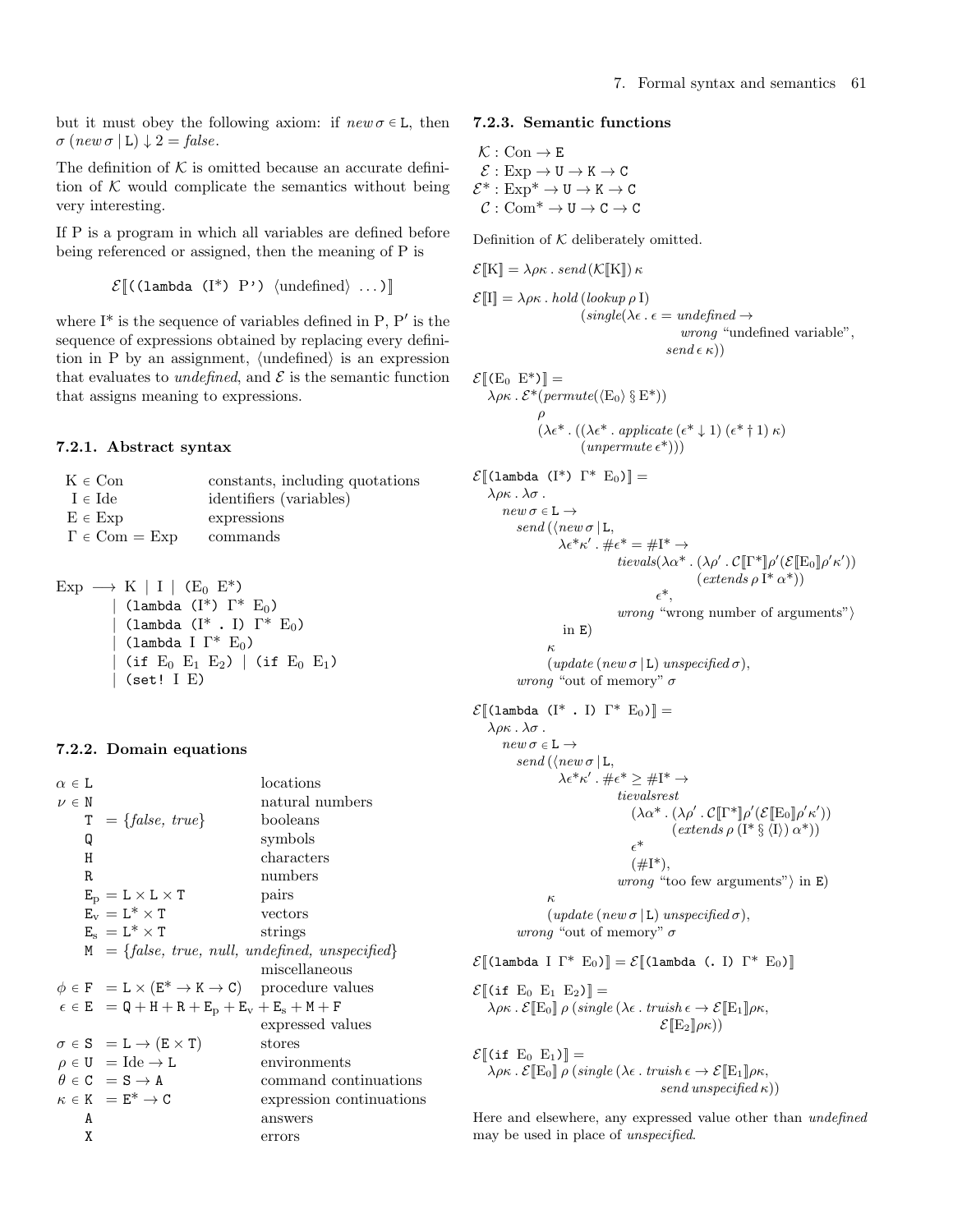$\mathcal{E}$ [(set! I E)] =  $\lambda \rho \kappa$ .  $\mathcal{E}[\mathbb{E}] \rho$  (single( $\lambda \epsilon$ . assign (lookup  $\rho$  I)  $\epsilon$  $(send$  unspecified  $\kappa$ ))  $\mathcal{E}^*$ [[  $\equiv \lambda \rho \kappa \cdot \kappa \langle \rangle$  $\mathcal{E}^*$ [E<sub>0</sub> E<sup>\*</sup>]] =  $\lambda \rho \kappa$ .  $\mathcal{E}[\mathbb{E}_0] \rho (\text{single}(\lambda \epsilon_0 \cdot \mathcal{E}^* [\mathbb{E}^*] \rho (\lambda \epsilon^* \cdot \kappa (\langle \epsilon_0 \rangle \S \epsilon^*))))$ 

 $\mathcal{C}[\mathbb{I}]=\lambda \rho \theta \cdot \theta$ 

 $\mathcal{C}[\![\Gamma_0\Gamma^*]\!] = \lambda \rho \theta \cdot \mathcal{E}[\![\Gamma_0]\!] \rho (\lambda \epsilon^* \cdot \mathcal{C}[\![\Gamma^*]\!] \rho \theta)$ 

# 7.2.4. Auxiliary functions

 $lookup: U \rightarrow \text{Ide} \rightarrow L$  $lookup = \lambda \rho I \cdot \rho I$  $extends: \mathtt{U} \rightarrow \mathrm{Ide}^* \rightarrow \mathtt{L}^* \rightarrow \mathtt{U}$  $extends =$  $\lambda \rho I^* \alpha^*$ .  $\# I^* = 0 \rightarrow \rho$ , extends  $(\rho[(\alpha^* \downarrow 1)/((I^* \downarrow 1)])$   $(I^* \uparrow 1)$   $(\alpha^* \uparrow 1)$  $wrong: X \rightarrow C$  [implementation-dependent]  $send: \texttt{E} \rightarrow \texttt{K} \rightarrow \texttt{C}$  $send = \lambda \epsilon \kappa \cdot \kappa \langle \epsilon \rangle$  $single : (E \rightarrow C) \rightarrow K$  $single =$  $\lambda \psi \epsilon^*$ .  $\#\epsilon^* = 1 \rightarrow \psi(\epsilon^* \downarrow 1),$ wrong "wrong number of return values"  $new : S \rightarrow (L + \{error\})$  [implementation-dependent]  $hold: L \rightarrow K \rightarrow C$ hold =  $\lambda \alpha \kappa \sigma$ . send  $(\sigma \alpha \downarrow 1) \kappa \sigma$  $assign: L \rightarrow E \rightarrow C \rightarrow C$  $\alpha \sin n = \lambda \alpha \epsilon \theta \sigma$ .  $\theta(\nu)$  where  $\alpha \epsilon \sigma$  $update: L \rightarrow E \rightarrow S \rightarrow S$ update =  $\lambda \alpha \epsilon \sigma$ .  $\sigma$ [ $\langle \epsilon, true \rangle / \alpha$ ]  $tievals : (L^* \rightarrow C) \rightarrow E^* \rightarrow C$  $t$ *ievals*  $=$  $\lambda \psi \epsilon^* \sigma$ .  $\#\epsilon^* = 0 \rightarrow \psi \langle \rangle \sigma$ ,  $\mathit{new} \ \sigma \in \mathtt{L} \to \mathit{tievals} \left( \lambda \alpha^* \mathrel{.} \psi(\langle \mathit{new} \ \sigma \mid \mathtt{L} \rangle \ \S \ \alpha^* \right) )$  $(\epsilon^*$  † 1)  $(\text{update}(new \sigma | \mathbf{L})(\epsilon^* \downarrow 1)\sigma),$ 

*wrong* "out of memory" $\sigma$ tievalsrest :  $(L^* \rightarrow C) \rightarrow E^* \rightarrow N \rightarrow C$  $t$ ievalsrest  $=$  $\lambda \psi \epsilon^* \nu$ . list (dropfirst  $\epsilon^* \nu$ )  $(single(\lambda \epsilon \cdot tievals \psi ((takefirst \epsilon^* \nu) \S \langle \epsilon \rangle)))$ 

 $dropfirst = \lambda ln \cdot n = 0 \rightarrow l, dropfirst (l + 1)(n - 1)$ 

takefirst =  $\lambda ln \cdot n = 0 \rightarrow \langle \rangle, \langle l \downarrow 1 \rangle \S (take first (l \dagger 1)(n - 1))$ 

 $truish : E \rightarrow T$ truish =  $\lambda \epsilon \cdot \epsilon = false \rightarrow false, true$ 

 $permute: Exp^* \rightarrow Exp^*$  [implementation-dependent]

 $\mathit{applicate}: \mathsf{E} \to \mathsf{E}^* \to \mathsf{K} \to \mathsf{C}$  $appliedte =$  $\lambda \epsilon \epsilon^* \kappa \cdot \epsilon \in \mathbf{F} \to (\epsilon \mid \mathbf{F} \downarrow 2) \epsilon^* \kappa$ , wrong "bad procedure"  $onearg : (E \to K \to C) \to (E^* \to K \to C)$  $onearq =$  $\lambda \zeta \epsilon^* \kappa$ .  $\#\epsilon^* = 1 \rightarrow \zeta (\epsilon^* \downarrow 1) \kappa$ , wrong "wrong number of arguments"  $twoarg : (E \rightarrow E \rightarrow K \rightarrow C) \rightarrow (E^* \rightarrow K \rightarrow C)$  $two ara =$  $\lambda \zeta \epsilon^* \kappa$ .  $\#\epsilon^* = 2 \rightarrow \zeta (\epsilon^* \downarrow 1)(\epsilon^* \downarrow 2)\kappa$ , wrong "wrong number of arguments"  $list: \mathsf{E}^* \to \mathsf{K} \to \mathsf{C}$  $list =$  $\lambda \epsilon^* \kappa$ .  $\#\epsilon^* = 0 \rightarrow send \ null \kappa$ ,  $list(\epsilon^* \dagger 1)(single(\lambda \epsilon \cdot cons(\epsilon^* \downarrow 1, \epsilon) \kappa))$  $cons: E^* \to K \to C$  $cons =$ twoarg ( $\lambda \epsilon_1 \epsilon_2 \kappa \sigma$  . new  $\sigma \in \mathbb{L} \rightarrow$  $(\lambda \sigma' \cdot \textit{new }\sigma' \in \mathsf{L} \rightarrow$  $send(\langle new \sigma | L, new \sigma' | L, true \rangle)$ in E) κ  $(\textit{update}( \textit{new} \ \sigma' \mid L) \epsilon_2 \sigma'),$ *wrong* "out of memory" $\sigma'$ )  $(\text{update}(new \sigma | \mathbf{L})\epsilon_1\sigma),$ *wrong* "out of memory" $\sigma$ )  $less: \texttt{E}^* \rightarrow \texttt{K} \rightarrow \texttt{C}$  $less =$ twoarg ( $\lambda \epsilon_1 \epsilon_2 \kappa$  . ( $\epsilon_1 \in \mathbb{R} \wedge \epsilon_2 \in \mathbb{R}$ )  $\rightarrow$  $send(\epsilon_1 | R < \epsilon_2 | R \rightarrow true, false) \kappa,$ *wrong* "non-numeric argument to  $\langle$ ")  $add: \mathsf{E}^* \to \mathsf{K} \to \mathsf{C}$  $add =$  $twoarg (\lambda \epsilon_1 \epsilon_2 \kappa \cdot (\epsilon_1 \in \mathbb{R} \wedge \epsilon_2 \in \mathbb{R}) \rightarrow$  $send((\epsilon_1 | R + \epsilon_2 | R)$  in E) $\kappa$ , *wrong* "non-numeric argument to  $+$ ")  $car : E^* \to K \to C$  $car =$ onearg ( $\lambda \in \mathbb{E}_{p} \to \text{hold}(\epsilon | \mathbb{E}_{p} \downarrow 1)\kappa$ , *wrong* "non-pair argument to  $car$ ")  $cdr: E^* \to K \to C$  [similar to car]  $setcar : E^* \to K \to C$  $setcar =$ twoarg ( $\lambda \epsilon_1 \epsilon_2 \kappa$  .  $\epsilon_1 \in \mathbf{E}_p \rightarrow$  $(\epsilon_1 | E_p \downarrow 3) \rightarrow \text{assign}(\epsilon_1 | E_p \downarrow 1)$  $\epsilon_2$  $(send$  unspecified  $\kappa$ ), wrong "immutable argument to set-car!",

unpermute :  $E^* \to E^*$  [inverse of permute]

*wrong* "non-pair argument to set-car!")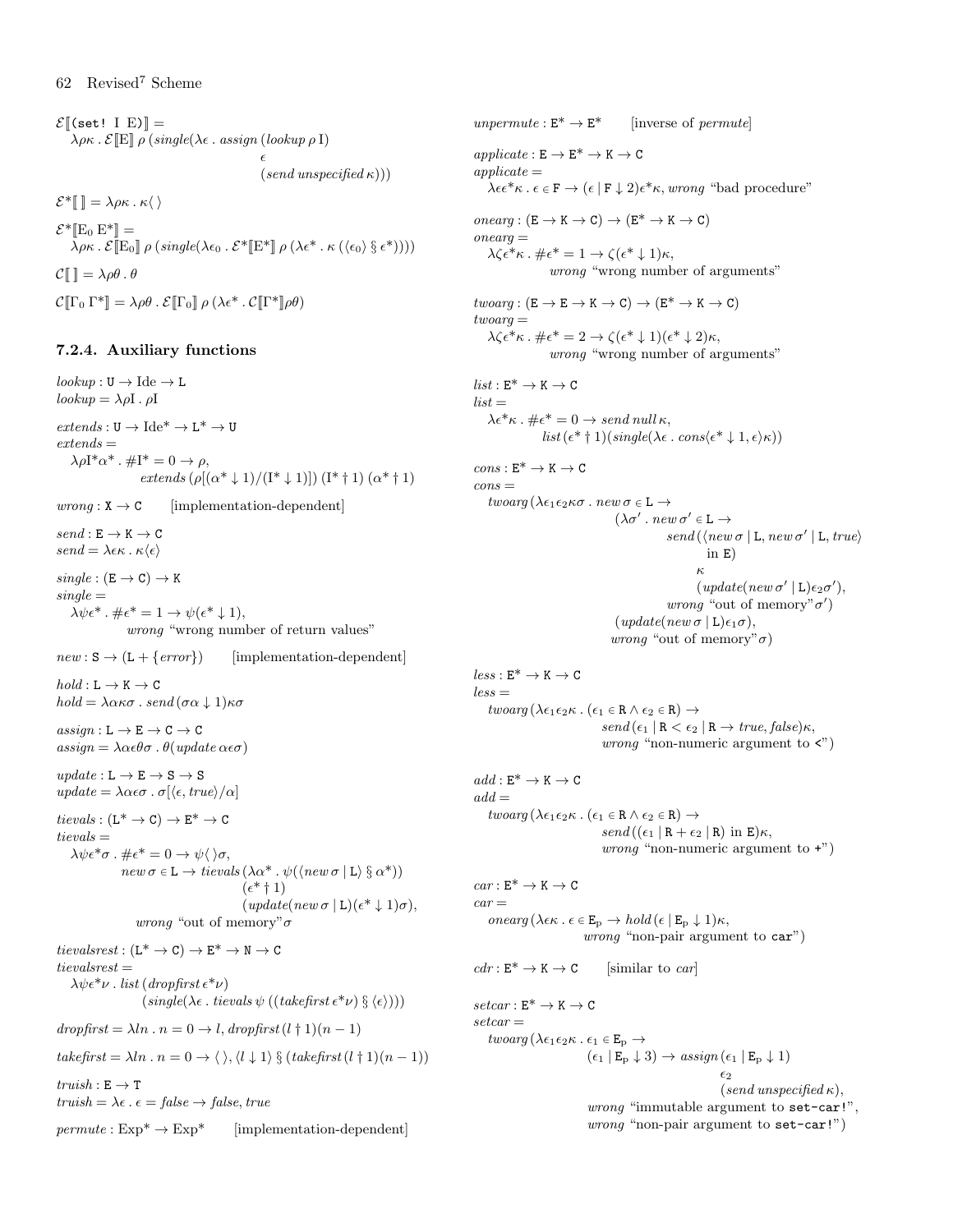$eqv : E^* \to K \to C$  $eav =$ twoarg ( $\lambda \epsilon_1 \epsilon_2 \kappa$ . ( $\epsilon_1 \in M \wedge \epsilon_2 \in M$ )  $\rightarrow$  $send(\epsilon_1 | M = \epsilon_2 | M \rightarrow true, false) \kappa,$  $(\epsilon_1 \in \mathbb{Q} \wedge \epsilon_2 \in \mathbb{Q}) \rightarrow$  $send(\epsilon_1 | \mathbb{Q} = \epsilon_2 | \mathbb{Q} \rightarrow true, false) \kappa,$  $(\epsilon_1 \in H \wedge \epsilon_2 \in H) \rightarrow$  $send(\epsilon_1 | H = \epsilon_2 | H \rightarrow true, false) \kappa,$  $(\epsilon_1 \in \mathbb{R} \land \epsilon_2 \in \mathbb{R}) \rightarrow$  $send(\epsilon_1 | R = \epsilon_2 | R \rightarrow true, false) \kappa,$  $(\epsilon_1 \in \mathbb{E}_{\mathrm{p}} \wedge \epsilon_2 \in \mathbb{E}_{\mathrm{p}}) \rightarrow$  $send((\lambda p_1p_2, ((p_1\downarrow 1) = (p_2\downarrow 1)\wedge$  $(p_1 \downarrow 2) = (p_2 \downarrow 2) \rightarrow true,$ false)  $(\epsilon_1 | E_{\rm p})$  $(\epsilon_2 | E_p))$ κ,  $(\epsilon_1 \in \mathbb{E}_{\rm v} \wedge \epsilon_2 \in \mathbb{E}_{\rm v}) \rightarrow \ldots,$  $(\epsilon_1 \in \mathbb{E}_s \land \epsilon_2 \in \mathbb{E}_s) \rightarrow \dots,$  $(\epsilon_1 \in \mathbf{F} \land \epsilon_2 \in \mathbf{F}) \rightarrow$  $send((\epsilon_1 | F \downarrow 1) = (\epsilon_2 | F \downarrow 1) \rightarrow true, false)$ κ, send false  $\kappa$ )

 $apply: E^* \to K \to C$  $apply =$ twoarg ( $\lambda \epsilon_1 \epsilon_2 \kappa$ .  $\epsilon_1 \in \mathbf{F} \to \text{valueslist} \langle \epsilon_2 \rangle (\lambda \epsilon^* \cdot \text{applicate } \epsilon_1 \epsilon^* \kappa),$ wrong "bad procedure argument to apply")

 $valueslist: \mathbf{E}^* \rightarrow \mathbf{K} \rightarrow \mathbf{C}$  $valueslist =$  $onearg(\lambda \epsilon \kappa \cdot \epsilon \in \mathbf{E}_{\mathrm{p}} \rightarrow$  $cdr(\epsilon)$  $(\lambda \epsilon^* \cdot valueslist$  $\epsilon^*$  $(\lambda \epsilon^* \cdot \textit{car} \langle \epsilon \rangle (\textit{single}(\lambda \epsilon \cdot \kappa(\langle \epsilon \rangle \S \epsilon^*))))),$  $\epsilon = null \rightarrow \kappa \langle \ \rangle,$ wrong "non-list argument to values-list")

```
cucc : E^* \to K \to C [call-with-current-continuation]
cwcc =onearg (\lambda \epsilon \kappa. \epsilon \in \mathbf{F} \rightarrow(\lambda \sigma \cdot new \sigma \in \mathbb{L} \rightarrowappliedte \epsilon\langle \langle new\,\sigma\,|\, {\tt L}, \lambda \epsilon^* \kappa' \cdot \kappa \epsilon^* \rangle in E\rangleκ
                                                              (\textit{update}(new \sigma | L))unspecified
                                                                            \sigma).
                                             wrong "out of memory" \sigma),
                               wrong "bad procedure argument")
```
 $values: E^* \to K \to C$ values  $= \lambda \epsilon^* \kappa$ ,  $\kappa \epsilon^*$ 

 $c w v : E^* \to K \to C$  [call-with-values]  $cww =$ twoarg  $(\lambda \epsilon_1 \epsilon_2 \kappa \cdot \text{applicate } \epsilon_1 \langle \rangle (\lambda \epsilon^* \cdot \text{applicate } \epsilon_2 \epsilon^*))$ 

# 7.3. Derived expression types

This section gives macro definitions for the derived expression types in terms of the primitive expression types (literal, variable, call, lambda, if, and set!), except for quasiquote.

```
(define-syntax cond
  (syntax-rules (else =>)
    ((cond (else result1 result2 ...))
     (begin result1 result2 ...))
    ((cond (test => result))
     (let ((temp test))
       (if temp (result temp))))
    ((\text{cond }(\text{test} \Rightarrow \text{result}) \text{ clause1 clause2} ...))(let ((temp test))
       (if temp
            (result temp)
            (cond clause1 clause2 ...))))
    ((cond (test)) test)
    ((cond (test) clause1 clause2 ...)
     (let ((temp test))
       (if temp
           temp
            (cond clause1 clause2 ...))))
    ((cond (test result1 result2 ...))
     (if test (begin result1 result2 ...)))
    ((cond (test result1 result2 ...)
           clause1 clause2 ...)
     (if test
         (begin result1 result2 ...)
         (cond clause1 clause2 ...)))))
(define-syntax case
  (syntax-rules (else =>)
    ((case (key ...)
       clauses ...)
     (let ((atom-key (key ...)))
       (case atom-key clauses ...)))
    ((case key
       (else => result))
     (result key))
    ((case key
       (else result1 result2 ...))
     (begin result1 result2 ...))
    ((case key
       ((atoms ...) result1 result2 ...))(if (memv key '(atoms ...))
         (begin result1 result2 ...)))
    ((case key
       ((atoms ...) \Rightarrow result))(if (memv key '(atoms ...))
         (result key)))
    ((case key
       ((atoms ...) \Rightarrow result)clause clauses ...)
     (if (memv key '(atoms ...))
         (result key)
         (case key clause clauses ...)))
```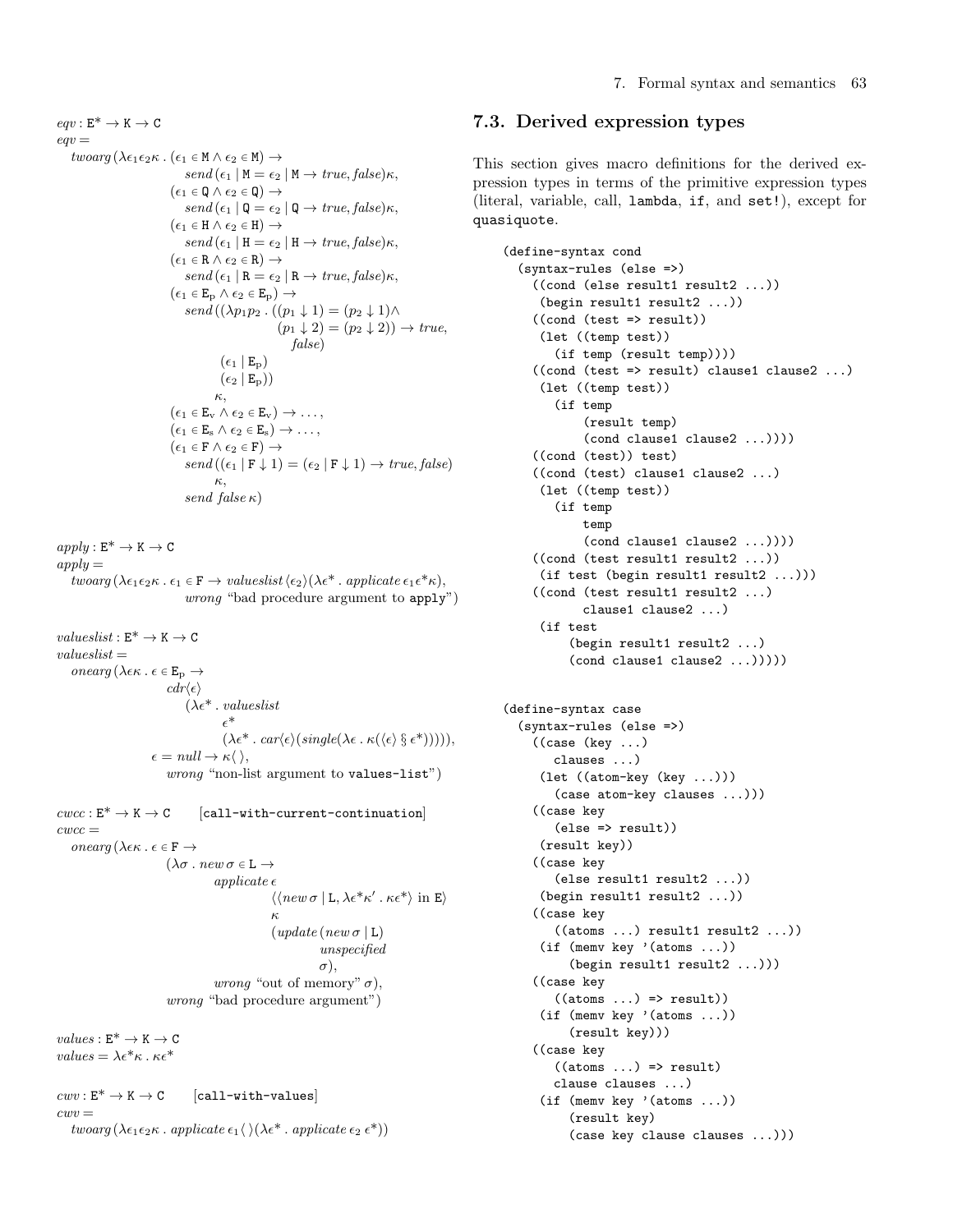```
((case key
       ((atoms ...) result1 result2 ...)clause clauses ...)
     (if (memv key '(atoms ...))
         (begin result1 result2 ...)
         (case key clause clauses ...)))))
(define-syntax and
  (syntax-rules ()
    ((and) #t)
    ((and test) test)
    ((and test1 test2 ...)
     (if test1 (and test2 ...) #f))))(define-syntax or
  (syntax-rules ()
    ((or)#f)
    ((or test) test)
    ((or test1 test2 ...)
     (let ((x test1))
       (if x x (or test2 ...))))))(define-syntax when
  (syntax-rules ()
    ((when test result1 result2 ...)
     (if test
         (begin result1 result2 ...)))))
(define-syntax unless
  (syntax-rules ()
    ((unless test result1 result2 ...)
     (if (not test)
         (begin result1 result2 ...)))))
(define-syntax let
  (syntax-rules ()
    ((let ((name val) ...) body1 body2 ...)
     ((lambda (name ...) body1 body2 ...)
      val ...))
    ((let tag ((name val) ...) body1 body2 ...)
     ((letrec ((tag (lambda (name ...)
                      body1 body2 ...)))
        tag)
     val ...))))
(define-syntax let*
  (syntax-rules ()
    ((let* () body1 body2 ...)
     (let () body1 body2 ...))
    ((let * ((name1 val1) (name2 val2) ...))body1 body2 ...)
     (let ((name1 val1))
       (let* ((name2 val2) ...)
         body1 body2 ...)))))
```
The following letrec macro uses the symbol  $\langle$ undefined> in place of an expression which returns something that when stored in a location makes it an error to try to obtain the value stored in the location (no such expression is defined in Scheme). A trick is used to generate the temporary names needed to avoid specifying the order in which the values are evaluated. This could also be accomplished by using an auxiliary macro.

```
(define-syntax letrec
  (syntax-rules ()
    ((letrec ((var1 init1) ...) body ...)
     (letrec "generate_temp_names"
       (var1 ...)
       ()
       ((var1 init1) ...)body ...))
    ((letrec "generate_temp_names"
       ()
       (temp1 ...)
       ((var1 init1) ...)
       body ...)
     (let ((var1 <undefined>) ...)
       (let ((temp1 init1) ...)
         (set! var1 temp1)
         ...
         body ...)))
    ((letrec "generate_temp_names"
       (x \ y \dots)(temp ...)
       ((var1 init1) ...)body ...)
     (letrec "generate_temp_names"
       (y \ldots)(newtemp temp ...)
       ((\mathtt{var1}\ \mathtt{init1})\ \ldots)body ...))))
(define-syntax letrec*
  (syntax-rules ()
    ((letrec* ((var1 init1) ...) body1 body2 ...)
     (let ((var1 <undefined>) ...)
       (set! var1 init1)
       ...
       (let () body1 body2 ...)))))
(define-syntax let-values
  (syntax-rules ()
    ((let-values (binding ...) body0 body1 ...)
     (let-values "bind"
         (binding ...) () (begin body0 body1 ...)))
    ((let-values "bind" () tmps body)
     (let tmps body))
    ((let-values "bind" ((b0 e0)
         binding ...) tmps body)
     (let-values "mktmp" b0 e0 ()
         (binding ...) tmps body))
```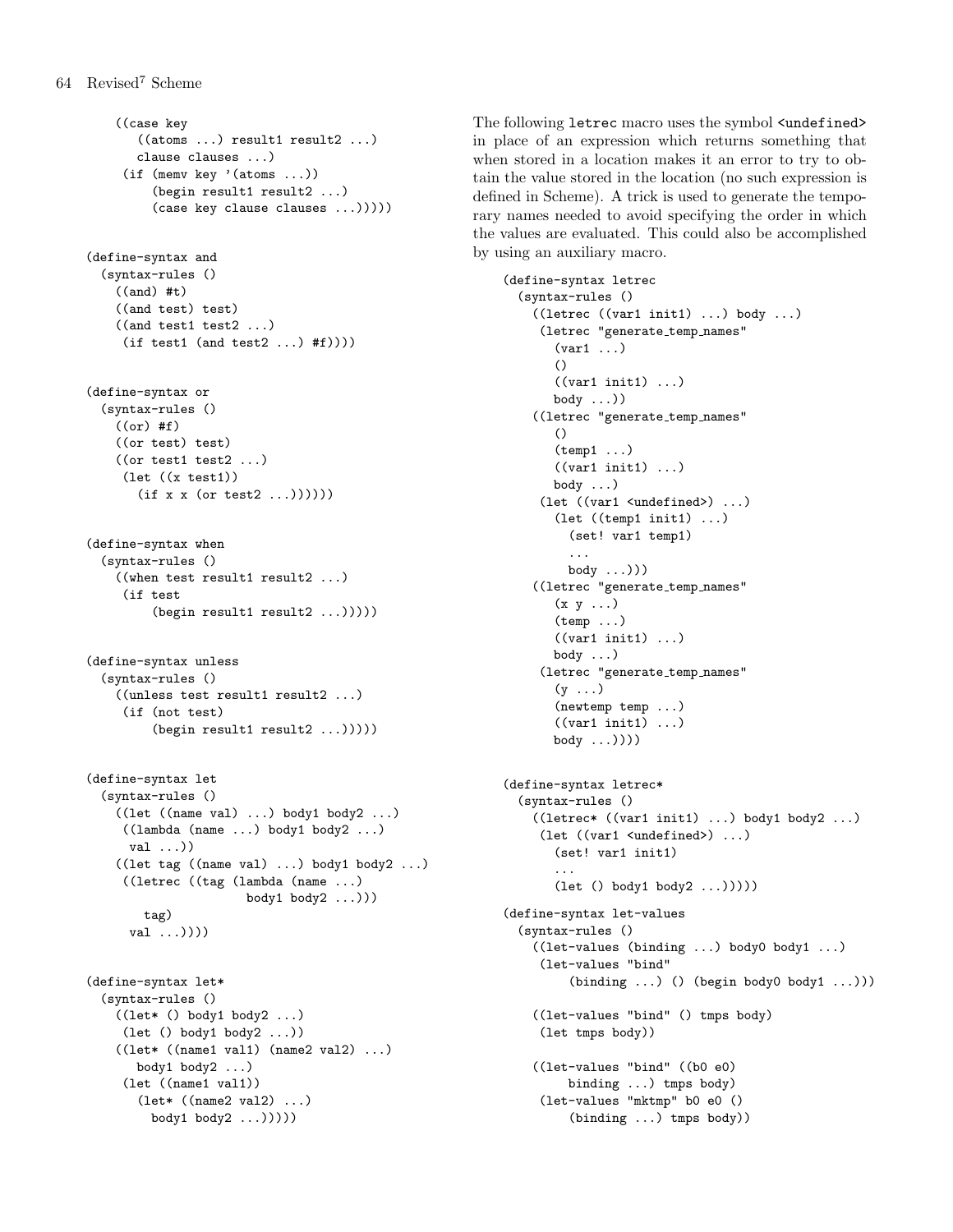```
((let-values "mktmp" () e0 args
         bindings tmps body)
     (call-with-values
       (lambda () e0)
       (lambda args
         (let-values "bind"
             bindings tmps body))))
    ((let-values "mktmp" (a . b) e0 (arg ...)
         bindings (tmp ...) body)
     (let-values "mktmp" b e0 (arg ... x)
         bindings (tmp ... (a x)) body))
    ((let-values "mktmp" a e0 (arg ...)
        bindings (tmp ...) body)
     (call-with-values
       (lambda () e0)
       (lambda (arg ... . x)
         (let-values "bind"
             bindings (tmp ... (a x)) body))))(define-syntax let*-values
  (syntax-rules ()
    ((let*-values () body0 body1 ...)
     (begin body0 body1 ...))
    ((let*-values (binding0 binding1 ...)
         body0 body1 ...)
     (let-values (binding0)
       (let*-values (binding1 ...)
         body0 body1 ...)))))
(define-syntax define-values
  (syntax-rules ()
    ((define-values () expr)
     (define dummy
       (call-with-values (lambda () expr)
                         (lambda args #f))))
    ((define-values (var) expr)
     (define var expr))
    ((define-values (var0 var1 ... varn) expr)
     (begin
       (define var0
         (call-with-values (lambda () expr)
                           list))
       (define var1
         (let ((v (cadr var0)))
           (set-cdr! var0 (cddr var0))
           v)) ...
       (define varn
         (let ((v (cadr var0)))
           (set! var0 (car var0))
           v)))
    ((define-values (var0 var1 ... . varn) expr)
     (begin
       (define var0
         (call-with-values (lambda () expr)
                           list))
       (define var1
```

```
(let ((v (cadr var0)))
           (set-cdr! var0 (cddr var0))
           v)) ...
       (define varn
         (let ((v (cdr var0)))
           (set! var0 (car var0))
           v))))
    ((define-values var expr)
     (define var
       (call-with-values (lambda () expr)
                         list))))(define-syntax begin
  (syntax-rules ()
```

```
((begin exp ...)
 ((lambda () exp ...)))))
```
The following alternative expansion for begin does not make use of the ability to write more than one expression in the body of a lambda expression. In any case, note that these rules apply only if the body of the begin contains no definitions.

```
(define-syntax begin
  (syntax-rules ()
    ((begin exp)
    exp)
    ((begin exp1 exp2 ...)
    (call-with-values
         (lambda () exp1)
       (lambda args
         (begin exp2 ...))))))
```
The following definition of do uses a trick to expand the variable clauses. As with letrec above, an auxiliary macro would also work. The expression (if #f #f) is used to obtain an unspecific value.

```
(define-syntax do
 (syntax-rules ()
   ((do ((var init step ... ) ... )(test expr ...)
         command ...)
     (letrec
       ((loop
         (lambda (var ...)
           (if test
               (begin
                 (if #f #f)
                 expr ...)
               (begin
                 command
                 ...
                 (loop (do "step" var step ...)
                        ...))))))
       (logopoint ...))((do "step" x)
    x)
```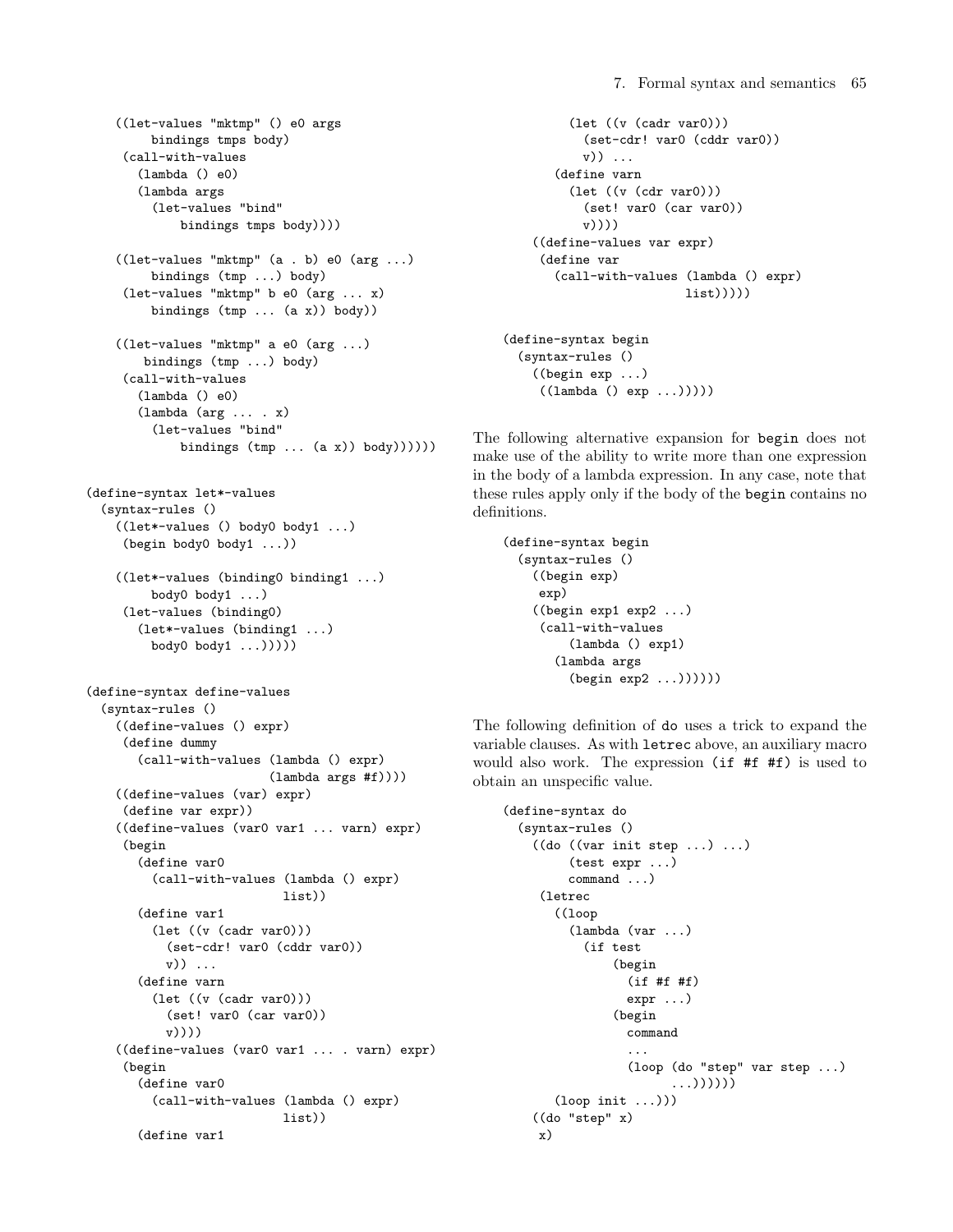66 Revised<sup>7</sup> Scheme

((do "step" x y) y)))

Here is a possible implementation of delay, force and lazy. We define the expression

(lazy  $\langle$  expression $\rangle$ )

to have the same meaning as the procedure call

 $(make-promise #f (lambda () \langle expression \rangle))$ 

as follows

```
(define-syntax lazy
  (syntax-rules ()
    ((lazy expression)
     (make-promise #f (lambda () expression)))))
```
and we define the expression

 $(delay \langle expression \rangle)$ 

to have the same meaning as:

(lazy (make-promise #t  $\langle$  expression $\rangle$ ))

as follows

```
(define-syntax delay
  (syntax-rules ()
    ((delay expression)
     (lazy (make-promise #t expression)))))
```
where make-promise is defined as follows:

```
(define make-promise
  (lambda (done? proc)
    (list (cons done? proc))))
```
Finally, we define force to call the procedure expressions in promises iteratively using a trampoline technique following [\[39\]](#page-75-5) until a non-lazy result (i.e. a value created by delay instead of lazy) is returned, as follows:

```
(define (force promise)
  (if (promise-done? promise)
      (promise-value promise)
      (let ((promise* ((promise-value promise))))
        (unless (promise-done? promise)
          (promise-update! promise* promise))
        (force promise))))
```
with the following promise accessors:

```
(define promise-done?
  (lambda (x) (car (car x))))(define promise-value
  (lambda (x) (cdr (car x))))
(define promise-update!
  (lambda (new old)
    (set-car! (car old) (promise-done? new))
    (set-cdr! (car old) (promise-value new))
    (set-car! new (car old))))
```
The following implementation of make-parameter and parameterize is suitable for an implementation with no threads. Parameter objects are implemented here as procedures, using two arbitrary unique objects <param-set!> and <param-convert>:

```
(define (make-parameter init . o)
  (let* ((converter
          (if (pair? o) (car o) (lambda <math>(x)</math> x)))(value (converter init)))
    (lambda args
      (cond
       ((null? args)
        value)
       ((eq? (car args) <param-set!>)
        (set! value (cadr args)))
       ((eq? (car args) <param-convert>)
        converter)
       (else
        (error "bad parameter syntax"))))))
```
Then parameterize uses dynamic-wind to dynamically rebind the associated value:

```
(define-syntax parameterize
  (syntax-rules ()
    ((parameterize ("step")
                   ((param value p old new) ...)
                    ()
                   body)
     (let ((p param) ...)
       (let ((old (p)) ...
             (new ((p <param-convert>) value)) ...)
         (dynamic-wind
          (lambda () (p <param-set!> new) ...)
          (lambda () . body)
          (lambda () (p <i>param-set</i> ! > old) ...))))((parameterize ("step")
                   args
                   ((param value) . rest)
                   body)
     (parameterize ("step")
                   ((param value p old new) . args)
                   rest
                   body))
    ((parameterize ((param value) ...) . body)
     (parameterize ("step")
                    ()
                   ((param value) ...)
                   body))))
```
The following implementation of guard depends on an auxiliary macro, here called guard-aux.

```
(define-syntax guard
 (syntax-rules ()
   ((guard (var clause ...) e1 e2 ...)
    ((call/cc
       (lambda (guard-k)
         (with-exception-handler
```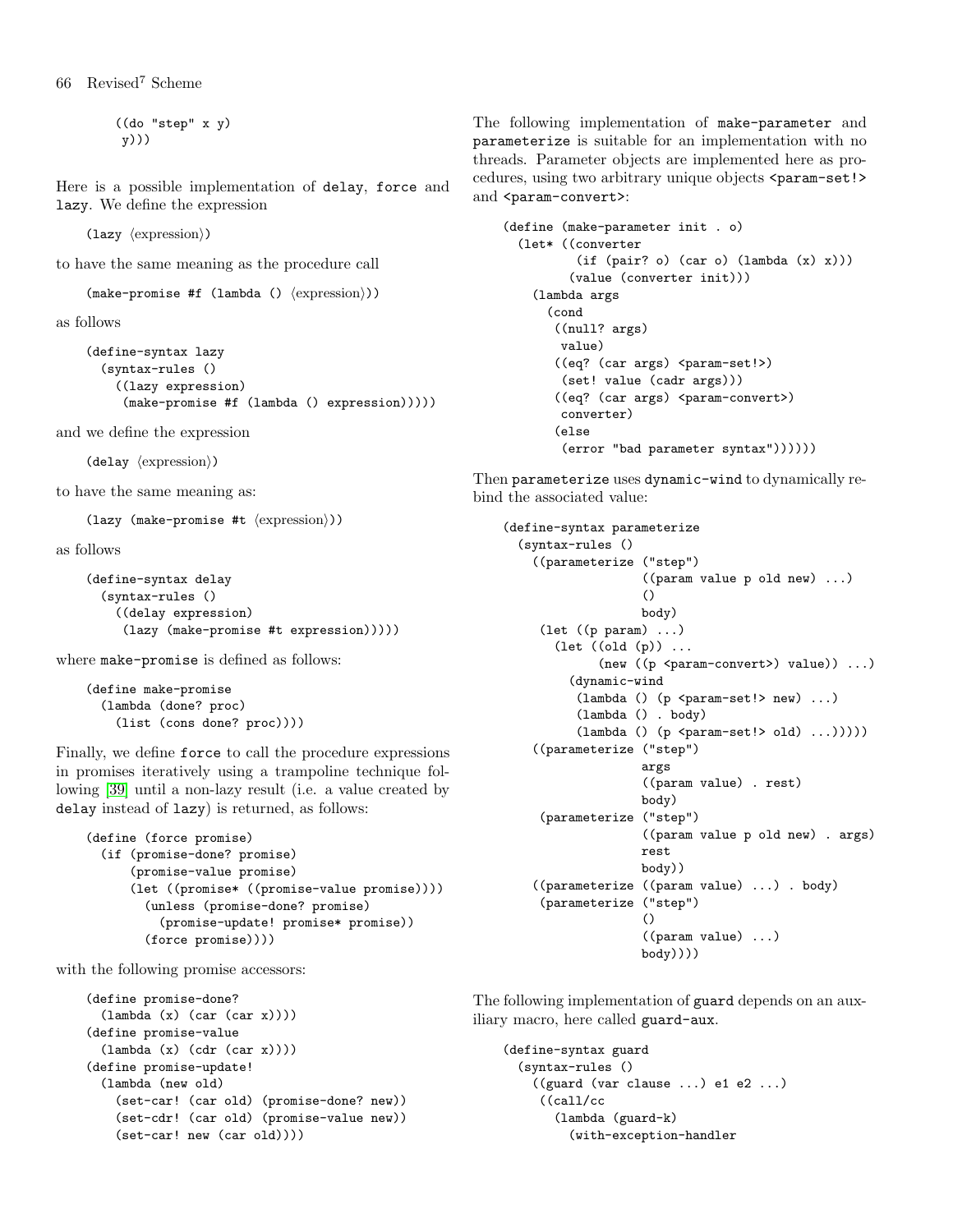7. Formal syntax and semantics 67

```
(lambda (condition)
            ((call/cc
               (lambda (handler-k)
                 (guard-k
                  (lambda ()
                    (let ((var condition))
                      (guard-aux
                        (handler-k
                          (lambda ()
                            (raise condition)))
                        clause \ldots))))))))(lambda ()
            (call-with-values
             (lambda () e1 e2 ...)
             (lambda args
               (guard-k
                 (lambda ()
                   (apply values args)))))))))))))
(define-syntax guard-aux
  (syntax-rules (else =>)
    ((guard-aux reraise (else result1 result2 ...))
     (begin result1 result2 ...))
    ((guard-aux reraise (test => result))
     (let ((temp test))
       (if temp
           (result temp)
           reraise)))
    ((guard-aux reraise (test => result)
                clause1 clause2 ...)
     (let ((temp test))
       (if temp
           (result temp)
           (guard-aux reraise clause1 clause2 ...))))
    ((guard-aux reraise (test))
    test)
    ((guard-aux reraise (test) clause1 clause2 ...)
     (let ((temp test))
       (if temp
           temp
           (guard-aux reraise clause1 clause2 ...))))
    ((guard-aux reraise (test result1 result2 ...))
     (if test
         (begin result1 result2 ...)
         reraise))
    ((guard-aux reraise
                (test result1 result2 ...)
                clause1 clause2 ...)
     (if test
         (begin result1 result2 ...)
         (guard-aux reraise clause1 clause2 ...)))))
(define-syntax case-lambda
  (syntax-rules ()
    ((case-lambda (params body0 body1 ...) ...)
     (lambda args
       (let ((len (length args)))
         (let-syntax
             ((cl (syntax-rules ::: ()
                    ((cl)
```

```
(error "no matching clause"))
         ((c1 ((p :::)) . body) . rest)(if (= len (length '(p :::)))(apply (lambda (p :::)
                       . body)
                     args)
              (cl . rest)))
         ((c1 ((p ::: . tail) . body)). rest)
          (if (>= len (length ' (p :::)))(apply
               (lambda (p ::: . tail)
                 . body)
               args)
              (cl . rest))))))
(cl (params body0 body1 ...) ...)))))))
```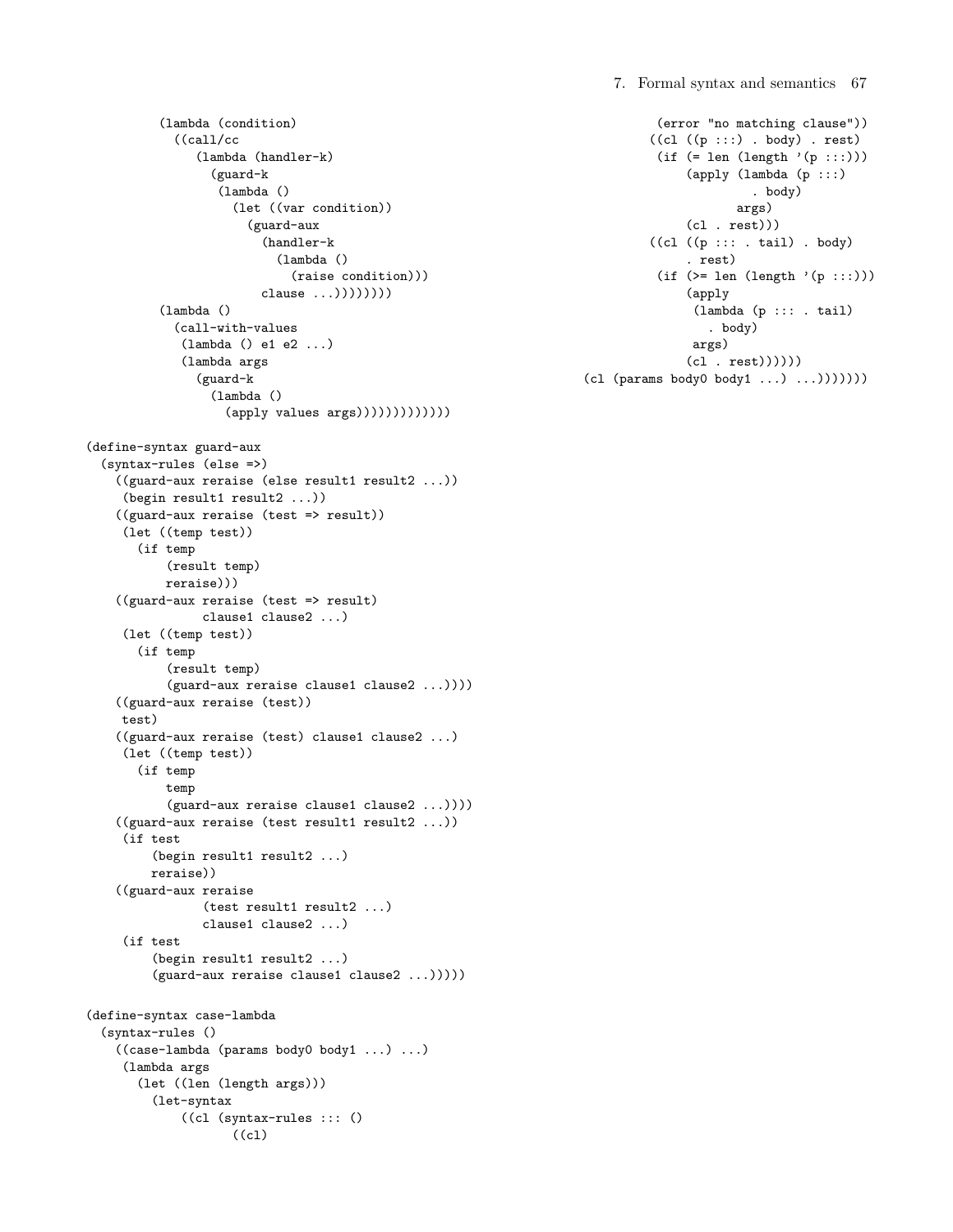# Appendix A. Standard Libraries

This section lists the exports provided by the standard libraries. The libraries are factored so as to separate features which might not be supported by all implementations, or which might be expensive to load.

The scheme library prefix is used for all standard libraries, and is reserved for use by future standards.

# Base Library

The (scheme base) library exports many of the procedures and syntax bindings that are traditionally associated with Scheme.

| $\ast$                   | +                              |                |
|--------------------------|--------------------------------|----------------|
| .                        | 7                              | <              |
| <=                       |                                | $\Rightarrow$  |
| $\geq$                   | >=                             |                |
| abs                      | and                            | append         |
| apply                    | assoc                          | assq           |
| assv                     | begin                          | binary-port?   |
| boolean?                 | bytevector-copy                |                |
| bytevector-copy!         |                                |                |
| bytevector-copy-partial  |                                |                |
| bytevector-copy-partial! |                                |                |
| bytevector-length        |                                |                |
| bytevector-u8-ref        |                                |                |
| bytevector-u8-set!       |                                | bytevector?    |
| caaaar                   | caaadr                         | caaar          |
| caadar                   | caaddr                         | caadr          |
| caar                     | caar                           | cadaar         |
| cadadr                   | cadar                          | caddar         |
| cadddr                   | caddr                          | cadr           |
| cadr                     | call-with-current-continuation |                |
| call-with-port           | call-with-values               |                |
| call/cc                  | car                            | case           |
| cdaaar                   | cdaadr                         | cdaar          |
| cdadar                   | cdaddr                         | cdadr          |
| $_{\rm{cdar}}$           | cddaar                         | cddadr         |
| cddar                    | cdddar                         | cddddr         |
| cdddr                    | cddr                           | cdr            |
| ceiling                  | char->integer                  | char-ready?    |
| char<=?                  | char </td <td>char=?</td>      | char=?         |
| $char = ?$               | char>?                         | char?          |
| close-input-port         |                                |                |
| close-output-port        |                                | close-port     |
| complex?                 | cond                           | cond-expand    |
| cons                     | current-error-port             |                |
| current-input-port       |                                |                |
| current-output-port      |                                | define         |
| define-record-type       |                                | define-syntax  |
| define-values            | denominator                    | do             |
| dynamic-wind             | else                           | eof-object?    |
| eq?                      | equal?                         | eqv?           |
| error                    | error-object-irritants         |                |
| error-object-message     |                                | error-object?  |
| even?                    | exact->inexact                 |                |
| exact-integer-sqrt       |                                | exact-integer? |
| exact?                   | expt                           | floor          |
| flush-output-port        |                                | for-each       |

| get-output-bytevector<br>gcd                        |                        |                 |
|-----------------------------------------------------|------------------------|-----------------|
| get-output-string                                   |                        | guard           |
| if                                                  | import                 | inexact->exact  |
| inexact?                                            | input-port?            | integer->char   |
| integer?                                            | lambda                 | lcm             |
| length                                              | 1et.                   | $let*$          |
| let*-values                                         | let-syntax             | let-values      |
| letrec                                              | letrec*                | letrec-syntax   |
| list                                                | list->string           | list->vector    |
| list-copy                                           | list-ref               | list-set!       |
| list-tail                                           | list?                  | make-bytevector |
| make-list                                           | make-parameter         | make-string     |
| make-vector                                         | map                    | max             |
| member                                              | memq                   | memv            |
| min                                                 | modulo                 | negative?       |
| newline                                             | not                    | null?           |
| number->string                                      | number?                | numerator       |
| odd?                                                | open-input-bytevector  |                 |
| open-input-string                                   |                        |                 |
| open-output-bytevector                              |                        |                 |
| open-output-string                                  |                        | or              |
| output-port?                                        | pair?                  | parameterize    |
| peek-char                                           | peek-u8                | port-open?      |
| port?                                               | positive?              | procedure?      |
| quasiquote                                          | quote                  | quotient        |
| raise<br>raise-continuable                          |                        |                 |
| rational?                                           | rationalize            | read-bytevector |
| read-bytevector!                                    |                        | read-char       |
| read-line                                           | read-u8                | real?           |
| remainder                                           | reverse                | round           |
| set!                                                | set-car!               | set-cdr!        |
| string                                              | string->list           | string->number  |
| string->symbol                                      | string->utf8           | string->vector  |
| string-append                                       | string-copy            | string-fill!    |
| string-for-each                                     | string-length          | string-map      |
| string-ref                                          | string-set!            | string<=?       |
| string </td <td>string=?</td> <td>string&gt;=?</td> | string=?               | string>=?       |
| string>?                                            | string?                | substring       |
| symbol->string                                      | symbol?                | syntax-error    |
| syntax-rules                                        | textual-port?          | truncate        |
| u8-ready?                                           | unless                 | unquote         |
| unquote-splicing                                    |                        | utf8->string    |
| values                                              | vector                 | vector->list    |
| vector->string                                      | vector-copy            | vector-fill!    |
| vector-for-each                                     | vector-length          | vector-map      |
| vector-ref                                          | vector-set!            | vector?         |
| when                                                | with-exception-handler |                 |
| write-bytevector                                    |                        | write-char      |
| write-partial-bytevector                            |                        | write-u8        |
| zero?                                               |                        |                 |
|                                                     |                        |                 |

# Inexact Library

The (scheme inexact) library exports procedures which are typically only useful with inexact values.

| acos | asin | atan    |
|------|------|---------|
| cos  | exp  | finite? |
| log  | nan? | sin     |
| sqrt | tan  |         |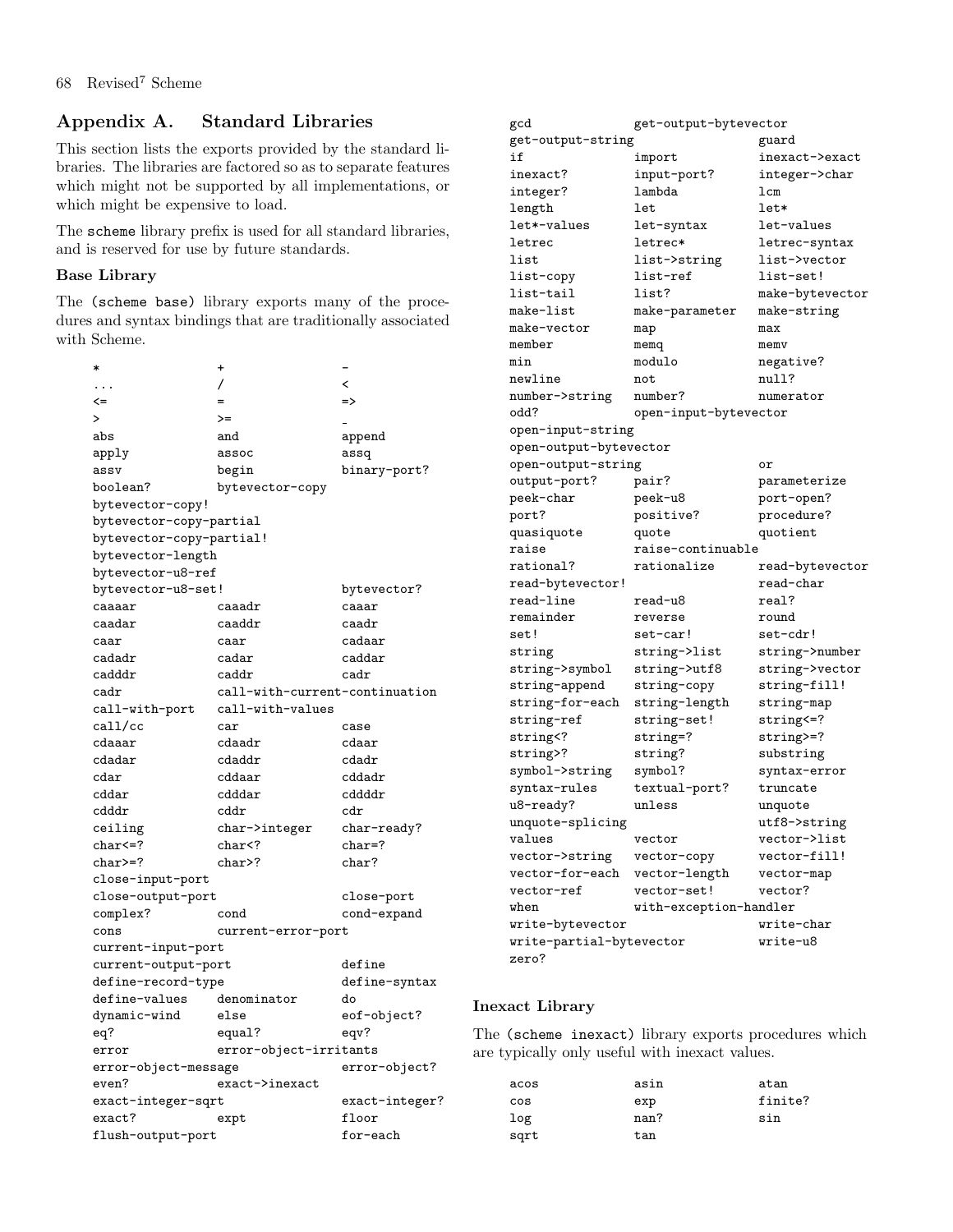## Complex Library

The (scheme complex) library exports procedures which are typically only useful with non-real numbers.

| angle      | imag-part        | magnitude |
|------------|------------------|-----------|
| make-polar | make-rectangular |           |
| real-part  |                  |           |

#### Division Library

The (scheme division) library exports procedures for integer division.

| ceiling-quotient               |  |            |
|--------------------------------|--|------------|
| ceiling-remainder              |  | ceiling/   |
| centered-quotient              |  |            |
| centered-remainder             |  | centered/  |
| euclidean-quotient             |  |            |
| euclidean-remainder            |  | euclidean/ |
| floor-quotient floor-remainder |  | floor/     |
| round-quotient round-remainder |  | round/     |
| truncate-quotient              |  |            |
| truncate-remainder             |  | truncate/  |

# Lazy Library

The (scheme lazy) library exports procedures and syntax keywords for lazy evaluation.

| delay | eager | force |
|-------|-------|-------|
| lazy  |       |       |

#### Case-Lambda Library

The (scheme case-lambda) library exports the case-lambda syntax.

case-lambda

#### Eval Library

The (scheme eval) library exports procedures for evaluating Scheme data as programs.

```
environment eval
null-environment
scheme-report-environment
```
#### Repl Library

The (scheme repl) library exports the interaction-environment procedure.

interaction-environment

# Process Context Library

The (scheme process-context) library exports procedures for accessing with the program's calling context.

```
command-line exit
get-environment-variable
get-environment-variables
```
#### Load Library

The (scheme load) library exports procedures for loading Scheme expressions from files.

load

#### File Library

The (scheme file) library provides procedures for accessing files.

```
call-with-input-file
call-with-output-file delete-file
file-exists? open-binary-input-file
open-binary-output-file open-input-file
open-output-file
with-input-from-file
with-output-to-file
```
#### Read Library

The (scheme read) library provides procedures for reading Scheme objects.

read

# Write Library

The (scheme write) library provides procedures for writing Scheme objects.

display **write** write-simple

#### Char Library

The (scheme char) library provides procedures for dealing with Unicode character operations.

| char-alphabetic? |                                     | $char-ci<=?$    |
|------------------|-------------------------------------|-----------------|
| $char-ci$        | $char-ci=?$                         | $char-ci>=?$    |
| $char-ci$ ?      | char-downcase                       | char-foldcase   |
| char-lower-case? |                                     | char-numeric?   |
| char-upcase      | char-upper-case?                    |                 |
| char-whitespace? |                                     | digit-value     |
| string-ci<=?     | string-ci </th <th>string-ci=?</th> | string-ci=?     |
| string-ci>=?     | string-ci>?                         | string-downcase |
| string-foldcase  | string-upcase                       |                 |

#### Char Normalization Library

The (scheme char normalization) library provides procedures for dealing with Unicode normalization operations.

| $string-ni<=?$ | string-ni </th <th>string-ni=?</th> | string-ni=? |
|----------------|-------------------------------------|-------------|
| $string-ni>=?$ | string-ni>?                         |             |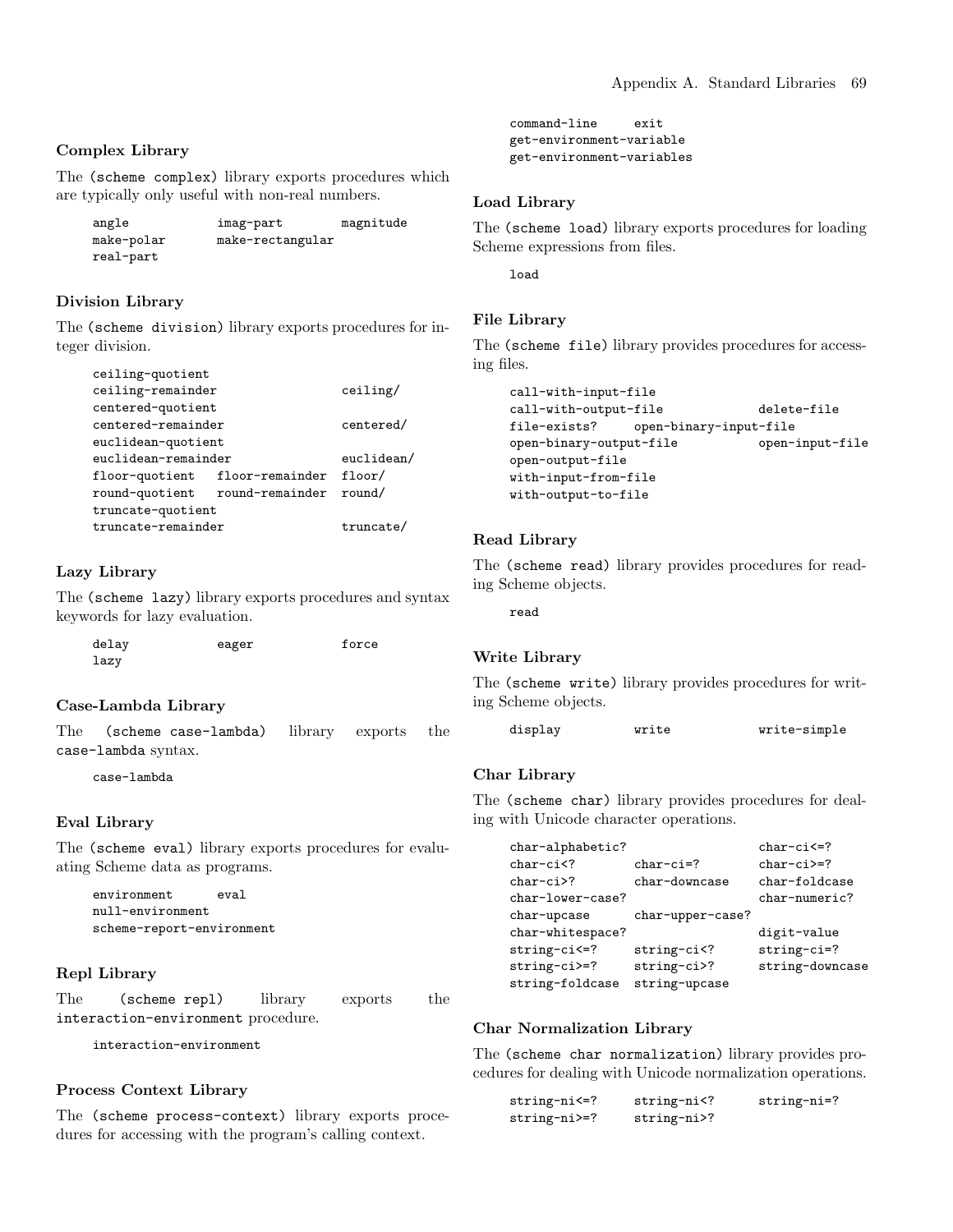# Time Library

The (scheme time) library provides access to time-related values.

current-jiffy current-second jiffies-per-second

# Appendix B. Standard Feature Identifiers

An implementation may provide any or all of the feature identifiers listed below, as well as any others that it chooses, but must not provide a feature identifier if it does not provide the corresponding feature. These features are used by cond-expand.

# r7rs

All R7RS Scheme implementations have this feature.

## exact-closed

All algebraic operations except / produce exact values given exact inputs.

#### ratios

/ with exact arguments produces an exact result when the divisor is nonzero.

#### exact-complex

Exact complex numbers are provided.

## ieee-float

Inexact numbers are IEEE 754 floating point values.

#### full-unicode

All Unicode codepoints are supported as characters (except the surrogates).

#### windows

This Scheme implementation is running on Windows.

#### posix

This Scheme implementation is running on a POSIX system.

unix, darwin, linux, bsd, freebsd, solaris, ...

Operating system flags (more than one may apply).

i386, x86-64, ppc, sparc, jvm, clr, llvm, ... CPU architecture flags.

ilp32, lp64, ilp64, ... C memory model flags.

big-endian, little-endian Byte order flags.

#### $\langle$ name $\rangle$

The name of this implementation.

#### $\langle$ name-version $\rangle$

The name and version of this implementation.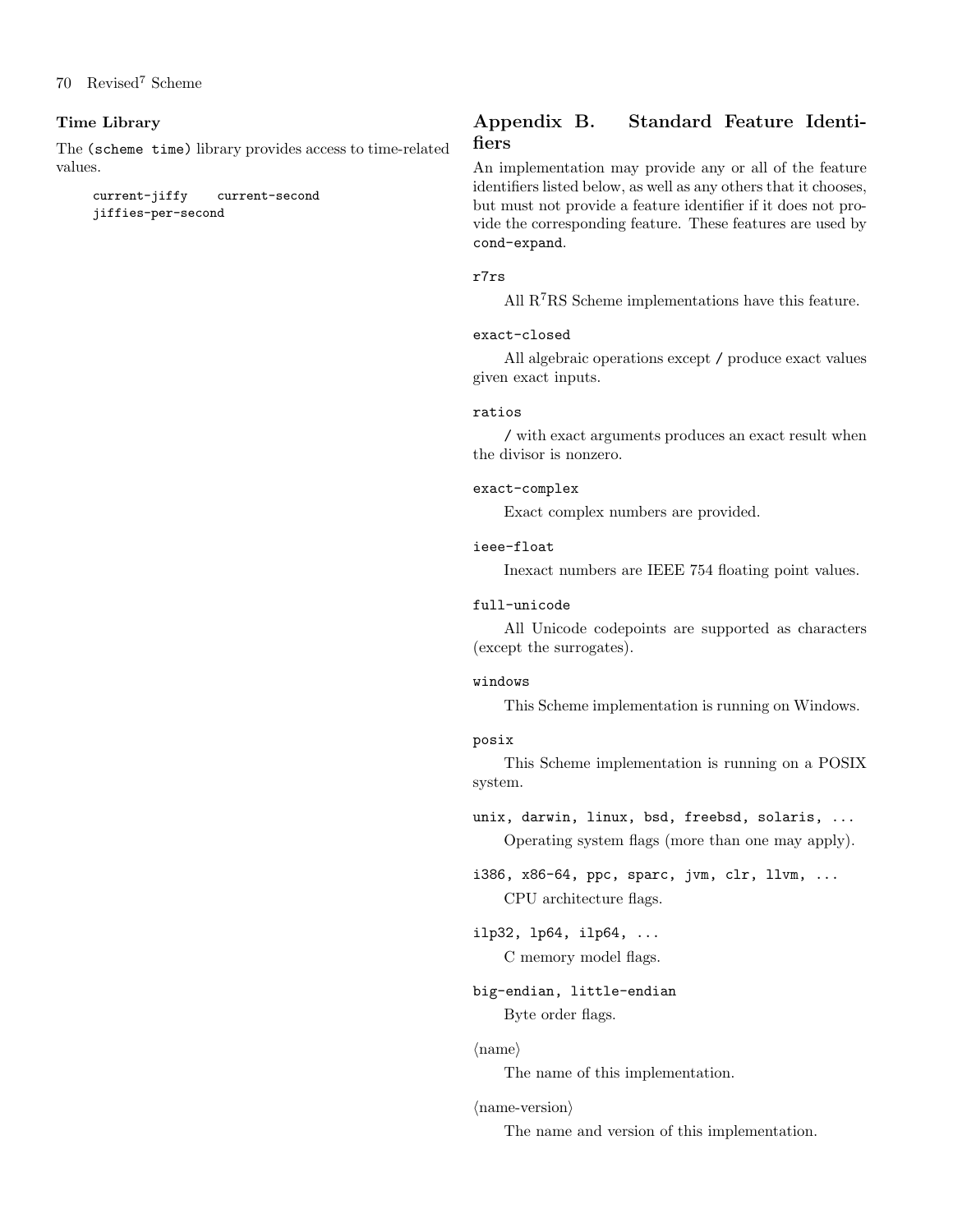# **NOTES**

#### Language changes since  $R<sup>5</sup>RS$

This section enumerates the differences between this report and the "Revised<sup>5</sup> report"  $[2]$ .

The list is incomplete and subject to change while this report is in draft status.

- Various minor ambiguities and unclarities in  $R<sup>5</sup>RS$ have been cleaned up.
- Libraries have been added as a new program structure to improve encapsulation and sharing of code. Some existing and new identifiers have been factored out into separate libraries. Libraries can be imported into other libraries or main programs, with controlled exposure and renaming of identifiers. The contents of a library can be made conditional on the features of the implementation on which it is to be used.
- Exceptions can now be signalled explicitly with raise, raise-continuable or error, and can be handled with with-exception-handler and the guard syntax. Any object can specify an error condition; the implementation-defined conditions signalled by error have accessor functions to retrieve the arguments passed to error.
- New disjoint types supporting access to multiple fields can be generated with SRFI 9's define-record-type.
- Parameter objects can be created with make-parameter, and dynamically rebound with parameterize.
- Bytevectors, homogeneous vectors of integers in the range [0, 255], have been added as a new disjoint type. A subset of the procedures available for vectors is provided. Bytevectors can be converted to and from strings in accordance with the UTF-8 character encoding. Bytevectors have a datum representation and evaluate to themselves.
- The procedure read-line is provided to make lineoriented textual input simpler.
- Ports can now be designated as textual or binary ports, with new procedures for reading and writing binary data. The new predicate port-open? returns whether a port is open or closed.
- String ports have been added as a way to read and write characters to and from strings, and bytevector ports to read and write bytes to and from bytevectors.
- The procedures current-input-port and current-output-port are now parameter objects, as is the newly introduced current-error-port.
- The syntax-rules construct now recognizes  $\lrcorner$  (underscore) as a wildcard, allows the ellipsis symbol to be specified explicitly instead of the default ..., allows template escapes with an ellipsis-prefixed list, and allows tail patterns to follow an ellipsis pattern.
- The syntax-error syntax has been added as a way to signal immediate and more informative errors when a macro is expanded.
- Internal define-syntax definitions are now allowed wherever internal defines are.
- The letrec\* binding construct has been added, and internal define is specified in terms of it.
- Support for capturing multiple values has been enhanced with define-values, let-values, and let\*-values. Programs are now explicitly permitted to pass zero values or more than one value to continuations which discard them.
- The case conditional now supports a => syntax analogous to cond.
- To support dispatching on the number of arguments passed to a procedure, case-lambda has been added in its own library.
- The convenience conditionals when and unless have been added.
- Positive infinity, negative infinity, NaN, and negative inexact zero have been added to the numeric tower as inexact values with the written representations  $+i$ nf.0,  $-i$ nf.0,  $+i$ nan.0, and  $-0.0$  respectively.
- The procedures map and for-each are now required to terminate on the shortest list when inputs have different length.
- The procedures member and assoc now take an optional third argument specifying the equality predicate to be used.
- The procedures exact-integer? and exact-integer-sqrt have been added.
- The procedures make-list, list-copy, list-set!, string-map, string-for-each, string->vector, vector-copy, vector-map, vector-for-each, and vector->string have been added to round out the sequence operations.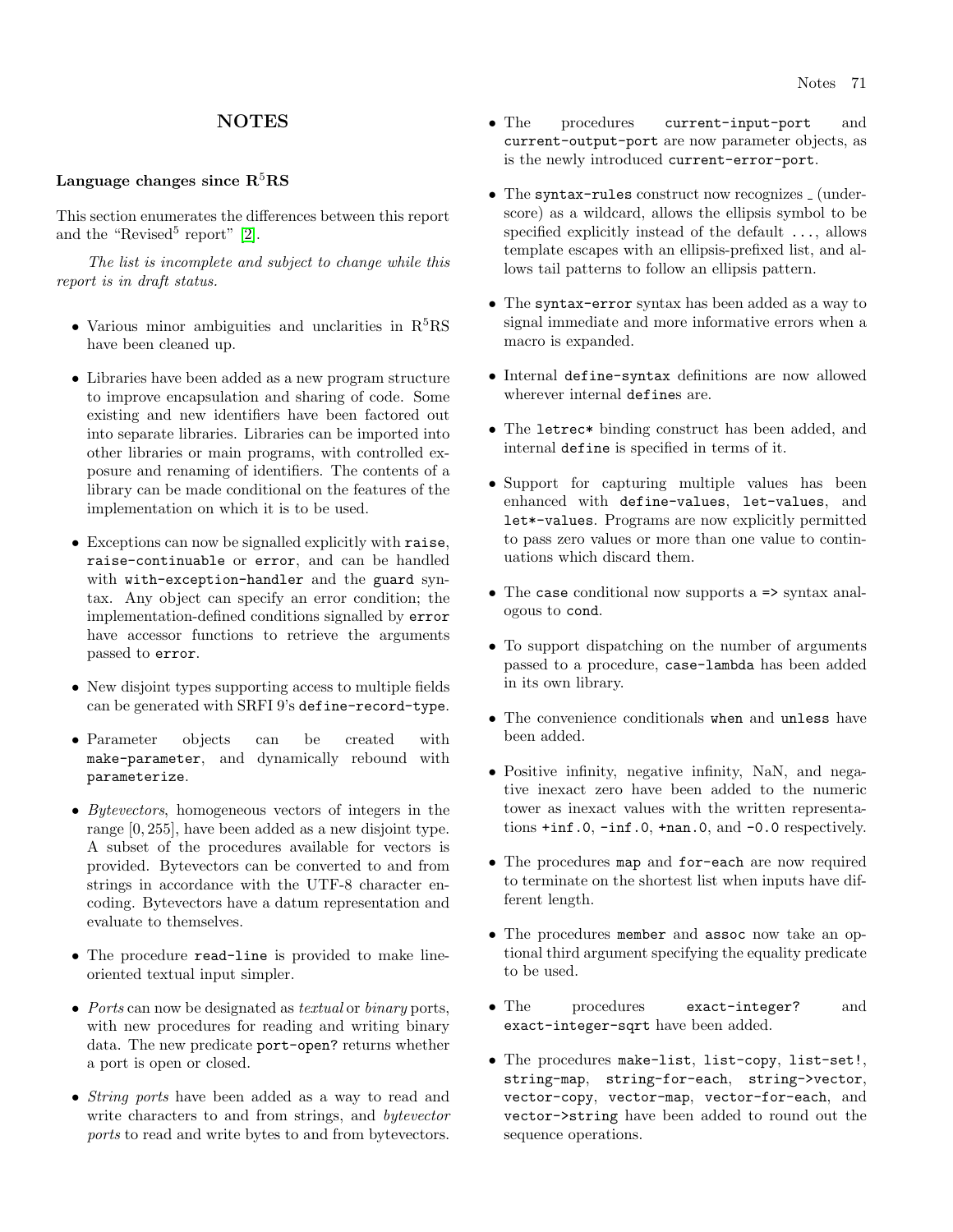# 72 Revised<sup>7</sup> Scheme

- Implementations may provide any subset of the full Unicode repertoire that includes ASCII, but implementations must support any such subset in a way consistent with Unicode. Various character and string procedures have been extended accordingly. String comparison remains implementation-dependent, and is no longer required to be consistent with character comparison, which is based on Unicode code points. The new digit-value procedure is added to obtain the numerical value of a numeric character.
- The procedures string-ni=? and related procedures have been added to compare strings as though they had gone through an implementation-defined normalization, without exposing the normalization.
- Case insensitivity is now the default.
- There are now two additional comment syntaxes: #; to skip the next datum, and #| ... |# for nestable block comments.
- Data prefixed with datum labels  $\#<sub>n</sub>>=$  can be referenced with #<n>#, allowing for reading and writing of data with shared structure.
- Strings and symbols now allow mnemonic and numeric escape sequences, and the list of named characters has been extended.
- The procedures file-exists? and delete-file are available in the (scheme file) library.
- An interface to the system environment and command line is available in the (scheme process-context) library.
- Procedures for accessing time-related values are available in the (scheme time) library.
- A complete set of integer division operators is available in the (scheme division) library.
- The load procedure now accepts a second argument specifying the environment to load into.
- The procedures transcript-on and transcript-off have been removed.
- The semantics of read-eval-print loops are now partly prescribed, allowing the redefinition of procedures (but not syntax keywords) to be retroactive.

# Incompatibilities with the main  $R^6RS$  document

This section enumerates the incompatibilities between  $R^7RS$  and the "Revised<sup>6</sup> report" [\[1\]](#page-74-3).

The list is incomplete and subject to change while this report is in draft status.

- The syntax of the library system was deliberately chosen to be syntactically different from  $R^6RS$ , using define-library instead of library in order to allow easy disambiguation between  $R^6RS$  and  $R^7RS$  libraries.
- The library system does not support phase distinctions, which are unnecessary in the absence of lowlevel macros (see below), nor does it support versioning, which is an important feature but deserves more experimentation before being standardized.
- Putting an extra level of indirection around the library body allows room for extensibility. The  $R^6RS$ syntax provides two positional forms which must be present and must have the correct keywords, export and import, which does not allow for unambiguous extensions. The Working Group considers extensibility to be important, and so chose a syntax which provides a clear separation between the library declarations and the Scheme code which makes up the body.
- The include library declaration makes it easier to include separate files, and the include-ci variant allows legacy case-insensitive code to be incorporated.
- The cond-expand library declaration based on SRFI 0 allows for a more flexible alternative to the  $R^6RS$ .impl.sls file naming convention.
- Since the  $R^{7}RS$  library system is straightforward, we expect that  $R^6RS$  implementations will be able to support the define-library syntax in addition to their library syntax.
- The grouping of standardized identifiers into libraries is different from the  $R^6RS$  approach. In particular, procedures which are optional either expressly or by implication in  $R<sup>5</sup>RS$  have been removed from the base library. Only the base library is an absolute requirement.
- Identifier syntax is not provided. This is a useful feature in some situations, but the existence of such macros means that neither programmers nor other macros can look at an identifier in an evaluated position and know it is a reference — this in a sense makes all macros slightly weaker. Individual implementations are encouraged to continue experimenting with this and other extensions before further standardization is done.
- Internal syntax definitions are allowed, but all references to syntax must follow the definition; the even/odd example given in  $R^6RS$  is not allowed.
- The  $R^6RS$  exception system was incorporated as-is, but the condition types have been left unspecified.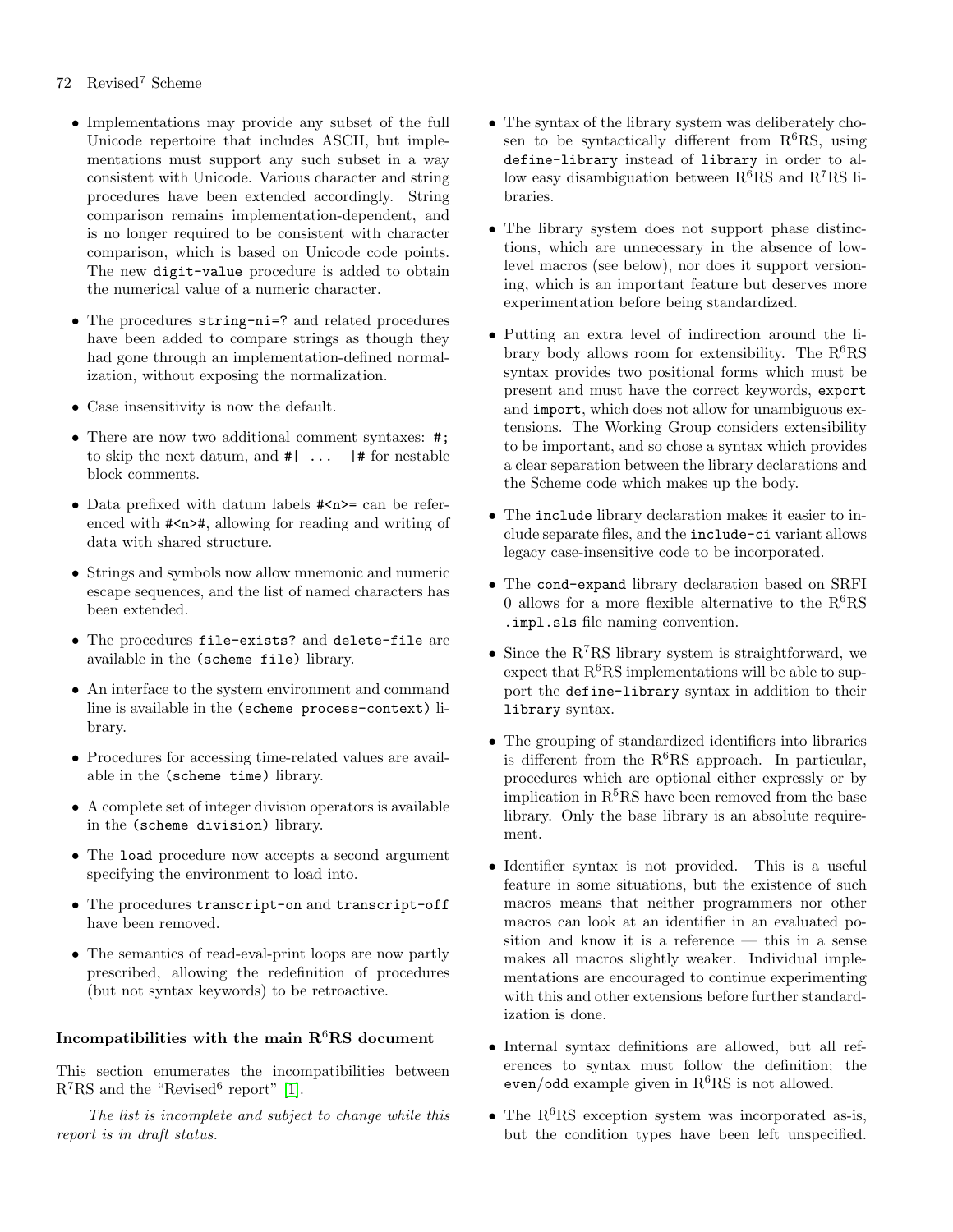Specific errors that must be signalled in  $R^6RS$  remain errors in  $R^{7}RS$ , allowing implementations to provide their own extensions. There is no discussion of safety.

- Full Unicode support is not required. Instead of explicit normalization forms this report provides normalization-insensitive string comparisons that use an implementation-defined normalization form (which may be the identity transformation). Character comparisons are defined by Unicode, but string comparisons are implementation-dependent, and therefore need not be the lexicographic mapping of the corresponding character comparisons (an incompatibility with  $R<sup>5</sup>RS$ ). Non-Unicode characters are permitted.
- The full numeric tower is optional as in  $R^5RS$ , but optional support for IEEE infinities, NaN, and  $-0.0$  was adopted from  $R^6RS$ . Most clarifications on numeric results were also adopted, but the  $R^6RS$ procedures real-valued?, rational-valued?, and integer-valued? were not. The  $R<sup>5</sup>RS$  names inexact->exact for exact and exact->inexact for inexact were retained, with a note indicating that their names are historical. The  $R^6RS$  division operators div, mod, div-and-mod, div0, mod0 and div0-and-mod0 have been replaced with a full set of 18 operators describing 6 different rounding semantics.
- When a result is unspecified, it is still required to be a single value, in the interests of  $R<sup>5</sup>RS$  compatibility. However, non-final expressions in a body may return any number of values.
- Because of widespread SRFI 1 support and extensive code that uses it, the semantics of map and for-each have been changed to use the SRFI 1 early termination behavior. Likewise assoc and member take an optional equal? argument as in SRFI 1, instead of the separate assp and memp procedures of  $R^6RS$ .
- The  $R^6RS$  quasiquote clarifications have been adopted, but the Working Group has not seen convincing enough examples of multiple-argument unquote and unquote-splicing, so they are not provided.
- The  $R^6RS$  method of specifying mantissa widths was not adopted.

## Incompatibilities with the  $R^6RS$  Standard Libraries document

This section enumerates the incompatibilities between  $R^{7}RS$  and the  $R^{6}RS$  [\[1\]](#page-74-0) Standard Libraries.

The list is incomplete and subject to change while this report is in draft status.

- The low-level macro system and syntax-case were not adopted. There are two general families of macro systems in widespread use  $-$  the syntax-case family and the syntactic-closures family — and they have neither been shown to be equivalent nor capable of implementing each other. Given this situation, lowlevel macros have been left to the large language.
- The new I/O system from  $R^6RS$  was not adopted. Historically, standardization reflects technologies that have undergone a period of adoption, experimentation, and usage before incorporation into a standard. The Working Group was unhappy with the redundant provision of both the new system and the  $R<sup>5</sup>RS-compatible$  "simple I/O" system, which relegated  $R<sup>5</sup>RS$  code to being a second-class citizen. However, binary I/O was added using binary ports that are at least potentially disjoint from textual ports and use their own parallel set of procedures.
- String ports are compatible with SRFI 6 rather than  $R<sup>6</sup>RS$ ; analogous bytevector ports are also provided.
- The Working Group felt that the  $R^6RS$  records system was overly complex, and the two layers poorly integrated. The Working Group spent a lot of time debating this, but in the end decided to simply use a generative version of SRFI 9, which has near-universal support among implementations. The Working Group hopes to provide a more powerful records system in the large language.
- Enumerations are not included in the small language.
- $R^6RS$ -style bytevectors are included, but provide only the "u8" procedures in the small language. The lexical syntax uses #u8 for compatibility with SRFI 4, rather than the  $R^6RS$  #vu8 style. With a library system, it's easier to change names than reader syntax.
- The utility macros when and unless are provided, but since it would be meaningless to try to use their result, it is left unspecified.
- The Working Group could not agree on a single design for hash tables and left them for the large language.
- Sorting, bitwise arithmetic, and enumerations were not considered to be sufficiently useful to include in the small language. They will probably be included in the large language.
- Pair and string mutation are too well-established to be relegated to separate libraries.

# ADDITIONAL MATERIAL

The Internet Scheme Repository at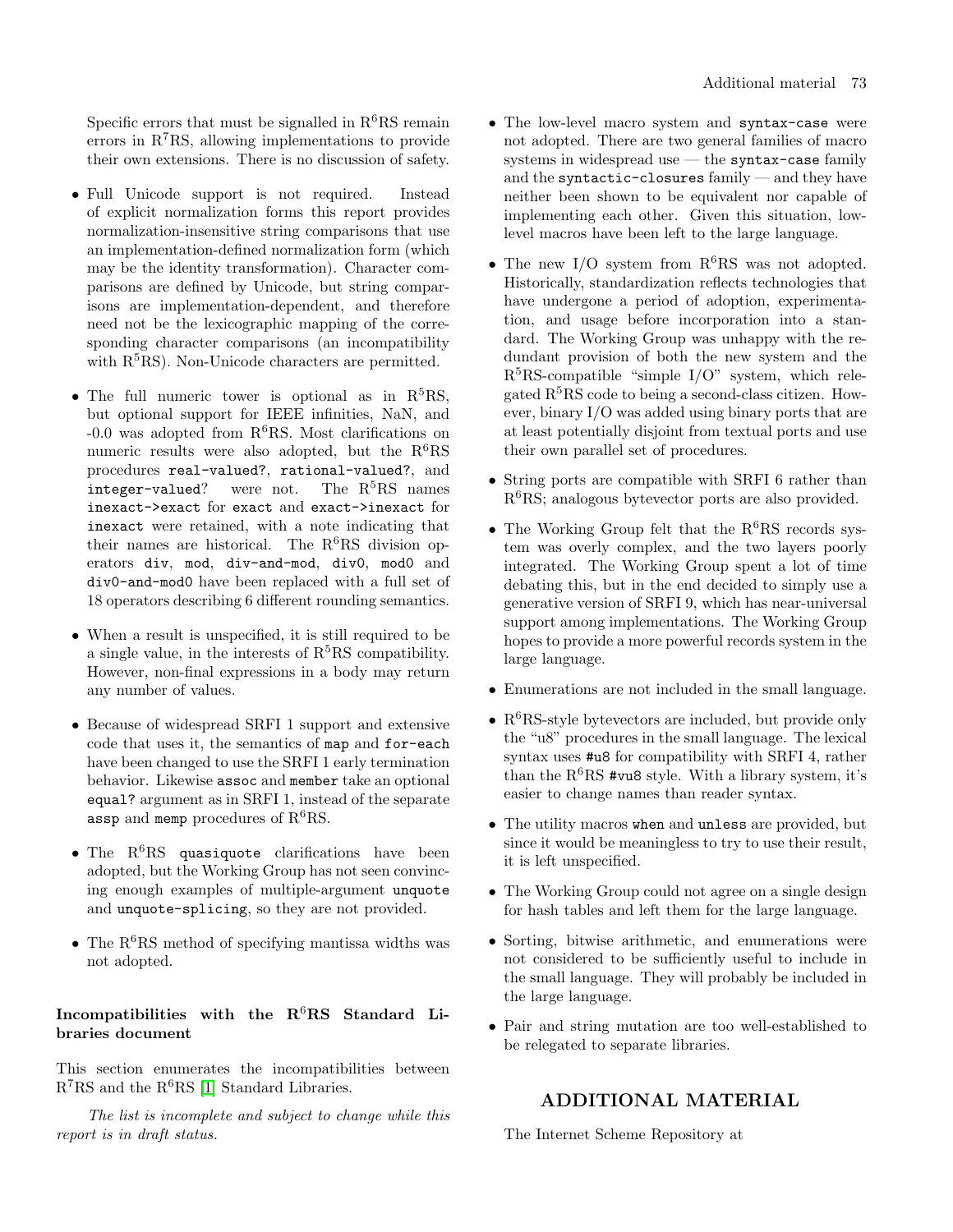#### http://www.cs.indiana.edu/scheme-repository/

contains an extensive Scheme bibliography, as well as papers, programs, implementations, and other material related to Scheme.

The Scheme community website at

#### http://schemers.org/

contains additional resources for learning and programming, job and event postings, and Scheme user group information.

A bibliography of Scheme-related research at

#### http://library.readscheme.org/

links to technical papers and theses related to the Scheme language, including both classic papers and recent research.

### EXAMPLE

The procedure integrate-system integrates the system

$$
y'_k = f_k(y_1, y_2, \dots, y_n), k = 1, \dots, n
$$

of differential equations with the method of Runge-Kutta.

The parameter system-derivative is a function that takes a system state (a vector of values for the state variables  $y_1, \ldots, y_n$ ) and produces a system derivative (the values  $y'_1, \ldots, y'_n$ ). The parameter initial-state provides an initial system state, and h is an initial guess for the length of the integration step.

The value returned by integrate-system is an infinite stream of system states.

```
(define integrate-system
  (lambda (system-derivative initial-state h)
    (let ((next (runge-kutta-4 system-derivative h)))
      (letrec ((states
                (cons initial-state
                      (delay (map-streams next
                                           states)))))
```

```
states))))
```
The procedure runge-kutta-4 takes a function, f, that produces a system derivative from a system state. It produces a function that takes a system state and produces a new system state.

```
(define runge-kutta-4
  (lambda (f h)
    (let ((*h (scale-vector h))
          (*2 (scale-vector 2))
          (*1/2 (scale-vector (/ 1 2)))
          (*1/6 (scale-vector (/ 1 6))))
      (lambda (y)
        ;; y is a system state
        (let* ((k0 (*h (f y)))
               (k1 (*h (f (add-vectors y (*1/2 k0)))))
               (k2 (*h (f (add-vectors y (*1/2 k1)))))
               (k3 (*h (f (add-vectors y k2)))))
          (add-vectors y
            (*1/6 (add-vectors k0
                                (*2 k1)
                                (*2 k2)
                                k3))))))))
(define elementwise
  (lambda (f)
    (lambda vectors
      (generate-vector
        (vector-length (car vectors))
        (lambda (i)
          (apply f
                 (map (lambda (v) (vector-ref v i))
                      vectors)))))))(define generate-vector
  (lambda (size proc)
```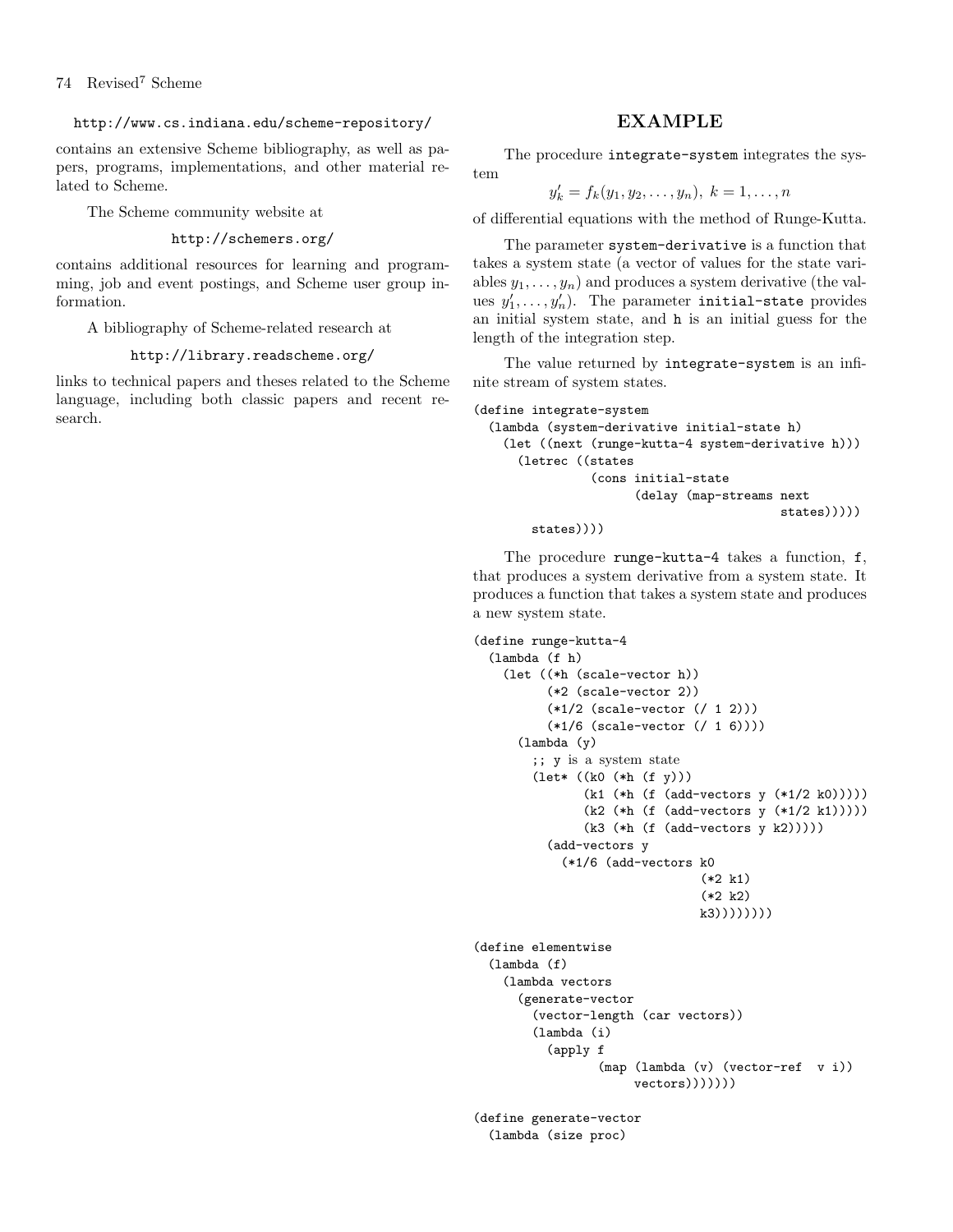(let ((ans (make-vector size))) (letrec ((loop (lambda (i) (cond ((= i size) ans) (else (vector-set! ans i (proc i))  $(logo p (+ i 1))))))$ (loop 0)))))

(define add-vectors (elementwise +))

```
(define scale-vector
 (lambda (s)
   (elementwise (lambda (x) (* x s)))))
```
The map-streams procedure is analogous to map: it applies its first argument (a procedure) to all the elements of its second argument (a stream).

```
(define map-streams
  (lambda (f s)
    (cons (f (head s))
          (delay (map-streams f (tail s))))))
```
Infinite streams are implemented as pairs whose car holds the first element of the stream and whose cdr holds a promise to deliver the rest of the stream.

```
(define head car)
(define tail
 (lambda (stream) (force (cdr stream))))
```
The following illustrates the use of integrate-system in integrating the system

$$
C\frac{dv_C}{dt} = -i_L - \frac{v_C}{R}
$$

$$
L\frac{di_L}{dt} = v_C
$$

which models a damped oscillator.

```
(define damped-oscillator
 (lambda (R L C)
   (lambda (state)
      (let ((Vc (vector-ref state 0))
            (Il (vector-ref state 1)))
        (vector (- 0 (+ (/ Vc (* R C)) (/ Il C)))
                (/ Vc L))))))
```

```
(define the-states
 (integrate-system
    (damped-oscillator 10000 1000 .001)
     '#(1 0).01))
```
### REFERENCES

- <span id="page-74-0"></span>[1] Michael Sperber, R. Kent Dybvig, Mathew Flatt, and Anton van Straaten, editors. The revised<sup>6</sup> report on the algorithmic language Scheme.
- [2] Richard Kelsey, William Clinger, and Jonathan Rees, editors. The revised<sup>5</sup> report on the algorithmic language Scheme.
- [3] Harold Abelson and Gerald Jay Sussman with Julie Sussman. Structure and Interpretation of Computer Programs, second edition. MIT Press, Cambridge, 1996.
- [4] Alan Bawden and Jonathan Rees. Syntactic closures. In Proceedings of the 1988 ACM Symposium on Lisp and Functional Programming, pages 86–95.
- [5] Raymond T. Boute. The Euclidean definition of the functions div and mod. In ACM Transactions on Programming Languages and Systems 14(2), pages 127– 144, April 1992.
- [6] S. Bradner. Key words for use in RFCs to Indicate Requirement Levels. [http://www.ietf.org/](http://www.ietf.org/rfc/rfc2119.txt) [rfc/rfc2119.txt](http://www.ietf.org/rfc/rfc2119.txt), 1997.
- [7] Robert G. Burger and R. Kent Dybvig. Printing floating-point numbers quickly and accurately. In Proceedings of the ACM SIGPLAN '96 Conference on Programming Language Design and Implementation, pages 108–116.
- [8] William Clinger, editor. The revised revised report on Scheme, or an uncommon Lisp. MIT Artificial Intelligence Memo 848, August 1985. Also published as Computer Science Department Technical Report 174, Indiana University, June 1985.
- [9] William Clinger. How to read floating point numbers accurately. In Proceedings of the ACM SIGPLAN '90 Conference on Programming Language Design and Implementation, pages 92–101. Proceedings published as SIGPLAN Notices 25(6), June 1990.
- [10] William Clinger and Jonathan Rees, editors. The revised<sup>4</sup> report on the algorithmic language Scheme. In ACM Lisp Pointers 4(3), pages 1–55, 1991.
- [11] William Clinger and Jonathan Rees. Macros that work. In Proceedings of the 1991 ACM Conference on Principles of Programming Languages, pages 155– 162.
- [12] William Clinger. Proper Tail Recursion and Space Efficiency. In Proceedings of the 1998 ACM Conference on Programming Language Design and Implementation, June 1998.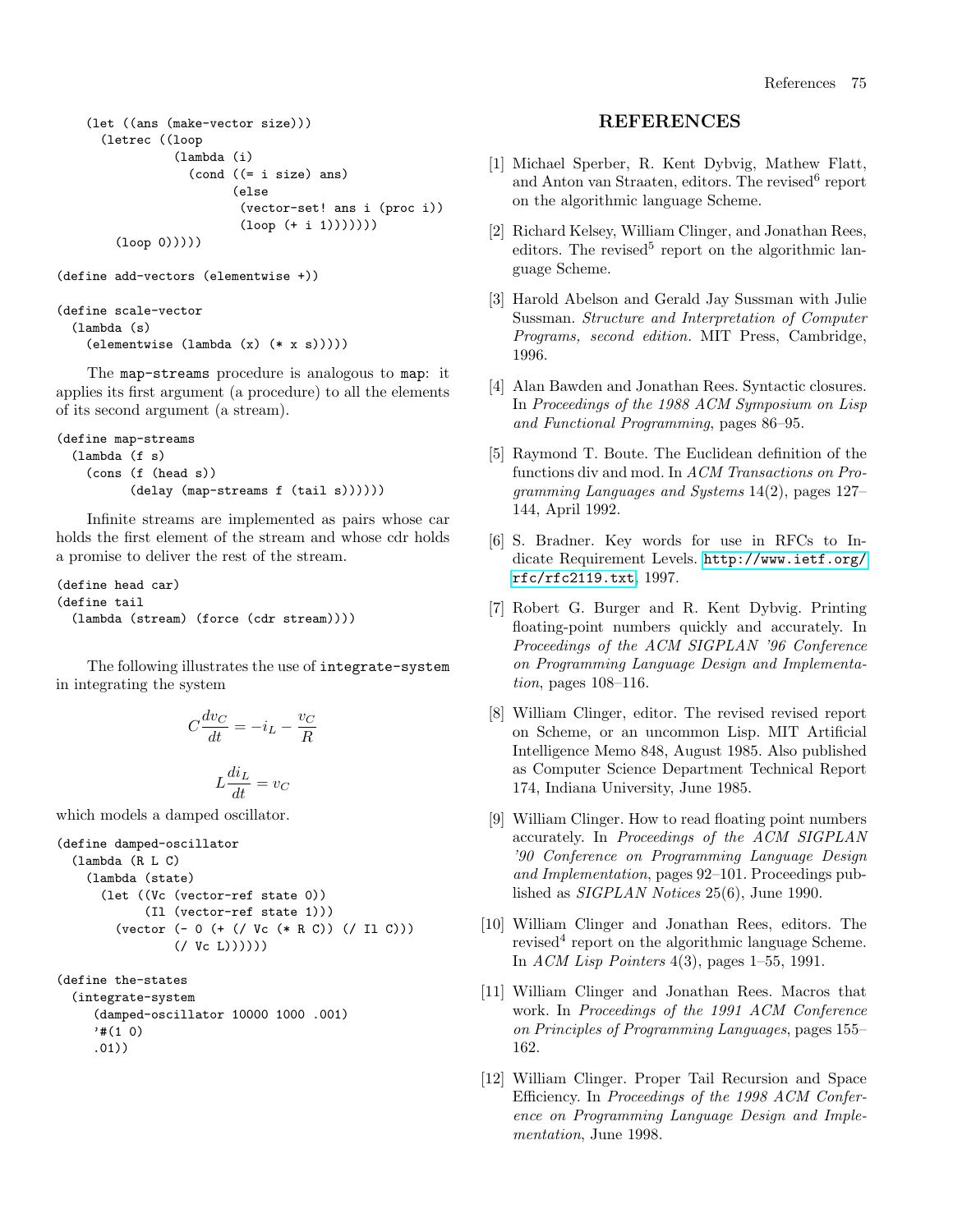- [13] Mark Davis, Ken Whistler. Unicode Standard Annex #15, Unicode Normalization Forms. [http://](http://unicode.org/reports/tr15/) [unicode.org/reports/tr15/](http://unicode.org/reports/tr15/), 2010.
- [14] Mark Davis. Unicode Standard Annex #29, Unicode Text Segmentation. [http://unicode.org/reports/](http://unicode.org/reports/tr29/) [tr29/](http://unicode.org/reports/tr29/), 2010.
- [15] R. Kent Dybvig, Robert Hieb, and Carl Bruggeman. Syntactic abstraction in Scheme. Lisp and Symbolic Computation 5(4):295–326, 1993.
- [16] Carol Fessenden, William Clinger, Daniel P. Friedman, and Christopher Haynes. Scheme 311 version 4 reference manual. Indiana University Computer Science Technical Report 137, February 1983. Superseded by [\[17\]](#page-75-0).
- <span id="page-75-0"></span>[17] D. Friedman, C. Haynes, E. Kohlbecker, and M. Wand. Scheme 84 interim reference manual. Indiana University Computer Science Technical Report 153, January 1985.
- [18] Martin Gardner. Mathematical Games: The fantastic combinations of John Conway's new solitaire game "Life." In Scientific American, 223:120–123, October 1970.
- [19] IEEE Standard 754-1985. IEEE Standard for Binary Floating-Point Arithmetic. IEEE, New York, 1985.
- [20] IEEE Standard 1178-1990. IEEE Standard for the Scheme Programming Language. IEEE, New York, 1991.
- [21] Eugene E. Kohlbecker Jr. Syntactic Extensions in the Programming Language Lisp. PhD thesis, Indiana University, August 1986.
- [22] Eugene E. Kohlbecker Jr., Daniel P. Friedman, Matthias Felleisen, and Bruce Duba. Hygienic macro expansion. In Proceedings of the 1986 ACM Conference on Lisp and Functional Programming, pages 151–161.
- [23] Peter Landin. A correspondence between Algol 60 and Church's lambda notation: Part I. Communications of the ACM 8(2):89–101, February 1965.
- [24] John McCarthy. Recursive Functions of Symbolic Expressions and Their Computation by Machine, Part I. Communications of the ACM 3(4):184–195, April 1960.
- [25] MIT Department of Electrical Engineering and Computer Science. Scheme manual, seventh edition. September 1984.
- [26] Peter Naur et al. Revised report on the algorithmic language Algol 60. Communications of the ACM 6(1):1–17, January 1963.
- [27] Paul Penfield, Jr. Principal values and branch cuts in complex APL. In APL '81 Conference Proceedings, pages 248–256. ACM SIGAPL, San Francisco, September 1981. Proceedings published as APL Quote Quad 12(1), ACM, September 1981.
- [28] Kent M. Pitman. The revised MacLisp manual (Saturday evening edition). MIT Laboratory for Computer Science Technical Report 295, May 1983.
- [29] Jonathan A. Rees and Norman I. Adams IV. T: A dialect of Lisp or, lambda: The ultimate software tool. In Conference Record of the 1982 ACM Symposium on Lisp and Functional Programming, pages 114–122.
- [30] Jonathan A. Rees, Norman I. Adams IV, and James R. Meehan. The T manual, fourth edition. Yale University Computer Science Department, January 1984.
- [31] Jonathan Rees and William Clinger, editors. The revised<sup>3</sup> report on the algorithmic language Scheme. In ACM SIGPLAN Notices 21(12), pages 37–79, December 1986.
- [32] John Reynolds. Definitional interpreters for higher order programming languages. In ACM Conference Proceedings, pages 717–740. ACM, 1972.
- [33] Guy Lewis Steele Jr. and Gerald Jay Sussman. The revised report on Scheme, a dialect of Lisp. MIT Artificial Intelligence Memo 452, January 1978.
- [34] Guy Lewis Steele Jr. Rabbit: a compiler for Scheme. MIT Artificial Intelligence Laboratory Technical Report 474, May 1978.
- [35] Guy Lewis Steele Jr. Common Lisp: The Language, second edition. Digital Press, Burlington MA, 1990.
- [36] Gerald Jay Sussman and Guy Lewis Steele Jr. Scheme: an interpreter for extended lambda calculus. MIT Artificial Intelligence Memo 349, December 1975.
- [37] Joseph E. Stoy. Denotational Semantics: The Scott-Strachey Approach to Programming Language Theory. MIT Press, Cambridge, 1977.
- [38] Texas Instruments, Inc. TI Scheme Language Reference Manual. Preliminary version 1.0, November 1985.
- [39] Andre van Tonder. SRFI-45: Primitives for Expressing Iterative Lazy Algorithms. [http://srfi.](http://srfi.schemers.org/srfi-45/) [schemers.org/srfi-45/](http://srfi.schemers.org/srfi-45/), 2002.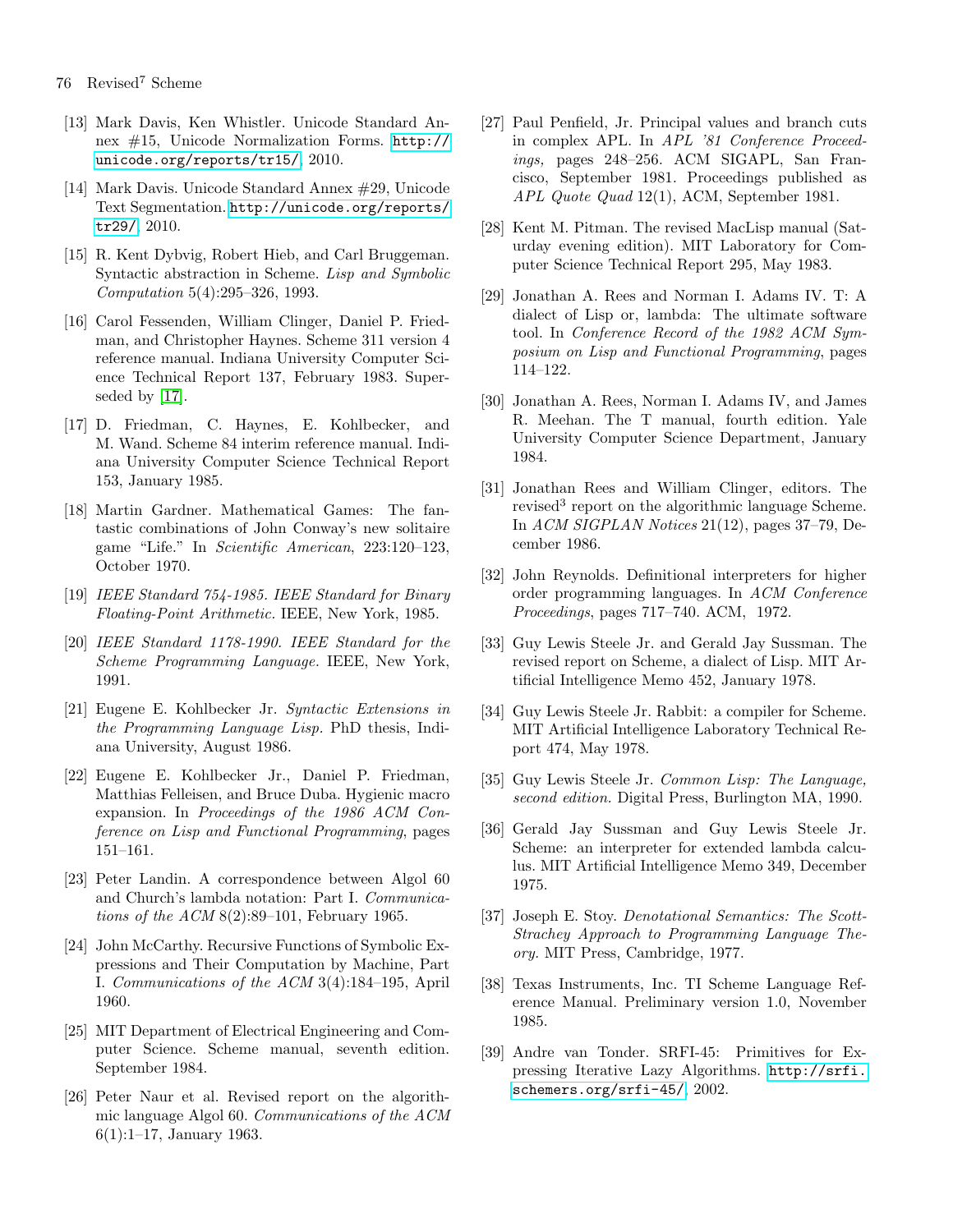### ALPHABETIC INDEX OF DEFINITIONS OF CONCEPTS, KEYWORDS, AND PROCEDURES

bytevector-u8-set! 45 bytevector? 45; 9

The principal entry for each term, procedure, or keyword is listed first, separated from the other entries by a semicolon.

|                             | bytevectors 45                                        |
|-----------------------------|-------------------------------------------------------|
| $\overline{7}$<br>Ţ.        |                                                       |
| $'$ 12; 38                  | caaaar <sub>38</sub>                                  |
| $* 33$                      | $ca$ aadr $38$                                        |
| $+33;61$                    | $caaar$ $38$                                          |
| 19;38                       | $caadar$ 38                                           |
| ,0 19                       | $caaddr$ 38                                           |
| - 34<br>-                   | $caadr$ $38$                                          |
| $\rightarrow$ 7             | $\text{caar } 38$                                     |
| $\overline{7}$              | $\alpha$ daar 38                                      |
| $\cdots$ 21                 | $cadadr$ $38$                                         |
| /34                         | $\text{cadar}$ 38                                     |
| ; 8                         | $caddar$ $38$                                         |
| < 33; 61                    | cadddr 38                                             |
| $\leq$ 33                   | caddr $38$                                            |
| $= 33$                      | $\text{cadr}$ 38                                      |
| $\Rightarrow$ 14            | call 12                                               |
| > 33                        | call by need 17                                       |
| $>= 33$                     | call-with-current-continuation $47; 11, 49, 62$       |
|                             |                                                       |
| ?7                          | call-with-input-file 51<br>$call-with-output-file 51$ |
| 21<br>$\epsilon$            |                                                       |
| <b>20</b>                   | call-with-port 51                                     |
|                             | call-with-values $48; 11, 62$                         |
| abs $34;36$                 | call/cc $47; 48$                                      |
| acos 35                     | car 38; 61                                            |
| and $14;62$                 | case $14;62$                                          |
| angle $36$                  | case-lambda $20; 24, 66$                              |
| append 39                   | catch 48                                              |
| apply 46; 11, 62            | $cda aar 38$                                          |
| $\texttt{asin} \quad 35$    | $\texttt{cdaadr}$ 38                                  |
| assoc $40$                  | $cdaar$ 38                                            |
| assq $40$                   | $cdadar$ $38$                                         |
| $assv$ 40                   | $cdaddr$ $38$                                         |
| atan $35$                   | cdadr 38                                              |
|                             | cdar 38                                               |
| #b $32; 57$                 | cddaar 38                                             |
| backquote 19                | $\texttt{cddadr}$ $38$                                |
| begin 16; 23, 24, 27, 64    | $cddar$ 38                                            |
| binary-port? 51             | $\text{c}$ dddar $38$                                 |
| binding 9                   | $cddddr$ 38                                           |
| binding construct 9         | $cdddr$ 38                                            |
| boolean? $37;9$             | $\text{cddr}$ 38                                      |
| bound 9                     | cdr 38                                                |
| byte $45$                   | ceiling $35$                                          |
| bytevector-copy 46          | $ceiling-quotient$ 34                                 |
| bytevector-copy! 46         | ceiling-remainder 34                                  |
| bytevector-copy-partial 46  | ceiling/ $34$                                         |
| bytevector-copy-partial! 46 | centered-quotient 34                                  |
| bytevector-length 45; 31    | $centered$ -remainder 34                              |
| bytevector-u8-ref 45        | centered/ 34                                          |
|                             |                                                       |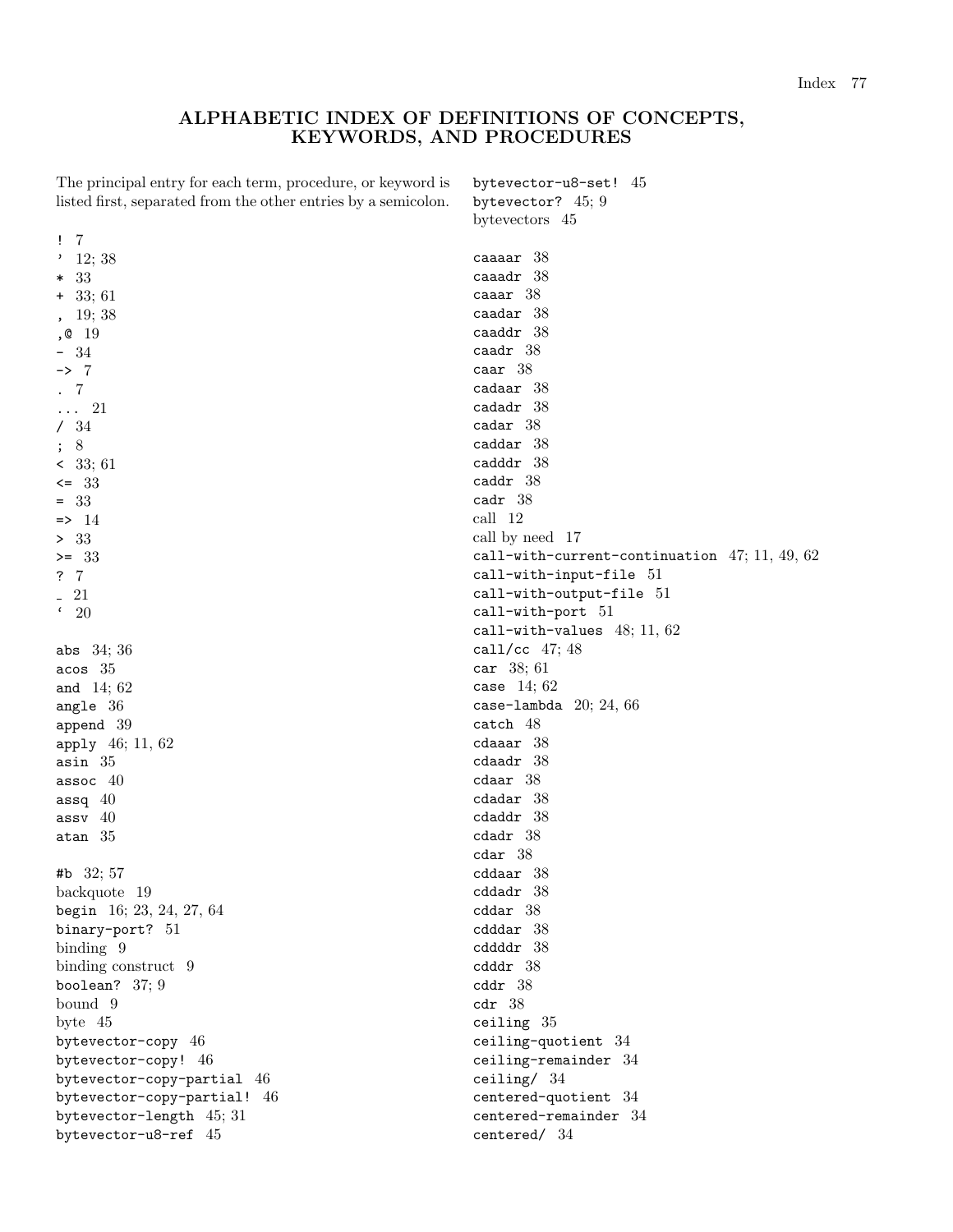char->integer 42 char-alphabetic? 41 char-ci<=? 41 char-ci<? 41 char-ci=? 41 char-ci>=? 41 char-ci>? 41 char-downcase 42 char-foldcase 42 char-lower-case? 41 char-numeric? 41 char-ready? 53 char-upcase 42 char-upper-case? 41 char-whitespace? 41 char<=? 41 char<? 41 char=? 41 char>=? 41 char>? 41 char? 41; 9 close-input-port 52 close-output-port 52 close-port 52 comma 19 command-line 55 comment 8; 56 complex? 32; 30, 33 cond 13; 22, 62 cond-expand 27 cons 38 constant 10 continuation 48 cos 35 current exception handler 49 current-error-port 51 current-input-port 51 current-jiffy 55 current-output-port 51 current-second 55 #d 32 define 24; 20 define-syntax 25 define-values 24; 64 definition 23 delay 17 delete-file 55 denominator 35 digit-value 41 display 54 do 17; 64 dotted pair 37 dynamic-wind 49; 48

#e 32; 57

eager 18 else 14; 27 empty list 37; 9, 38 environment 50; 55, 10 environment variables 55 eof-object? 53 eq? 29 equal? 30 equivalence predicate 28 eqv? 28; 10, 61 error 5; 50 error-object-irritants 50 error-object-message 50 error-object? 50 escape procedure 47 escape sequence 42 euclidean-quotient 34 euclidean-remainder 34 euclidean/ 34 eval 50; 11 even? 33 exact 28 exact->inexact 36 exact-integer-sqrt 35 exact-integer? 33 exact? 33 exactness 30 except 26 exception handler 49 exit 55 exp 35 export 26 expt 36 #f 37 false 9; 37 fields 25 file-exists? 55 finite? 33 floor 35 floor-quotient 34 floor-remainder 34 floor/ 34 flush-output-port 54 fold-case@#!fold-case 8 for-each 47 force 17 gcd 34 get-environment-variable 55 get-environment-variables 55 get-output-bytevector 52 get-output-string 52 guard 19; 24

hygienic 20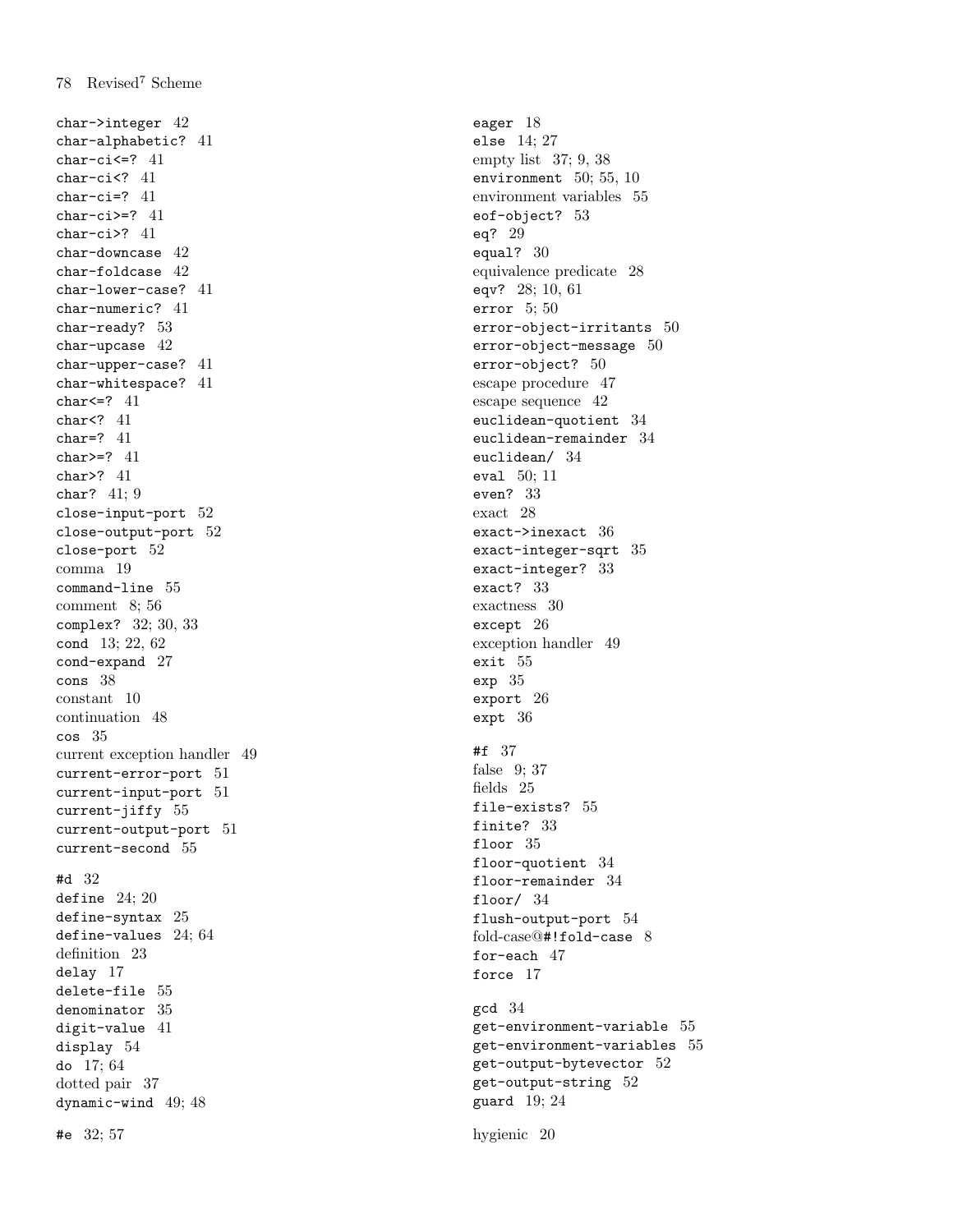#i 32; 57 identifier 7; 9, 56 if 13; 60 imag-part 36 immutable 10 implementation extension 31 implementation restriction 6; 31 import 26 improper list 38 include 27 include-ci 27 inexact 28 inexact->exact 36; 30 inexact? 33 initial environment 28 input-port? 51 integer->char 42 integer? 32; 30 interaction-environment 51 internal definition 24 irritants 50 jiffies 55 jiffies-per-second 55 keyword 20 lambda 12; 24, 60 lazy 17 lazy evaluation 17 lcm 34 length 39; 31 let 15; 17, 22, 24, 63 let\* 15; 24, 63 let\*-values 16; 63 let-syntax 20; 24 let-values 16; 24, 63 let-values\* 24 letrec 15; 24, 63 letrec\* 16; 24, 63 letrec-syntax 21; 24 libraries 5 list 37; 39 list->string 44 list->vector 45 list-copy 40 list-ref 39 list-set! 39 list-tail 39 list? 38 load 54 location 10 log 35 macro 20 macro keyword 20

macro transformer 20 macro use 20 magnitude 36 make-bytevector 45 make-list 39 make-parameter 18 make-polar 36 make-rectangular 36 make-string 43 make-vector 44 map 46 max 33 member 39 memq 39 memv 39 min 33 modulo 34 mutable 10 nan? 33 negative? 33 newline 54 nil 37 no-fold-case@#!no-fold-case 8 not 37 null-environment 50 null? 38 number 30 number->string 36 number? 32; 9, 30, 33 numerator 35 numerical types 30 #o 32; 57 object 5 odd? 33 only 26 open-binary-input-file 52 open-binary-output-file 52 open-input-bytevector 52 open-input-file 52 open-input-string 52 open-output-bytevector 52 open-output-file 52 open-output-string 52 or 14; 62 output-port? 51 pair 37 pair? 38; 9 parameter object 18 parameterize 18; 24 peek-char 53 peek-u8 53 port 51 port-open? 51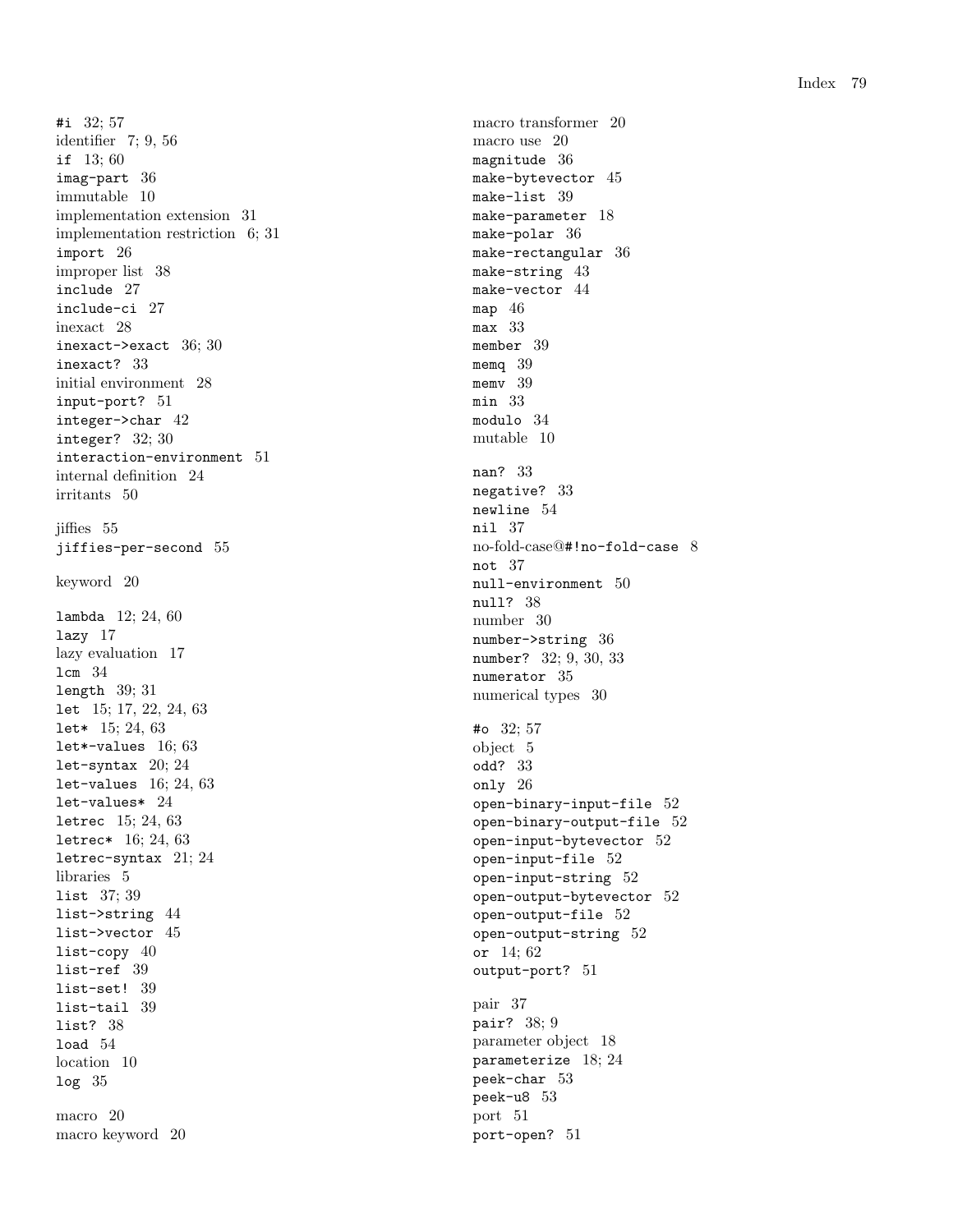port? 51; 9 positive? 33 predicate 28 prefix 26 procedure 28 procedure call 12 procedure? 46; 9 program parts 23 promise 17 proper tail recursion 10 quasiquote 19; 38 quote 12; 38 quotient 34 raise 49 raise-continuable 49 rational? 32; 30 rationalize 35 read 52; 38, 57 read-bytevector 53 read-bytevector! 53 read-char 52 read-line 53 read-u8 53 real-part 36 real? 32; 30 record type definitions 25 record types 25 records 25 referentially transparent 20 region 9; 13, 15, 16, 17 remainder 34 rename 26 repl 23 reverse 39 round 35 round-quotient 34 round-remainder 34 round/ 34 scheme-report-environment 50 set! 13; 24, 60 set-car! 38 set-cdr! 38 setcar 61 simplest rational 35 sin 35 sqrt 35 string 43 string->list 44 string->number 37 string->symbol 40 string->utf8 46 string->vector 45 string-append 44

string-ci<=? 43 string-ci<? 43 string-ci=? 43 string-ci>=? 43 string-ci>? 43 string-copy 44 string-downcase 44 string-fill! 44 string-foldcase 44 string-for-each 47 string-length 43; 31 string-map 46 string-ni<=? 43 string-ni<? 43 string-ni=? 43 string-ni>=? 43 string-ni>? 43 string-ref 43 string-set! 43; 40 string-upcase 44 string<=? 43 string<? 43 string=? 43 string>=? 43 string>? 43 string? 42; 9 substring 44 symbol->string 40; 10 symbol? 40; 9 syntactic keyword 9; 7, 20 syntax definition 25 syntax-error 23 syntax-rules 25 #t 37 tail call 11 tan 35 textual-port? 51 token 56 top level environment 28; 9 true 9; 13, 14, 37 truncate 35 truncate-quotient 34 truncate-remainder 34 truncate/ 34 type 9 u8-ready? 53 unbound 9; 12, 24 unless 15 unquote 38 unquote-splicing 38 unspecified 6 utf8->string 46 valid indexes 42; 44, 45